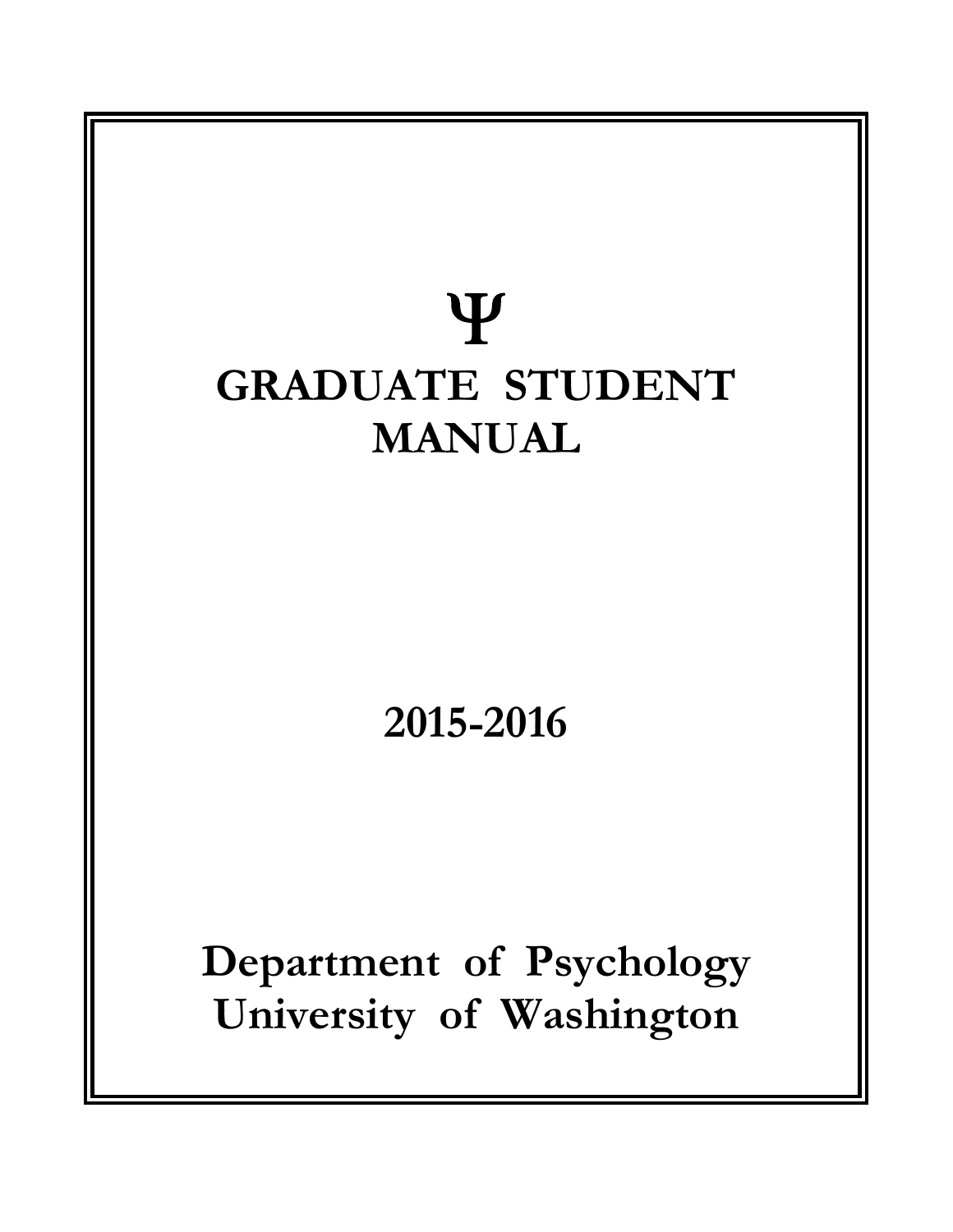The information in this Manual is designed to be a quick guide to all the information that you ought to know about procedures, polices, and miscellany of the Psychology Department and the UW Graduate School. Any University, Graduate School, and Departmental policies not included here have not, by that omission, ceased to exist. Consult the UW General Catalog for University rules and procedures for graduate requirements. Keep this guide as a reference throughout your program. You may receive revisions that should be added to this packet. If you think there is misleading or missing information, please make this known to the Director of Graduate Training or the Graduate Program Advisor.

This Manual is revised annually. Suggestions are welcome. Please send your suggestions to:

Jeanny Mai jeanny@uw.edu Nancy Kenney nkenney@uw.edu

Representative of the Graduate Program Action Committee (GPAC):

Annie Fast afast@uw.edu Ashley Ruba aruba@uw.edu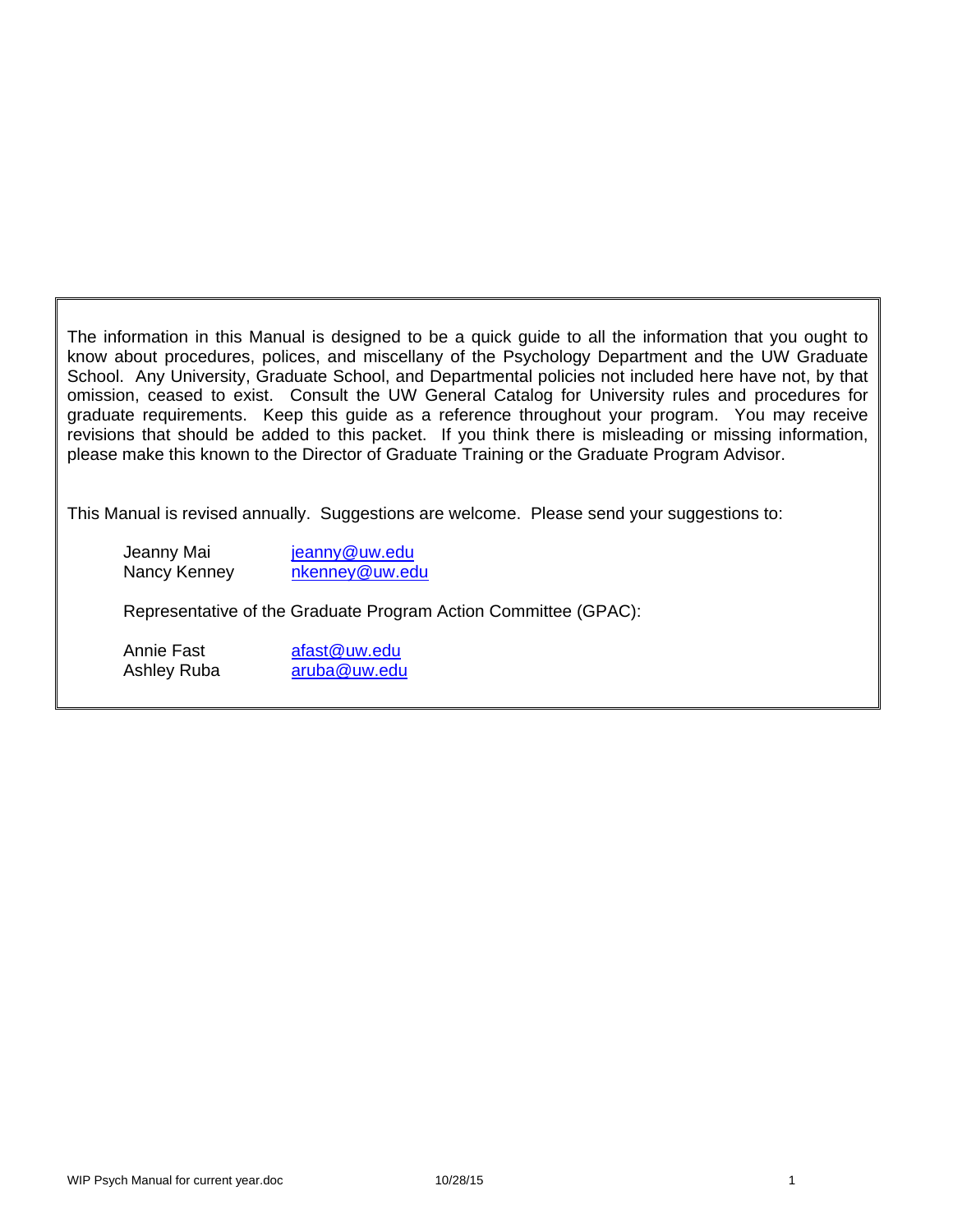# **TABLE OF CONTENTS**

|  | A. Basic Information for First Year Students<br>I.   |  |
|--|------------------------------------------------------|--|
|  | Ш.                                                   |  |
|  | III.                                                 |  |
|  | IV.                                                  |  |
|  |                                                      |  |
|  | B. Progressing Through the Program                   |  |
|  | L.                                                   |  |
|  | ΙΙ.                                                  |  |
|  | III.                                                 |  |
|  | IV.<br>V.                                            |  |
|  |                                                      |  |
|  | Finding a GSR (Graduate School Representative)       |  |
|  | <b>Reading Committee</b><br>$\bullet$                |  |
|  | VI.<br>VII.                                          |  |
|  | VIII.                                                |  |
|  | <b>Dissertation Submission Policy</b>                |  |
|  | $\bullet$                                            |  |
|  | Of interest to Clinical student interns<br>$\bullet$ |  |
|  | <b>Hooding and Commencement</b><br>$\bullet$         |  |
|  | IX.                                                  |  |
|  | C. Areas of Study and Area Course Requirements       |  |
|  | L.                                                   |  |
|  | II.                                                  |  |
|  | III.                                                 |  |
|  | IV.                                                  |  |
|  | <b>Quantitative Minor</b><br>$\bullet$               |  |
|  | <b>Diversity Science Specialization</b><br>$\bullet$ |  |
|  | D. Policies and Procedures                           |  |
|  | I.                                                   |  |
|  | II.                                                  |  |
|  | Ш.                                                   |  |
|  | IV.                                                  |  |
|  | V.                                                   |  |
|  | VI.                                                  |  |
|  | VII.                                                 |  |
|  |                                                      |  |
|  | E. Funding and Money Matters                         |  |
|  | I.                                                   |  |
|  | ΙΙ.                                                  |  |
|  | III.                                                 |  |
|  | IV.                                                  |  |
|  | F. Appendices                                        |  |
|  | L.                                                   |  |
|  | Ⅱ.                                                   |  |
|  | III.                                                 |  |
|  | IV.                                                  |  |
|  | V.                                                   |  |
|  | VI.                                                  |  |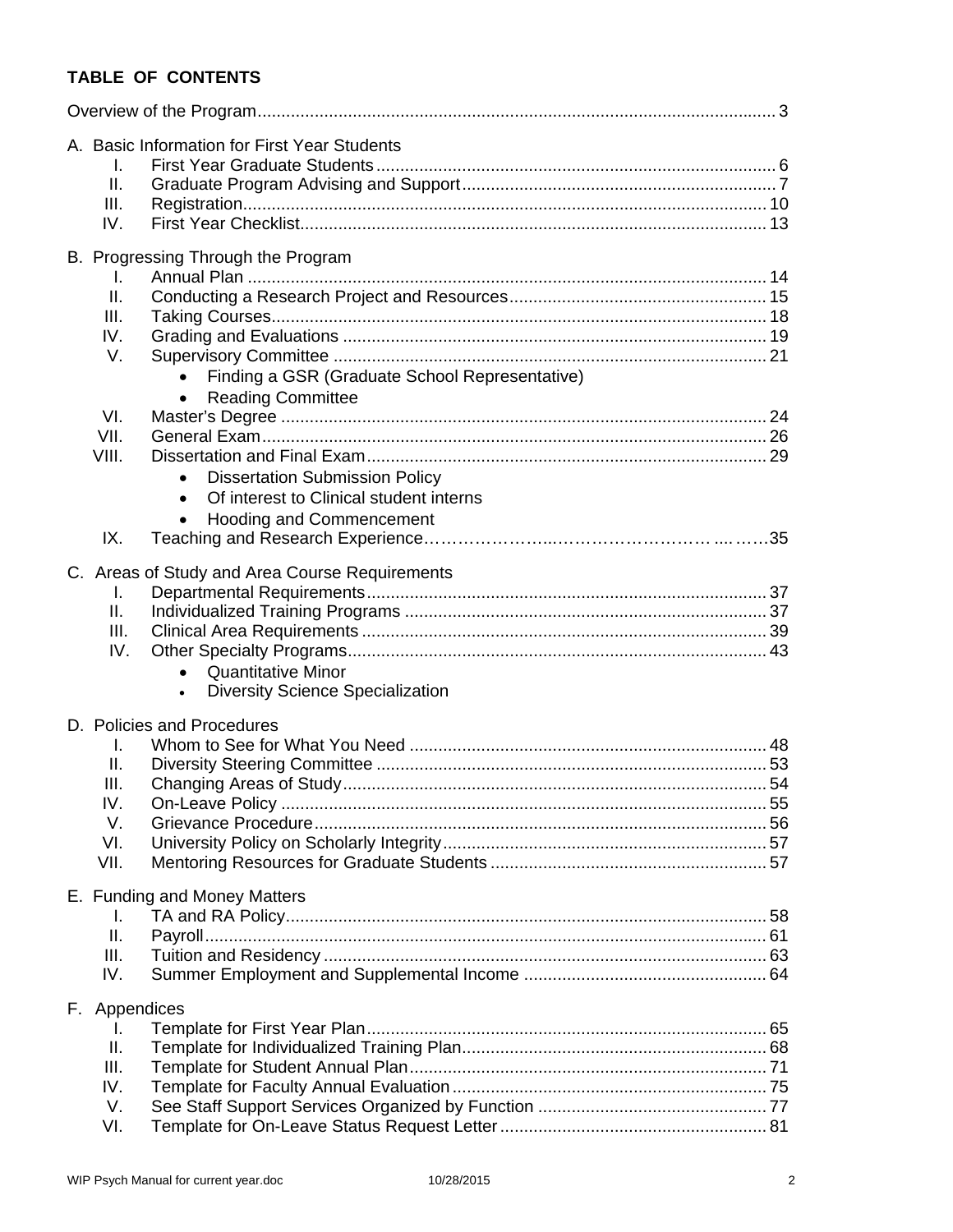#### **Overview of the Psychology Ph.D. program**

**1. Goal**. The goal of the Psychology Graduate Program at the University of Washington is to train the next generation of psychologists for excellence in research, teaching and/or clinical practice. Toward that end, graduate students are expected to take some formal course work. More importantly, you will be challenged to acquire and demonstrate mastery of a set of professional skills, including research, reading, writing, and speaking in your professional field.

Our program places an emphasis on self-definition of goals, and the development of individualized graduate programs centered around your goals. The purpose of this overview is to give you a general picture of the events that will constitute your graduate training, and define their general time scale.

**2. Areas and Advisors**. For administrative purposes, the Department is divided into eight Areas: Animal Behavior, Behavioral Neuroscience, Clinical (Adult Clinical), Child Clinical, Cognition & Perception, Developmental, Quantitative and Social Psychology & Personality. The specifics of graduate training vary somewhat among Areas, particularly between the clinical and non-clinical Areas.

Each student is admitted to the graduate program under the sponsorship of a particular faculty member, who becomes the student's Advisor. A Co-Advisor (and sometimes a tertiary advisor) is selected for each student. The Advisor and Co-Advisor help the student plan his/her course of study, and guide him/her in all aspects of graduate training. Each student is also assigned to an Area -- typically the Area to which his or her Advisor belongs.

**3. Coursework (revised Autumn 2015)**. Students in the non-clinical Areas are required to take about 10 courses in the first two years. Students in the clinical Areas take many more courses -- about 20 in the first three years. Students will create an Individualized Training Plan (ITP) with their advisors documenting this coursework. All students are strongly encouraged to participate in seminars and advanced seminars throughout their graduate careers. (See page 37 for Department and Area requirements. Page 68 for the ITP template)

**4. Milestones (revised Autumn 2014)**. All graduate students are to meet all of the following milestones. The timing of the milestones indicates the preferred rate of passage through the program. However, research-specific constraints as well as individual factors such as health issues, family responsibilities, or need to modify academic training for excellence in an area of study may require that some students achieve certain milestones later (or earlier) than indicated here. Students may first petition their advisory team/Supervisory committee and then submit the petition to the Graduate Training Committee (GTC) for approval of a delay in achieving one or more milestone.

### **First Year Clinical**

A. During their first year in the program all students in the clinical program will complete a formal research proposal that will be evaluated by their primary and secondary advisors. This proposal typically defines the research they will complete during their second year in the program. Proposals are due June 1.

### **First Year (Second year Clinical)**

A. Students must present their first (second)-year research project at the Spring quarter Research Festival.

B. Students must complete a writing project by the end of Summer quarter that will be evaluated by the student's primary and secondary advisor.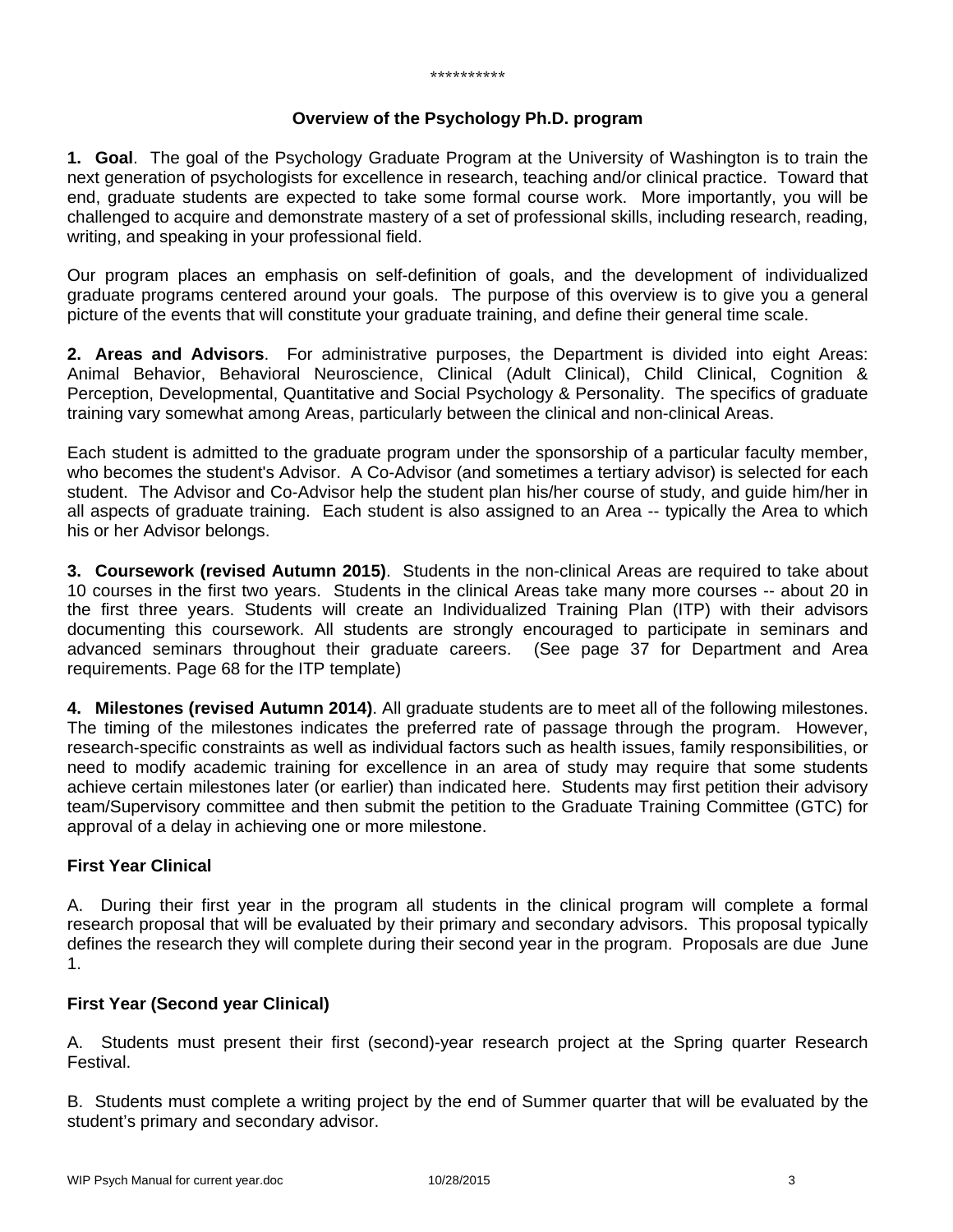I. Clinical students will prepare a research article or Master's thesis based on their research project. For students in other department training programs, possible writing projects are to be agreed upon by the student and primary and secondary advisors. The project may take one of the following forms. (Other options preferred by the student and her/his advising team are possible):

- a. a write up of the 1st/2nd year project
- b. a grant or fellowship proposal
- c. proposal for research project
- d. comprehensive literature review
- e. journal manuscript

 II. Project must be evaluated by primary and secondary advisors no later than the end of the 1st week of fall quarter of the student's second (third) year of training so that satisfactory/not satisfactory completion can be reported to GTC at Fall meeting (typically week 2 of Fall quarter).

# **Second Year (Third Year Clinical)**

A. Students must complete a writing project during their second year of study. This is due by the end of Summer quarter following their second year of training. For students in clinical training this project is the research article/Master's thesis described above.

 I. For students outside of clinical, this project may be an extension of the 1st year project into a more comprehensive research paper or journal manuscript or it may be a new project taking one of the following forms (as agreed by the student and her/his primary and secondary advisors). (Other options preferred by the student and his/her advising team are possible):

- a. a research paper/manuscript
- b. Master's thesis submitted to completion
- c. proposal for research project
- d. comprehensive literature review
- e. grant/fellowship proposal
- f. preliminary dissertation proposal

 II. The writing project will be evaluated by primary and secondary advisors no later than the end of the 1st week of fall quarter so that satisfactory/not satisfactory completion can be reported to GTC at its Fall meeting (typically week 2 of Fall quarter).

### **Third Year (Fourth Year Clinical)**

A. Students must formally establish their Supervisory Committees (See page 21) by the end of Winter quarter of their 3rd/4th year of study. This includes selecting members and submitting the required signatures to the Graduate Program Advisor (Jeanny Mai).

B. Students must complete both the WRITTEN and the ORAL portion of the General Examination by the end of Summer quarter following their 3rd/4th year of study. (See page 26)

### **Fourth Year (Fifth Year Clinical)**

A. If not done as part of the General Examination, students must present their dissertation proposals to their Supervisory Committee members no later than the end of summer quarter of their 4th/5th year of study.

I. Dissertation proposals may be written and/or oral.

 II. Whether as part of the General Examination or in a separate meeting, students must defend their dissertation proposals to their Supervisory Committees no later than the end of summer of their 4th/5th year of training.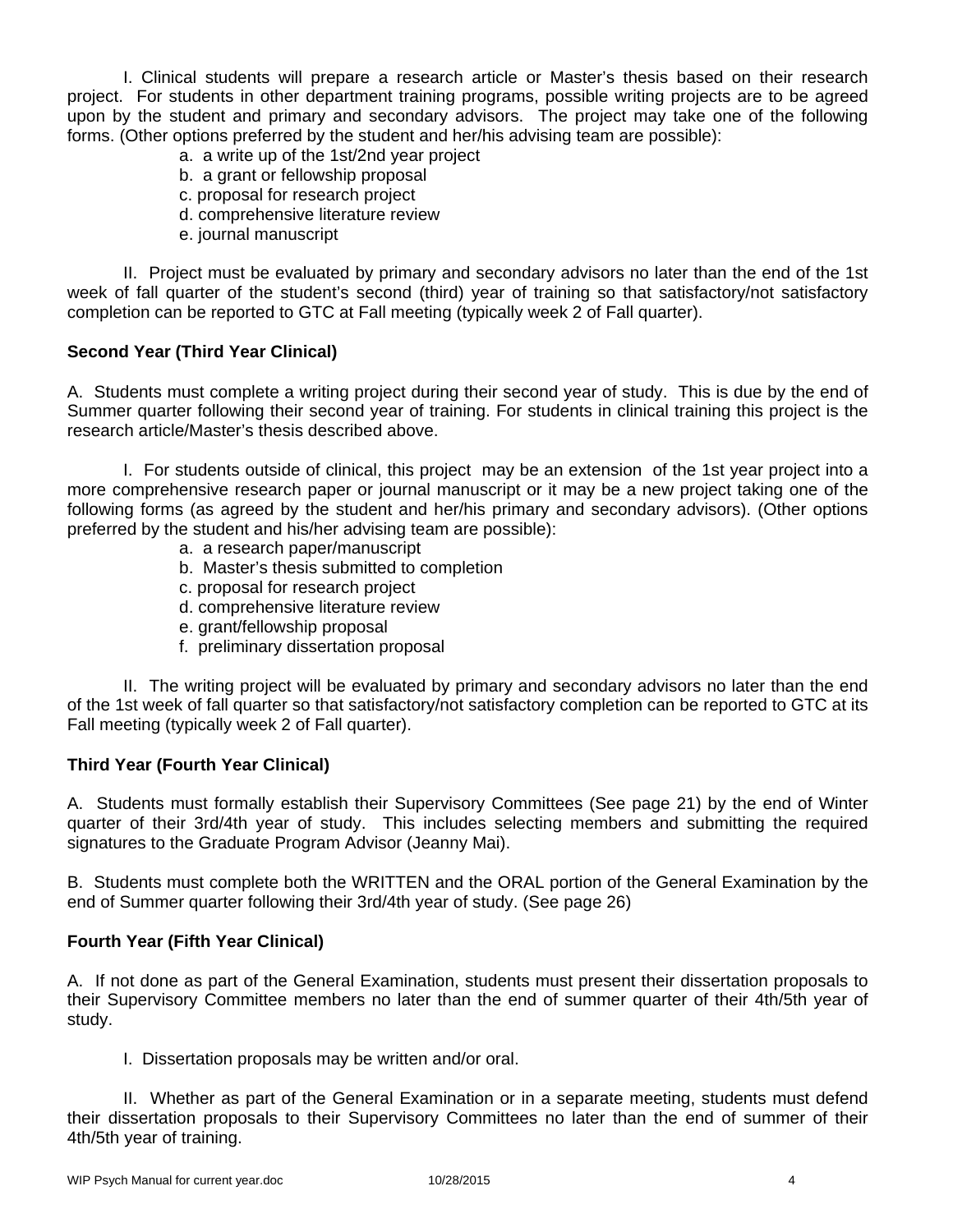### **Dissertation Defense**

A. Students are expected to publicly defend their dissertation (See page 29) and complete our graduate training program (not including the required APA approved internship for clinical students) no later than the end of their 6th/7th year of training. The Reading Committee (See page 23) must be formed at least one full quarter before the defense and receive a full draft of the dissertation 6wks in advance of the defense date.

**Clinical training and internship**. This is required for all clinical students. Consult with your faculty advisors, the clinic director, and the director of clinical training about how to prepare for this required clinical training experience.

---

The rest of this manual provides more comprehensive descriptions of course work and milestones, including the many rules that apply to them, and some suggestions about how to accomplish them.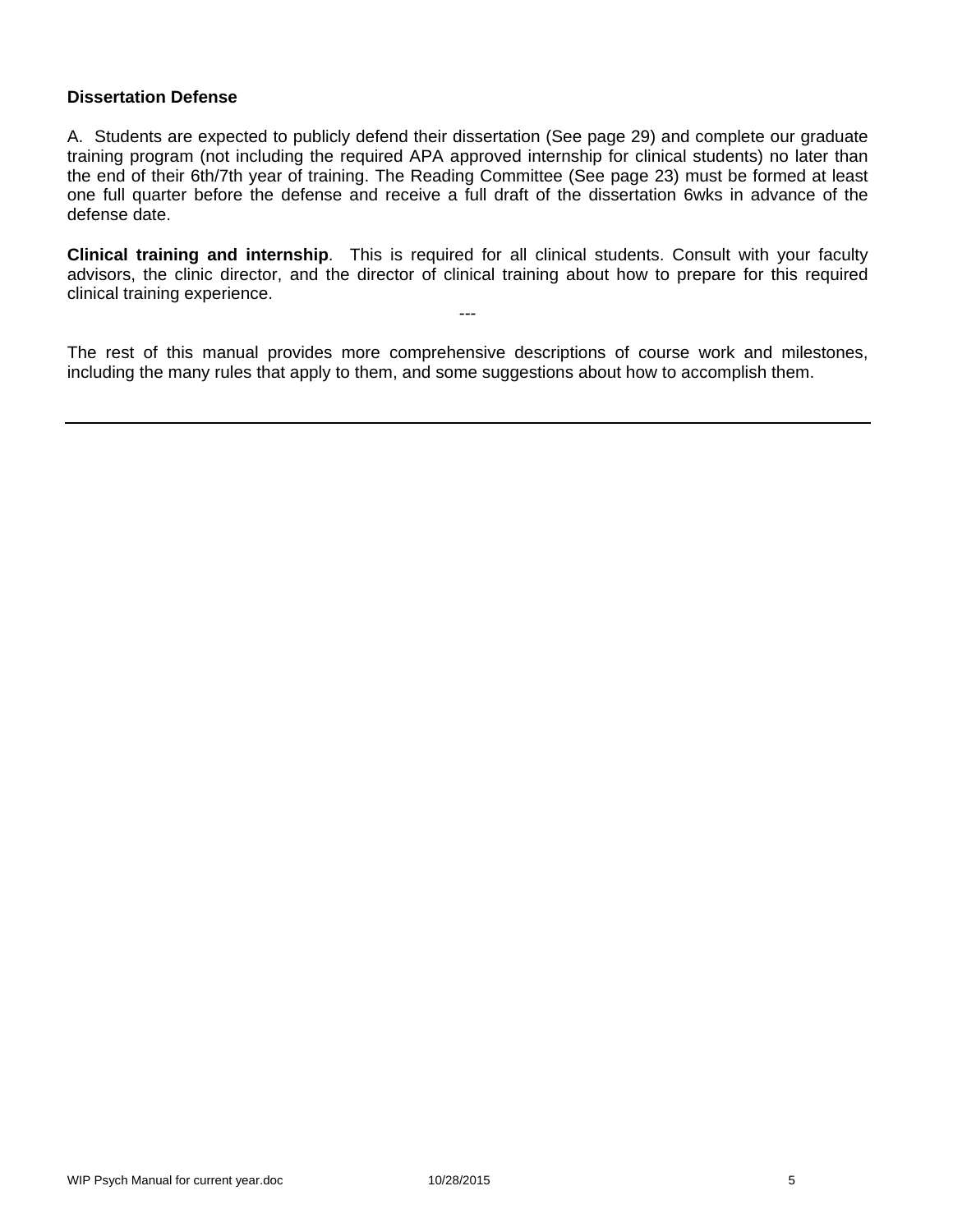# **A. Basic Information for First Year Students**

# **A. I. FIRST YEAR GRADUATE STUDENTS**

Welcome to the Psychology Department! This manual was written in an effort to guide you through your graduate program. Please read through the manual to get a clear picture of the procedures involved in completing the program. The first year of graduate school can be a difficult time. Many faculty members, advanced graduate students, and staff members are committed to helping new graduate students in their transition to graduate school. Please make use of these resources when the need arises. If you have questions not included in the manual, please contact the Graduate Program Advisor in Guthrie 127 (jeanny@uw.edu, 206-543-9329), your advisors, another graduate student, or the Director of Graduate Training, Nancy Kenney.

- **1. Faculty Advisors.** You will have been assigned two (primary and secondary) or more advisors in your major area who will assist you with planning your program for the first year. Your advisor(s) will also supervise your research during the first year. Although many students continue with this advisor past their first year and/or make this person the chair of their Supervisory Committee, this is not required. You should feel free to pursue work with another faculty member if that should better fit your educational needs. (See page 7, Graduate Program Advising).
- **2. Orientation Week.** First year graduate students are expected to attend an orientation seminar during the week prior to the start of classes, Autumn Quarter. Please register for orientation credit, under Psych 500 A.
- **3. First Year Plan and Individualized Training Plan (ITP).** Early in Autumn quarter of the first year (preferably during Orientation Week), new students are to schedule a planning meeting with their advisor(s). After the meeting, the student is asked to prepare a written version of his/her goals, coursework, research, etc., for the upcoming year which due to Jeanny within the first week of class (the First Year Plan, see page 65 for template). The ITP is due approximately within the first month of Autumn quarter with a review of the accomplished courses completed in every Spring quarter. (the ITP, see page 68 for template)
- **4. Course Requirements.** You should begin fulfilling departmental course requirements during the first year. In particular, you must complete courses to satisfy the statistics requirement by the end of the second year. Check with your area about specific requirements and refer to your approved ITP (See page 68).
- **5. First Year Research Project.** All first year students are required to conduct research during the year. This activity culminates in a formal presentation of your work at the annual Psychology Department Research Festival, held at the end of Spring Quarter. Clinical students present at the end of their second year in the program. All other students present at the end of their first year.
- **6. Annual Evaluations.** You will be evaluated at the end of each year by the faculty in your major area. The evaluation will be based on your accomplishments during the prior year, your ITP, and your Annual Plan which is prepared in May of each year to discuss the following year. (See the template, page 71). A letter providing feedback from the evaluation and any appropriate recommendations will be sent to you from your advisor(s). For more detailed feedback, you should talk with your advisor and/or the Area GTC Representative. (See Area Rep list, page 38)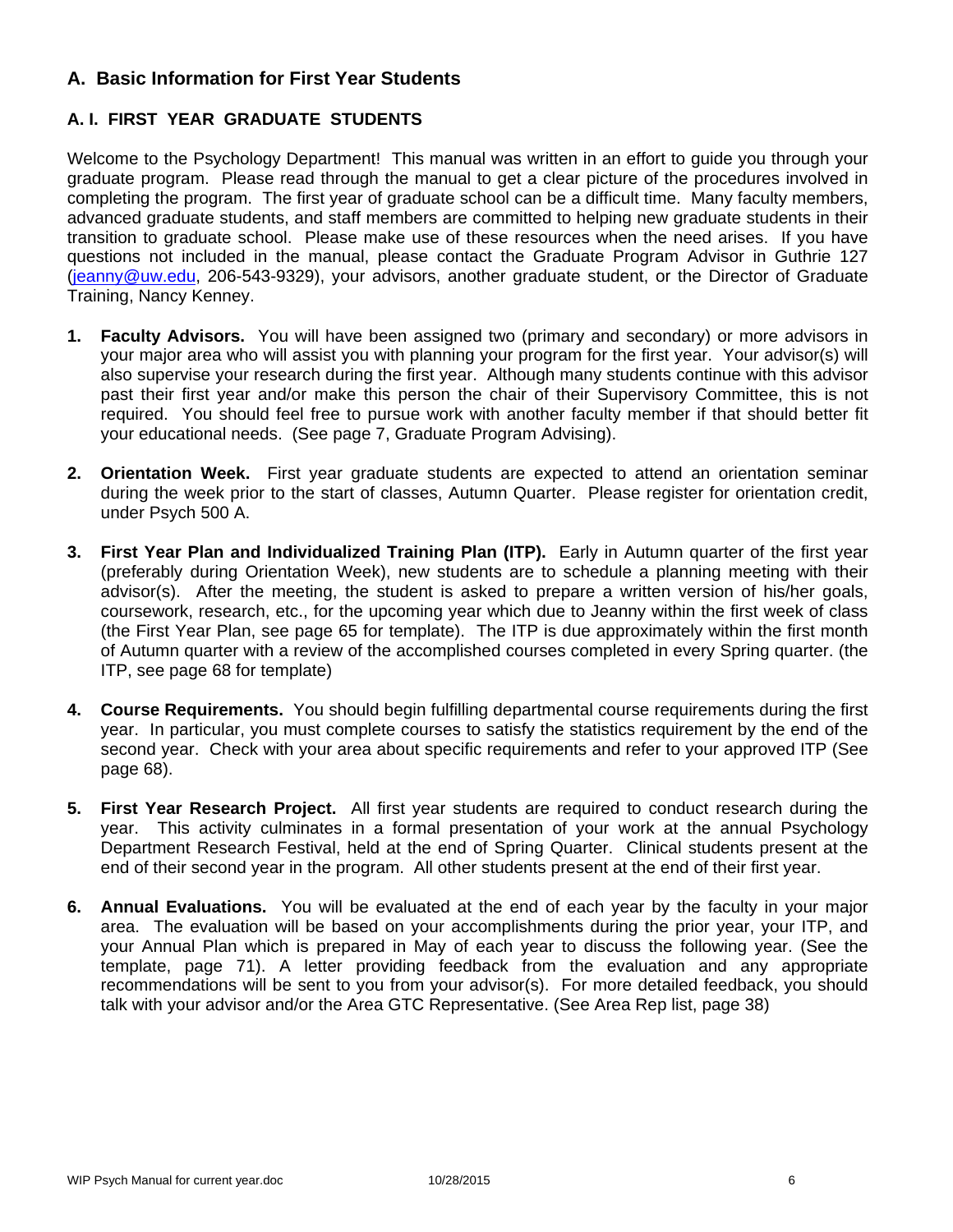- **7. Office Space.** Many students will have office space available through their advisors. If you do not, or would like to have space, some graduate student desk space is available in Guthrie Annex 4 (GA4). This space includes equipment for computer use and internet access, a ping-pong table, pool table, and a kitchen with a refrigerator and microwave. Students are responsible for space assignments and upkeep in this area. Contact your Graduate Program Action Committee (GPAC) Representatives (See page 9).
- **8. E-Mail.** In order to sign up for a UW e-mail account, go to https://uwnetid.washington.edu/newid/. Then follow the online instructions. Send questions to UW Technology Service Center via their Web site (http://www.washington.edu/computing/help/) or call 206-221-5000.

# **A. II. GRADUATE PROGRAM ADVISING**

### **Advisors/Co-Advisors**

Advisors work to help students with their goals and with their research. They also usually serve as the chair of the student's Supervisory Committee. Co-advisors are assigned to students to provide students with additional support. Students should feel free to approach their advisors and co-advisors with questions or concerns regarding their program. Advisors and co-advisors are also typically the ones who sign the Master's Warrant (See page 24). Although the advisors and co-advisors are assigned to students for the first year of the program, students may change these assignments. It is recommended that students who would like to change advisors or co-advisors discuss this possibility with their advisor or coadvisor. For a student perspective, consult with other graduate students, and/or GPAC (See page 9).

# *Graduate Training Committee –* **Chaired by Nancy Kenney** (G306, 206-543-2563,

e-mail: nkenney@uw.edu)

The Graduate Training Committee (GTC) is an appointed committee of the faculty. Faculty members of the Committee represent each of the sub-areas within the Psychology Department, and two graduate students attend the meetings to provide student input. The functions of the Committee are to:

- 1. Consider graduate training issues that relate to the entire department in order to make recommendations for departmental action. This would include such topics as departmental course requirements, research requirements, timing of general exams, etc.
- 2. Address grievances any student may have in regard to training issues or individual treatment within the department.
- 3. In collaboration with the Areas, review the progress of individual graduate students, recommend disciplinary actions when necessary (rare).
- 4. Keep abreast of changes in Graduate School policies in order to interpret them to students and faculty.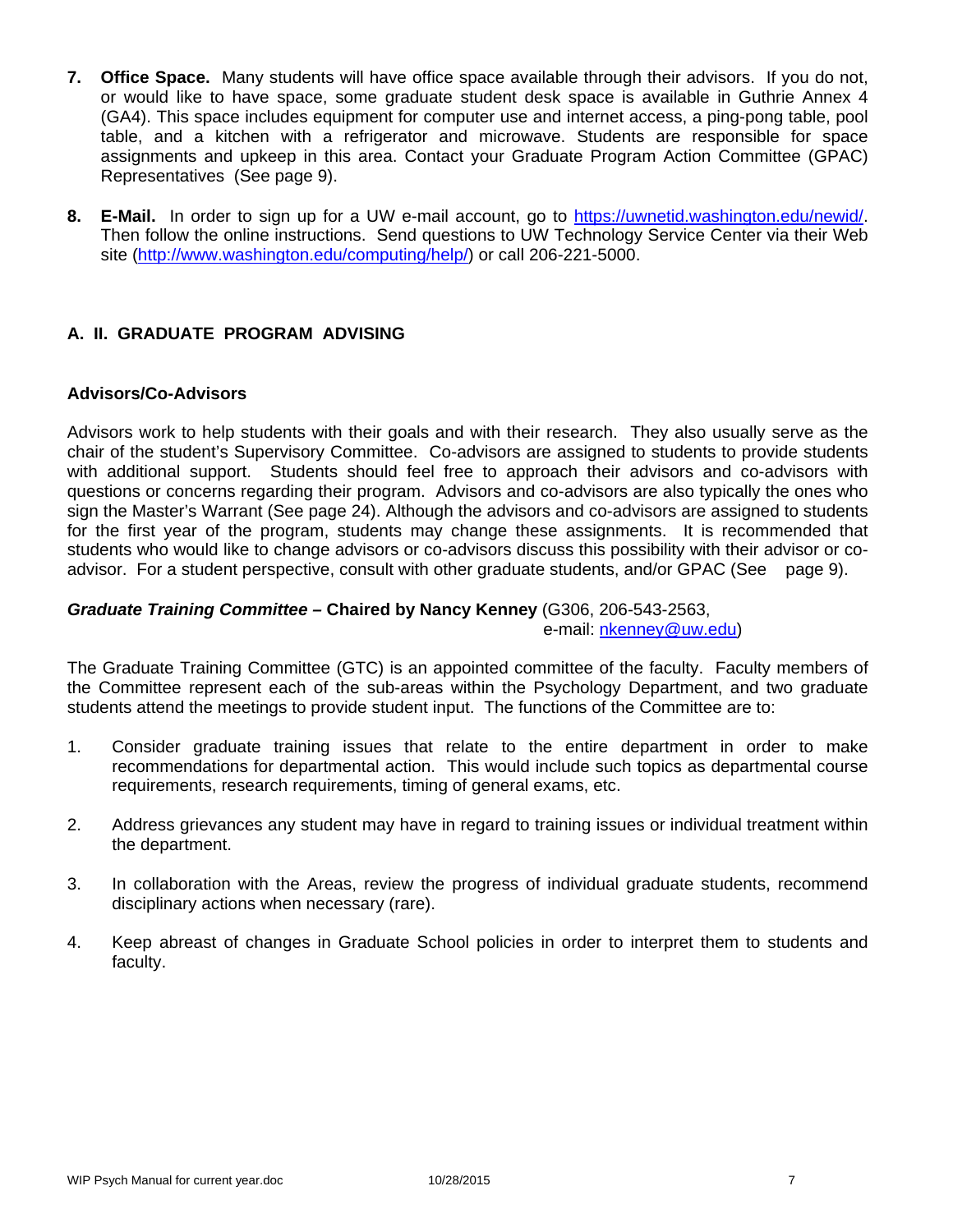### **Graduate Program Coordinator – Nancy Kenney** (G-306, 206-543-2563, nkenney@uw.edu)

The Graduate Program Coordinator (GPC) supervises the activities of the Graduate Program Office, is the Chair of the GTC, acts as liaison with the Graduate School, assigns teaching assistants in collaboration with the Graduate Program Advisor and the Associate Chair, and provides individual counseling and troubleshooting to graduate students. Academic advising, in general, is provided by your own advisor, though the GPC may be more knowledgeable and up-to-date on some policies and requirements. If in doubt, see the GPC, who can refer you to a more appropriate person, if necessary. (Also see the 'Whom to See' list on page 46)

#### **Graduate Program Advisor – Jeanny Mai** (G-127, 206-543-9329, jeanny@uw.edu)

The Graduate Program Advisor (GPA) may be the most important of all these sources, as she is knowledgeable about the Graduate School and the University, and knows the procedures that you must follow along the way toward your degree.

Graduate Program Advisor activities of importance to you include:

- 1. Keeping an updated record of your student status, Supervisory Committee members, etc. Also, if given some idea of your time schedule for completing requirements, she can remind you of procedural details you must attend to.
- 2. Making official requests to the Graduate School for Supervisory / Reading Committee formation and changes.
- 3. Scheduling General and Final Examinations with the Graduate School.
- 4. Preparing and distributing Master's / General Exam / Final Exam warrants. (The term 'warrant' refers to the document signed by the supervisory committee stating that the student has passed the Master's, General or Final Exam.)
- 5. Coordinating TA assignments in collaboration with the GPC and Associate Chair, handling TA budget questions, entering TA payroll appointments.
- 6. Questions concerning University and departmental requirements for grad student program, progress toward degree.
- 7. Registration problems.
- 8. Entering scholarships or fellowship awards, requesting non-resident tuition waivers from the Graduate school.
- 9. Organizing department events, such as Admissions Interview Weekend, Welcome Party, Research Festival and Hooding.
- 10. Graduate student travel support (Bolles and Wagner) and dissertation (Bolles) support requests.
- 11. Manages ALCOR and Hunt Fellowship funding allocation.

The Graduate Program Advisor also has many other responsibilities, including the time-consuming job of graduate admissions. So please be considerate of her time, especially in the months of December and January.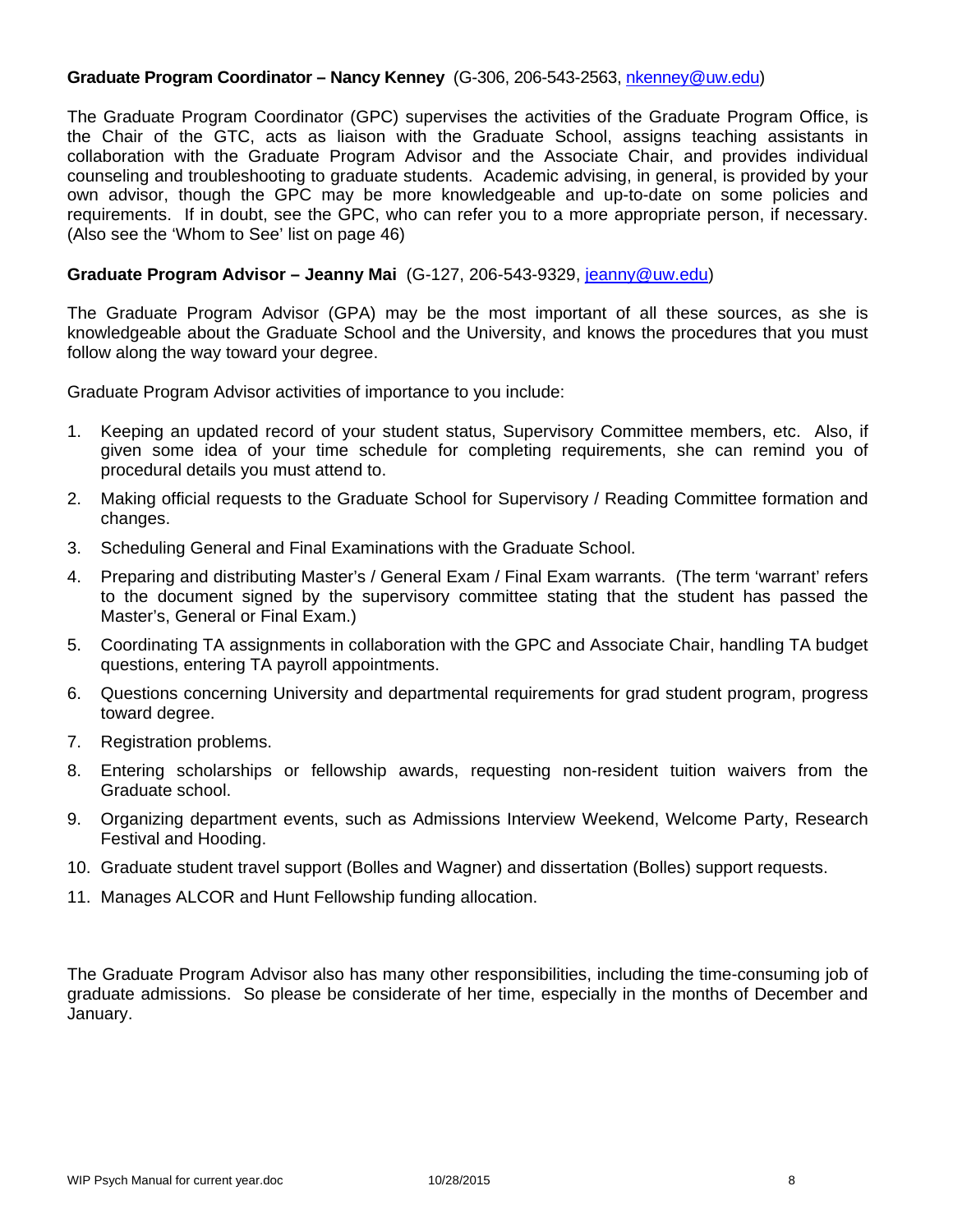# **Psychology Graduate Program Action Committee (GPAC)**

Founded in 1998, this committee represents all graduate students in the Psychology Department and serves as a liaison between students, faculty, and administration. **Membership is open to all psychology graduate students.** Students are invited to participate in this committee and are welcome to attend any meetings, to ask questions, or to raise issues pertaining to the Psychology Department.

GPAC Representative for this year is:

| Annie Fast           | afast@uw.edu                                         |
|----------------------|------------------------------------------------------|
| Ashley Ruba          | aruba@uw.edu                                         |
| <b>GPAC</b> website: | https://catalyst.uw.edu/workspace/gpacpsy/5179/23487 |

# **Graduate & Professional Student Senate (GPSS)**

The Graduate and Professional Student Senate (GPSS) is the student government at UW that represents you, in all aspects of your student life EXCEPT labor issues. GPSS is made up of two senators from each degree-granting department, four officers and several staff members. GPSS provides graduate and professional students with representation both on campus and in the legislature. In addition, GPSS acts as a resource center and funds graduate programming. Here is a list of the functions of GPSS:

 • We represent you and all UW graduate and professional students to the UW administration, the City of Seattle, the State of Washington, and the federal government. We do this, in part, by having two Senators from each department (or school) attend two meetings per quarter in order to represent you. Make sure you know your Senators, as they are your representation and also the people who can make your departmental funding request.

 • We lobby for you in Olympia. Because UW is a state school, not all decisions about the school are made on campus; some policies are decided in Olympia. The GPSS Vice President (qpssvp@uw.edu) is our official lobbyist and spends the winter quarter living in Olympia, advocating on behalf of all graduate and professional students at UW. GPSS plans lobby days, and we also aid students in contacting their legislators when important bills with potential impacts on higher education are coming up for a vote.

 • We appoint people to serve on University committees. Serving on a committee is a great opportunity for graduate and professional students to gain experience working with administrators and faculty, to have an impact on campus, and to bulk up a CV in the process. Committees range from the Human Subjects Review Committee and the Institutional Animal Care and Use Committee, to the Student Technology Fee Committee, with a \$4.5 million dollar budget. Contact the GPSS Vice President for more information on all of the various committees.

 • We offer free food and beer. We organize several social events during the school year. We have a social in the fall and another in the spring. Our socials are completely free and open to all UW graduate and professional students. In the winter quarter, we also host graduate and professional speed dating, just in time for Valentine's Day, which always fills up quickly.

GPSS Representatives for this year are:

| <b>Haley Carroll</b> | hacdougl@uw.edu |
|----------------------|-----------------|
| Jose Ceballos        | josemceb@uw.edu |

**A. III. REGISTRATION** 

GPSS website: http://depts.washington.edu/gpss/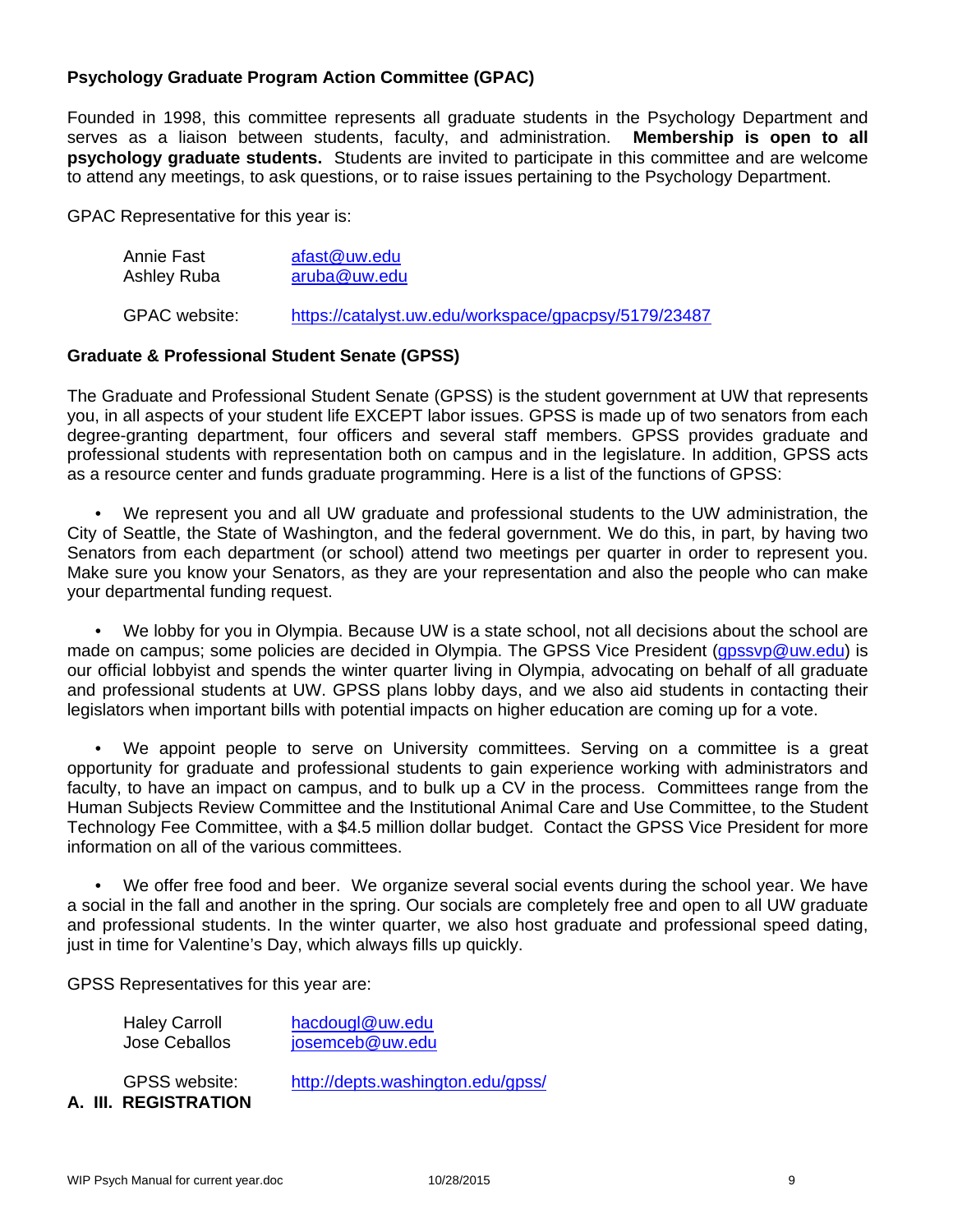**Choose your courses**. Review the course requirements on page 35 and your approved ITP. A description of Psychology courses is found on the Psychology webpage (http://www.washington.edu/students/crscat/psych.html). In consultation with your advisor, design your ITP (see page 68) and Annual Plan (see page 71) and decide which courses to take. Also talk with other students or the instructor of the course.

**Look up courses in the Time Schedule**. Once you have decided upon the classes you want to take, look in the "Time Schedule" for the appropriate quarter to find out the days and times when these classes meet. The UW Time Schedule can be found on the UW website http://www.washington.edu/students/timeschd/.

**Entry Codes**. You should make note of the classes that need a "course entry code" or a "course permission card." The course entry code numbers are usually available from the instructor. If the course has variable credits, such as Psych 600, 700, or 800, the entry code numbers should be available in the main office of Guthrie (G-119A.) Course permission cards can be picked up at the main office. They need to be signed by the instructor of the course (or your advisor for independent research) and then exchanged for the course entry code number. If problems with entry codes occur during registration, you should contact the instructor, Kim Arbios, Course Scheduling Coordinator (206-543-1469, karbios@uw.edu), or Jeanny.

**During the academic year you must be registered for courses or petition for on-leave status.**  Failure to do so will result in being dropped from the University. (Exception: You do not need to go onleave or register for Summer Quarter. Summer quarter On-Leave status is automatic/free for all graduate students who were either registered or officially On-Leave during the prior Spring Quarter.) If you have a teaching or research assistantship or on financial aid, please see the section of this manual entitled "Number of Credits" on page 12.

### *Registration*

Registration must be done before the first day of class to avoid a late first time registration fee (\$25). Changes in courses may be made no later than the fifth day of the quarter to avoid a change of registration fee (\$20), use of your one annual drop, and possible tuition forfeiture. Registration is done on the web at: http://myuw.washington.edu. If you have questions, please email the Registration Office (regoff@u.washington.edu), or call (206) 543-8580, Monday through Friday, 8:00 a.m. to 5:00 p.m., and a staff member will gladly assist you.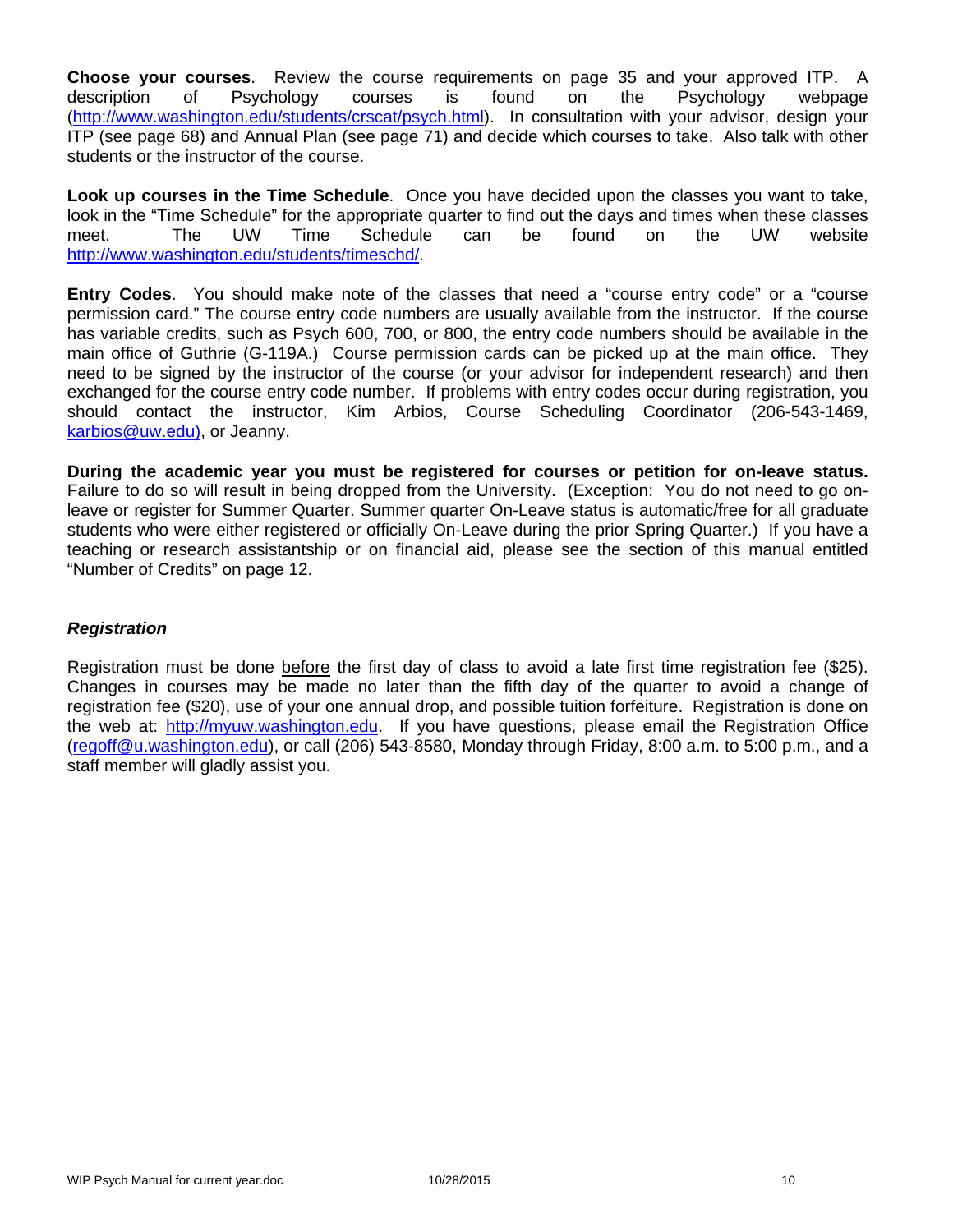**Important**: Keep a file for yourself of all the courses you take, *including* seminars and independent studies. In this file enclose reading lists, syllabi, instructor name(s), and the quarter and year each course was taken. This file will be invaluable to you later; e.g., when you apply for licensing or teaching positions.

#### *10 Year Limit*

The count of years in the program begins during the Autumn Quarter following the student's admission. Quarters on-leave or assigned off campus count as if the student has been in residence, i.e., "the clock keeps ticking." Quarters in clinical internships also count in the determination of the student's number of years in the program. In the unlikely event it becomes necessary to complete your program in more than 10 years, this situation will be discussed by GTC and if approved, Jeanny will submit a petition to the Dean of the Graduate School for permission to extend the 10-year limit. A common goal is to finish the program in 5 to 7 years.

### *Dropping and Adding Courses*

If you need to drop or add a course, be certain to do this within the first five days of the quarter to avoid a \$20 change of registration fee or possible tuition forfeiture. Once the change of registration fee is in effect, and you need to change your schedule, make all changes in ONE day, so you get charged once.

If you drop classes after the  $8<sup>th</sup>$  day of the quarter, you will be charged a \$20 (change of registration fee) and tuition forfeiture (next section).

#### *Tuition Forfeiture*

Tuition forfeitures are fees that are charged when you make changes to your schedule from the 8th through the 30th calendar day of the quarter that result in you dropping from one tuition rate to another, or withdrawing completely from your classes.

#### http://f2.washington.edu/fm/sfs/node/60

You should note, that you are permitted **only ONE** drop after the second week of the quarter (the "annual drop"), per academic year – choose wisely!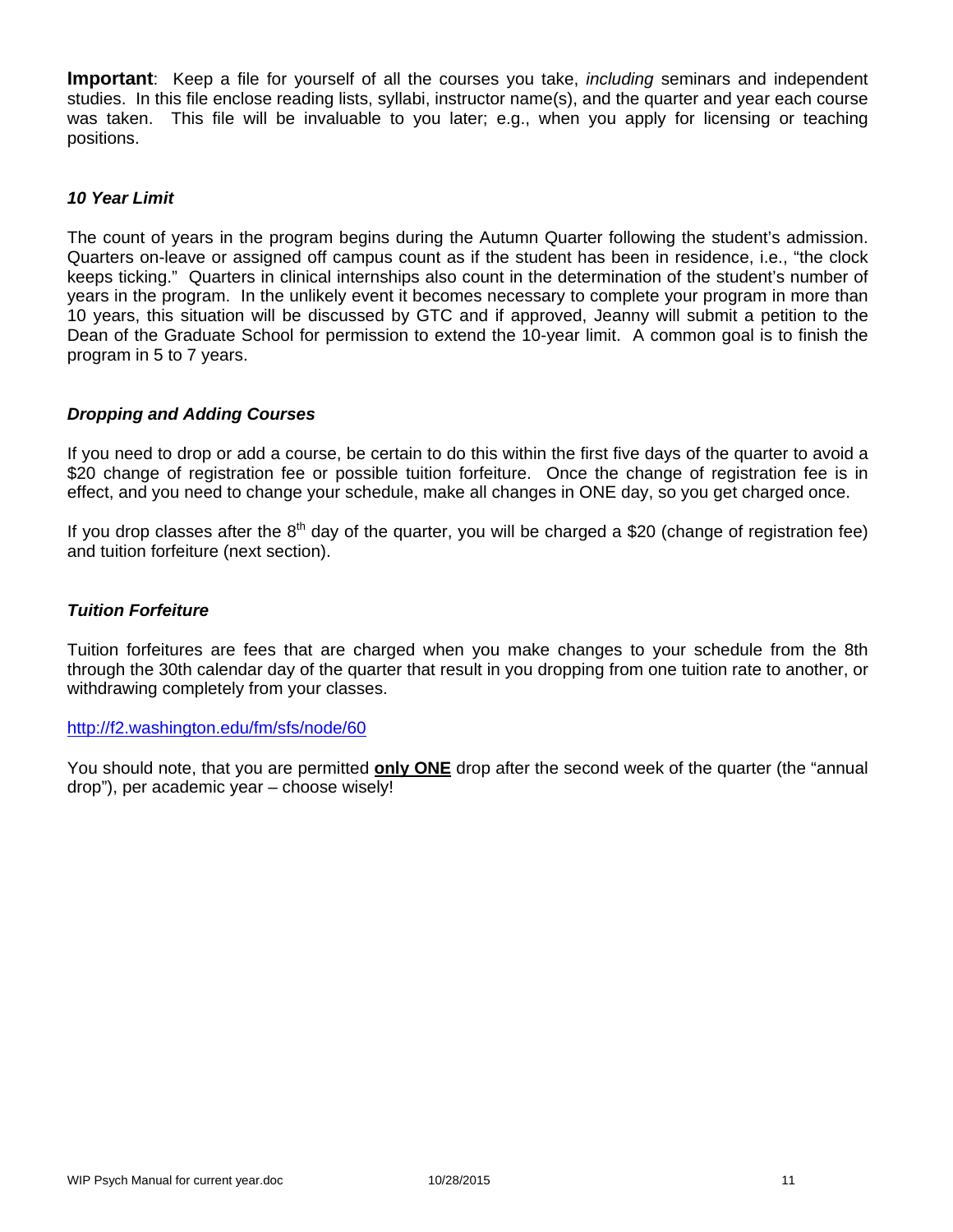# *Number of Credits*

TAs and RAs must register for a minimum of 10 credit hours for each quarter of their appointment (2 credits for Summer Quarter). These credits can include credit for Psych 600 (Independent Study/Research), Psych 700 (Master's Thesis), or Psych 800 (Doctoral Dissertation) with the number of credit hours commensurate with your time commitment to your research and individual study (suggested guideline of 3hrs/wk = 1 credit). Since you are virtually always conducting a program of independent study and research, you will generally register for several credits in one or more of these courses each quarter.

The tuition charge is the same for 7-18 credit hours. You will be charged additional tuition for credits in excess of 18. A minimum of 9 credits in Psych 700 is needed for the Master's Degree (See page 24). A minimum of 27 credits over at least 3 quarters in Psych 800 is needed for the Doctoral Degree (See page 29). There is no maximum number of credits for these courses, which can be earned over multiple quarters, but students cannot register for more than 10 credits of Psych 800 per quarter.

| <b>REGISTRATION REQUIREMENTS</b>          | Academic Year | <b>Summer Quarter</b> |
|-------------------------------------------|---------------|-----------------------|
| <b>Full time Status</b>                   | $10 - 18$     | $10 - 18$             |
| <b>Minimum Credits Required</b>           | 2             | $0^*$                 |
| Minimum Credits to maintain TA/RA         | 10            |                       |
| Minimum Credits to maintain Financial Aid | $5-10$        | variable <sup>+</sup> |
|                                           |               |                       |

\*If registered during previous academic year (Autumn, Winter, Spring)

+ For Full time Financial Aid you likely need anywhere between 5-10 credits every quarter (including summer). Please check with Student Fiscal Services (sfshelp@uw.edu, 206-543-4694, or chat with them at: http://f2.washington.edu/fm/sfs/students) for your particular situation.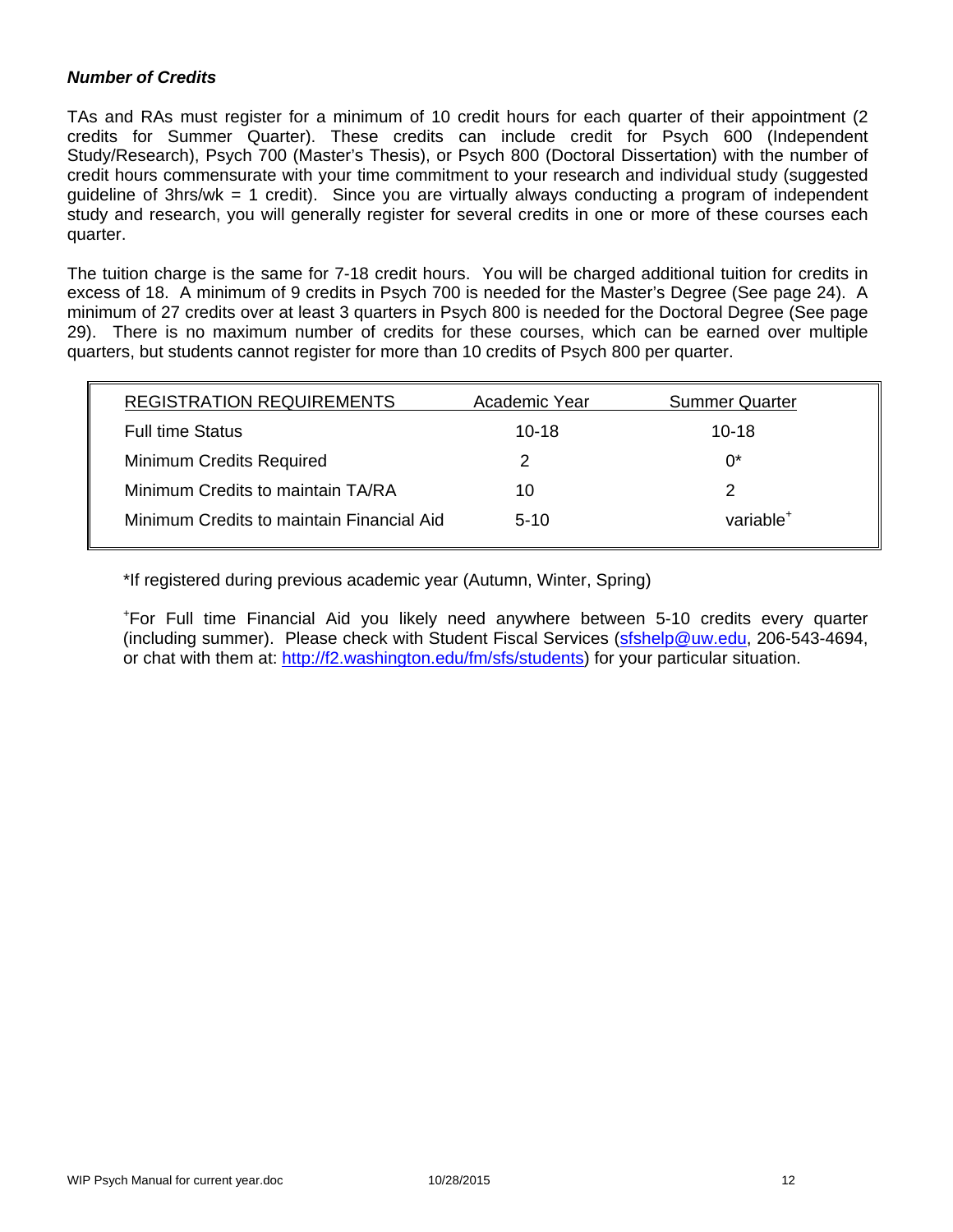# **A. IV. FIRST YEAR CHECKLIST**

- $\Box$  Attend the Psychology Orientation and the UW's Center for Teaching and Learning (CTL) TA/International TA/RA Conferences which occur the week before school starts
- $\Box$  Prior to the beginning of classes, meet with your advisor to go over course requirements, research plan, and TA/RA assignment
- Get Washington State driver's license (http://www.dol.wa.gov/)
- $\Box$  Complete payroll, insurance, and tax paperwork with our Payroll Coordinator, G-126, 206-543-3366, psypay@uw.edu
- $\Box$  Get e-mail account, office space, etc
- Acquire building keys in the Guthrie front office
- Pay student fees/tuition before the due date by the  $3<sup>rd</sup>$  Friday of the quarter
- $\Box$  Talk with more advanced students to get their tips on the program
- Complete your First Year Plan with your advisor (See First Year Planning Section, page 6 and page 65 for Template) Turn in the final version to your advisor by the end of the first week of classes
- Complete your Individualized Training Plan with your advisors (See First Year Planning Section, page 6 and page 65 for Template). Submit your final version by November 1 to your area GTC Rep (See page 38).
- $\Box$  Register for classes before the first day of classes, including:  $\Box$  Orientation seminar, statistics sequence, Colloquium Series
- Keep a file for yourself of all the courses you take, *including* seminars and independent studies. In this file enclose reading lists, syllabi, instructor name(s), and the quarter and year each course was taken. This file will be invaluable to you later, e.g. when you apply for licensing or a teaching position.
- $\Box$  Prepare for the first/second year project
- $\Box$  Plan for summer funding
- Review this manual for information that might be helpful
- Get to know the cafes on and off campus
- $\Box$  If any concerns arise, don't be shy. Talk to your advisor, co-advisor, another student, the lead TA, the GPAC reps, the Graduate Program Advisor (Jeanny Mai), the Director of Graduate Training (Nancy Kenney), or anyone else you think might be helpful.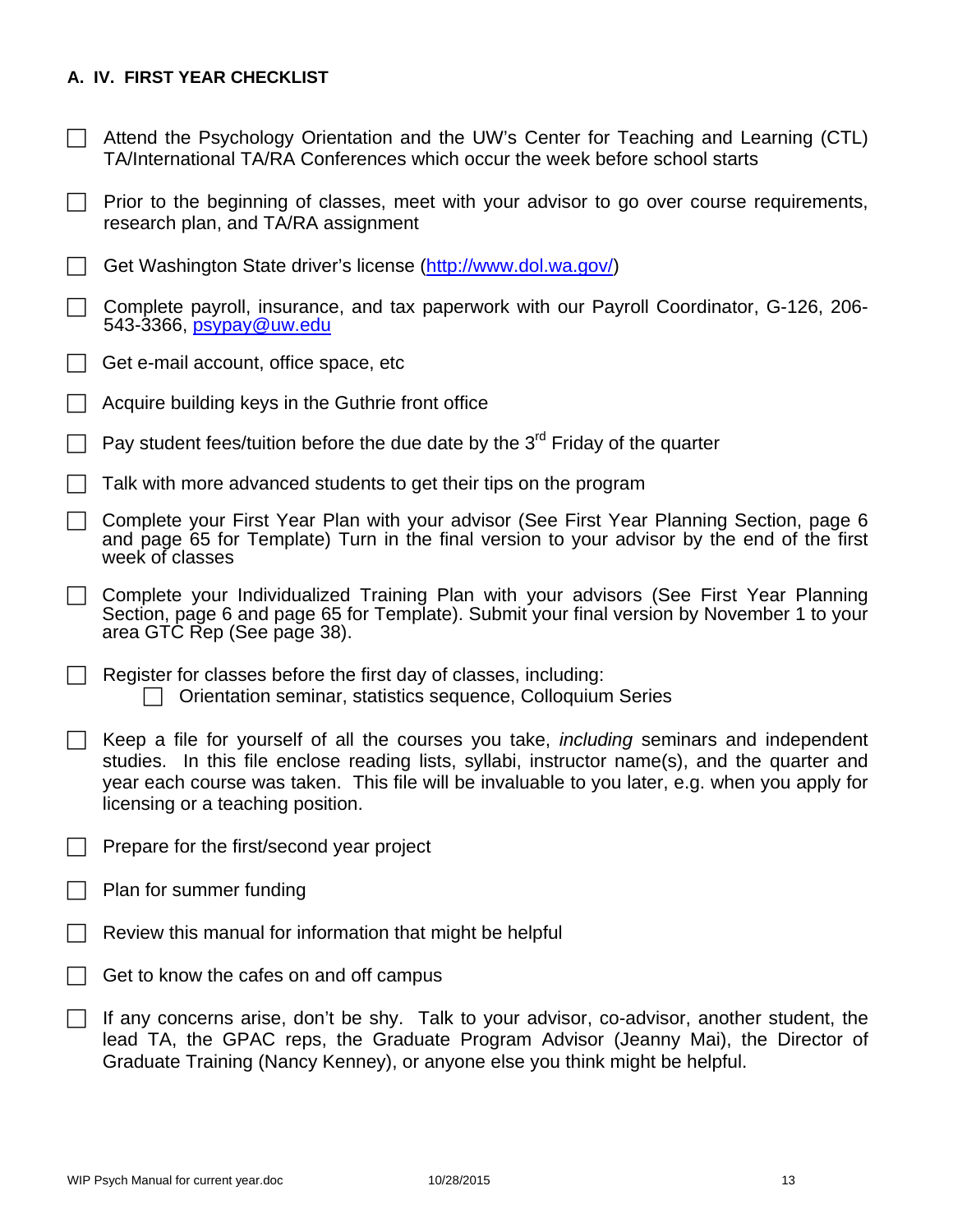# **B. PROGRESSING THROUGH THE PROGRAM**

# **B. I. ANNUAL PLAN**

All graduate students and their advisors are expected to participate in an annual planning and evaluation process. In 1999 and again in 2003, the faculty approved changes in the course requirements for our new graduate program. The Planning/Evaluation undergoes revision and improvement as needed.

*First Year Plan*. Each new graduate student should study the planning template (See page 65). He/she should meet with his/her advisor(s) prior to the beginning of Autumn Quarter, and begin developing a plan for the first year of study. After the meeting, the student should prepare a draft of his/her first year plan, including goals, coursework, research, etc., for the upcoming year. The student and the advisor(s) should complete and sign the first year plan by the end of the first week of classes, and forward it to the Graduate Program Advisor (GPA, Jeanny Mai). She will forward the plan to the Director of Graduate Training (GPC, Nancy Kenney) for review from a graduate school perspective and thereafter place it in the student's file.

*Individualized Training Plan*. The ITP is due by November 1. This living document is created by student and advisors together and submitted to the area's GTC rep for evaluation and safe keeping. In the spring, as part of the annual evaluation process, students will update the plan with the courses they have completed the past year. Revisions to the initial course listings on the ITP can be made on the same form as needs, offerings, and goals may change. (See page 68)

*Annual Plan*. Annual plans are prepared in May of each year. Templates (See page 71) will be distributed as a reminder around April 1. The student and advisor should meet in early April or May, and the final version of the plan should be in the advisor's hands at the end of May. The student's co-advisor and/or committee should be involved as appropriate. The advisor will then draft a feedback/evaluation letter to the student, and forward both the plan and the draft evaluation letter to the Graduate Training Committee (GTC) Area Rep by mid-June.

*Evaluation/Feedback Letters.* Areas will meet and review the plans and letters at the end of Spring Quarter. Other Area faculty members will suggest additions or modifications to the letter. Letters should be signed by the advisor and the GTC Area Rep, and given to Jeanny for distribution. Students should receive their evaluation letters by about July 1.

Copies of the plans and letters will also be forwarded to Nancy Kenney (GPC), who will review them from a Graduate Program Perspective. Problem cases will be considered by the Graduate Training Committee (GTC) at its meeting early in Summer Quarter. If needed, an additional letter advising the student of official actions by the GTC or the Graduate School will be sent to the student from the GTC. After review by the GTC, the original evaluation will be given to the student, the plans and copies of the evaluation letters will be placed in the student's file.

Templates setting forth the topics that need to be covered for both the student plan and the faculty evaluation letter can be found at the back of this manual. Topics include items such as goals, accomplishments, progress, development of skills in teaching and research, coursework, service, presentations, awards, and preparation of a *curriculum vitae* (academic résumé). (See page 71)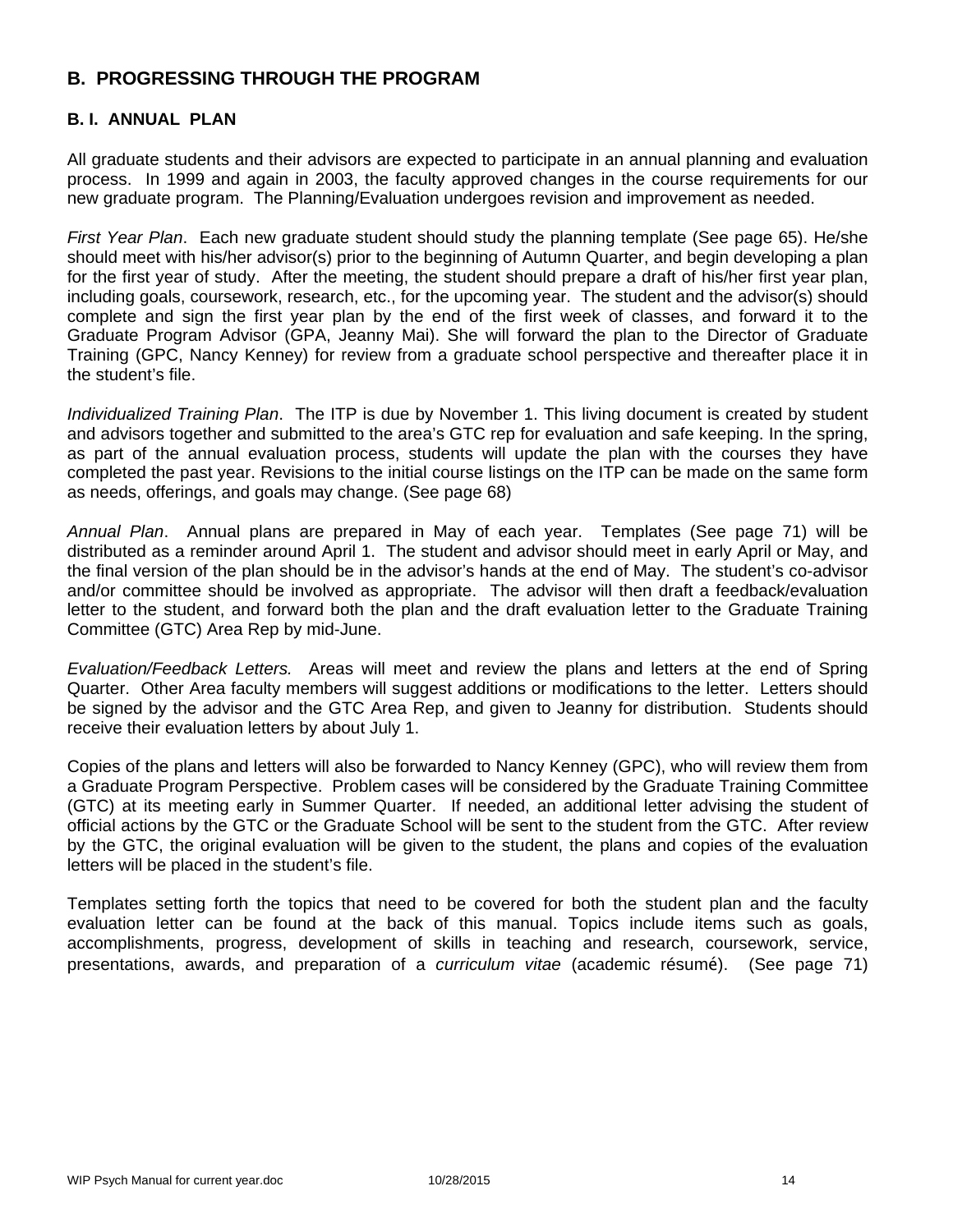# **B. II. CONDUCTING A RESEARCH PROJECT**

**1. General Considerations.** All students are expected to acquire research skills. All research must have a faculty sponsor, typically the student's advisor. A student's research experience begins in the first year of graduate school and should be an ongoing activity throughout his/her graduate career.

# **2. Acquisition of Research Participants (Subjects)**

*Animal Research* - The Office of Animal Welfare (OAW) is the key administrative unit responsible for implementing federal and non-federal requirements for use of vertebrate animals in research and teaching. http://depts.washington.edu/uwhsa/units/office-of-animal-welfare/ Please check with Michele Jacobs (G-119, 5-2027, e-mail: mjacobs@uw.edu) before contacting OAW.

*Human Participants -* The Psychology Subject Pool (PSP) is an administrative mechanism that (a) offers a convenient way for undergraduate students enrolled in psychology courses to gain experience with a broad range of psychological research, and (b) furnishes faculty and graduate students in the Psychology Department with participants for their research projects. The PSP is designed to ensure that consistent and proper procedures are followed by all researchers for the protection of the participants. It is also designed to make participation by the students as easy and educational as possible. Every research study in the PSP must be individually approved by a UW IRB Committee, or it must receive administrative approval for exempt status from the Human Subjects Division. Research sessions are conducted on a daily basis throughout the quarter, including summer quarter. Detailed information regarding the PSP is contained on the PSP homepage of the department website (http://web.psych.washington.edu/subjectpool/).

A faculty member (Frank Smoll, PSP Coordinator) is responsible for the operation of the PSP. A psychology graduate student as Subject Pool Manager is employed to conduct the day-to-day operations of the PSP. The PSP office is located in Guthrie Hall, room 232, email psypool@uw.edu, 3-9652.

*Infant and Child Participants* - Contact Jennifer McBride at the Communication Studies Participant Pool, partpool@uw.edu or 206-616-9081. You will need a faculty sponsor and human subjects approval for your research in order to use the participant pool. You should also talk to your advisor about funding. Check out their website: https://depts.washington.edu/cspp/

**3. Research Space.** The Department Chair and Assistant Chair(s) coordinate space for animal research. The research space reserved by the Psychology Department for group studies with human participants (large groups up to 15) is G-184. Contact the Administrator (Michele Jacobs, G-119) for more information and/or to make reservations for this research space. Also contact your advisor for further options.

A departmental lab for running human subjects utilizing computers is located in the Chemistry Library building, Room 210E. Fourteen PCs allow experimenters to run multiple subjects at one time. Some rules governing the use of the computer lab include:

- 1) The room is for use by faculty, graduate students, or personnel under their direct supervision.
- 2) The room must be scheduled online at least one week in advance via PsyCal, https://web.psych.washington.edu/psycal/
- 3) If you will not be using the room after you have scheduled it, please cancel the reservation in PsyCal so it can be made available to others.
- 4) The room should be scheduled in 30-minute increments. Please keep scheduling requests to 2 hours per day per person, or 10 hours per week. We will always attempt to accommodate requests for more time. Schedule only the time you know you will use.
- 5) The room is available from 8:00 AM to 7:00 PM, Monday through Friday.
- 6) You must provide your own software and supplies.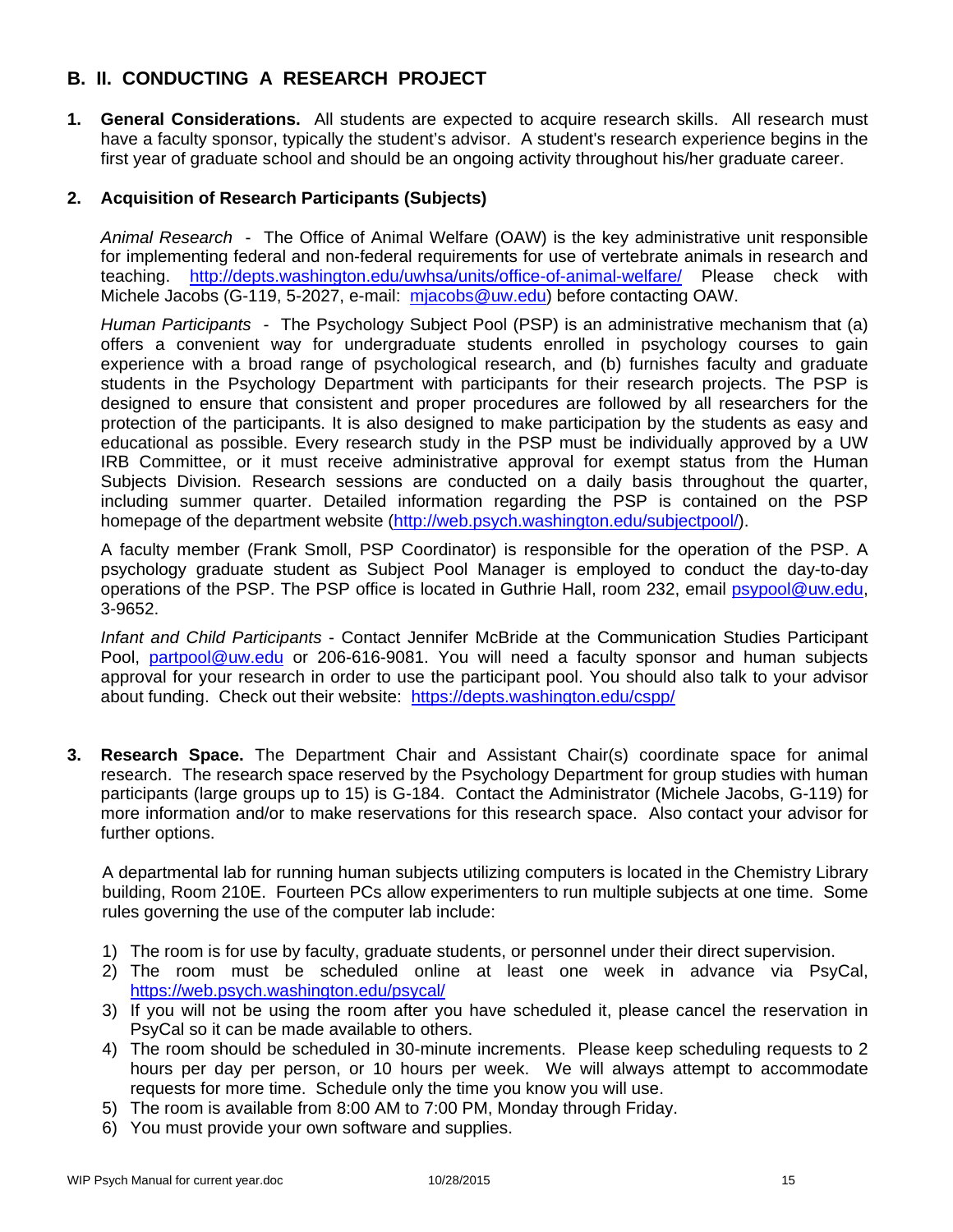- 7) When scheduling, please take into account set up and takedown time for your software. Also, please clean the room for the next person.
- **4. Equipment.** Small research equipment and audio-visual aids are available by reservation in PsyCal as well. The department orders new equipment on an annual basis. See the Administrator (G-119) for current inventory and future needs. The Office of Technical Services aka "the Shop" (G-28) also has equipment that may be borrowed for experimental research. A faculty member must sponsor equipment requests.
- **5. Financial Support.** The department generally cannot provide funds for student research projects. Clerical support such as typing questionnaires and manuscripts or Xeroxing for unfunded projects is not available. You may apply for funds for equipment, supplies, subject payment, etc., for your dissertation. To be eligible, you must have reached Ph.C. status (i.e. passed general exam). The Bolles Dissertation Fellowship award can only be used to assist your research and cannot be spent on travel expenses. Bolles application forms are available from Jeanny Mai.

Department-supported student travel is available annually (as of 2015-2016 academic year) for a student who is presenting at a conference. It can only be used on transportation, and not conference fees or hotel. Travel forms are available from Jeanny Mai.

The Department has a few awards that provide tuition waivers, stipend, and health insurance. Most of these awards can only be redeemed in Summer quarter and at 2cr (ALCOR and Psychology Department Scholars). The Hunt fellowship can be redeemed in either spring or summer quarter. Please watch the newsletter for the call for applications from Jeanny in the winter/spring quarters. Typically these awards will be awarded to students who are a little more advanced in the program, but not always.

If you are a research assistant on a grant, all grant-related work must be billed to the budget number on the grant. If your research is not funded by a faculty grant, you may write your own grant under sponsorship of a faculty member. For information on grants being offered, watch the Department Newsletter for agency requests for proposals, see Jeneil Legasse, discuss the possibility with your advisor, or visit the Grants and Funding Information Service (GFIS) office located in Allen Library South, Ground Floor, Research Commons, Consultation Studio.

**Grants and Funding Information Service (GFIS)**, located in Suzzallo Library, assists UW graduate students in their search for information about financial opportunities available outside the University of Washington. See their website at http://www.lib.washington.edu/gfis/ or email them at gfis@uw.edu or call at 206-616-3084.

### **6. Computer Facilities**

### **Psychology Department Resources**

Each graduate student has a faculty advisor and/or faculty person with whom he/she is doing research. The computer facilities of the faculty advisor/research colleague are generally shared with his/her graduate students.

### **Intradepartmental Resources (Guthrie)**

The Office of Technical Services aka "the Shop" (G-28, 206-543-8281) is responsible for computer maintenance, equipment, and software advice.

**Chemistry Library 210E and Guthrie Annex 4** – 14 Windows XP workstations in ChemLib's Research Lab. Guthrie Annex 4—Psychology Undergraduate Study Center (room 113) with 3 Windows XP workstations and the Graduate Student study areas (room 102/110) has 5 Windows XP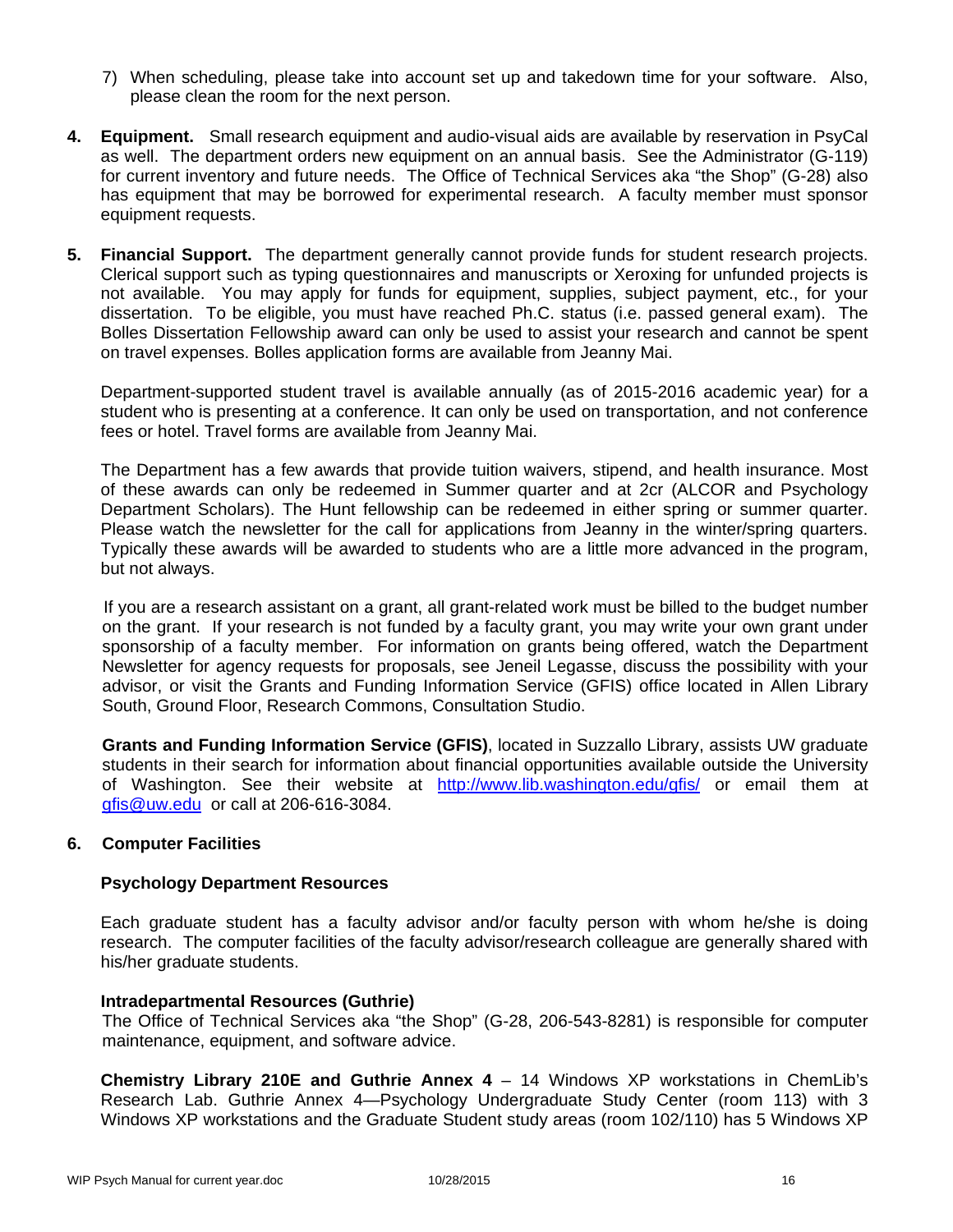workstations, iMac, and HP LaserJet. All of these computers are connected to the Internet and to the departmental network.

**Guthrie Room 53** (Media Lab) – 2 PCs and 2 Mac computers with a b/w laser and a color printer. There is an array of web/image/video editing and presentation software available to graduate TAs and all faculty members.

An additional printer is located in room 119 (Main Office) – Laserjet 2430 connected to 3 Dell systems. We support all computer models, but specialize in Dell. For statistical analysis, we support Systat and SPSS. We recommend SPSS because it is used in the required statistics course sequence.

# **7. Extra-Departmental Resources**

**Center for Social Science Computation and Research (CSSCR)** Savery Hall, Room 110 Phone: 206-543-8110 e-mail: CSSCR@uw.edu web: http://julius.csscr.washington.edu/

Students should familiarize themselves with this resource center. It is located in Savery Hall and exists to help social scientists with using computers in their research, particularly in the social sciences. The Center has a large number of terminals and printers, as well as microcomputer teaching classrooms. The Center offers basic courses free of charge in computing, e.g., SPSS X, MS Windows, etc. Consultants are available to assist you. Normally a Psychology graduate student serves as one of the consultants (Colin Beam for 2015-2016). The Center also has a special facility for graduate students equipped with high-powered computers and statistical packages, such as SAS, M-Plus, etc. **The Psychology Department is part of this center. Please use it!**

# **IT Connect (Canvas, Catalyst)**

UW Tower, C-3000, M-F 8a-8p Phone: 206-221-5000 e-mail: help@uw.edu web: http://www.washington.edu/itconnect/learn/tools/

# **Center for Teaching and Learning (CTL)**  100 Gerberding Hall Phone: 206-543-6588<br>e-mail: theCTL@uw.edu

web: http://www.washington.edu/teaching/

**8. Undergraduate Research Assistants (499s**) The department requires undergraduate Psychology Majors to have some type of field or research experience. Undergraduate research assistants enroll in Psych 499 under the sponsorship of a faculty member. Often undergraduates help or work with graduate students. The Psychology Undergraduate Advising Office (G-114) manages the recruitment of undergraduate students for 499. Contact the Psychology Undergraduate Advising Office for further information or check the departmental website under undergraduate studies, Research opportunities: http://web.psych.washington.edu/psych.php?p=332).

**Concluding Comments.** Conducting good research requires substantial planning and ongoing administration. Your advisor and those listed above are available to aid you in your research endeavors. Research skills will play an important part in your graduate career, so get started early, plan well, and don't hesitate to ask for help.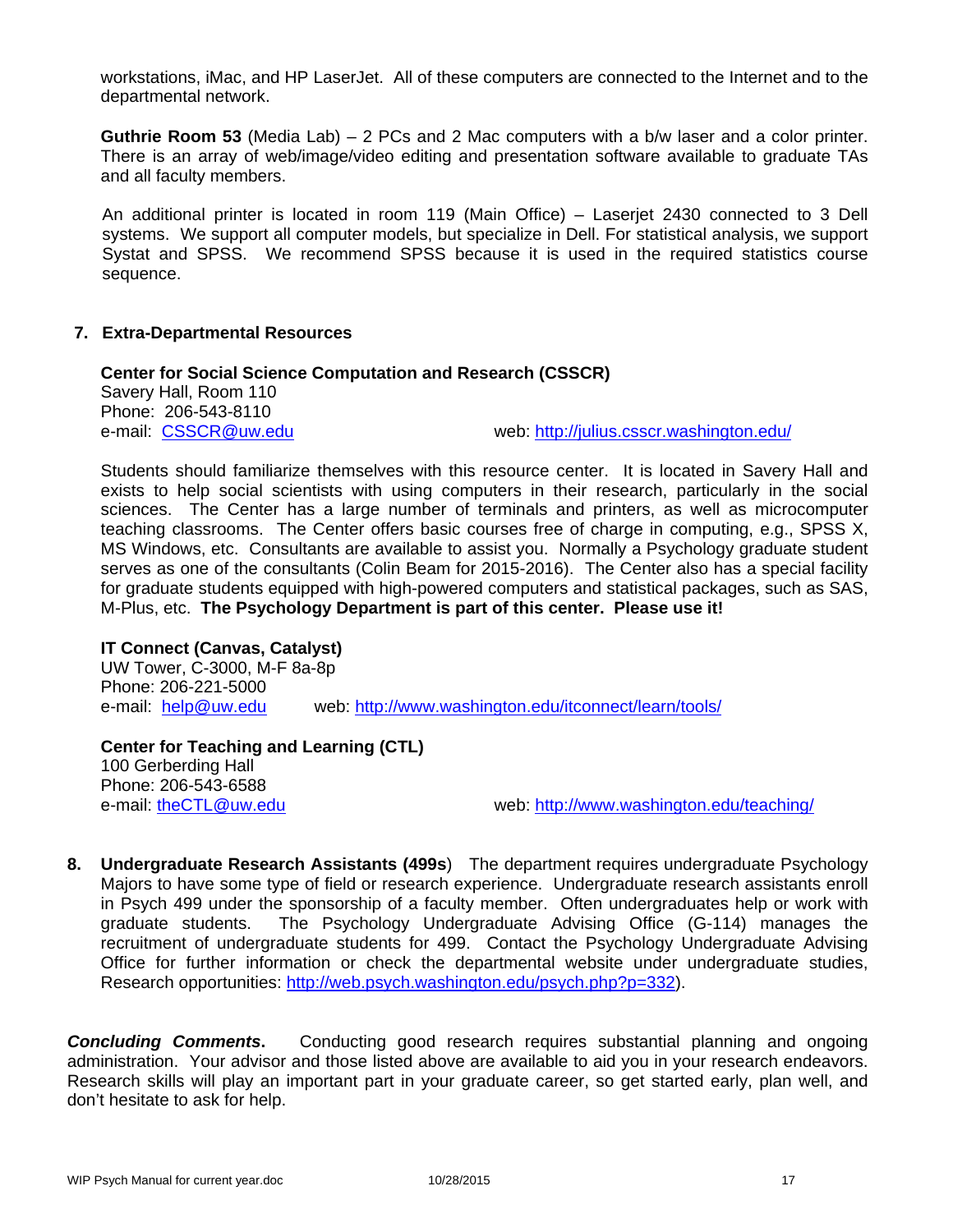# **B. III. TAKING COURSES**

1. *Philosophy.* The Graduate Program was revised in 1999 and again in 2003. The program features individualized programs centered around preparing you to meet your own self-defined goals. In keeping with this intention, **your individual coursework will be chosen carefully as part of the annual planning process**. You will need to invest some time in searching out the optimal set of courses to meet your goals to complete your Individualized Training Plan (ITP). Your advisor and advanced graduate students will be good sources of suggestions, especially for courses outside the Department.

Graduate School is not like undergraduate school in the sense that there is no set program to be completed. You should not be thinking "What do I need to do to pass this course?" but rather "What do I need to do to prepare myself in the best possible way for my career?"

2. *Required courses.* The Department and the Areas have adopted some minimal course requirements for graduate students (described in detail on page 37) In the non-clinical areas a minimum of about 10 courses is required (depending upon how you count). In the clinical areas a greater number of courses is required, and learning to do psychological testing and psychotherapy are additional goals.

Most of your required coursework should be completed in your first two years of graduate study (three years for students in the clinical areas), before you take your General Exam. (See page 26)

- *3. Role of the Supervisory Committee.* Your Supervisory Committee will review your coursework in relation to your goals, and may also suggest or require additional coursework. This is one of the reasons that it is to your advantage to form your Supervisory Committee as early as feasible in your second year. (See page 21)
- *4. Seminars.* As you progress through graduate school, seminars requiring your active participation should replace lecture-type courses. At more advanced levels of graduate study, there is a temptation for students to narrow their focus to the topics studied in their advisors' labs. To counteract this tendency, we strongly urge advanced graduate students to continue to take a couple of advanced seminars each year in a broader range of topics. Seminars outside the Department will also be very valuable, but must be sleuthed out on your own.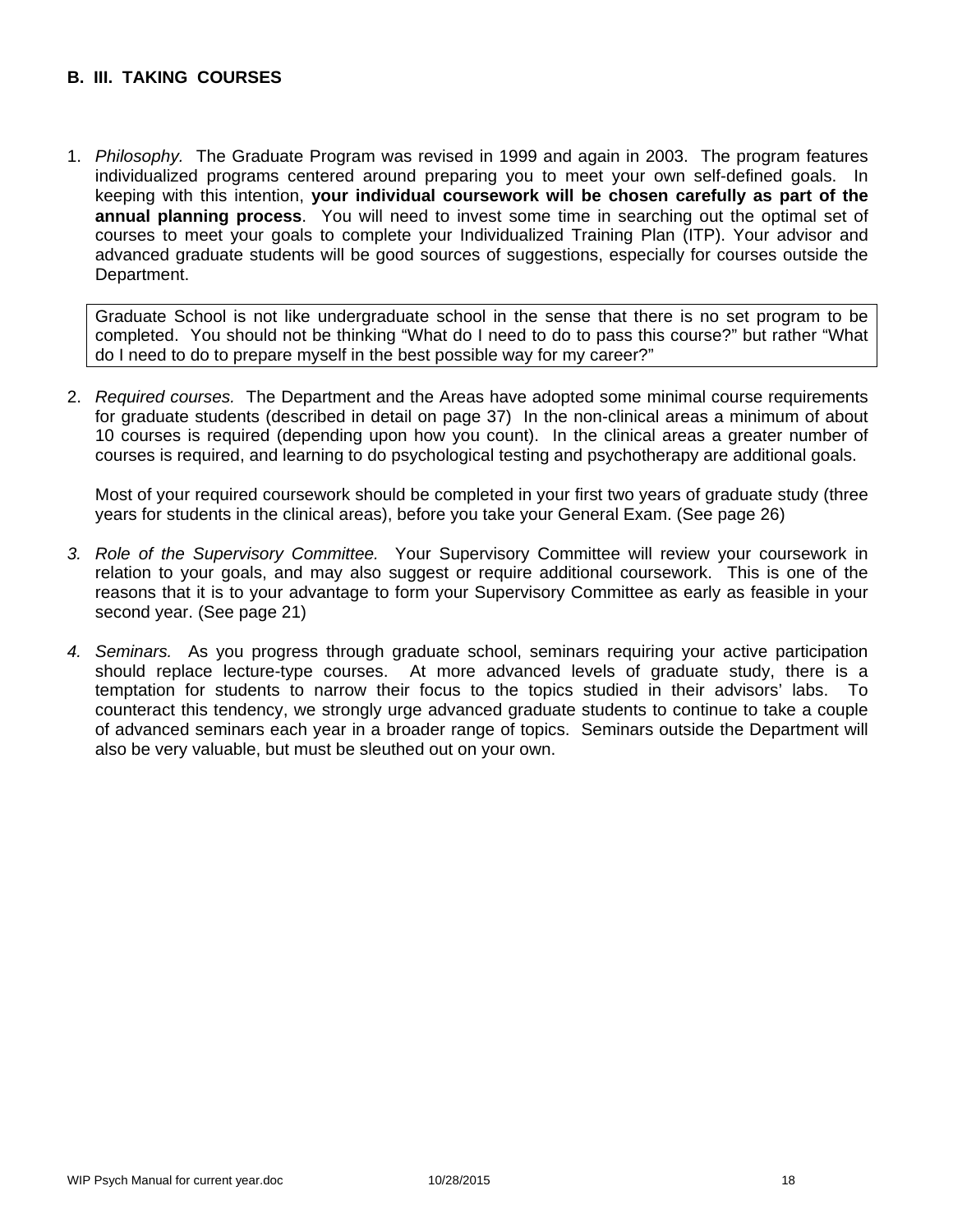# **B. IV. GRADING AND EVALUATIONS**

### **Grades**

- 1. All courses fulfilling departmental requirements (400 & 500 level courses only) must be taken for a grade unless the course as a whole is offered on a Credit/No Credit basis. As stated by the Graduate School, a grade of 2.7 is the minimal satisfactory grade for a course to fulfill departmental requirements. In order to earn a graduate degree, you will need at least 18 graded credits (with grades above 2.7) and a minimum grade point average of 3.0.
- 2. Some courses will be offered as Credit/No Credit and designated as such in the Time Schedule. These courses cannot be counted toward the 18 graded credits required for the completion of a graduate degree.
- 3. You may opt to take courses other than those fulfilling departmental requirements on a Satisfactory/Not Satisfactory basis. You must make that designation when you register for the course. The instructor must give you a numerical grade (2.7 and higher for an S) that will be changed by the Registrar's Office for transcript purposes. Again, these credits will not be counted in the 18 graded credits required for graduation.
- 5. Two sections of each independent study/research course (598, 600, 700 & 800) are offered; section "A" for graded credit, section "B" for Credit/No Credit. You should discuss which section to take with the person sponsoring your work. Grades in these courses are not considered in calculating your grade point average.

600 is for independent research, but per department recommendation, sign up for 700 instead 700 is for the Master's degree (9 credits required) – thesis required if you earn the MS 800 is for the Dissertation (27 credits required) and should be used as soon as your committee is formed and/or you have begun your own independent research

- 6. An "N" grade is given in independent study/research courses when a project continues over several quarters and will not be graded until its completion. You must maintain continuous registration in that course until a grade is given, and you must be consistent in registering for either the graded or the Credit/No Credit section. An "N" is considered a passing grade if you have financial aid.
- 7. An "X" grade appears on a student's transcript when the instructor has either not yet submitted a grade for a particular course or has marked the column "No Grade Now." X grades remain on a student's record until a grade is submitted. "X" grades do not affect the GPA, but "X" grades do affect student status and eligibility for some types of financial aid. As a result, please review your transcript each quarter to ensure you receive credit/grades for all your coursework.

### **Evaluation Procedures**

- 1. Your most important evaluations will be provided by your advisor and in your annual evaluation/feedback letter.
- 2. If your quarterly or cumulative grade point average drops below 3.0, your name will appear on the "Low Scholarship List" sent by the Dean of the Graduate School to the Director of Graduate Training. The progress of those students will then be reviewed by the Graduate Training Committee at their next meeting (within the first two weeks of the same quarter), and one of the four possible actions listed next may be taken.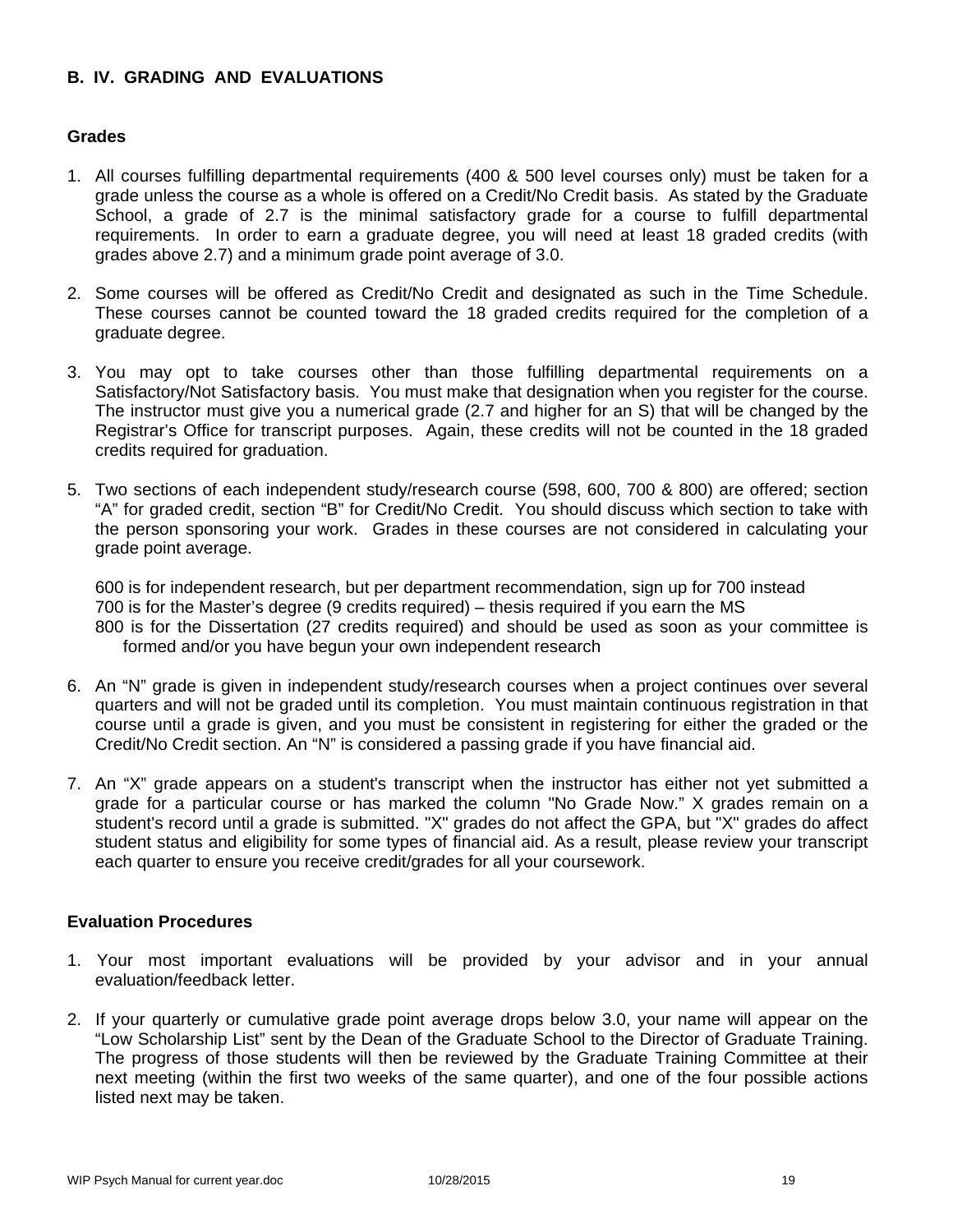- 3. In the unlikely event that your progress is less than satisfactory in any area of your program, you will receive feedback from the Director of Graduate Training, and in some cases, from the Dean of the Graduate School. There are four ways in which unsatisfactory progress can be communicated to a student. They are, in increasing order of seriousness:
	- a) a verbal warning from the student's advisor(s),
	- b) a written warning from the Director of Graduate Training ("Internal Watch list/Safety net"),
	- c) a change in the student's status to "Probation," or (external/Graduate School)
	- d) a change in the student's status to "Final Probation." (external/Graduate School)

Procedures a and b are essentially "internal" warnings within the department, whereas procedures c and d are actions taken by the Dean of the Graduate School.

"Probation" or "Final Probation" status results in a notation on your transcript and in a letter being sent to you by the Dean. Students in each of the "external" categories (3 and 4) will be informed in a letter from the Director of Graduate Training of the steps they must take to return their standing to that of a student in good standing. A student is not usually dropped from the University unless he/she has spent at least one quarter in the status of "Final Probation." Students on Probation or Final Probation status are less likely to receive assignments as teaching assistants (see "TA Assignment Procedures" on page 58).

- 4. At the request of any faculty member, Supervisory Committee, or individual student for him- or herself, the Graduate Training Committee will review the academic status of any graduate student and will make any appropriate recommendations.
- 5. You should receive your annual evaluation in mid-summer. Should you have questions about your evaluation, see your advisor or the Director of Graduate Training.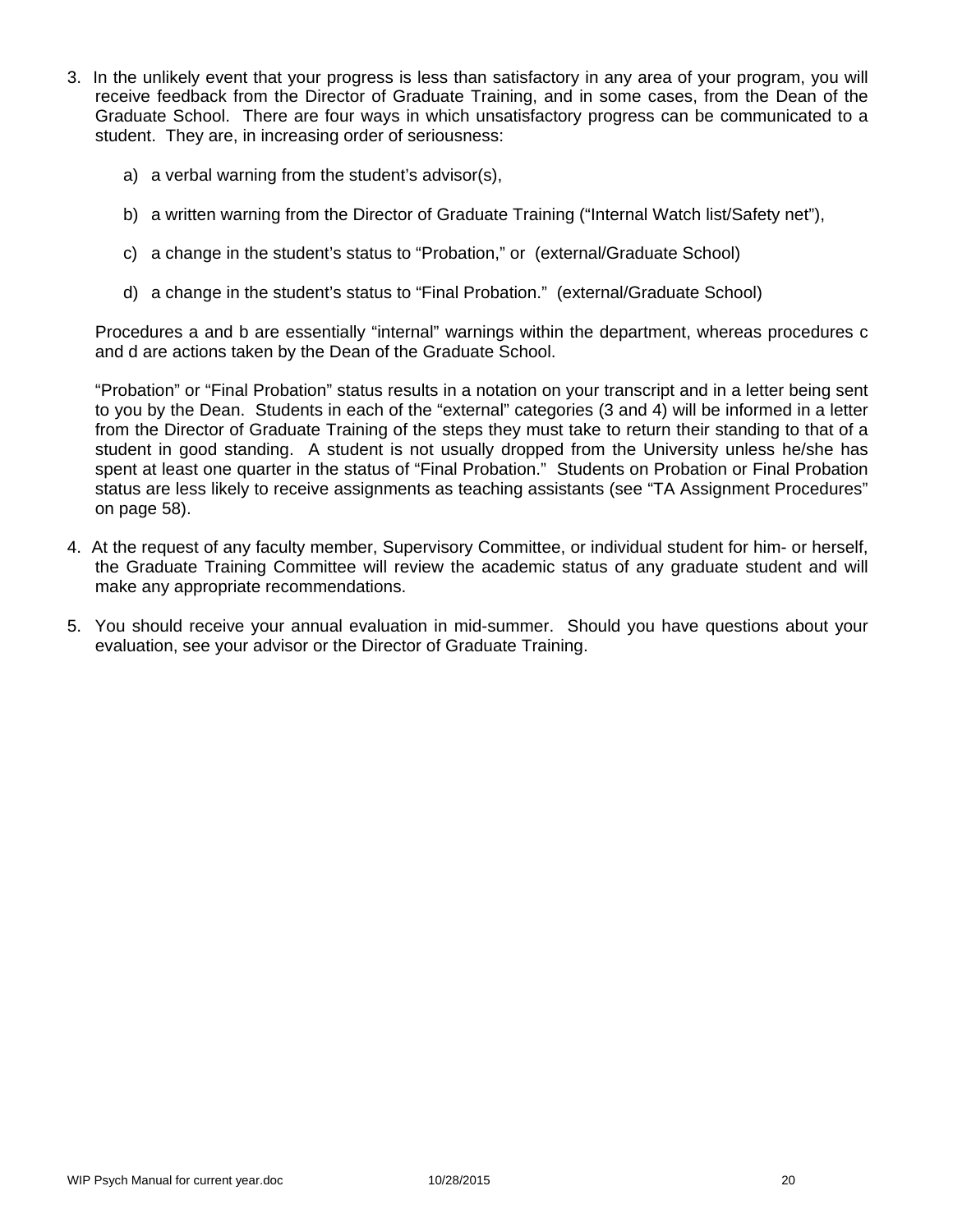# **B. V. SUPERVISORY COMMITTEE**

Your Supervisory Committee's roles are to guide you in the preparation of your graduate program, to conduct your General Examination, and to conduct your Final Examination.

- 1. *Composition of the Supervisory Committee*: You must set up a Supervisory Committee consisting of at least four and not more than seven members. This Committee must be officially formed at least four months prior to the time the request for the oral General Exam is presented to the Graduate School. It is advisable to have one or more members over the minimum number to assure a necessary quorum for meetings and examinations. The following are considerations for composition of the committee:
	- a) Members of the committee must be appointed Graduate Faculty. One or two members may be appointed who are not on the Graduate Faculty, if the majority of the members are Psychology Graduate Faculty members, and if a CV is provided to the Graduate Program Advisor for the non-Graduate Faculty member. Not every faculty member is a member of the Graduate Faculty, although most are. Some new assistant professors, lecturers, and research associates are not. If in doubt, ask the person you are considering having your committee, check with the Psychology Graduate Program Office, or call the Graduate School at 206-685- 2630. You may also check the following website: http://www.grad.washington.edu/gradfac/
	- b) A majority of your members must be from your major area, e.g., Clinical, Behavioral Neuroscience, etc. Normally, at least three of your members are core faculty in the Psychology Department, but members of other departments are also eligible.
- 2. *When to Form Your Supervisory Committee*: Your supervisory committee should be formed either at the end of your first year or as early as feasible in your second year in the program. It is advisable to form this committee early so that your committee members can have a voice in the curriculum you follow in preparation for your General Examination (see "General Examination" section on page 26.)
- 3. *Procedures for the Formation of Your Supervisory Committee*:
	- a) Get the "Application for Ph.D. Supervisory Committee" from the Graduate Program Office, by emailing Jeanny (jeanny@uw.edu).
	- b) Discuss your committee with each potential member and get a signature on the form for each member who is willing to serve on the committee. An e-mail concurrence may be attached to the request form in lieu of a signature. Clinical students will also need the Director of Clinical Training (Currently Ronald Smith, resmith@uw.edu) to approve his/her committee before forwarding it onto Jeanny.
	- c) Return the completed form with signatures or emails to the Psychology Graduate Program Office. After the Graduate Program Coordinator evaluates the representation on your proposed committee, an official request will be prepared and sent to the Graduate School.
- 4. *Graduate School Representative (GSR)*: You are expected to find a Graduate School Representative who is from a field other than Psychology and who does not have any conflicts of interest with you or your Chair. Budgetary relationships, personal relationships, primary or joint appointments in common with primary or adjunct appointments or research and/or publication relationships between the GSR and either the student or the committee chair are examples of possible conflicts of interest. The GSR represents the broad concerns of the Graduate School. The role of the GSR includes monitoring the conduct of the student's exams, resolving conflicts, and facilitating communications between committee members and the student. The GSR is charged with the additional responsibility of reporting directly to the Dean of the Graduate School on the content and quality of the General and Final Examinations. The main function of the GSR is to ensure that the process allows for fairness to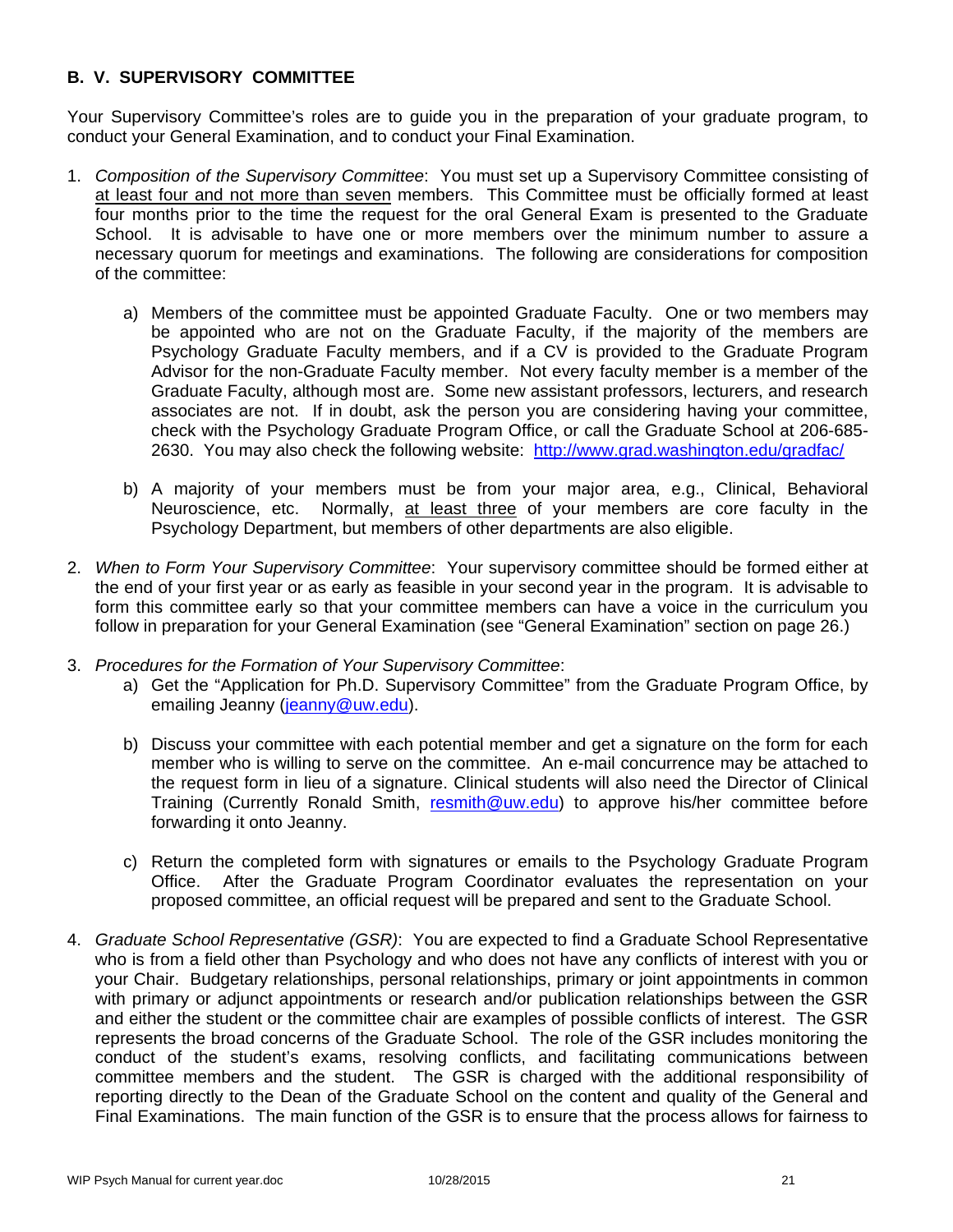all parties. **The GSR is currently a voting committee member**. Please see page 23 for information on locating a GSR.

- 5. *Changing (Reconstituting) Your Committee*: Within reason, it is possible to change the members of your committee. For example, if your dissertation focus has changed, a different committee member may be more appropriate. The Graduate School will not honor requests to change the GSR if the reason for the change is a scheduling difficulty. If you and your advisor decide that a change is needed, follow the steps outlined below.
	- a) Email Jeanny and ask for a "Request for Supervisory Committee Reconstitution" form.
	- b) Indicate the changes to be made, and your reasons for making these changes.
	- c) Get the signatures of any members who are being added to, or removed from, the committee. An e-mail concurrence may be attached to the request form in lieu of a signature.
	- d) Return the completed form with signatures or emails to the Graduate Program Office. After Jeanny evaluates the change(s) proposed, an official request will be prepared and submitted to the Graduate School.
- 6. Meetings with your Supervisory Committee
	- a) As early in your second year as feasible, you should meet with your Supervisory Committee to plan the course work, reading, and other activity you will undertake in preparation for your General Examination (both written and oral), which is normally taken during the  $3<sup>rd</sup>$  year.
	- b) The committee (a minimum of 4—the chair, the GSR, and any two other members of your supervisory committee) will meet for the oral portion of your General Examination.
	- c) Normally, a meeting is held to approve your dissertation proposal. The GSR is not required at this meeting, only at the oral General Exam and at the oral defense of the Dissertation (Final Exam).
	- d) The committee (a minimum of 4—the chair, the GSR, and any two other members of your supervisory committee) will meet for your Final Examination, during which you will defend your dissertation.
	- e) Other meetings may be scheduled as you and the chair of your committee deem necessary.
	- f) The GSR does not need to be present at routine supervisory meetings (e.g., to plan a course of study). The GSR is required to be present at the oral General Exam and at the oral defense of the Dissertation (Final Exam), and submit the GSR questionnaire to the Graduate School each time.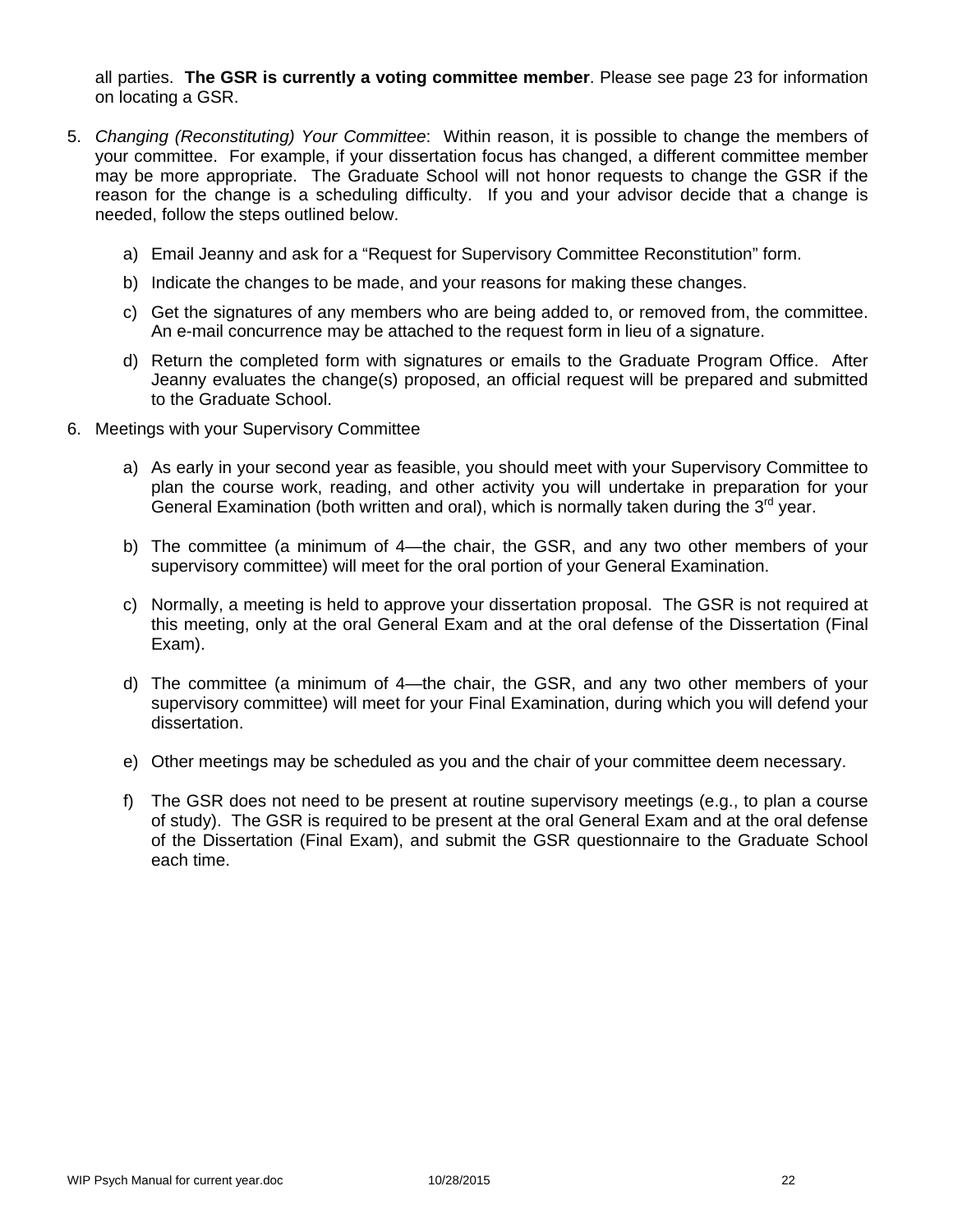# **Finding a GSR (Graduate School Representative)**

The GSR (Graduate School Representative) is a required member of your supervisory committee. This person has to be a member of the Graduate Faculty (not all faculty have this) and they must have an endorsement that allows them to chair a supervisory committee (not all Graduate Faculty members have this). This person should have some familiarity with the type of research that you intend to do (although this is not critical). They must be independent of your committee chair, e.g., they cannot have appointments in the same department as the committee chair and they can't be on the same grants. The role of the GSR is to assure that the committee holds the student to a high enough standard to maintain the reputation of the University and enforces rules and procedures in a way that is totally fair to the individual student.

The student is responsible for identifying a faculty member who is willing to serve as their GSR. This can be done in a number of ways. One way is to talk with your advisor and other Psychology Departmentbased committee members and/or to other faculty in your area seeking their suggestions for a good GSR. Talk to students, especially those who are finishing, about who they have as their GSR. Sometimes, though, the people known best in the department are not available for another committee appointment.

The Graduate Faculty Locator is another source of ideas about who to approach for your committee. The Graduate Faculty Locator is found at:

http://www.grad.washington.edu/gradfac/Default.asp

If you are looking for ideas of who you might ask, the "search by Research/Scholarly Interest" is the way to go. Type in various descriptors that reflect your research focus, e.g., "memory," nutrition," "adolescence." If no names come up try another topic area. All the people whose names come up in such a search are members of the Graduate Faculty, but not all have the chair endorsement needed to be a GSR. Only those whose names are followed by an asterisk (\*) can serve as your GSR. Once you have possible names, check out their department websites to see what you can learn about their research focus. If they look good, talk to your advisor and psychology committee members to see if they know the possible GSR. If all looks good, contact the prospect briefly explaining your research focus and asking if you can meet to discuss the possibility of them joining your committee as GSR.

### **READING COMMITTEE**

The Reading Committee is a subset of your Supervisory Committee and must be appointed separately.

You should form your Reading Committee when you are close to defending your dissertation, at least one quarter prior to your defense. The purpose of this committee is to read the dissertation and agree that you are ready to defend it in an oral (Final) examination. Choose any three members of your supervisory committee (including the Graduate School Representative) who will agree to be on the committee. They will read the various drafts of your dissertation, make comments and suggestions for improvement, and sign the Doctoral Dissertation Supervisory Committee Approval Form (located on the Electronic Thesis/Dissertation page: https://www.grad.washington.edu/students/etd/info.shtml). Your entire supervisory committee must give approval to schedule the Final Examination and sign the exam warrant after your defense. See the section on Final Examination (page 29) for details on forming this committee.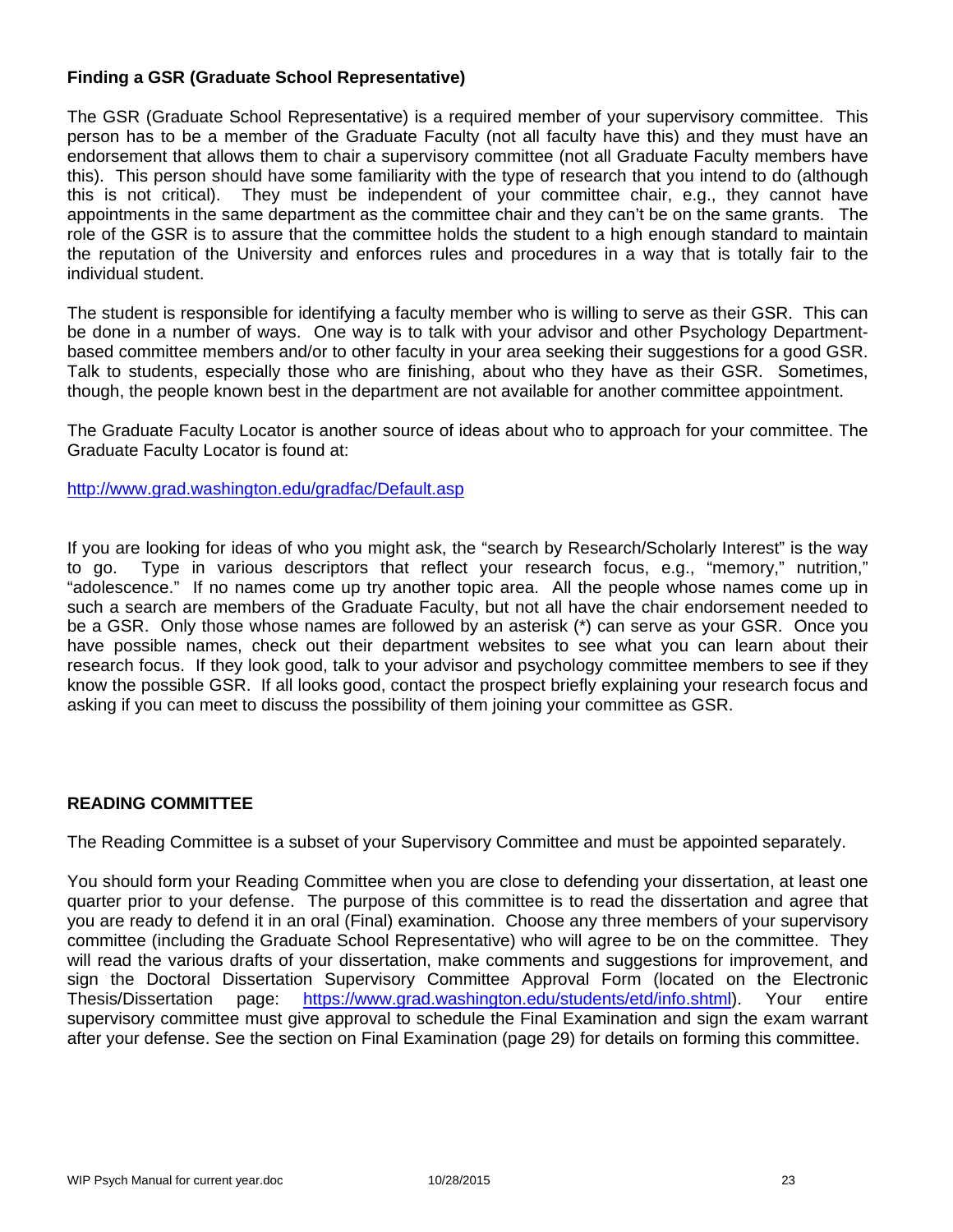# **B. VI. MASTER'S DEGREE**

The Psychology Department has an approved, *thesis only,* Master's Degree option that can be completed along the way toward the Ph.D. and is not a requirement of the Department (although some Areas may list this as an area requirement). You may, however, set a requirement to include a Master's degree in your Plan (see Annual Plan on page 14, or its template on page 71).

In the quarter in which you expect to complete a Master's degree, you must submit a Master's request to the Graduate School on-line at the following address: http://www.grad.washington.edu/mygrad/student.htm. You will be notified automatically if you meet the basic Graduate School requirements. If not, you will be notified of any contingencies to be met before a warrant may be issued or the degree is awarded. The warrant will be emailed to you by Jeanny. The Graduate School has its own form, which is the Master's Supervisory Committee Approval form (located on the Electronic Thesis/Dissertation (ETD) page: https://www.grad.washington.edu/students/etd/info.shtml). Any two members of your supervisory committee, or your advisor and one other Graduate Faculty member, are required to sign the warrant and the approval form for your Master's Degree. The signed warrant must be returned to the Graduate Program Advisor in Guthrie 127, while the approval form is uploaded to the Graduate School's Electronic Thesis/Dissertation page (http://www.grad.washington.edu/students/etd/info.shtml), both by the end of the quarter (Friday of Finals Week). Only ink signatures are accepted.

Your Master's request is good for one quarter only. If you do not submit your thesis for the Master's degree by the last day of the approved quarter, you must notify the Graduate Program Advisor and reapply on-line during the next quarter.

### *Requirements for the Master's Degree* - http://www.grad.washington.edu/students/masters/index.shtml

- 1. Total credits required for the degree program must be completed
	- All courses numbered 400-799 that are numerically graded 2.7 and above, or have a grade of Satisfactory or Credit ('S' or 'CR') count toward the 36 credit total. 499 courses are not counted in the 36 credit total.
	- Courses graded less than 2.7 do not count towards the 36 credit total.
	- At least 18 credits must be in courses numbered 500 and above.
	- 18 credits must be numerically graded in department approved 400-level courses accepted as part of the major and in 500-level courses. This excludes 499 and transfer credits.
	- No more than 6 graduate level quarter credits can be transferred from other academic institutions to count toward the 36 credit total.
	- No more than 12 UW Graduate Non-matriculated credits can be applied to the 36 credit total.
	- No more than 12 credits derived from any combination of UW Graduate Non-matriculated credits and transfer credits can be applied to the 36 credit total.
	- If a student repeats a non-repeatable class, only one set of credits counts toward the 36 credit total.
- 2. A minimum cumulative GPA (grade point average) of 3.00 is required for a graduate degree at the **University**
- 3. The Master's Degree Request must be filed according to posted quarterly dates and deadlines (http://www.grad.washington.edu/students/dates.shtml).
- 4. Must complete all degree requirements within six years
	- The timeframe/clock begins on the first day of the quarter that the Graduate Student uses a course to satisfy degree requirements when he/she is coded as either a Graduate Non-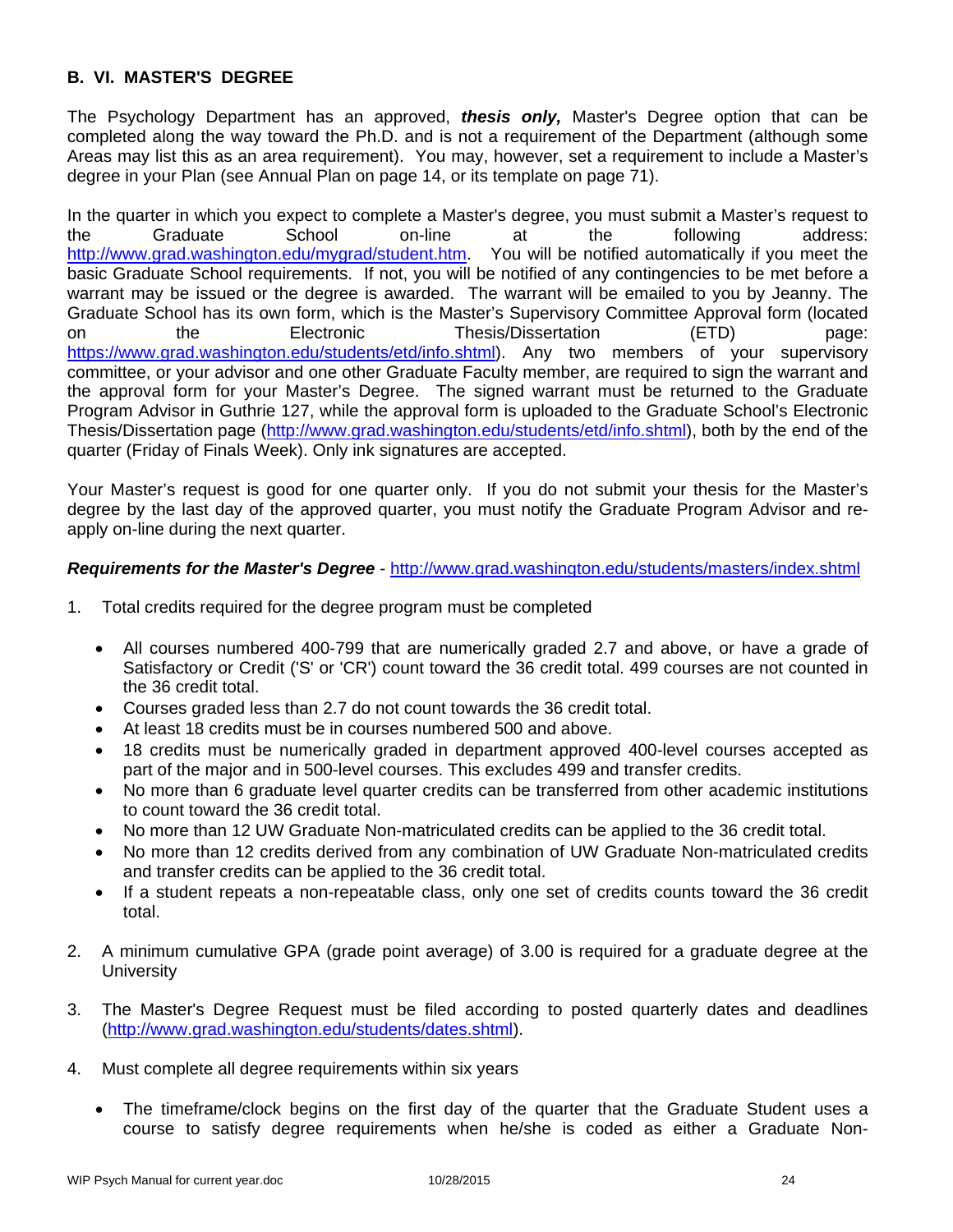Matriculated student (Department Code with class 6) or as a Graduate Student (Department code with class 8) in the department to which he/she is admitted.

- UW Graduate Non-matriculated credits used towards the total credit total are counted in the six years.
- Quarters spent On-Leave and out of status are counted in the six years.
- 5. Must maintain registration through the end of the quarter in which the degree is conferred or, if eligible, pay the Graduate Registration Waiver Fee within 14 days following the last day of the quarter in which all degree requirements were met.
- 6. Thesis track students are required to complete a minimum of 9 thesis credits in their 36 credit total.
- 7. Thesis Track students are required to submit their acceptably formatted thesis online via the UW Electronic Thesis/Dissertation (ETD) (http://www.grad.washington.edu/students/etd/info.shtml) by 11:59 p.m. PST on the last day of the quarter (Friday of Finals Week).
- 8. Your signed warrant and signed Master's Supervisory Committee Approval Form (located on the Electronic Thesis/Dissertation page: https://www.grad.washington.edu/students/etd/info.shtml) must be submitted to Jeanny (signed warrant) and the Graduate School (upload signed approval form to ETD) by 4:30 p.m. PST on the last day of the quarter (Friday of Finals Week) in order for you to receive your degree within the same quarter. You are then eligible to participate in UW graduation ceremonies if you so desire. The Psychology Department does not hold a separate program for Master's recipients.
- 9. **There are no required fees**. You have the option to register your copyright via ProQuest for a fee. If you want to order bound (paper) copies of your document, you may do so through the UW Copy Centers or through ProQuest. Questions should be directed to the UW Copy Centers or to ProQuest at 1.800.521.0600, ext. 77020 – available 8:00 a.m. – 5:00 p.m. EST, Monday through Friday (excluding U.S. holidays).
- 10. If the thesis is submitted online after the quarter ends, you must register for the following quarter or utilize the Registration Fee Waiver option (pay \$250 instead of registering—this is usually the option for a student who is in his/her last quarter), which allows you up to 14 days after the last day of the quarter to submit your thesis (http://www.grad.washington.edu/area/regwaiver.html) for an M.S. conferred the following quarter. Please talk with Jeanny before choosing this option. The Graduate School strictly enforces the deadline for dissertation submission and the enrollment requirement.
- 11. View complete Final Submission Instructions including Electronic Thesis/Dissertation (ETD) online: http://www.grad.washington.edu/students/etd/info.shtml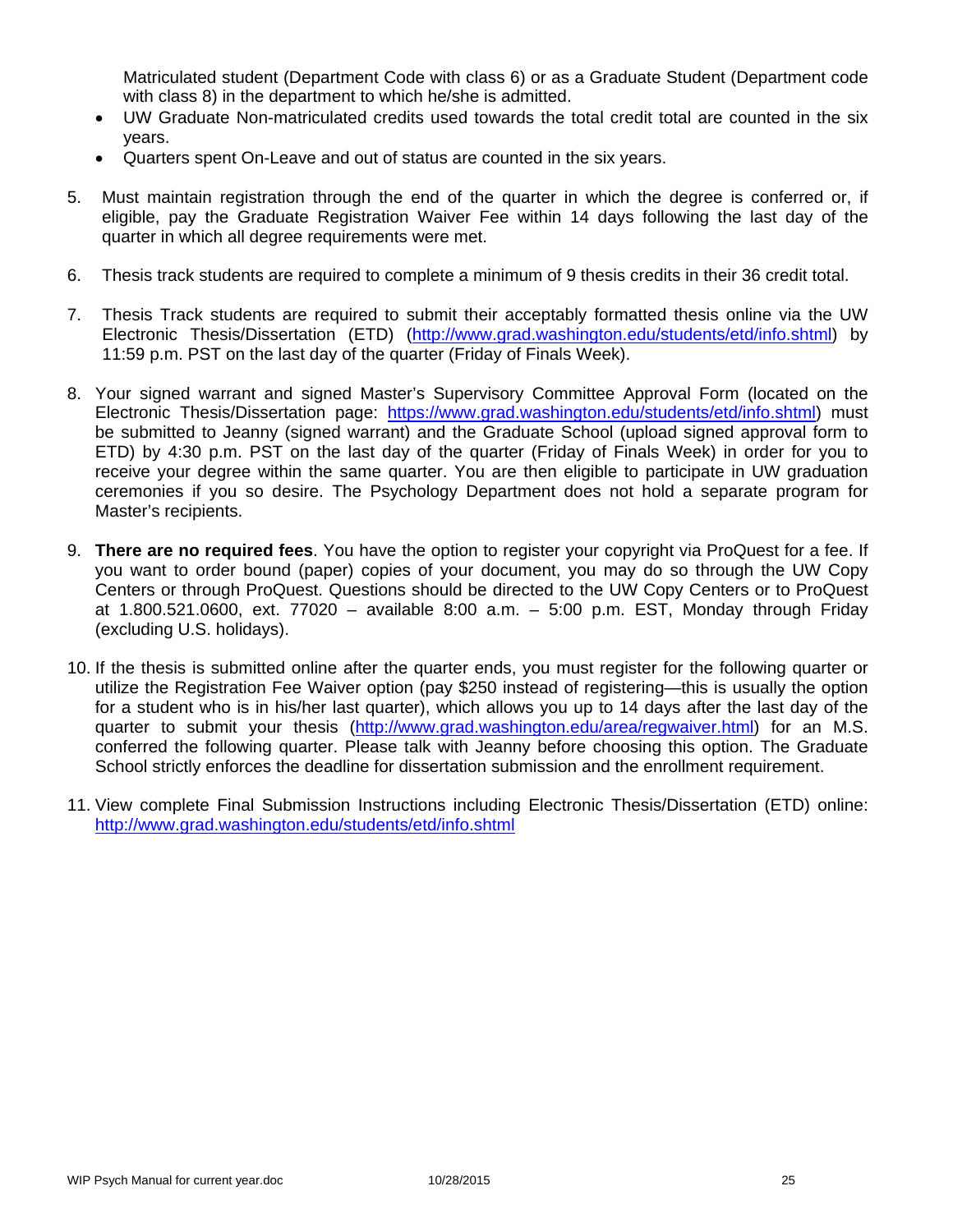# **B. VII. GENERAL EXAM**

- 1. The General Exam is a requirement of the Graduate School. The General Catalog states that you should take your General Exam when your background of study and preparation is sufficient to justify undertaking the examination. Although there may be more than one part to the examination (See page 26), the only requirement from the Graduate School is an oral examination attended by at least four members of your committee, including the Chair and the GSR (See page 21). Your entire committee should be given the opportunity to participate in setting both the format and the content of your exam.
- 2. You must have completed two years of graduate study and be well along in your course requirements before you take the General Examination. The Graduate School requires that all coursework, including departmental requirements, be completed at this time. Exceptions may be granted with the signed approval of your advisor.
- 3. You must have formed a Supervisory Committee at least four months prior to taking your exam.
- 4. You must be registered at the UW for a minimum of 2 credits for the quarter in which you complete the General Examination.
- 5. You should plan to take the General Exam as early as feasible in the  $3<sup>rd</sup>$  year of study. Any student who has not passed the General Examination prior to the beginning of the fourth year of study may be recommended for Probation. If you have not passed the General Examination by the beginning of the third quarter of your fourth year, you may be recommended for Final Probation. (Exception: Students in the Clinical areas will have a nine-month extension of these deadlines.)
- 6. You must schedule the oral part of the examination. Arrange a date and time for the exam that is agreeable with all your committee members and schedule the room via PsyCal. Forward these confirmation emails to Jeanny. Submit your request online: http://www.grad.washington.edu/mygrad/student.htm. She must have every committee member's acknowledgement that your exam is occurring before she will approve your general exam request. Please submit your request at least three weeks before your intended date. Email confirmations that do not state date/time/location will not be accepted. **Everyone on your committee must agree that you can schedule your exam, even if a member is not attending.**
- 7. The exam warrant is available via pdf which Jeanny will then email to you. On exam day, print and take it to your exam. The warrant is signed by all committee members present (minimum of four required) at the exam upon satisfactory completion and returned to the Psychology Graduate Program Office.
- 8. The Graduate Program Office will submit the outcome to the Graduate School. If this is filed by the last day of the quarter you will be designated as a doctoral Candidate (Ph.C.) for that quarter. Otherwise you become a Candidate at the end of the following quarter (that is, if you complete your exam during a school break, your Ph.C. will be awarded at the end of the following quarter). **You will be eligible for your Level 2 raise once the Graduate School awards your Ph.C. status.** Keep this in mind as you schedule and complete your exam.
- 9. If you do not pass, the exam must be rescheduled.
- 10. The General Examination and Final Examination may not be taken in the same quarter. You may take the General Examination one quarter and take the Final Exam the next.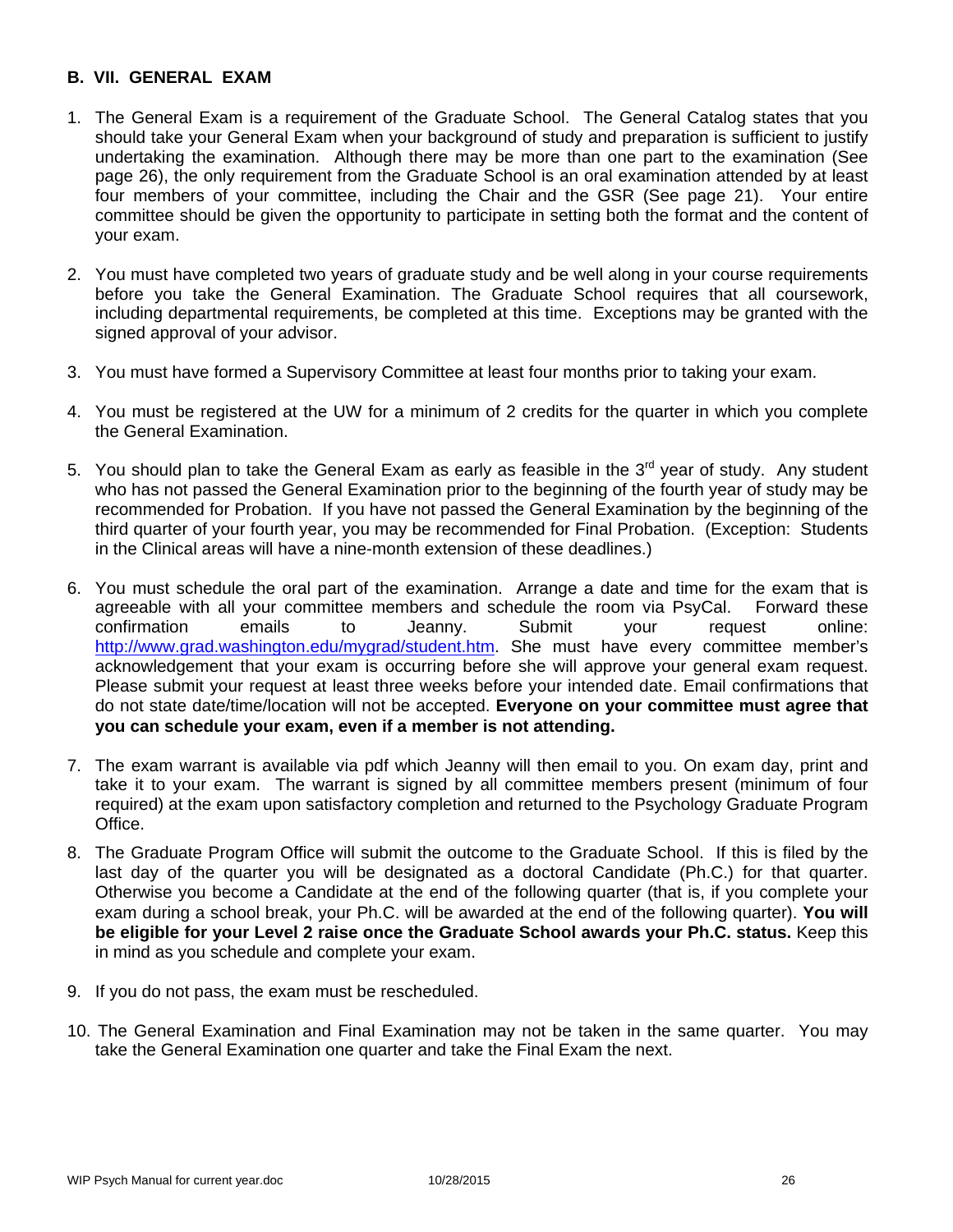# **Format of the General Examination**

The following procedures should occur during a General Examination. Any deviation from these procedures should be agreed upon by the entire committee and documented in a memo sent to Jeanny for the student's file.

### **Scope of the examination**

- The content of the reading list will be determined by the student in consultation with all members of the supervisory committee. The Graduate School Representative (GSR) on the committee may or may not opt to be involved in the development of the reading list.
- The reading list should be reviewed and approved by all committee members no later than one quarter prior to the written exam. The GSR on the committee may or may not opt to be involved in the review of the reading list.
- All questions for the written portion of the exam should be based on the readings from the list.
- Reading lists will vary in structure from student to student but may reflect the following structure depending on the student's focus.
	- o 5-10 "classic" papers
	- o 5-20 papers within the scope of the student's expertise
	- o 5-10 recent papers that expand the student's knowledge base outside his/her narrowly defined area of expertise.
	- o 2-4 books
- General examination questions should reflect the scope of the reading list. Both the reading list and examination questions should require knowledge beyond the narrowly defined dissertation topic.

#### **Written Examination procedure**

- The actual format of the exam may vary. Most exams are open book although some sections may be done with no reference material (closed book/no internet). Exams may include a series of 4-6 questions answered over a one week period. Others may involve 2-3 longer papers which are completed over one-two weeks each.
- While the format may vary, it must be agreed upon by the student and all committee members before the exam is initiated.
- General exam paper topics or questions must be agreed upon by all committee members before the exam begins. Each committee member (including the GSR if preferred) may submit a question or paper topic or the committee may work as a whole in generating the questions/topics to be included. The student may provide input to the committee regarding the questions or paper topics. Regardless of how the questions are generated, the entire committee should have the opportunity to review, edit and critique the questions prior to the exam being finalized.
- The written answers should be entirely the student's own work. A given mentor may choose to provide a student with practice questions or papers prior to the exam, but these questions and paper topics must be disclosed to all committee members prior to the development of the actual exam. Practice questions/topics should not be included in the actual exam.
- The written answers to exam questions should be given to all committee members (including the GSR) at least 2 weeks before the oral exam.
- Committee members should provide feedback to the student and the supervisory committee chair at least 3 days prior to the oral exam indicating whether they have serious reservations or doubts about the quality of the written exam.
- If all committee members agree that the written responses are clearly above passing threshold, the oral exam should continue as scheduled.
- If the committee judges that the student's performance on most or all aspects of the written exam is poor, the committee should meet with the student to address the deficiencies and plan for a repeat of the written portion of the exam. The oral exam should be rescheduled. (While it may be convenient for the committee to meet with the student during the time originally scheduled for the oral exam, the official oral exam should be cancelled.)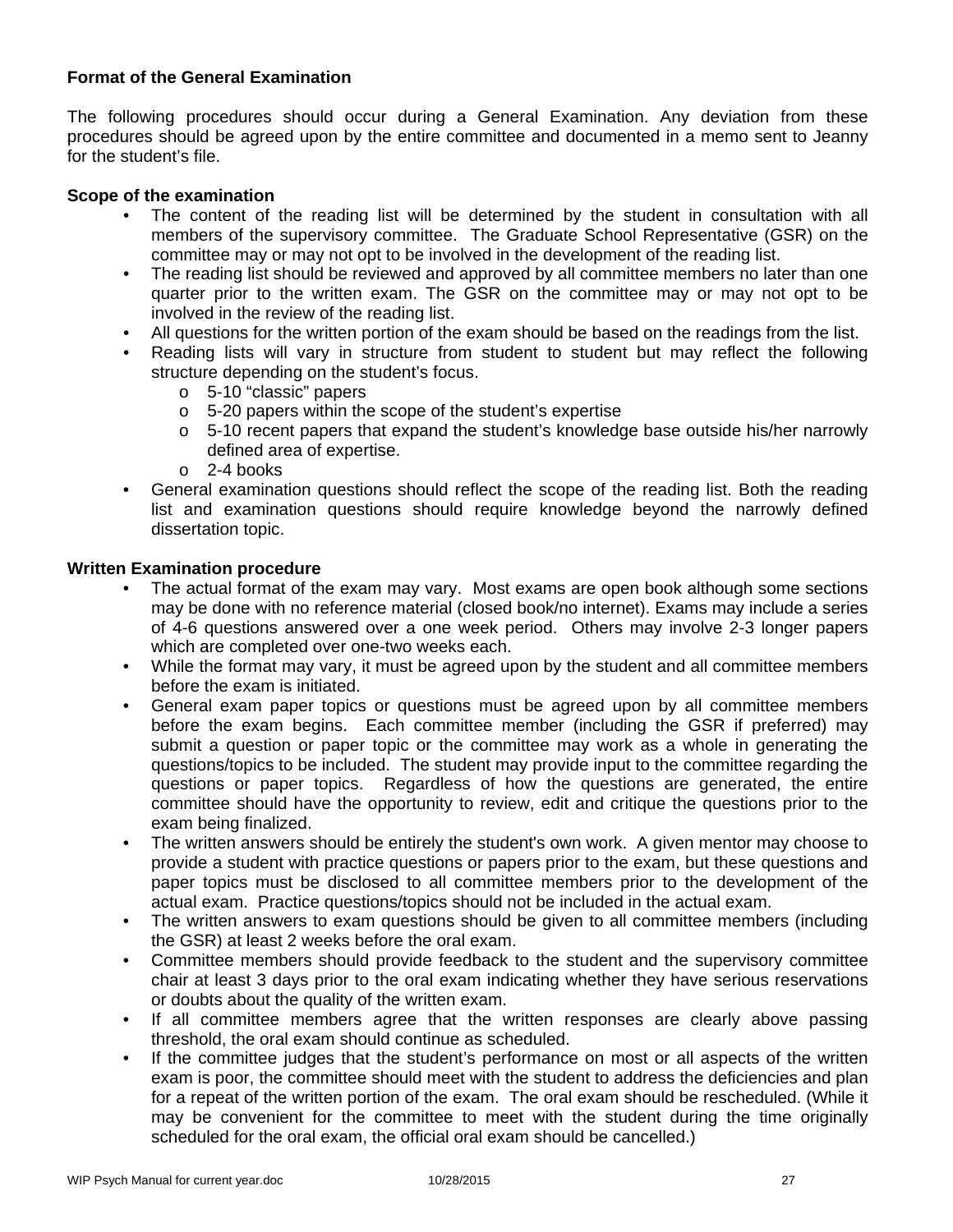• If the supervisory committee judges the majority of the written exam to be of high quality but some answers or portions of answers to be below threshold, the committee may choose to continue with the scheduled oral exam and provide an opportunity during the exam for the student to orally supplement or revise her/his written work. It is appropriate in this case for committee members to inform the student of the topics where there are deficiencies but the student should determine how to correct those deficiencies independently. The student would know which answers were lacking to address/emphasize during the oral examination.

# **The Oral Examination procedure**

- Oral exams are typically two-hours in length. They may include an extended oral presentation by the student which either addresses an issue remaining after the written exam was evaluated or a dissertation proposal.
- A dissertation proposal may be presented at the oral exam only if all committee members agree in advance that there are no serious problems with the written version of the exam.
- All members of the committee (including the GSR if preferred) will have the opportunity to ask questions during the oral exam.
- If the committee determines that the overall quality of the exam is passable but some weakness remains, the committee may choose to pass the student on the exam but ask for additional work (e.g., an added paper, an additional oral presentation, participation in an added course) that addresses the weaknesses.

# **Evaluation of the General Examination**

In evaluating the student's performance on the written and oral portions of the exam, committee members (including the GSR) should consider whether the student:

- Demonstrates familiarity with key contemporary and historical concepts in the field. This demonstration should include the ability to explain key arguments and relevant evidence; the ability to explain opposing views where they occur; the ability to explain the relationship between different lines of research where they exist; and the ability to explain the historical context of major lines of research and scientific disputes.
- Demonstrates the ability to express original ideas in relation to theories and results in the literature on the reading list.
- Demonstrates understanding of what conclusions are justified based on data and how a given set of results fit into the existing body of research.
- Demonstrates the ability to generate alternative potential explanations for results, and to suggest interesting future directions for research.
- Demonstrates understanding of key methodologies used in his/her area.
- Demonstrates a scholarly style of writing.
- Can provide direct and coherent answers to questions.

**Clinical General Exam Requirements:** The Clinical and Child Clinical Areas have a fixed format and content for the general exam. Four things are required (taken from the current Clinic Training Manual):

In order to successfully pass generals four things are required:

1. A written publication-quality empirical article conducted after beginning graduate school at the University of Washington. The student should have played a key role, both conceptually and analytically, in preparing the study on which the article is based, and the student should be first or sole author. This study will usually be the student's second year project. However, in cases where the second year project is not publication-worthy, another piece of work can be used to meet this requirement. The requirement is that students will have to submit the article to a peer-reviewed journal for review.

2. A comprehensive written review of the literature on a topic of the student's choice, based on consultation with the student's advisor and committee. The form and nature of the review should be agreed upon before the student begins work so that shared expectations are clear. The general exam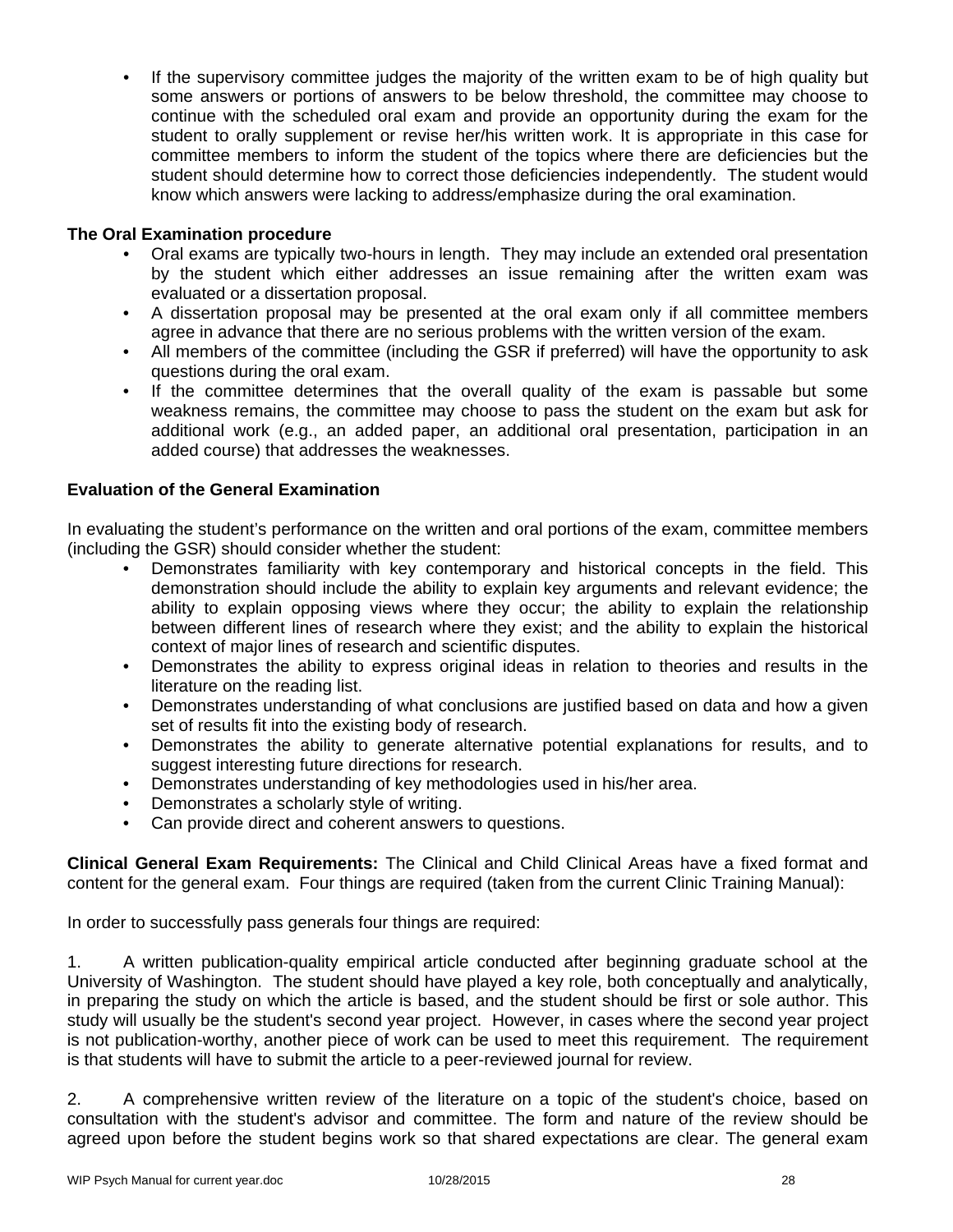review paper would ideally be in the form of a Clinical Psychology Review or Psychological Bulletin article. The paper should be in the 30-50-page range and should include a thorough and critical review of the relevant literature. It should discuss important theoretical and methodological issues in the topic area and address future directions in which empirical and theoretical development should proceed. Expository methods could include qualitative analysis of the extant literature and/or, if desired, a meta-analysis of the body of relevant empirical results that also addresses the elements described above.

3. A formal written research proposal that will be the basis for the doctoral dissertation. The proposal will typically be in the same area as the literature review paper, but it may also be in a different area, reflecting the student's current research interests. In the latter case, the dissertation research proposal should include a review of the relevant literature on the new topic. This review need not be as comprehensive as the literature review in (Requirement 2), but it needs to be at least at the level of a literature review for a major journal article or NRSA/NSF proposal and demonstrate that you know the background literature. A first draft of the proposal should be distributed to the committee at least three weeks prior to the examination date to ensure the opportunity to incorporate feedback into the final proposal.

4. An oral defense of the literature review paper (Requirement 2) and the dissertation research proposal (Requirement 3), planned in consultation with the chair and other members of the committee. This oral defense before the student's doctoral committee will include both a presentation by the student and a period of questioning from the committee.

**Protocol for papers to your committee:** Check with your committee members to see if they would like a hard copy of general exam materials and dissertations. Some may be satisfied with an electronic version, whereas others would rather not have to print large documents or would prefer a hard copy to write on. You should also submit a copy of your vita to your committee members.

# **B. VIII. DISSERTATION AND FINAL EXAMINATION**

The dissertation and defense of it, in the Final Examination, are the final requirements for the Doctoral Degree. You must have achieved Candidate status, i.e., passed your oral General Examination, at least one quarter prior to the Final Examination. The dissertation should demonstrate "original and independent investigation and achievement [and]... should reflect not only mastery of research techniques, but also ability to select an important problem for investigation."

1. You must complete a minimum of 27 credits of dissertation research (800) distributed over a minimum of three quarters. No more than 10 credits of 800 are allowed per quarter. At least one of these quarters should be after you have passed your General Examination. Your Final Exam cannot take place in the same quarter as your General Exam.

2. As you near completion of your dissertation, obtain the signatures/emails of three members of your Supervisory Committee whom you would like to be on your Reading Committee. Request the necessary form for establishing a reading committee from the Graduate Program Advisor (G-127) and return the completed form with approvals to her. An official request will be submitted to the Graduate School for approval. The Graduate School will then confirm the Reading Committee by sending an email. Please form your Reading Committee at least one quarter prior to your final examination (defense).

3. After a complete draft of your dissertation has been prepared and reviewed by your Supervisory Committee Chair, you should submit the complete draft to your Reading Committee Members. This is to occur no later than six weeks prior to the expected final examination (defense) date. It is reasonable to provide all other members with a copy at this time as well. Reading Committee members are expected to thoroughly read the dissertation and provide the student with clear feedback on the quality of the work within two weeks of receipt of the paper.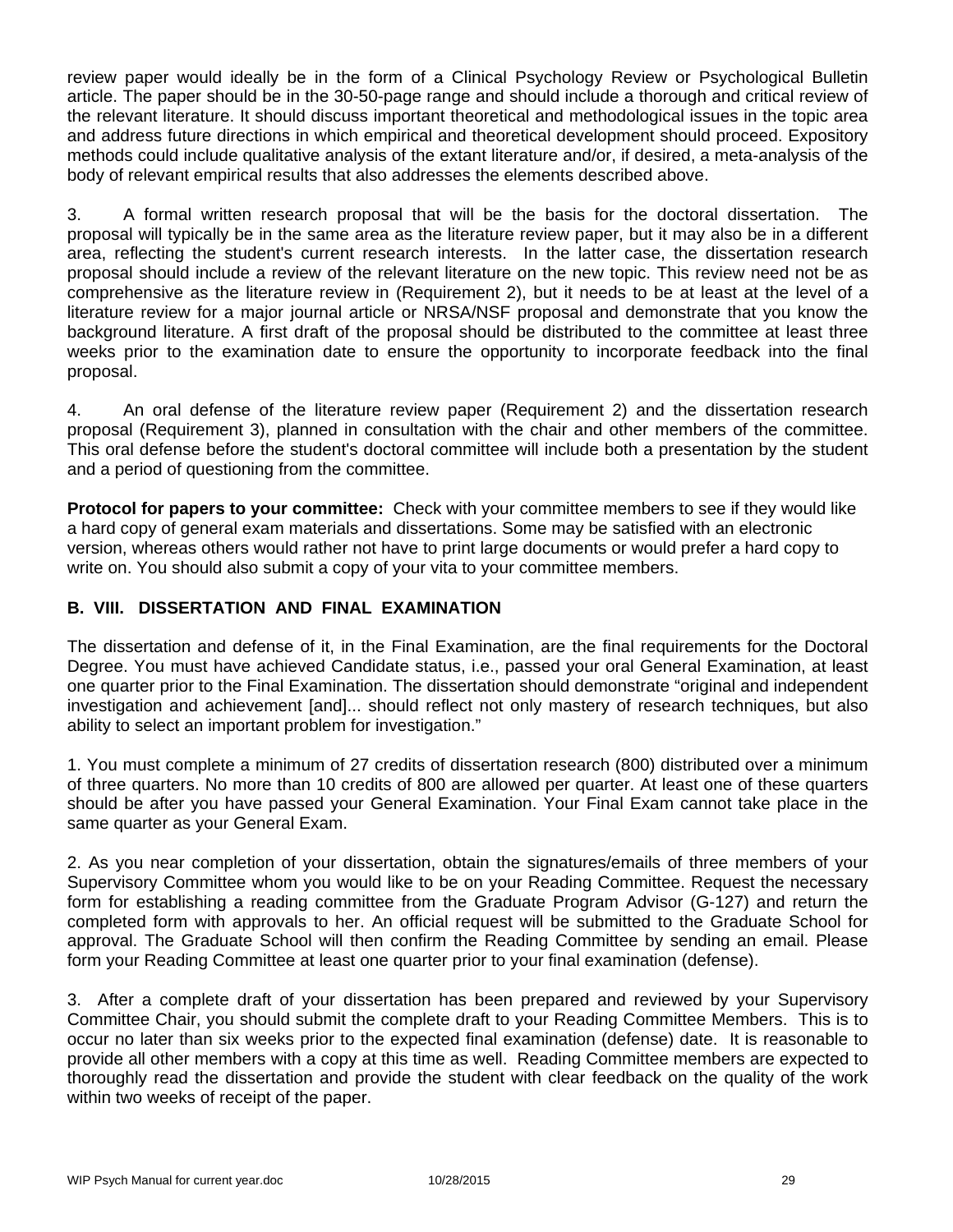4. If all members of the Reading Committee agree that the dissertation is of sufficiently high quality to advance to the defense, the student will proceed to schedule the defense.

5. To schedule your Final Examination, arrange a day and time agreeable with your entire supervisory committee (not just the Reading committee, but everyone). A minimum of 4 members of your committee—one Graduate School Representative (GSR), one chair, and 2 members must be present at the examination. Forward these confirmation emails to Jeanny.

6. Reserve either G57 or GA3 room 120 via PsyCal. If neither of these rooms is available, see Kim Arbios (G122) for assistance in locating and securing a room that can handle approximately 30 attendees for your defense. Information on day, time, student name, dissertation title, and a current photo, etc. will be provided to Jeanny Mai who will assure that advertising posters are created and posted and the information is provided to all faculty and students by email. The presentation will also appear on the department calendar.

7. Submit your request online: http://www.grad.washington.edu/mygrad/student.htm. Jeanny must have every committee member's acknowledgement that your exam is occurring before she will approve your final exam request. Please submit your request at least three weeks before your intended date. (NOTE: This timeframe differs slightly for Spring quarter exams due to the Commencement Brochure's advance printing deadline.) Email confirmations that do not state date/time/location will not be accepted. Everyone on your supervisory (not just reading) committee must agree that you can schedule your exam, even if a member is not attending.

8. All dissertation presentations (the start of the defense) will be open to the public. And all department faculty and graduate students will be encouraged to attend.

9. Dissertation presentations will be 40-45 minutes in length followed by a 5-10 minute period when questions from the public are invited. Presentations should be pitched to communicate with the general department (more like job talks) and not simply specialists in the field or committee members who have guided the research. Committee Members should limit questions at this time to points of clarification. In the odd case in which a member of public raises an inappropriate issue in this question period, it will be the responsibility of the committee chair to deflect such questions.

10. Faculty and students other than the supervisory committee and the candidate will leave after the public presentation. Traditional scrutiny of the candidate through questioning by the Supervisory Committee will take place during the hour following the presentation.

11. Candidates should be encouraged to refrain from bringing refreshments to their defense. The supervisory committee chair should provide a reception for successful candidates after the defense is completed. All department faculty and graduate students as well as friends and relatives of the candidate should be invited to these receptions. Faculty and graduate students should make it part of our department culture to attend as many of these defenses and reception as possible.

12. The exam warrant is available via pdf which Jeanny will then email to you. On exam day, print and take it to your exam. The warrant is signed by all committee members present (minimum of four required) at the exam upon satisfactory completion and returned to the Psychology Graduate Program Office. You should also bring 1 print-out of the "Doctoral Dissertation Supervisory Committee Approval Form" (located on the Electronic Thesis/Dissertation page: https://www.grad.washington.edu/students/etd/info.shtml) to get signed by your reading committee in original ink signatures as well.

You will then upload the signed approval form to ETD and email the Graduate School uwgrad@uw.edu, the Survey of Earned Doctorates certificate of completion, https://sed.norc.org/survey) to the Graduate School by 5:00 p.m. PST on the last day of the quarter (Friday of Finals Week). See below for Final Submission instructions.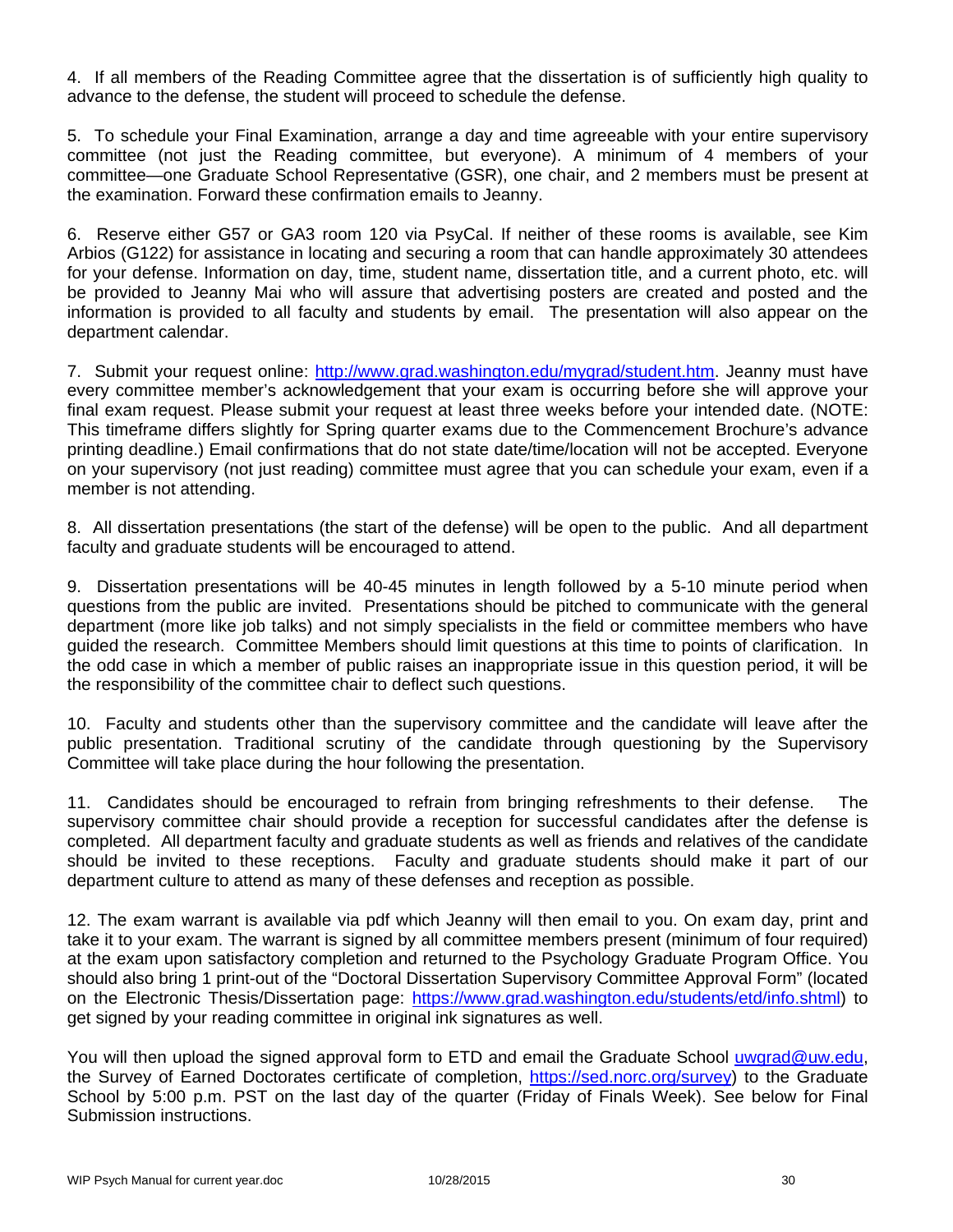13. Submit your dissertation online through the UW Electronic Thesis/Dissertation (ETD) Administrator Site (http://www.etdadmin.com/washington), by 11:59 p.m. PST on the last day of the quarter (the Friday of Finals Week) within the quarter that you defended or by the Friday of Finals Week in the quarter immediately following (See page 32 for the Department's Policy on Dissertation Submission).

You must be registered at least part-time for the quarter in which you defend and the quarter in which you submit your dissertation (if they are happening in separate quarters). If the dissertation is submitted online after the quarter ends, you must register for the following quarter or utilize the Registration Fee Waiver option, which allows you up to 14 days after the last day of the quarter, to submit your dissertation (http://www.grad.washington.edu/policies/general/regwaiver.shtml) for a Ph.D. conferred the following quarter. Please talk with Jeanny before choosing this option. The Graduate School strictly enforces the deadline for dissertation submission and the enrollment requirement.

**Requirements for Doctoral Degree which must be met before a Final Examination will be scheduled** http://www.grad.washington.edu/policies/doctoral/requirements.shtml

- 1. Completion of a program of study and research as planned by the graduate program coordinator in the student's major department or college and the Supervisory Committee. At least 18 credits of course work at the 500 level and above must be completed prior to scheduling the General Examination.
- 2. Presentation of 90 credits, 60 of which must be taken at the University of Washington. With the approval of the degree-granting unit, an appropriate master's degree from an accredited institution may substitute for 30 credits of enrollment.
- 3. Numerical grades must be received in at least 18 quarter credits of course work taken at the UW prior to scheduling the General Examination. The Graduate School accepts numerical grades in department approved 400-level courses accepted as part of the major and in 500 level courses. This excludes 499 credits. A minimum cumulative GPA of 3.00 is required for a graduate degree at the University.
- 4. Creditable passage of the General Examination. Registration as a graduate student is required the quarter the exam is taken and candidacy is conferred.
- 5. Preparation of and acceptance by the Dean of the Graduate School of a dissertation that is a significant contribution to knowledge and clearly indicates training in research. Credit for the dissertation ordinarily should be at least one-third of the total credit. The Candidate must register for a minimum of 27 credits of dissertation over a period of at least three quarters. At least one quarter must come after the student passes the General Examination. With the exception of summer quarter, students are limited to a maximum of 10 credits per quarter of dissertation (800).
- 6. Creditable passage of a Final Examination, which is usually devoted to the defense of the dissertation and the field with which it is concerned. The General and Final Examinations cannot be scheduled during the same quarter. Registration as a graduate student is required the quarter the exam is taken and the degree is conferred.
- 7. Completion of all work for the doctoral degree within ten years. This includes quarters spent On-Leave or out of status as well as applicable work from the master's degree from the UW or a master's degree from another institution, if applied toward one year of resident study.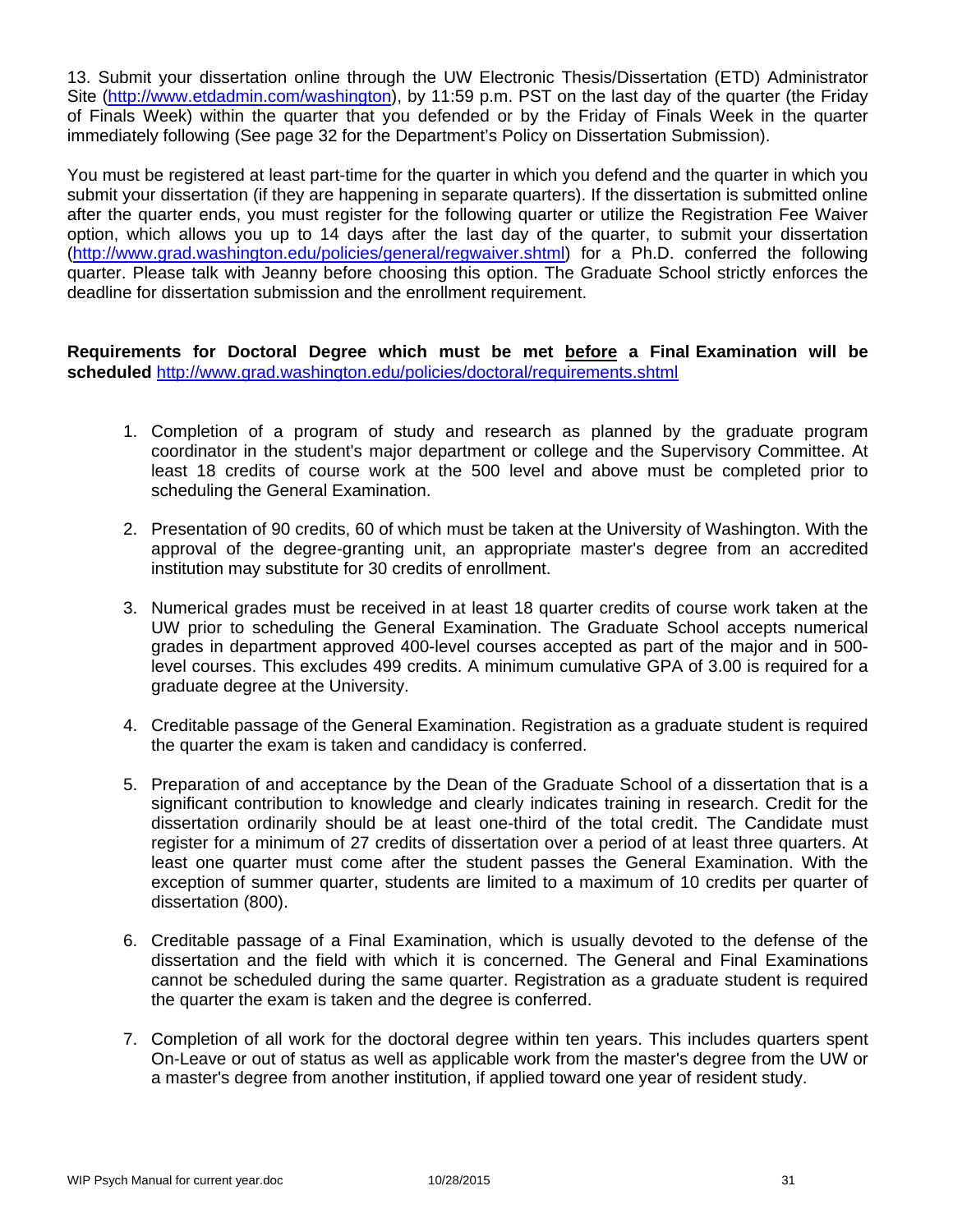- 8. Registration maintained as a full- or part-time graduate student at the University for the quarter in which the degree is conferred (see detailed information under Final Quarter Registration). (Exception for Clinical Students only – see Final Exam before Internship, page 33)
- 9. A student must satisfy the requirements that are in force at the time the degree is to be awarded.

# **Submission of Dissertation to the Graduate School after Defense**

In most cases, the student will submit their dissertation and signed "Doctoral Dissertation Supervisory Committee Approval Form" (located on the Electronic Thesis/Dissertation page: https://www.grad.washington.edu/students/etd/info.shtml) and email the Survey of Earned Doctorates (https://sed.norc.org/survey) certificate of completion to the Graduate School (uwgrad@uw.edu) and receive their Ph.D. in the same quarter as their defense. If that is not possible, the student must submit their dissertation and approval form to the Graduate School no later than the last day of the quarter following the quarter in which they defend.

Examples:

- Student's final examination is during Winter Quarter, the dissertation would be submitted to the Graduate School by the last day of Winter Quarter (Friday of Finals week) but no later than last day of Spring Quarter (Friday of Finals week) of the same academic year. The approval form and email of the Survey of Earned Doctorates (https://sed.norc.org/survey) certificate of completion is due by 4:30 p.m. PST on the last day of the quarter (Friday of Finals Week) for either Winter or Spring, depending on the student's timeline.
- Student's final examination is during Spring Quarter, the dissertation would be submitted to the Graduate School by the last day of Spring Quarter (Friday of Finals week) but no later than last day of Autumn Quarter (Friday of Finals week) of the same academic year. The approval form and email of the Survey of Earned Doctorates (https://sed.norc.org/survey) certificate of completion is due by 4:30 p.m. PST on the last day of the quarter (Friday of Finals Week) for either Spring or Autumn, depending on the student's timeline. Whether the submission will be in Summer or Autumn quarter will be determined in consultation with the Supervisory Committee.

Please Note: a student must be registered for the quarter in which they defend AND for the quarter in which they submit their dissertation and approval form/SED certificate to the Graduate School. The only exception is when the student opts to pay a late fee and submits their dissertation and approval form to the Graduate School within 14 days from the end of the quarter in which they successfully defended the dissertation.

The date of degree award will be the quarter the dissertation and approval form/SED certificate is submitted to the Graduate School, not the quarter of the defense.

**Clinical Students:** The APA requires a PRE-DOCTORAL INTERNSHIP for a clinical degree. If your Ph.D. is conferred *prior* to completion of internship, that would violate APA regulations. When it comes time for licensing, you may find yourself ineligible. The next few sections are meant for you!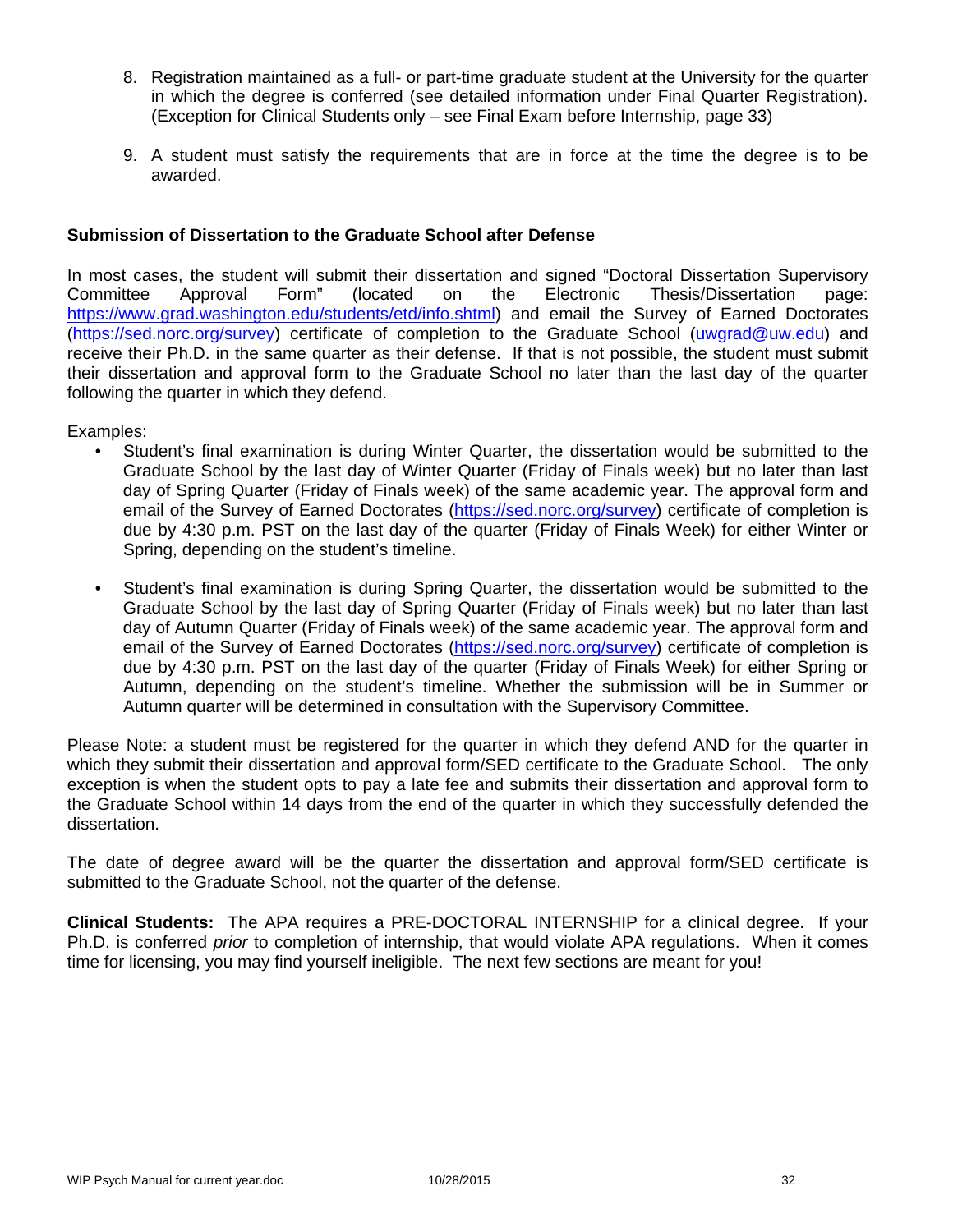### **FINAL EXAM (Dissertation Defense) BEFORE OR DURING the beginning of INTERNSHIP OPTION**

If you take your final exam (defend your dissertation) before you go on internship or towards the beginning of internship (usually the first summer or sometimes the autumn quarter), you have only one choice for turning in the final draft and approval form to the Graduate School:

After your defense, please notify Jeanny to submit a Petition to the Dean to waive the registration requirement at the time of dissertation and approval form/SED certificate submission. Then you or Jeanny holds onto the signed approval form – until the final quarter of your internship, or the following quarter. Once your internship has been successfully completed, you should get a letter from your internship supervisor stating that this is the case and send copies to both the Clinical Director and the Graduate Program Advisor in the Psychology Department. You then upload your dissertation and submit the paperwork to the Graduate School to get your degree. (Or have that trusted friend submit the paperwork for you in your absence.) Registration is NOT necessary at the time of dissertation submission, provided that your petition has been approved.

# **ONLINE PETITION TO THE DEAN**

### http://www.grad.washington.edu/mygrad/student.htm

# **FINAL EXAM (Dissertation Defense) AFTER INTERNSHIP OPTION**

If you **do not** take your final exam (defend your dissertation) before you go on internship, you must be registered for a minimum of two credits in the quarter in which you do defend. This requires enrollment for a minimum of two credits.

The cost will be around \$1606.00 (WA residents) or \$2757.00 (non-WA residents) for the minimum two credits. The Psychology Department is unable to provide tuition assistance.

### **IMPORTANT**

The soonest you can receive your degree is when you complete your 12-mo internship commitment, your final defense, and dissertation submission process and where everything falls in the Academic Calendar. Then the degree is conferred at the END of the quarter. This becomes crucial when you have a job that begins in September and requires the Ph.D., but your degree is not effective until December! As soon as you have been placed, find out the END of your internship so you can start planning ahead.

### **Spring Hooding and Commencement Ceremonies, Post-docs, and Jobs**

Students who are on internship often wish to participate in our spring hooding ceremony and the June Commencement. Although, according to both APA and University regulations, you cannot formally receive your degree before the internship is completed and the dissertation is turned in to the Graduate School, you can participate in these spring activities if you obtain a letter from your internship director stating that you will successfully complete your internship on (date). It is necessary to turn in the paperwork by the end of spring quarter in order to participate in hooding and commencement activities. At commencement, you will receive an empty diploma cover, and the diploma itself will be conferred at the end of the quarter in which you complete all requirements. Thus, if your internship ends after the last day of Summer quarter, the degree will be formally conferred at the end of Fall quarter, but you can still participate in Spring hooding. Please note that because the internship is an integral part of the degree, clinical students are not allowed to participate in hooding or Commencement prior to beginning their internship even if they have already defended their dissertation.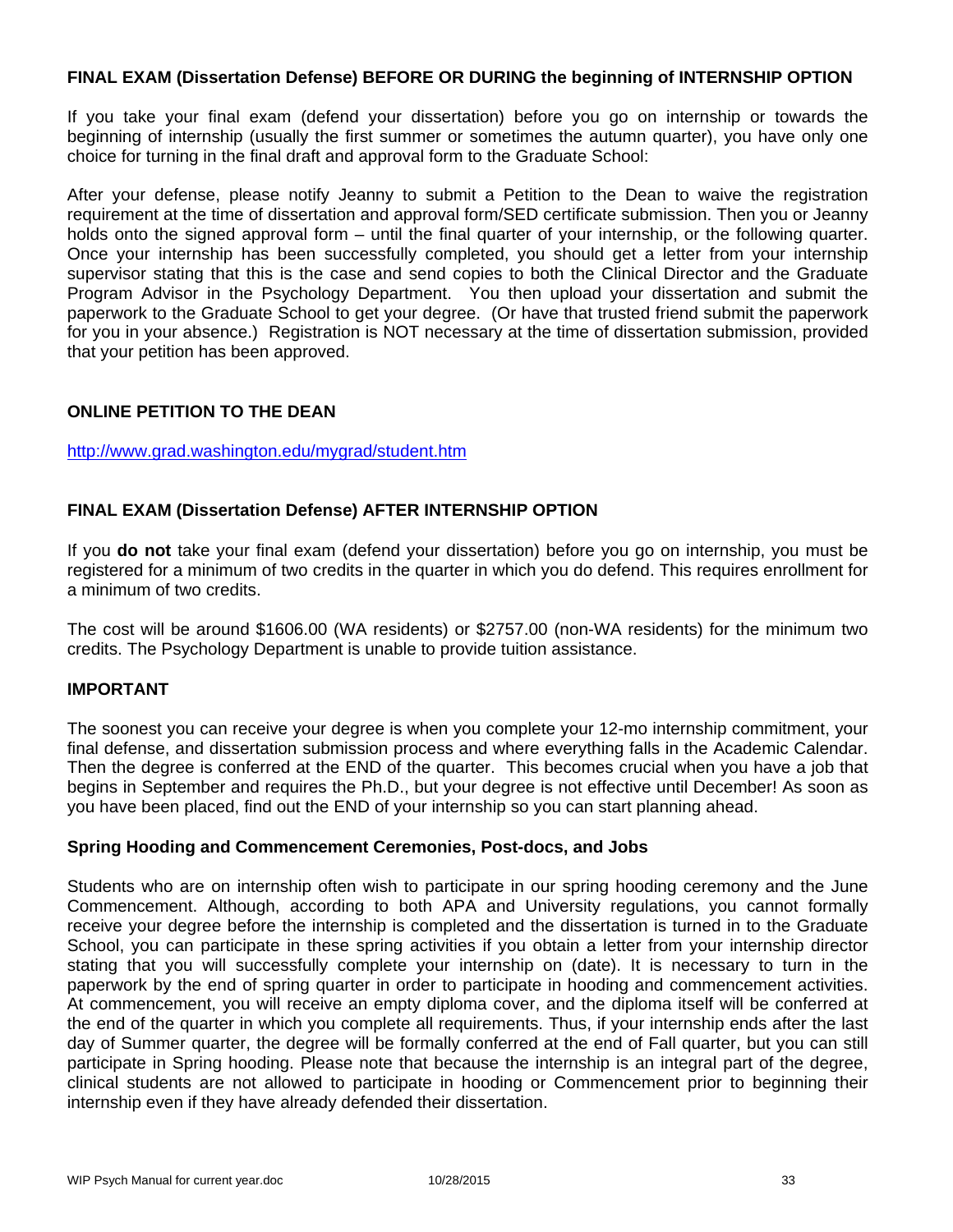A related issue occurs when a job or postdoctoral appointment requires that the degree be completed. In such instances, the letter from the internship director, plus one from the UW Director of Clinical Training stating that you will finish all degree requirements by the closing date of the internship, has been sufficient to start jobs and postdocs that begin before the next formal graduation date. This is another good reason to make every effort to defend your dissertation before the internship year ends (and, even better, before it begins).

In either of these instances, please provide three copies of the internship director's letter for (1) the Director of Clinical Training, (2) the Graduate Program Advisor, and (3) your advisor.

Beginning in 2012, a notation concerning where and when you completed your internship will be added to your final post-graduation transcript. This will be helpful when you apply for licensure. Please let the Director of Clinical Training know the specific date your internship will end.

These requirements and others, can be found at the Graduate School's Student Services website: http://www.grad.washington.edu/students/

**Please remember that in most cases Departmental requirements take precedence over the minimal requirements listed by the Graduate School.**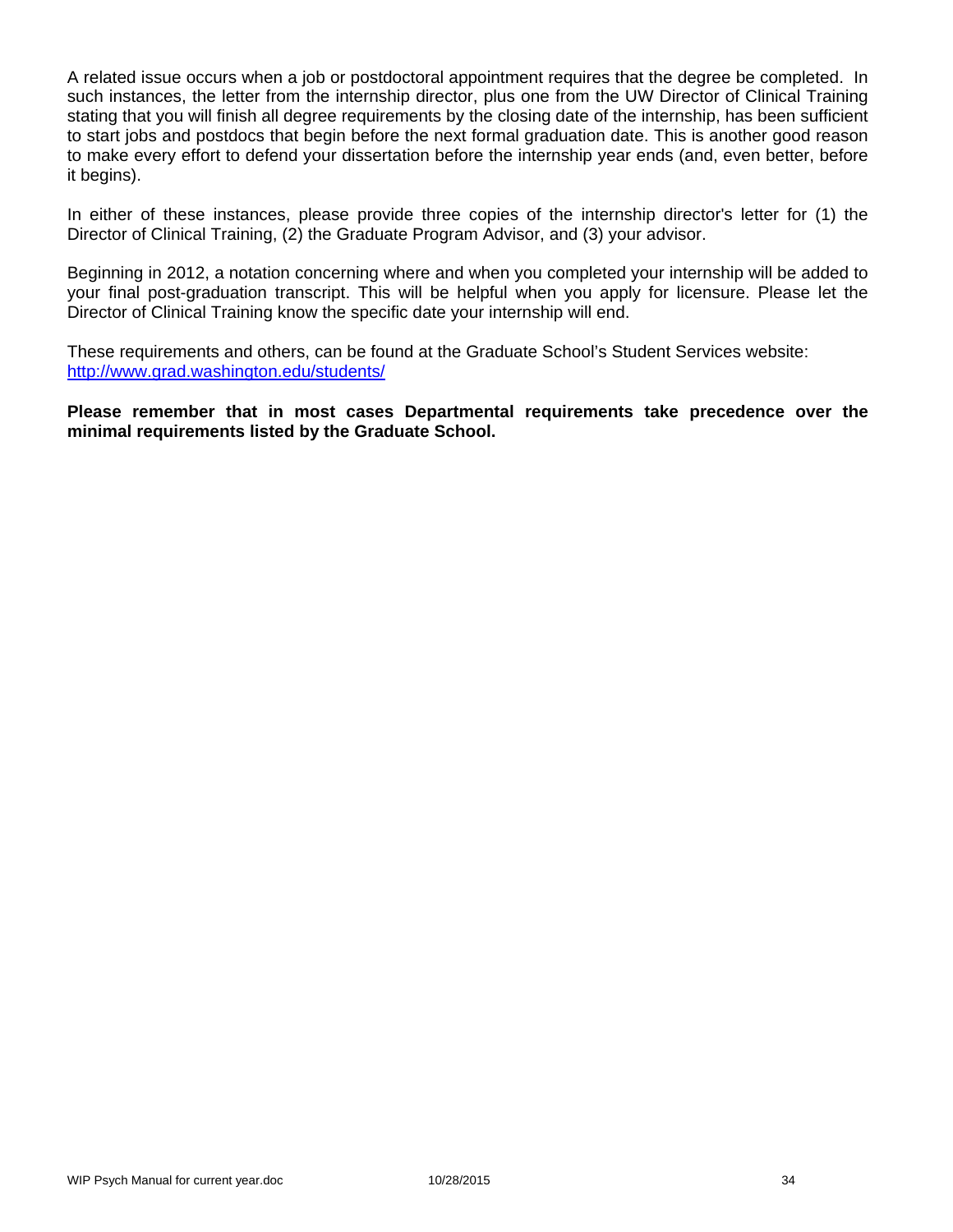# **B. IX. TEACHING AND RESEARCH EXPERIENCE**

Your graduate experience should involve training in research and in teaching. Adult and Child Clinical students also receive specific training in clinical methods and ethics. It is important to include all of these elements in your training program.

# **Research Training:**

All students are expected to acquire research skills. Your advisor(s) will play a major role in guiding your research training. Talk with your advisor as soon as possible to develop a plan for your first year of research. Students (other than those in the clinical areas) must complete a research project and present at the departmental Research Festival at the end of their first year of study. Clinical students present their research at the Research Festival at the end of their second year in the program. All research conducted by graduate students must have a faculty sponsor, typically your advisor. Your research training should be an ongoing activity throughout your graduate career.

# **Teaching Training:**

A teaching portfolio that reflects a variety of teaching experiences will be invaluable to those students aiming for positions at institutions that emphasize undergraduate teaching and/or research/teachingbased universities. Teaching skills are also beneficial for anyone who plans to present talks at research meetings and/or train graduate students in research. You should plan your teaching training in the same way you plan your research preparation.

Teaching experience is ideally gained by undertaking a progressive series of teaching experiences. The following graduated plan is the ideal:

- 1. TAing a course without sections, such as Psych 101.
- 2. TAing a course with section meetings for which the TA is responsible for facilitating discussions, planning and presenting some course material and/or conducting reviews of lecture material.
- 3. TAing a course in which the TA gives an extensive lecture to the entire class in addition to the usual responsibilities for section meetings.
- 4. TAing a course with multiple weekly section meetings developed and conducted by the TA, such as Psych 209.
- 5. TAing a lab course within your area of study. While many of these labs have predetermined syllabi, the TA has a great deal of freedom in determining how the material is presented and how student progress is assessed.
- 6. Serving as an independent course instructor. This role can be undertaken as instructor of a course regularly taught within the department or it may involve the development of an entirely new course. Such positions require that a student have successfully passed their General Exam and have previous training in teaching most often gained by classroom experience and in a course in pedagogy. (Such a course -- Psych 537: Teaching of Psychology -- is offered every other year by Michael Passer, typically in Spring Quarter. The Graduate School also offers GRDSCH 610: Teaching Mentorship, http://www.grad.washington.edu/students/courses/index.shtml)

Following this ideal plan is not always possible due to scheduling conflicts and funding uncertainties. But it is to your advantage to seek all types of teaching experiences especially those requiring greater involvement and independence.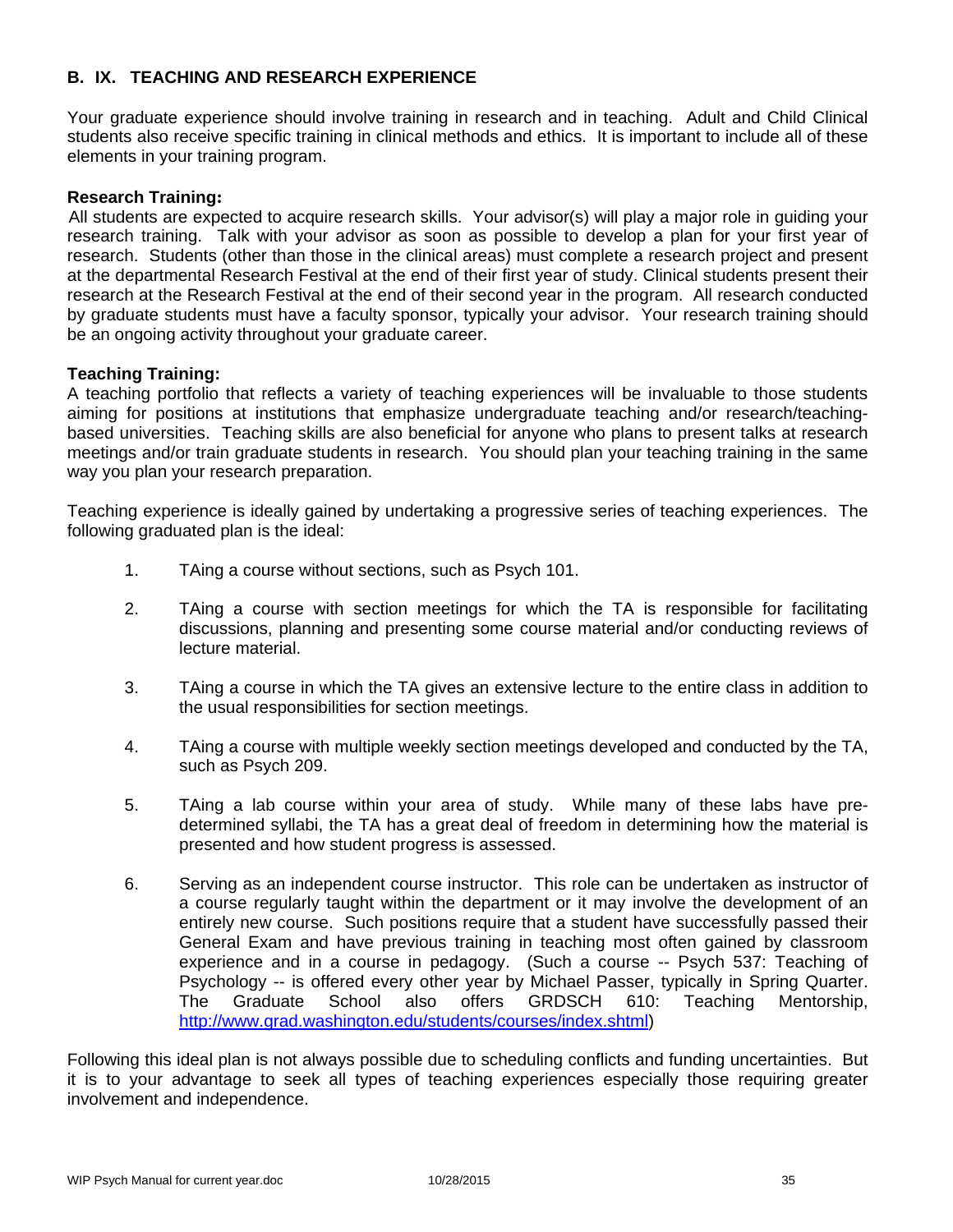**Teaching Portfolio:** You should keep careful records of all your teaching experiences noting the tasks you performed for each course. Syllabi for the courses and any course materials you develop (review sheets, exams, etc.) should be included in your portfolio. Student and instructor evaluations of your performance should be sought for each course and included in your portfolio.

While this may seem like busy work as you begin the process, the portfolio will serve you well as you apply for jobs and move up the academic ladder.

Syllabi and reading lists of courses you take but do not TA should be kept in a separate file. These will be useful if you are ever asked to develop a similar course. Clinical students will need such information if they apply for licensure.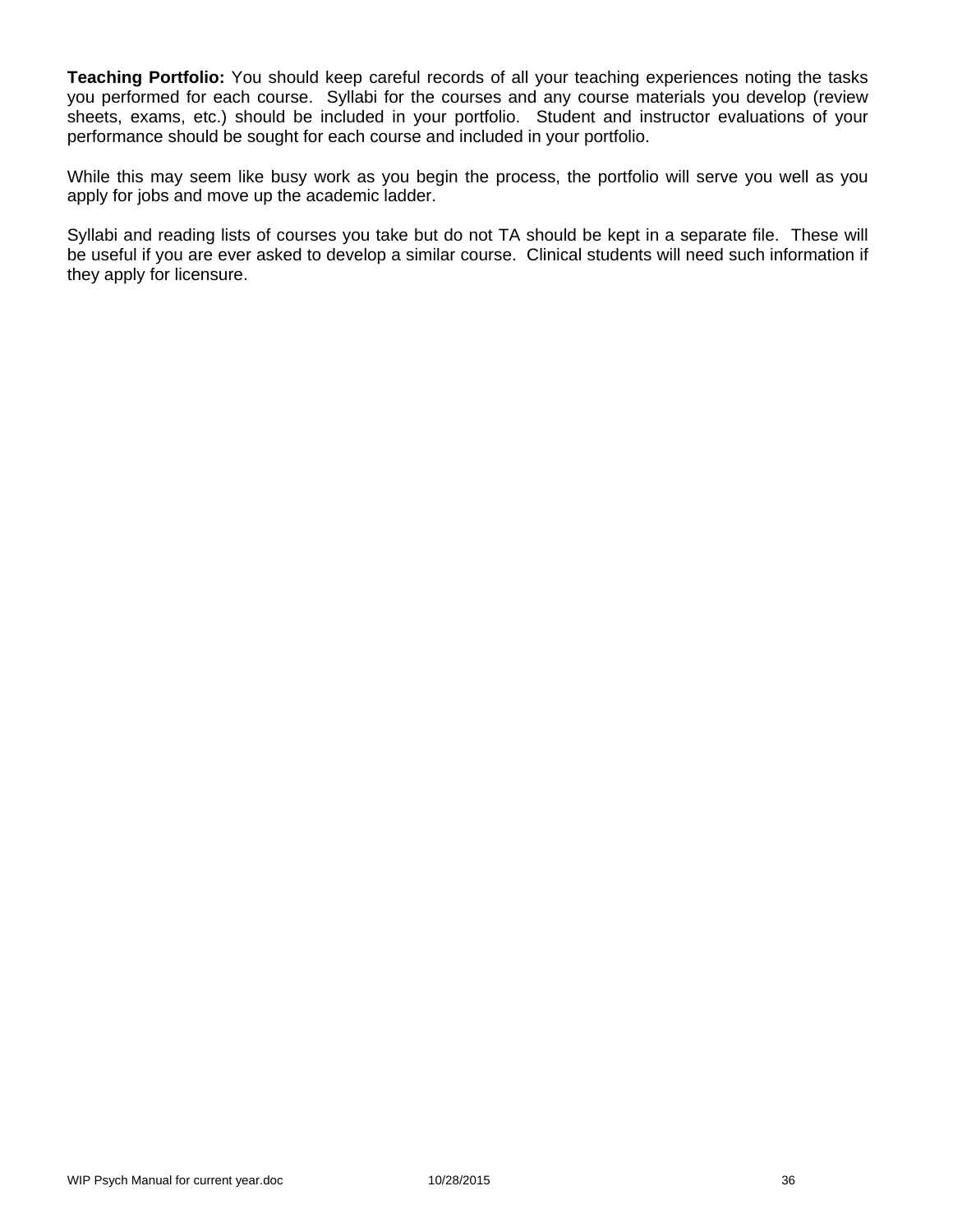#### **C. AREAS OF STUDY AND AREA COURSE REQUIREMENTS**

# **C. I. DEPARTMENTAL REQUIREMENTS**

The Department of Psychology has course requirements for all graduate students. They are:

- **1.** *Orientation:* Psych 500 A (1 credit) & *Psychology Proseminar:* Psych 500B (1 credit) First year students are required to take Psych 500A, Psychology Orientation. This course is held at the end of September, during the week prior to the official start of the academic year. All first year students are also required to register for Psych 500B, Proseminar in Psychology their first two academic quarters (autumn/winter) with the third quarter that spring as optional, however registering for Proseminar in the spring of the  $3<sup>rd</sup>$  year IS required. We recommend attendance to special sessions of the Proseminar as relevant thereafter. Sessions open to all students are advertised in advance.
- **2.** *Department Colloquium:* First-year students are required to register for and attend the Departmental Colloquium (Psych 550A) their first three quarters. Attendance at the colloquium is strongly recommended thereafter. In order to receive credit, students will need to complete a brief survey after the talk; forms will be provided at the lecture hall.
- **3.** *Statistics and General Methodology: During the first year*, you must successfully complete (accomplished by achieving a grade of at least 2.7) or place out of (and replace with higher level courses) two basic statistics courses and two laboratories:

| Psych 522 | Laboratory in Statistical Computation I      |
|-----------|----------------------------------------------|
| Psych 523 | Laboratory in Statistical Computation II     |
| Psych 524 | Introduction to Statistics and Data Analysis |
| Psych 525 | Linear Models and Data Analysis              |

In addition, ALL students are required to take at least one additional course in quantitative methods (statistics, mathematics, or computational science) OR in a methodology directly relevant to their area of focus. Such courses are to be specified in each student's Individualized Training Plan (see page 68).

# **C II. INDIVIDUALIZED TRAINING PLAN (FOR ALL STUDENTS OTHER THAN THOSE IN ADULT OR CHILD CLINICAL AREAS)**

Students pursuing clinical training should see specific course requirements for Adult and Child Clinical Training on pages 39 to 42 of this manual.

All students outside of the clinical training programs are required to have an approved Individualized Training Plan (ITP). These plans are designed in consultation with the student's Primary and Secondary Advisors during the student's first quarter of study and reviewed and revised as necessary as part of the Annual Plan Process (see page 14). Individualized Training Plans are to be developed taking into account the student's previous training, their specific educational needs, and their career goals. The required minimal components of these plans are described below but individual student's plans will typically indicate requirements beyond the minimums. A student's ITP must be submitted to the Graduate Training Committee (GTC) no later than the last day of Autumn quarter of the first year of study. The GTC will review plans of first-year students during their regular Winter-quarter meeting. Plans should be reviewed annually by students and advisors/Supervisory Committee members as part of the Annual Plan Process. Any revisions to the ITP must be submitted to the Graduate Training Committee at the time the Annual Plan is submitted. Revised ITPs will be reviewed by GTC at their Summer-quarter meeting.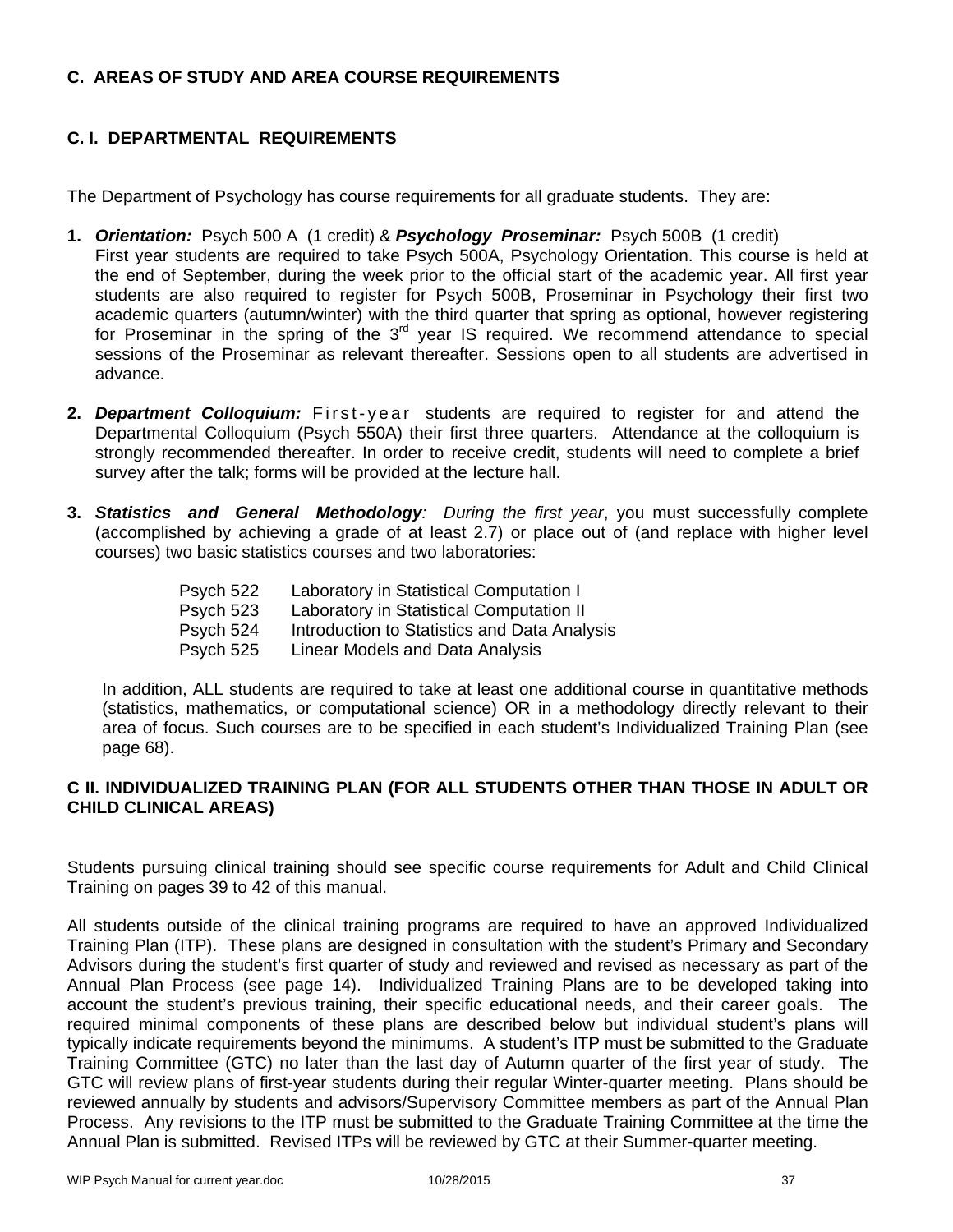#### *1. Minimal Individualized Training Plan Requirements:*

- I. One quantitative methods/statistics course beyond those indicated in #3 above OR one methodology course directly relevant to the student's research focus.
- II. Three 500-level Core Concepts Courses.
- III. Three advances or focused training courses that provide specialized training in a research focus.
- IV. Three quarters of seminars, brown bags or journal clubs. It is strongly recommended that plans require quarterly attendance at such meetings throughout the student's training.
- Courses required for an Individualized Training Plan may be taken outside the Department of Psychology but students are strongly urged to utilize department-based options when available.
- All course work in these areas should be taken for a numerical grade, unless the course itself is offered only on a credit/no credit (CR/NC) basis. **As stated by the Graduate School, at least half of your program must be in courses 500 or above.**

*2. Role of the Supervisory Committee in the Individualized Training Plan.* Although your original training plan is established at approved by your Primary and Secondary Advisors, the plans should be reviewed and evaluated by your Supervisory Committee once it is established. Your Supervisory Committee may recommend or require additional courses prior to completion of your General Examination.

# *Area Representatives - Graduate Training Committee 2015-2016*

|                                 | Area Rep (GTC)                  | Area Coordinator (Head) |
|---------------------------------|---------------------------------|-------------------------|
| <b>Animal Behavior</b>          | David Barash(ASp), Renee Ha (W) | Joe Sisneros            |
| <b>Adult Clinical</b>           | <b>Bob Kohlenberg</b>           | Lori Zoellner           |
| <b>Behavioral Neuroscience</b>  | Jaime Olavarria                 | Jeansok Kim             |
| <b>Child Clinical</b>           | Lynn Fainsilber Katz            | <b>Wendy Stone</b>      |
| <b>Cognition and Perception</b> | Susan Joslyn                    | <b>Chantel Prat</b>     |
| Developmental                   | Kristina Olson                  | Betty Repacholi         |
| Social Psychology & Personality | Sapna Cheryan                   | Sapna Cheryan           |
| Quantitative                    |                                 | <b>Brian Flaherty</b>   |

Graduate Student Representatives: Vasundhara Sridharan (2014-2016) & Saethra Fritscher (2015-2017)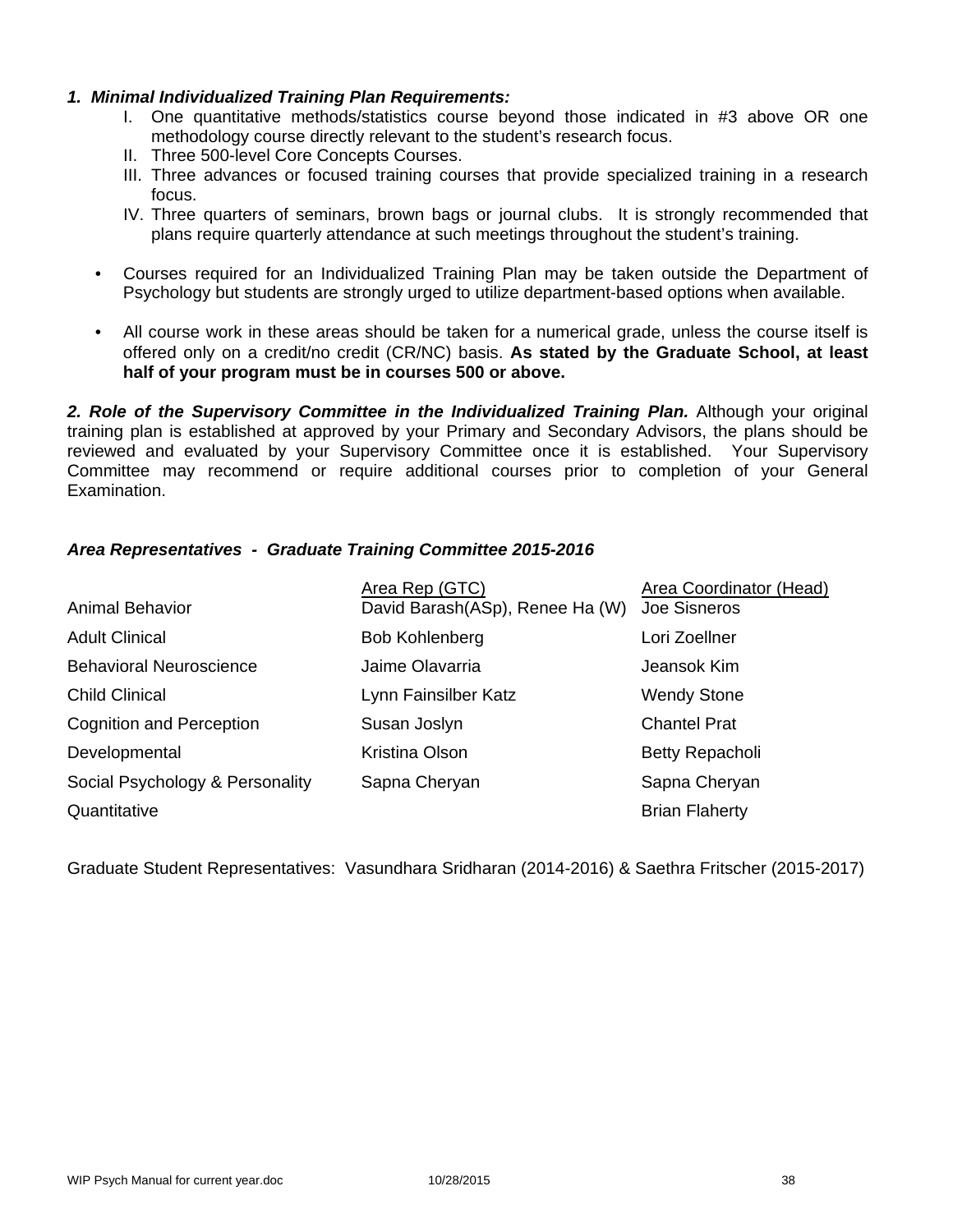## **C. III. ADULT AND CHILD CLINICAL AREA REQUIREMENTS**

Taken from the current Clinic Training Manual. Please view the Clinic Training Manual for more details.

#### Quick Listing of All Required Courses for Clinical Psychology

| 500 Sec A<br>500 Sec B | 1 credit<br>Total of 3 credits | <b>Psychology Orientation</b><br>(register 1st quarter only)<br>(register AWS qtrs during 1st year)<br>Proseminar |
|------------------------|--------------------------------|-------------------------------------------------------------------------------------------------------------------|
| 550 Sec A              | Total of 3 credits             | Psychology Colloquium<br>(register AWS qtrs during 1st year)                                                      |
| 591                    | Total of 2 credits             | Issues in Clinical Psychology (register A&W qtrs during 1st year)                                                 |
| 524                    | 4 credits                      | Intro to Stats. & Data Analysis (must register also for lab: Psych 522)                                           |
| 522                    | 2 credits                      | Lab. in Statistical Computation I (required for those taking Psych 524)                                           |
| 525                    | 4 credits                      | Linear Models & Data Analysis (must register also for lab: Psych 523)                                             |
| 523                    | 2 credits                      | Lab. in Statistical Computation II (required for those taking Psych 525)                                          |
| 531                    | 4 credits                      | Research Methods in Clinical and Community Psychology                                                             |
| 517                    | 3 credits                      | Core Concepts in Systems of Psychotherapy                                                                         |
| 560                    | 2-30 credits total             | Research Strategies (lab-based research seminar; sign up whenever offered                                         |
|                        |                                | by your advisor and you are participating in lab meetings)                                                        |
| 580                    | 3 credits                      | <b>Minority Mental Health</b>                                                                                     |
|                        |                                |                                                                                                                   |
| 586                    | 3 credits                      | <b>Clinical Personality Assessment</b>                                                                            |
| 587                    | 2 credits                      | Clinical Methods: Interview                                                                                       |
| 588                    | 2 credits                      | <b>Clinical Methods: Ethics</b>                                                                                   |
| 589                    | Total of 8 credits             | $(2^{nd}$ year students <b>must</b> register for AWSS)<br><b>Clinical Supervision</b>                             |
| 593A                   | Var. credit (1-6 cr/qtr)       | Clinical Practica/Colloquium <sup>**</sup> (A - $2^{nd}$ yr students – Coll. attend. req'd)                       |
| 593B                   | Var. credit (1-6 cr/qtr)       | $(B - 3rd$ yr and above)<br>Clinical Practica/Colloquium**                                                        |

\*\*Required for all students seeing clients in the clinic.

#### *APA-Required Breadth Requirements*

As an APA-accredited program, we adhere to mandated requirements for demonstrated breadth of knowledge (discipline-specific knowledge) outside of the clinical specialty**. Specifically, students must complete coursework in the following discipline-specific areas: (1) biological aspects of behavior; (2) cognitive aspects of behavior; (3) social aspects of behavior; (4) human development; (5) affective aspects of behavior; and (6) history and systems of psychology.** Courses offered within the clinical area do *not* satisfy these requirements. For example, a course in child psychopathology will not satisfy the developmental breadth requirement, nor will a course in cognitive therapy satisfy the cognitive requirement. Since licensing boards scrutinize graduate school transcripts to make sure these breadth requirements have been satisfied, it is recommended that whenever possible, you satisfy the requirement with a major course (i.e., a *Core Concepts in* ...or *Advances in* ...course) offered by faculty in other major areas of the department. Highly specific courses (e.g., courses in psychopharmacology or fMRI techniques for "biological bases") do not meet the APA "broad and general" course requirement. Likewise, Psych 550-level seminars do not satisfy this requirement. Non-clinical courses in other departments may sometimes satisfy a breadth requirement. If in doubt, consult with the Director of Clinical Training.

#### *Additional Requirements for General ("Adult") Track Students*

| 511 | 3 credits | Core Concepts in Personality                   |
|-----|-----------|------------------------------------------------|
| 519 | 5 credits | Core Concepts in Psychology of Behavior Change |
| 518 | 5 credits | Core Concepts in Behavior Disorders            |

#### *plus……*

One course each in *Biological*, *Social, Cognitive, Developmental, and Affective Bases of Behavior*, *(see APA breadth requirements above) The history and systems requirement is satisfied by directed readings in Psych. 591.*

One of the following courses Note: Cannot be used as an out-of-area (developmental) breadth course; see below) 571 Child Psychopathology or

572 Child Treatment

At least one Outside Practicum (**must** register for Psych 597 – Field Work; see Appendix C)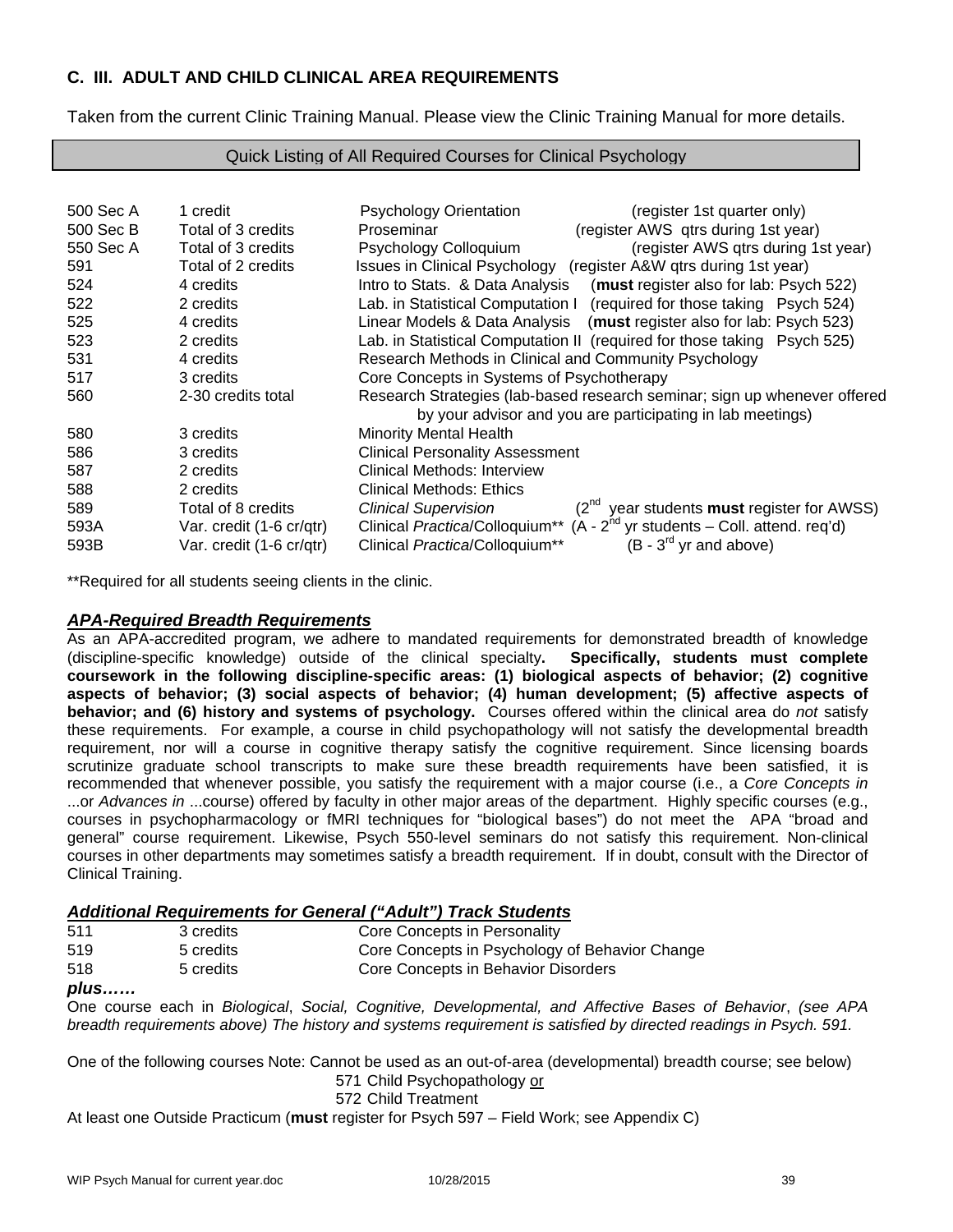**Two** courses in Assessment:

 586 Clinical Personality Assessment **and** *a choice of***:**  576 (w/ 590 practicum), 578 (w/ 590 practicum), **or** 579 (Behavioral Assessment)

Please note that training in cognitive assessment is required as a basis for neuropsychological assessment training, certain outside practica, and internship assignments. Ideally, students in our program will have training in personality, cognitive, and behavioral assessment.

#### *Additional Requirements for Child Track Students*

| 553  | 6 total                         |                                                                    | Seminar in Child Clinical Psychology (required AWS qtrs for 1 <sup>st &amp;</sup> 2 <sup>nd</sup> year) |
|------|---------------------------------|--------------------------------------------------------------------|---------------------------------------------------------------------------------------------------------|
| 571  | 5 credits                       | Child Psychopathology                                              |                                                                                                         |
| 572  | 4 credits                       | Approaches to Child Treatment                                      |                                                                                                         |
| 576  | 5 credits                       | Assessment of Intelligence                                         | (must register for Psych 590 also)                                                                      |
| 590  | 2 credits                       | Practicum in Psych. Assessment                                     | (required for those taking 576)                                                                         |
| 573  | 5 credits                       | Psychological Assessment of Children                               |                                                                                                         |
| plus |                                 |                                                                    |                                                                                                         |
|      |                                 | Two Outside Practica (must register for Psych 597; see Appendix C) |                                                                                                         |
|      | At least one treatment seminar. |                                                                    |                                                                                                         |

One additional quantitative methods course.

#### *Out-of-Area Requirements*

The Director of Clinical Training has no official say over what is required or offered in other areas in the Psychology Department. In general, courses used to fulfill within-area requirements may not also be used to fulfill out-of-area requirements. In addition, non-clinical courses taken at previous institutions toward another degree (e.g., a master's degree) may not be used toward fulfilling course requirements for the Ph.D. at the University of Washington unless approved by the head of the area in question based on the syllabus from the course in question.

*For Adult clinical students*, six or more courses must be taken from curriculum offerings outside the clinical area. Five of these courses must meet the APA curriculum guidelines for "discipline-specific knowledge." Therefore, students must complete one "broad and general" course each covering biological, cognitive, affective, developmental, diversity/individual differences, and social aspects of behavior, plus at least one course in psychological measurement (see next section). The balance of the six-or-more courses is to be determined by mutual agreement between the student and co-advisors or supervisory committee. These courses should be selected with an eye toward developing cohesive themes of subspecialty expertise pertinent to the student's future research and clinical endeavors.

*For Child clinical students*, the out-of-area coursework consists of the three core developmental courses listed below, which also serve to meet the aforementioned APA guidelines for one course each in social, cognitive, and biological bases of behavior. One 400-level course on the same topic may be substituted for the following courses with the approval of the advisor. A course cannot satisfy both the developmental and another breadth requirement.

- Psych 513 Core Concepts in Biological Basis of Development (4)
- Psych 514 Core Concepts in Early Cognitive and Linguistic Development (4)
- Psych 515 Core Concepts in Personality and Social Development (4)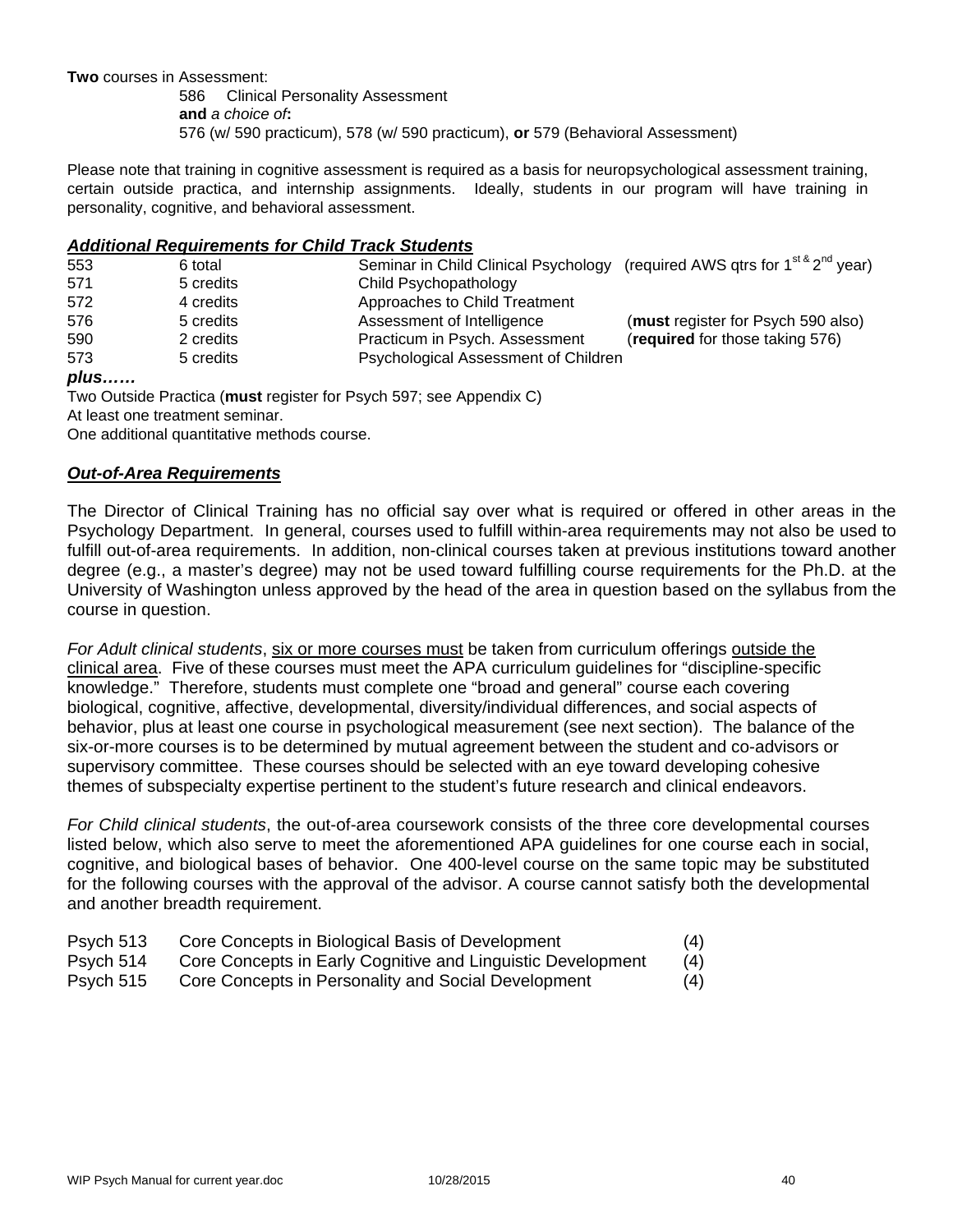## **APA Competency Areas**

According to current regulations of the APA Commission on Accreditation, students in accredited programs must develop doctoral-level competency in the following domains of psychological science and application:

- 1. Biological aspects of behavior
- 2. Social aspects of behavior
- 3. Cognitive aspects of behavior
- 4. Affective aspects of behavior
- 5. Developmental aspects of behavior
- 6. History and systems of psychology (hence the history readings in Psych 591)
- 7. Psychometrics and measurement
- 8. Research methodology
- 9. Techniques of data analysis
- 10. Psychopathology
- 11. Theories and techniques of assessment and diagnosis
- 12. Theories and methods of intervention
- 13. Theories and methods for evaluating the efficacy of interventions
- 14. Professional ethics and standards
- 15. Theories and methods of supervision
- 16. Theories and methods of consultation
- 17. Individual and cultural diversity (e.g., personality, ethnic, gender) relevant to all of the areas above

As a program, we are expected to provide coursework and training in all of the above areas, and to foster "attitudes essential to lifelong learning, scholarly inquiry, and professional problem solving." (Colloquia and seminars are one vehicle for the latter.)

**Licensure considerations**. State licensing boards expect your transcript to reflect formal coursework in all of the above areas. Our clinical curriculum covers all of the topics relevant to the clinical and professional domains. Areas (1) through (6) are the "breadth" areas that are satisfied by coursework in other areas of the department (history and systems being covered in Psych 591) and should be taken very seriously if you expect to get licensed in some states. As noted elsewhere, graduate "Core Concepts" and comprehensive "Advances in…" courses offered by other areas of the department will pass muster, but highly specific courses (e.g., courses in psychopharmacology or fMRI techniques for "biological bases") do not meet either APA or most licensing board requirements. Licensure applicants in some states have been asked to provide copies of the course syllabi in areas where there are questions, so by all means save hard and/or electronic copies of every course syllabus you ever receive, even in your clinical courses. One issue we sometimes have to deal with is designated "semester hour" requirements in certain states, which can cause problems because of our quarter system. You'll need to demonstrate that your course is as comprehensive as a semester course (they are, of course, and in a shorter time span, which is why you're always feeling overwhelmed), and you'll need your syllabus for this as well.

Finally, in addition to keeping an electronic or hard copy of every course syllabus syllabus as you go through the program, it is strongly recommended that when you graduate you deposit all relevant materials (syllabi, transcript, etc.) with the Association of State and Provincial Licensing Board's Credentials Bank. For a modest fee, this will keep everything you need for licensure in any state or province available to be forwarded to the particular licensing board. The web address is http://www.asppb.net/?page=TheBank.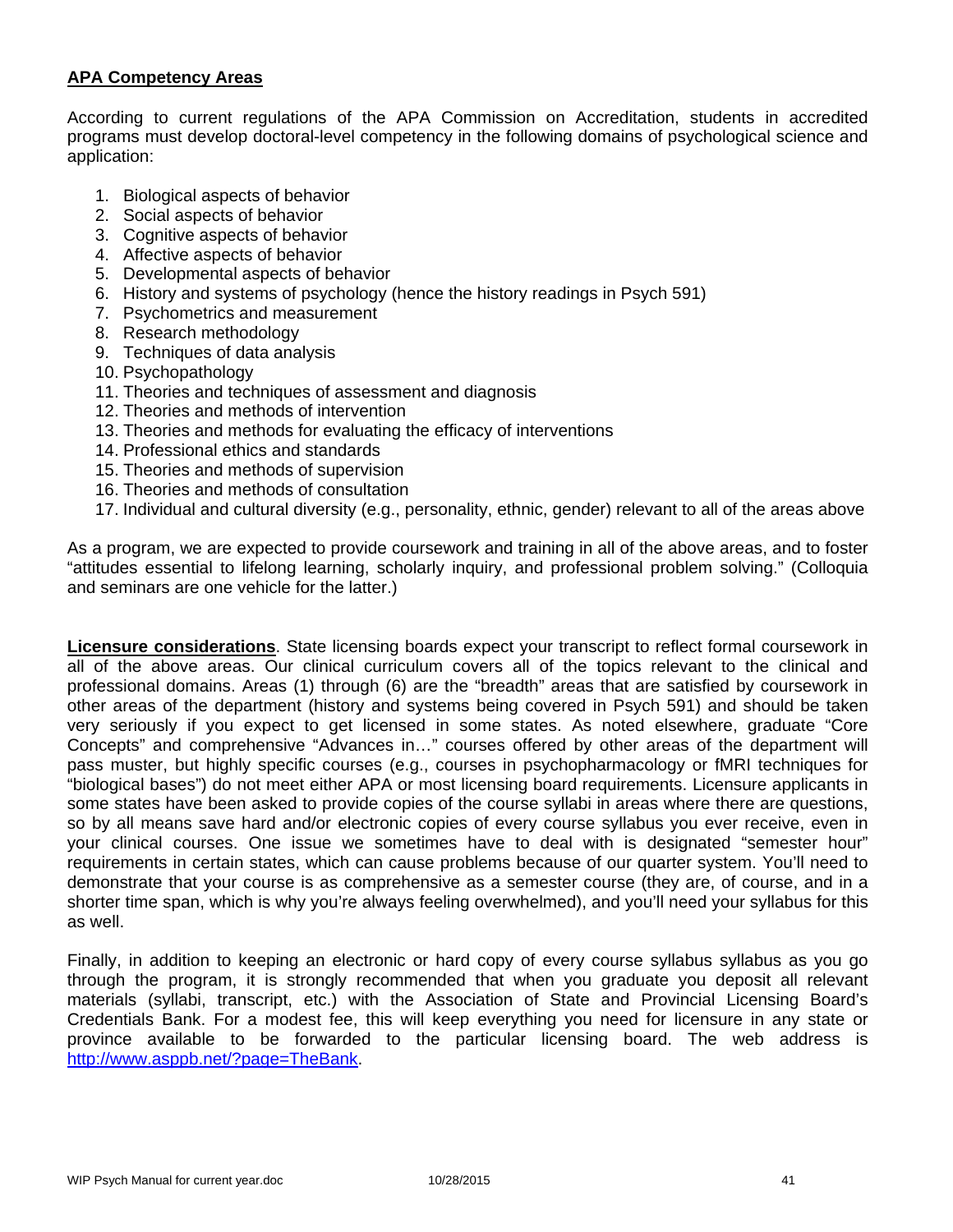#### **Other Requirements:**

Psych 800 – **27** Minimum Required Credits in Dissertation Research

A one-year APA-accredited predoctoral internship or its equivalent. An unaccredited internship (not recommended) must be approved by the clinical area faculty.

**Note:** A masters thesis is not required, but virtually all students submit the required write-up of the second-year research project and submit it to the Graduate School to satisfy this requirement for the masters degree. We strongly recommend this course of action so that, in the event that unexpected events should prevent you from completing the doctoral program, you will have the masters degree. The masters is also desirable for some sources of employment outside the department.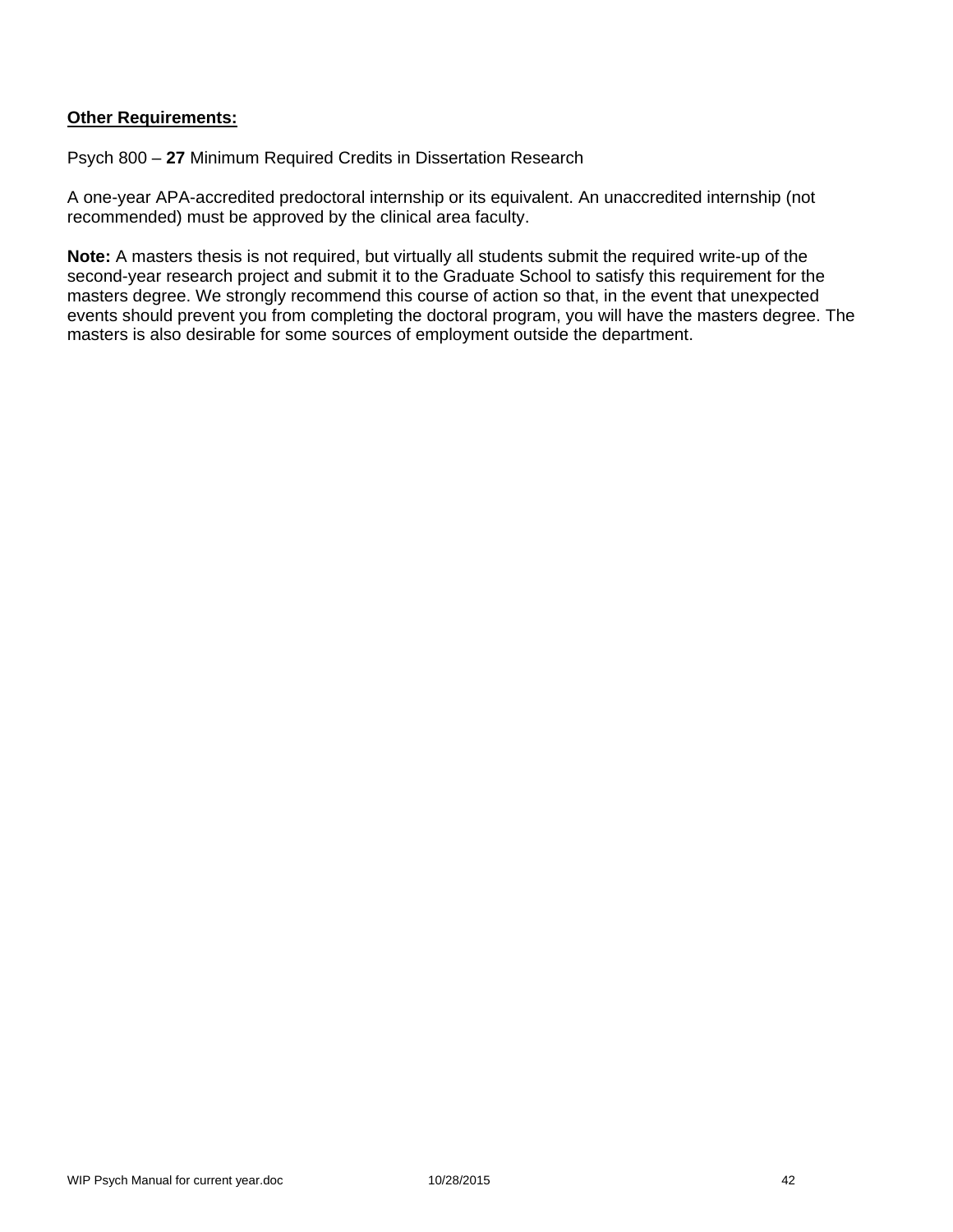# **C. IV. OTHER SPECIALTY PROGRAMS**

In some cases, concentrations of work have been developed outside of the Department's Area structure. Two current specialty programs are listed below. Consult the advisor if you are interested in these programs.

#### **Quantitative Minor (coordinated by Brian Flaherty)**

Obtaining the quantitative minor denotes that a graduate student has fulfilled statistical, mathematical, computational, and/or other research methods training beyond basic department and area requirements. The following steps are required to obtain the minor.

- 1. Complete PSYCH 524 and 525 (or equivalent), passing with at least a 3.5 GPA
- 2. Formulate a plan of study with advisor(s)
- 3. Obtain final approval of plan
- 4. Complete plan and final documentation

Specifics about the plan of study, course requirements, and optional paper follow.

#### **Plan of study**

Before taking courses for the minor, formulate a plan of study. Your plan should be tailored to your research interests, as well as meet the requirements for the minor (see below). The plan should explain how your proposed coursework and any independent work advances your research interests.

Discuss this plan with your advisor and your area's quantitative point person. Once it is agreed upon by the student, advisor and area's quantitative point person, the plan must be submitted to a core quantitative faculty member for final approval. Upon final approval, the plan should be filed with the Department's Graduate Program Advisor (Lists of core quantitative and area quantitative point people are at the bottom.)

NOTE: Generally, the plan of study should be completed and approved prior to taking any courses toward the minor.

#### **Course requirements**

Coursework for the quantitative minor is in addition to Psych 524 & 525 (and their associated labs, 522 & 523) or equivalent courses required of all students. In order to be admitted to the Quantitative minor, 524 and 525 must each be passed with a grade of 3.5 or higher.

Four additional quantitative courses (for a minimum of 12 credits) are required for the minor. To count toward the minor, a course must be rigorous and include assessment of student learning. The student must attain a basic level of competence in the technique(s) presented. Merely knowing how to run software for the method is not enough. For this reason, CR/NC courses, labs, software classes, and workshops typically will not count toward the minor.

Most graduate students will have no trouble choosing their additional coursework from among regularly offered courses, in Psychology, CSSS or elsewhere on campus. Other students may wish or need to go farther afield. The quantitative faculty will endeavor to keep an up-to-date list of courses that count toward the minor on the web but students may petition inclusion of a specific course. Do this by providing a syllabus, any additional information necessary to assess if the course meets the rigor and student assessment criteria, and a brief rationale for the inclusion of the course. Petitions for course substitution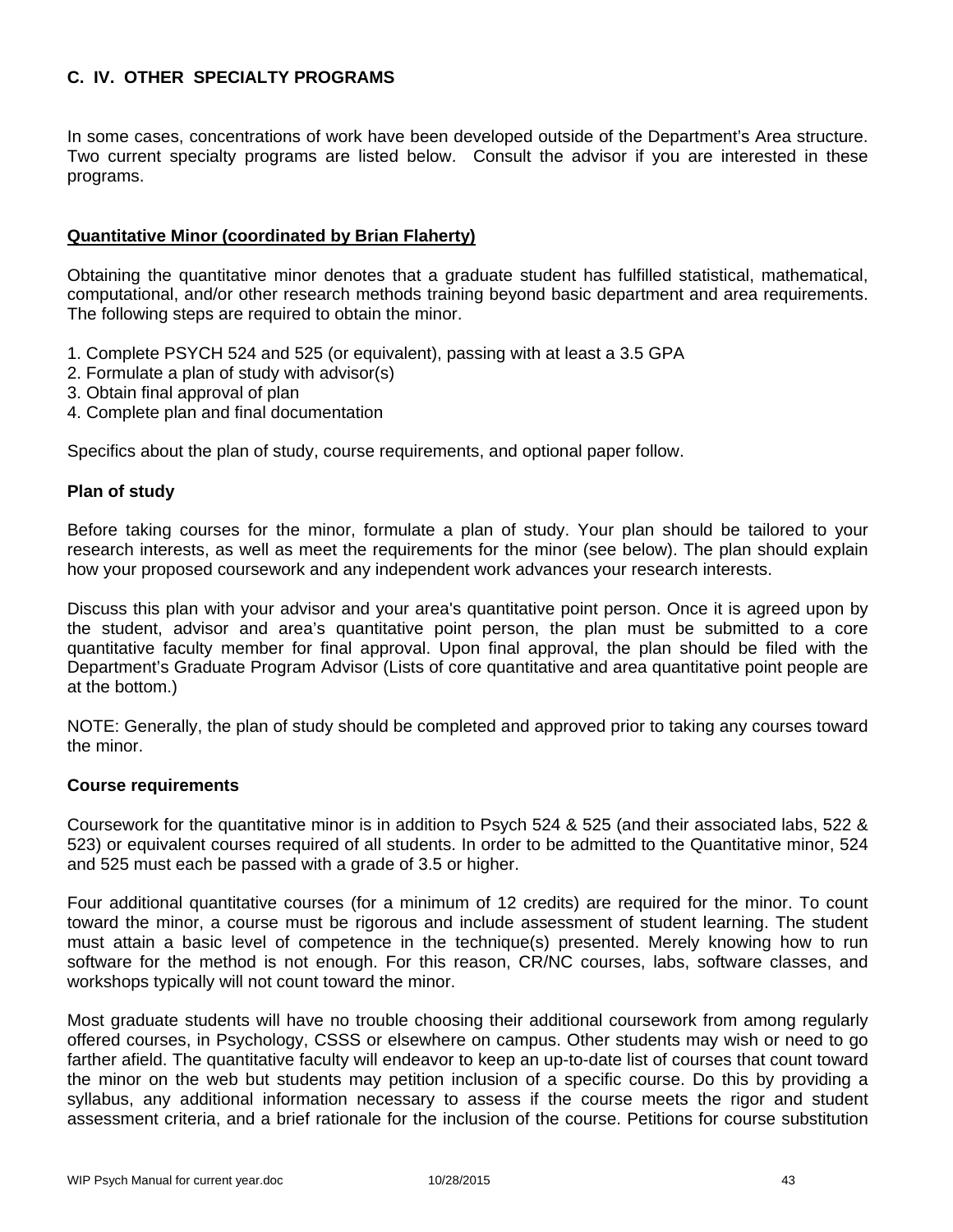should be submitted to the core quantitative faculty, who will determine whether the course is acceptable for inclusion in the minor.

All four additional quantitative classes must be passed with a minimum grade of 3.3.

# **Optional paper**

In place of one of the four additional courses, a student can choose to write a quantitative research paper or substantive research paper employing sophisticated quantitative techniques. Pedagogically, the goal of the paper is for the student to demonstrate competence in one or more quantitative methods they have learned. This paper will be read and evaluated by two quantitative faculty. Once approved, the paper should be submitted for a conference presentation and/or publication. When a student opts to write such a paper, the minimum number of additional course credits (over and above Psych 522, 523, 524, and 525) required for the minor is reduced to nine.

#### **Final documentation**

Once completed, record your work for the minor on the "Documentation of Completion of the Quantitative Minor" form available from the Graduate Program Advisor and on the webpage describing the Quantitative minor (link below).

This information and the minor application can be found here: http://web.psych.washington.edu/psych.php?p=224

The current list of courses automatically applicable to the minor is here: http://web.psych.washington.edu/psych.php?p=505

"Documentation of Completion of the Quantitative Minor" form: http://web.psych.washington.edu/areas/quantminor/form.pdf

Quantitative Committee: Boynton, Flaherty (chair), King, Little, Loftus, Miyamoto.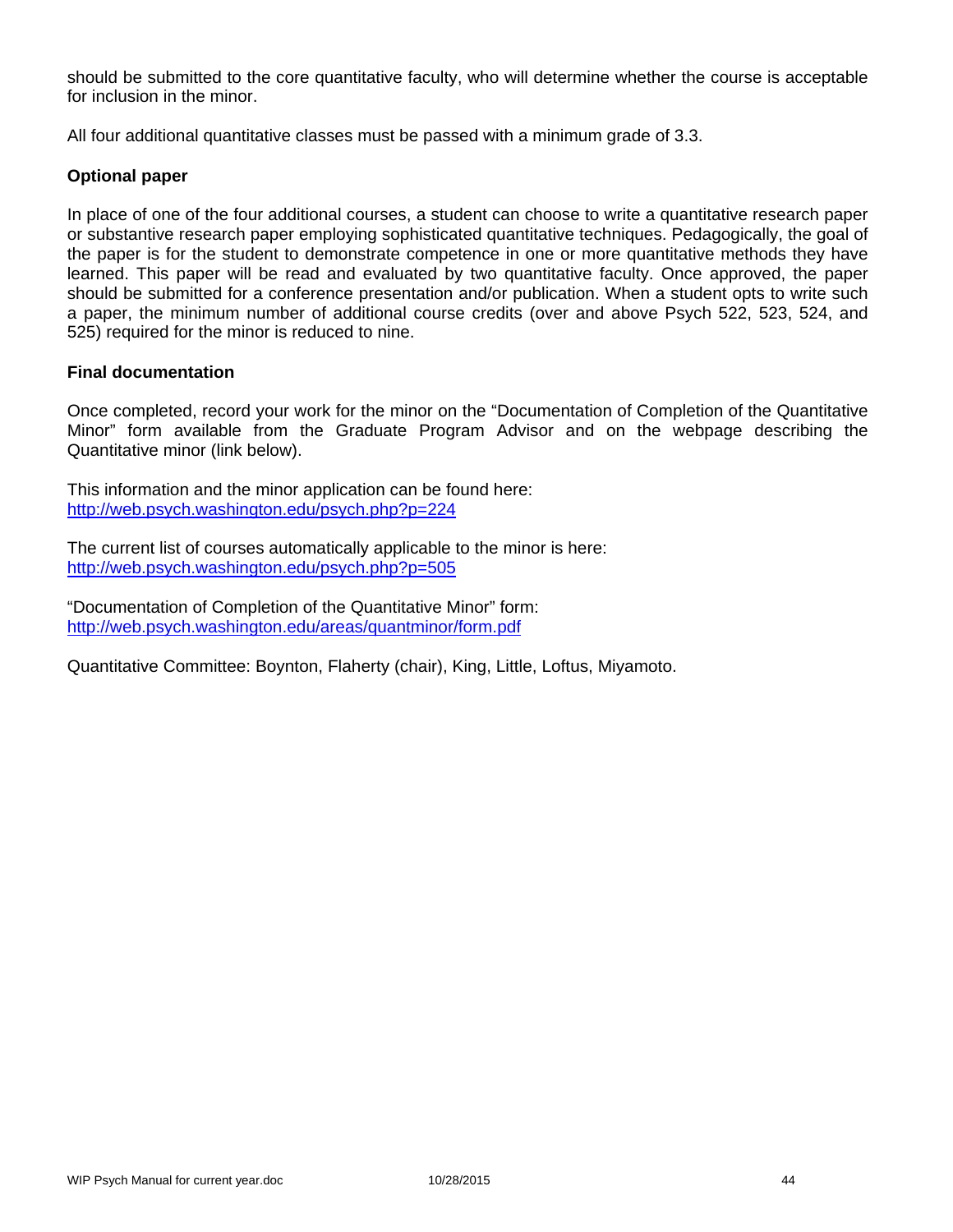#### **Diversity Science Specialization**

The goal of the diversity science specialization is to recognize students for completing coursework and conducting research that meaningfully considers:

- 1. the differing perspectives of diverse groups and how these perspectives intersect
- 2. the synergistic effects associated with increased recognition and embracing of diversity
- 3. the consequences associated with resistance to embracing diversity
- 4. the ways in which psychological theories and services can be developed and applied in ways that usefully and positively impact diverse communities.

We consider human diversity as referring to groups of people who experience themselves as differing on one or more of a variety of dimensions including, but not limited to, race, culture, ethnicity, age, gender, sexual orientation, economic class, and disability status.

Students who complete the requirements for this specialization are expected to 1) understand how the experiences of diverse populations have been or could be reflected in research relevant to their major area of study and 2) have sufficient understanding of the relationship between diversity and psychological issues that they can readily utilize such information in teaching courses in one or more areas of psychology.

#### **Requirements**

- 1. Successful completion of at least three courses which focus on the relationship between diverse populations and some aspect(s) of psychology.
	- a. At least two of these courses must be offered through the Psychology Department at the 400 or 500 level. Department courses which meet the diversity specialization requirements will be labeled as such by the faculty offering the courses on a quarter by quarter basis.
	- b. One of the required courses may be taken outside the Psychology Department. This course can be selected from a pre-approved list of diversity related courses or the student may seek the approval of a Diversity Science faculty member to use an unlisted course to fulfill this requirement.
	- c. All students working towards the Diversity Science Specialization must enroll in the Diversity Science Brownbag (Psych 557) offered in Winter quarter at least once.
- 2. After the completion of required coursework, the student will prepare a capstone paper or presentation demonstrating their expertise and understanding of diversity issues in psychology. This paper may take one of 3 forms:
	- a. a critical review of research on diverse populations in their area of scholarly interest OR
	- b. a research proposal for or empirical paper reporting original studies assessing the relationship between diverse populations and a psychological phenomenon or issue relevant to the students scholarly interests OR
	- c. a prospectus for a course related to diversity science that the student might teach during their career.

The paper will be reviewed and approved by 2 members of the diversity specialization faculty. Each course must have a passing grade. Record your progress with the "Documentation of Completion of the Diversity Science Specialization" handout available from the Diversity Science Specialization website (below).

Details on the Specialization and the application can be found here:

http://web.psych.washington.edu/psych.php?p=444

Graduate students interested in pursuing the diversity science specialization should let the Graduate Program Advisor and the Diversity Science area (psychdsc@u.washington.edu) know.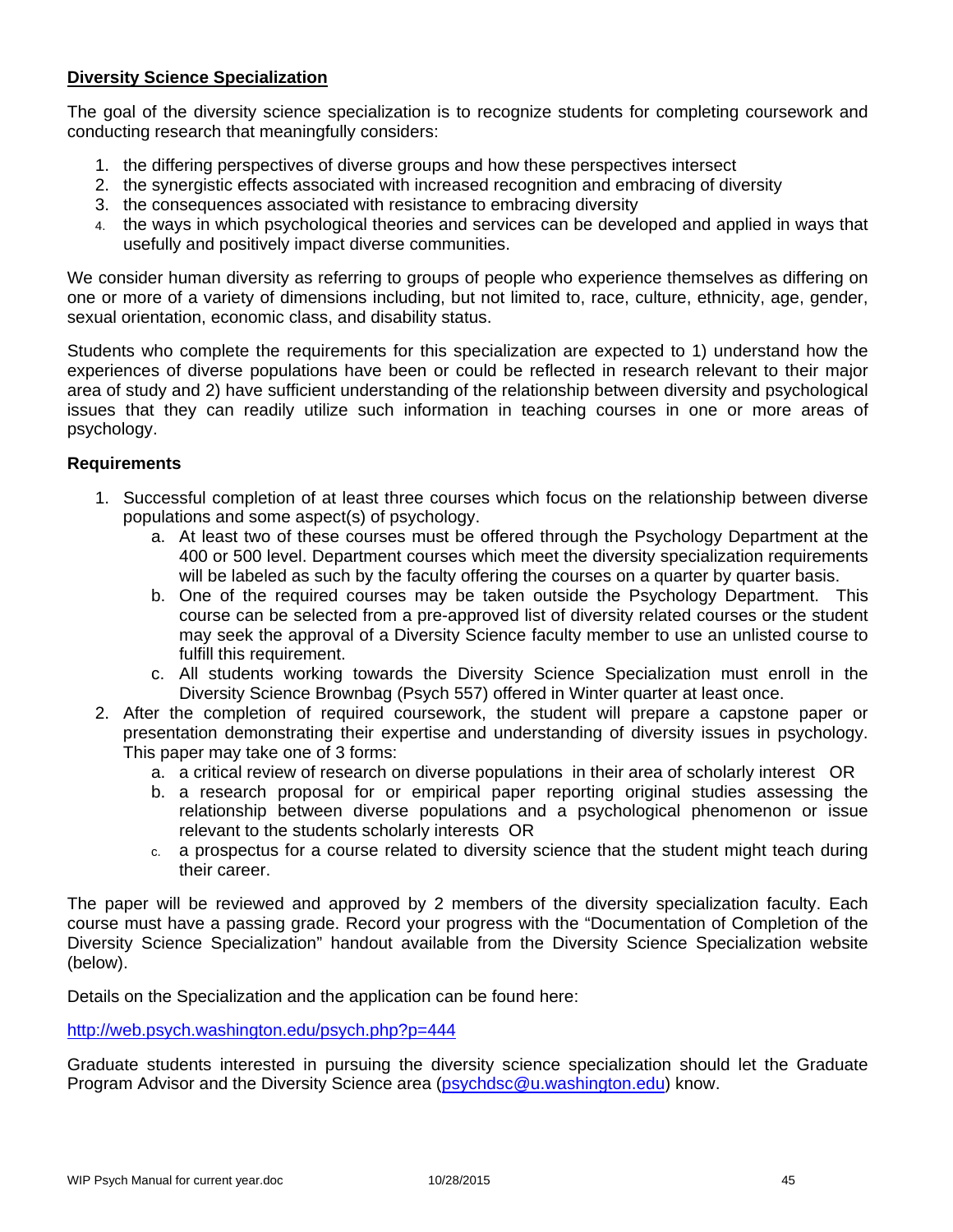# **D. POLICIES AND PROCEDURES**

# **D. I. WHOM TO SEE FOR WHAT YOU NEED**

During your graduate career you will often have the need to draw upon the services and facilities offered by the Psychology Department. The faculty and other graduate students usually help you discover the ins and outs of locating these potential services. The following list of the staff and their responsibilities is included to give you an idea of whom to talk to as your needs as a graduate student change and develop.

# **Sheri J.Y. Mizumori**, Chair (G-121, 5-9660)

e-mail: mizumori@uw.edu

- For problems not solvable, or solved by anyone else.
- ◆ Schedule an appointment through Joanne Edwards (G-121, 5-8035, joannee @uw.edu)

#### **Joanne Edwards**, Assistant to the Chair (G-121, 5-8035)

e-mail: joannee@uw.edu

(if Joanne is on vacation, see Michele Jacobs)

- Schedules appointments for the Chair (Sheri Mizumori)
- Consults on University and Departmental policies regarding faculty
- Coordinates faculty searches
- Handles all aspects of new faculty/post doc/clinical/visiting faculty appointments, from advertising, visa requests (if necessary), compilation of required documents, to processing the payroll actions
- Coordinates faculty reappointment, promotion and tenure reviews
- Coordinates faculty merit reviews
- Coordinates faculty professional and family leaves
- Receives and distributes Human Subjects Applications to the appropriate departmental committee
- Bearer of a wealth of information on all aspects of the department

**Nancy Kenney**, Associate Chair & Director of Graduate Training, Graduate Program Coordinator (GPC) (G-306, 3-2563) Please see page 7.

e-mail: nkenney@uw.edu

**Jeanny Mai**, Graduate Program Advisor, GPA (G-127, 3-9329) Please see page 8.

e-mail: jeanny@uw.edu

(if Jeanny is on vacation, see Michele Jacobs or Nancy Kenney)

# **Michele Jacobs**, Administrator (G-119, 5-2027)

e-mail: mjacobs@uw.edu

 (If Michele is on vacation, see Jeneil Lagasse for admin assistance and William Kaplan for facilities assistance)

- ◆ Liaison with Human Resources Office
- Coordinates new permanent staff hires/reclassifications/layoff
- Handles staff personnel issues/policy questions
- Supervises payroll functions, academic support staff, and computer support staff
- Assists faculty with cost share questions regarding faculty effort
- ◆ Prepares and maintains faculty release/recapture plan
- Approves grant proposals/RRF applications/TRANSPASU forms
- Faculty Effort coordinator—Cost share and effort report access
- Manages remodel projects for Guthrie Hall, Guthrie Annexes and other Psychology space
- Schedules major maintenance or repairs needed in Guthrie Hall, Guthrie Annexes and other Psychology space
- Security problems in Guthrie Hall, Guthrie Annexes and other Psychology space
- Oversees space allocations (academic, research, and operations) in Psychology assigned space
- ◆ Handles requests for phone install and repair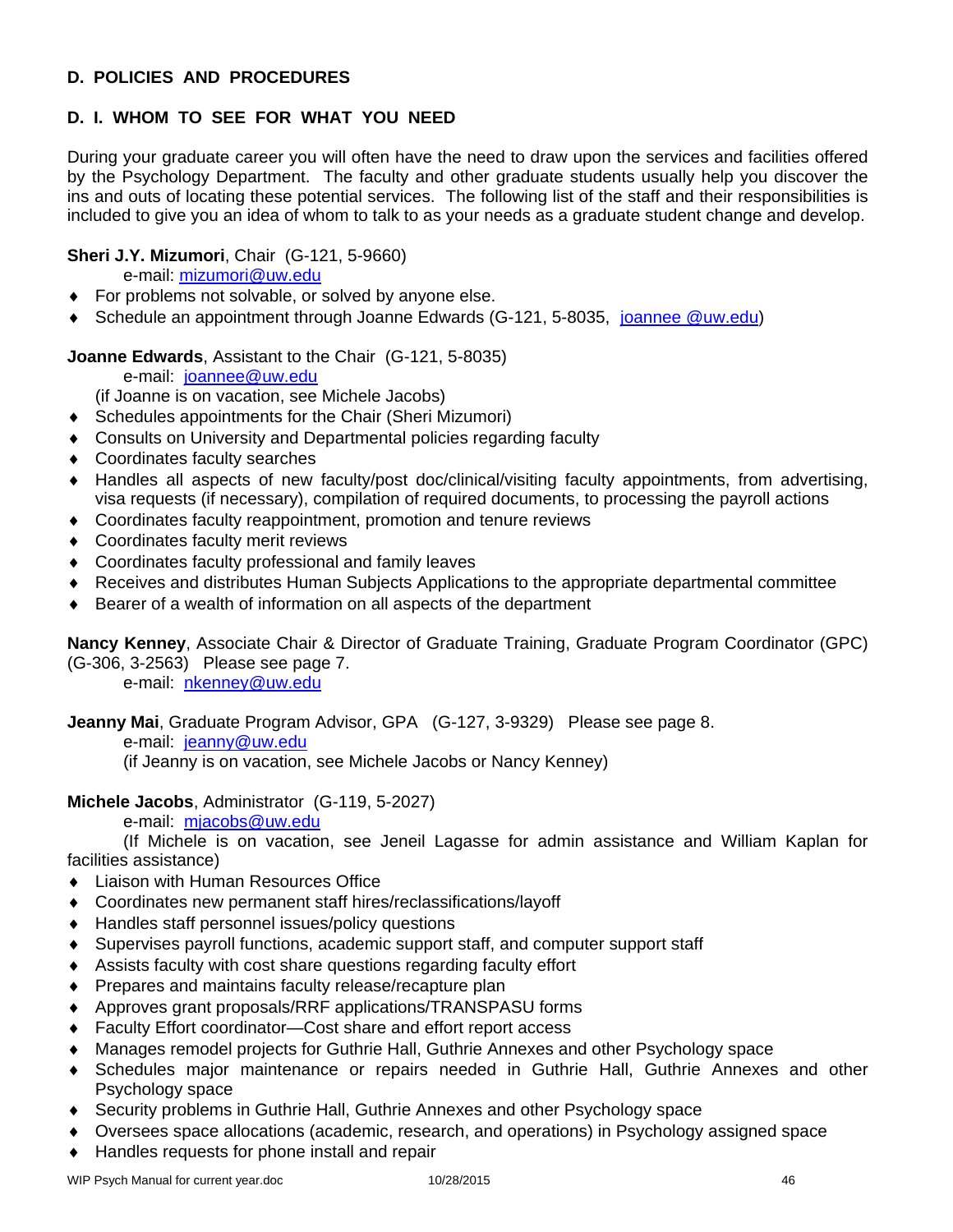Questions regarding Records Retention schedules (document retention/archiving)

# **Jeneil Lagasse**, Associate Administrator (G-129, 3-8879)

e-mail: jeneil@uw.edu

 (If Jeneil is on vacation, see Yuri Clancy for grant assistance and Michele Jacobs for admin assistance)

- Advises faculty/staff on current UW and State administrative and fiscal policies and procedures
- Fiscal oversight of department, state and RCR budgets. Provides projections for departmental budget and expenditures on state and RCR budgets.
- Handles policy questions for externally and UW funded research grants and contracts, fiscal reporting and expenditures
- ◆ Processes requests for SecureID
- Authorizes access to UW Administrative Systems and systems requiring Astra authorization (Payroll, Financial Desktop, eProcurement, Equipment Insurance)
- Processes travel requests for faculty from department funding sources
- Supervises department grant management and grant fiscal staff
- Reviews and authorizes CTA expenditures
- Reviews and authorizes Procard new and renewal applications; and temporary limit increases
- Provides quarterly Grad Operating Fee instructions to Grad Program Advisor for NRSA students
- Authorizes SAGE and eRA Commons access for faculty and grant proposal preparers
- Assistant to the Administrator: handles immediate administrative problems in her absence

**Yuri Clancy**, Grants Administrator, Budget Fiscal Analyst Lead (G-137, 3-6121),

e-mail: clancy@uw.edu, psygrant@uw.edu

- (if Yuri is on vacation, see Jeneil Lagasse)
- Maintains information for preparation of grant proposals re: fringe benefits, indirect costs, proposal application materials
- Assists grad students on NRSA/external fellowship funding requests
- Coordinates receipt of grants, advance budget requests, no-cost extentions, closeouts
- Works with OSP, GCA and external sponsors to facilitate post award grant management
- Administers outgoing subcontracts on Psychology grants
- Issues personal services contracts and large purchase orders (equipment)
- General compliance questions or problems related to grants/external funding
- Answers questions about allowability of purchases on grant budgets
- Post-Award management: Monitors externally funded budgets for compliance, allowability, and discrepancies; assists PI with projecting expenditures to prevent deficit spending
- Oversees budget reconciliation and corrections to fiscal transactions on externally funded grants
- Assists faculty with annual grant progress reports—NIH/eSNAP
- Checks budgets/formatting/submission requirements on all outgoing non-competing and foundation proposals, maintains files on proposals submitted
- ◆ Monitors psygrant@uw.edu email account
- Answers questions about how labs should use their petty cash accounts, performs annual revolving fund verifications

# **Vicki Paulus**, Budget Fiscal Analyst (G-136, 6-4574)

e-mail: vpaulus@uw.edu

(if Vicki is on vacation, see Yuri Clancy)

- Checks budgets/formatting/submission requirements on all outgoing new and competing proposals, maintains files on proposals submitted
- Helps develop detail budgets for PIs and new investigators for grant submissions
- Assist with preparing monthly budget reports for all budgets and projects. Loads monthly expenditure data from FIN (or EDW) and OPUS and makes sure the load is accurate. Creates PDF files of budget reports used for printing and distribution to PIs.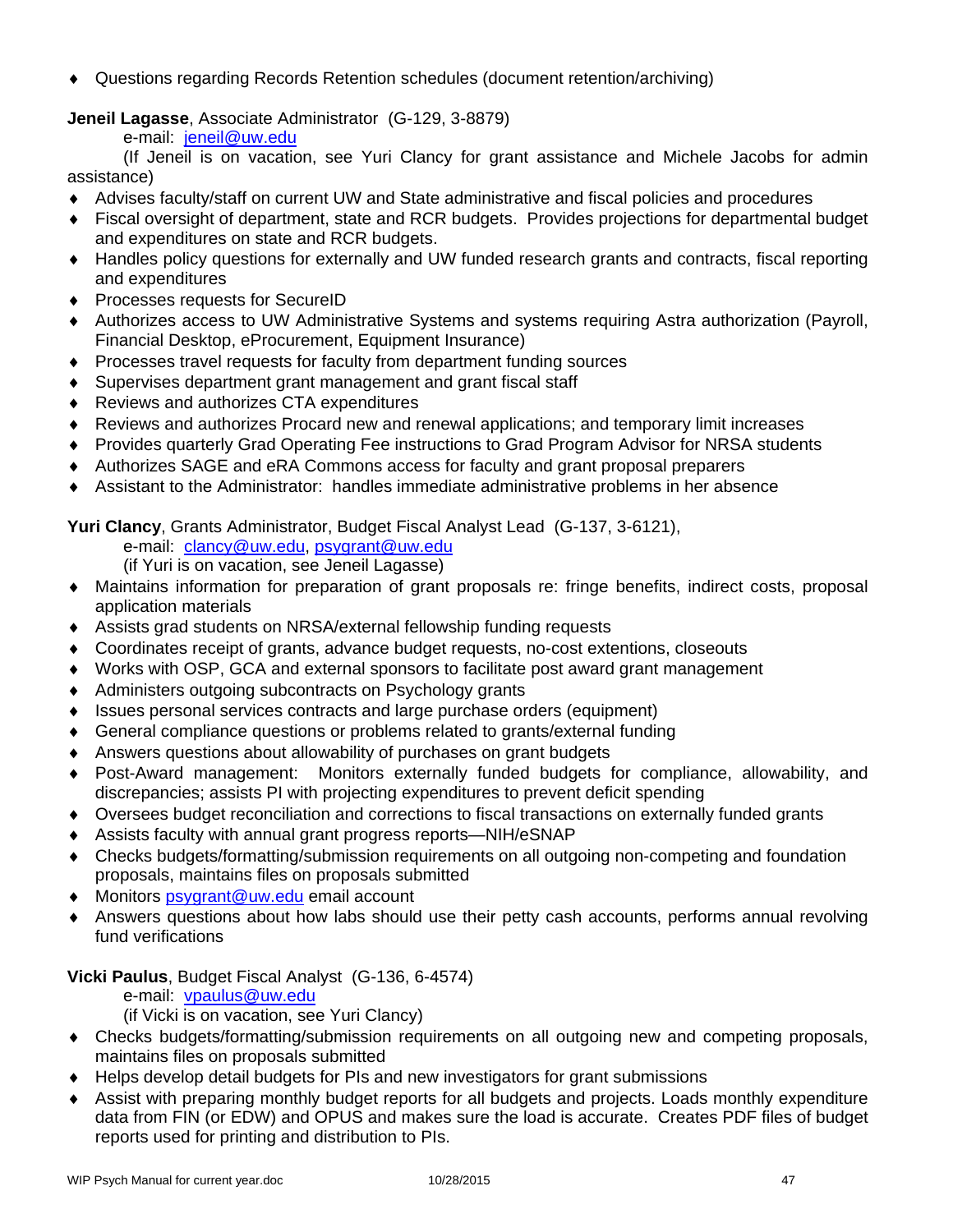- Distributes monthly budget reports Monitors psygrant@uw.edu email account
- Assists faculty with annual grant progress reports—NIH/eSNAP
- Monitors subcontract invoices, works with PI on review and approval
- Post-Award management: meet with PIs to review current budget status and future projections discussions
- Petty Cash Custodian: handles Petty Cash reimbursements: advises whether purchases may be reimbursed under Petty Cash.
- ◆ Backup for purchase order requests/procard purchases for labs
- ◆ Backup reviewer for procard transactions
- Backup Travel reservations for guests, grad students and faculty who don't have a Travel Visa Card
- Reconcile monthly transactions on main department budgets (RCR, State)

# **Margaret Cheng**, Fiscal Specialist (G-130, 6-5275)

e-mail: marcheng@uw.edu

(if Margaret is on vacation, see Vicki Paulus)

- Monitors/reconciles internally funded (RRF, ADAI, Bridge funds) budgets, Fellowship Awards, Endowment accounts and departmental gift accounts
- Monitors/reconciles Bolles Fellowship award expenses
- ◆ Reconciles externally funded budgets
- ◆ Reconciles state and RCR project code reporting
- Travel reservations for guests, grad students and faculty who don't have a Travel Visa Card, reconciles department CTA account
- MyGrad coordinator for grad travel requests
- ◆ Prepares travel reimbursement paperwork
- ◆ Questions on travel covered by grants
- Questions concerning purchasing supplies/equipment for grant use
- Handles purchase order requests/procard purchases for grants, internal, fellowship, gift and state funds
- Reconciles Procard accounts for all department Procard holders
- Orders supplies for department and office supply orders for research labs
- Maintains detailed budget files on expenditures
- Petty Cash Custodian: handles Petty Cash reimbursements: advises whether purchases may be reimbursed under Petty Cash.
- Oversees cash deposits and coordination with Bank Reconciliation

**Melissa Harrell**, Payroll Coordinator (G-126, 3-3366)

e-mail: psypay@uw.edu

(if Melissa is on vacation, see Michele Jacobs)

- Processes payroll appointments and payroll changes for new and existing employees and maintains a complete files of departmental employment and service records
- Provides orientation to new employees regarding departmental processes and policies, benefits, and union membership
- Processes corrections to payroll errors (OSETs), overpayments, retroactive payments
- Enters and coordinates temporary hourly hires in UW Hires system
- Sets up and authorizes access to Leave and Time Reporting (LTR) system (hourly timesheets, monthly work and leave reporting) for employees, supervisors and approvers
- Answers LTR timesheet and leave questions for all employees
- Enters work/leave/overtime data for Classified and Professional staff in the Online Work and Leave record System (OWLS)
- Distributes and monitors return of Grant and Contract Certification Reports (GCCRs)
- Answers questions concerning payroll checks
- Supervises distribution of emergency payroll checks and W-2s
- ◆ Supervises hourly assistant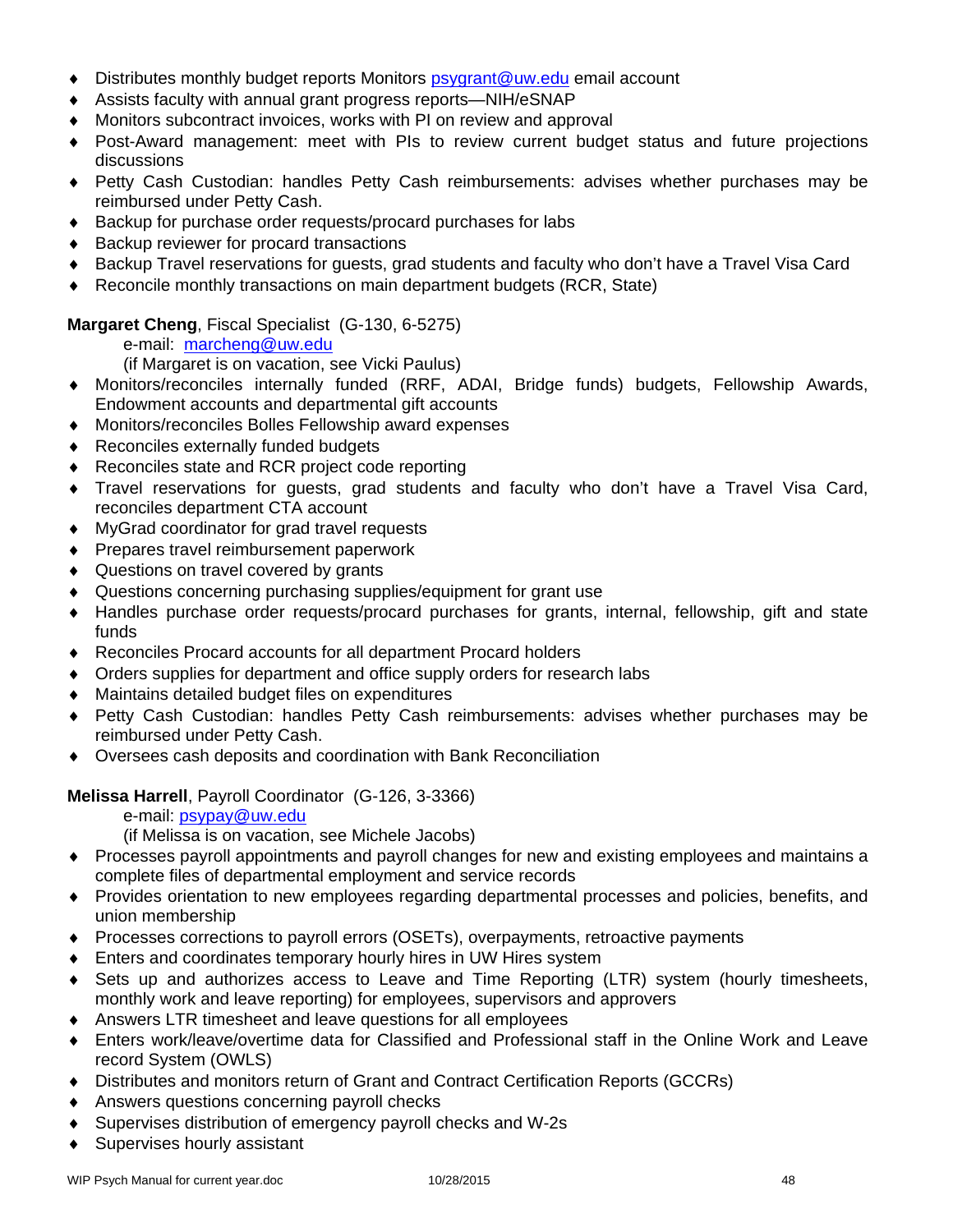**William Kaplan,** Office Manager, (G-119B, main office, 3-2640)

e-mail: wkaplan@uw.edu

(if William is on vacation, see Michele Jacobs)

- Keys and access codes to rooms/secure areas in Guthrie and Annexes
- Schedules major maintenance or repairs needed in Guthrie Hall, Guthrie Annexes and other Psychology space
- Security problems in Guthrie Hall, Guthrie Annexes and other Psychology space
- Issues Building Use Permits for after hours use of buildings (for grads, hourly and volunteers)
- Copy System Administrator: issues copy accounts and updates copy user numbers for access to departmental copy machines
- ◆ Equipment check out (laptops, cameras, projectors, etc)
- Mailboxes and questions concerning mail delivery to Guthrie
- Exam and other class material processing for TAs and lecturers
- ◆ Office machine servicing (Xerox, Fax)
- $\leftrightarrow$  Problems with the copy machines
- Coordinates shredding services for confidential documents per retention schedules
- Overnight express mail service questions
- Course entry codes for independent study (496,498,499,596,598,599,600,700,800)
- ◆ Issues Parking Validation Coupons for department guests
- ◆ Issues UWATS codes for departmental budgets
- Maintains bulletin boards in Guthrie lobby and in hallway outside Guthrie 121

**Sarah Burdell**, Acting Advancement & Outreach Coordinator (G-138, 6-5274)

e-mail: sburdell@uw.edu

(If Sarah is on vacation, see Michele Jacobs)

- Oversees alumni and donor relations, gift stewardship, annual giving campaign and department fundraising activities
- Liaison between department and UW/College advancement staff
- Point of contact for all development related business. Coordinate monetary and in-kind donations to the department. (Not grants.)
- Prepares informational materials to support gift requests and outreach events
- Psychology Colloquium Series lectures: scheduling, publicity. Talk to her if you want to bring a speaker to campus.
- Coordinates annual Edwards Lecture Series
- Advice or help with publicity, catering, room reservations, transportation, etc.

**Dana Arnim**, Program Coordinator, Advancement & Outreach (G-130, 6-5275)

e-mail: darnim@uw.edu

(If Dana is on vacation see Sarah Burdell)

- Processes honorarium payments and travel expenses for guest speakers/lecturers
- Confirms hotel, plane and ground transportation arrangements with Department's guest speakers and lecturers
- Secures rooms for speaker visits including lecturer room, seminar, and graduate student lunch
- Purchases food for graduate student lunches and refreshments for seminars/lectures
- Advice or help with catering, room reservations, transportation, etc.
- Receives/receipts monetary and in-kind donations to the department. (Not grants.)
- ◆ Prepares thank you letters to donors on behalf of Chair
- Prepares reservation request forms/rental estimates for CCFW facility use
- ◆ Prepares billings for CCFW facility usage.

# **Kim Arbios,** Course Scheduling Coordinator (G-122, 3-1469)

e-mail: karbios@uw.edu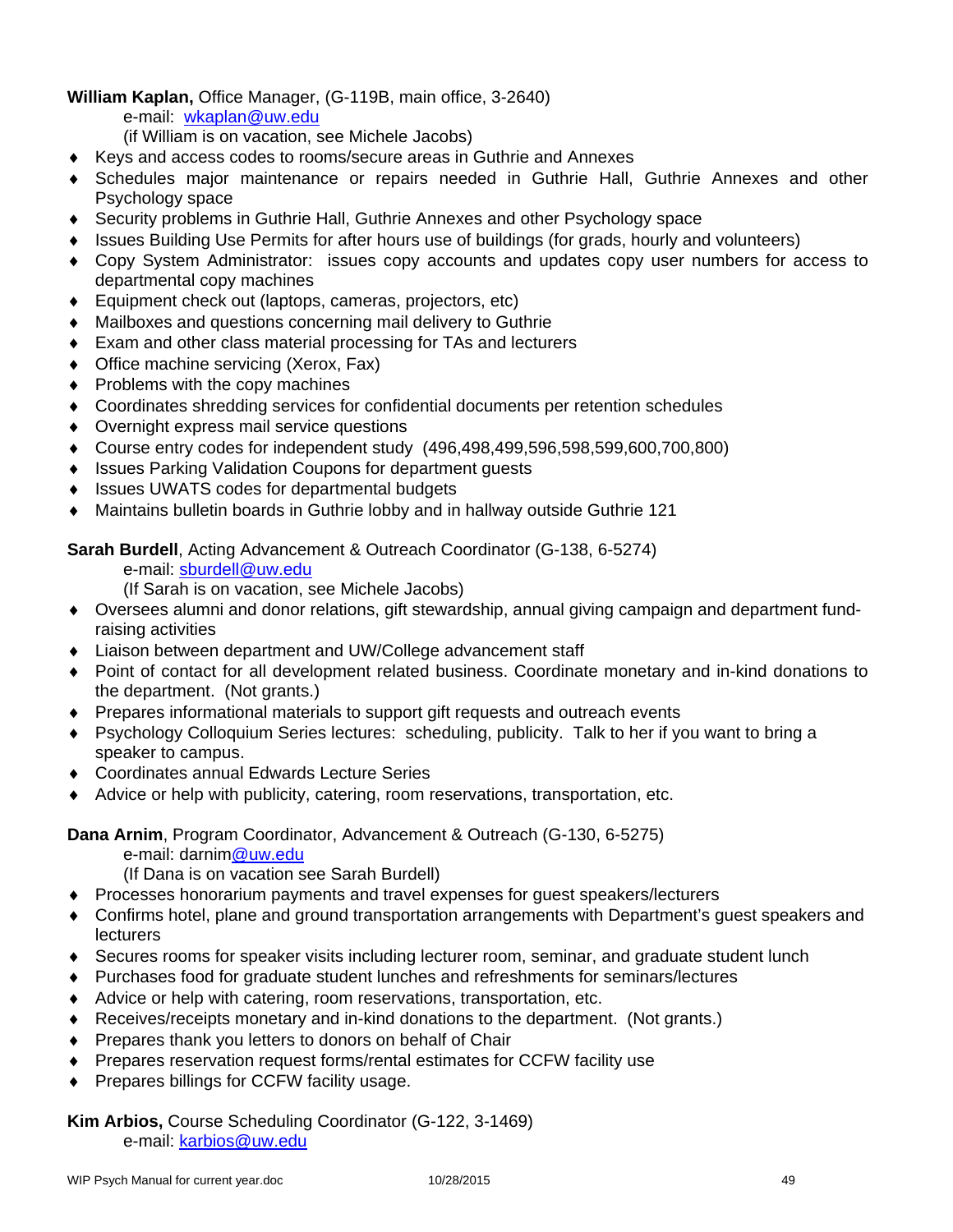(if Kim is on vacation, see Carrie Perrin)

- ◆ Time Schedule coordinator—UW and Department
- Reserves rooms for classes and review sessions
- Orders textbook desk copies
- Assists with change of grades or removal of incompletes
- ◆ Publishes office hours
- ◆ Edits course descriptions
- Distributes course entry codes to instructors
- Assists graduate instructors
- **Prepares and submits new course and course change applications**
- ♦ Edit and publish in-house e-newsletter. Send items to psynews@u.washington.edu

# **Undergraduate Advising Office,** psyadv@uw.edu, (G-119A, 3-2698)

- ◆ Carrie Perrin, Director, cyoung@uw.edu
- ◆ Vicky Hansen, Academic Advisor, hansenv@uw.edu
- ◆ Cy Delgado, Academic Advisor, delgadoc@uw.edu

# **Advising Office staff work with undergraduate students in a variety of ways, including:**

- Academic planning for current and prospective psychology majors
- Assistance and referral for students experiencing academic and other challenges
- ◆ Graduate school and career planning
- Connecting students with resources to complement their academic programs (undergraduate research, community based fieldwork, study abroad, departmental honors program, peer tutoring and student leadership)

# **Technical Support Services Staff** (G-28, Basement, 3-8281)

**Doug Kalk,** Senior Computer Specialist (G-28, 3-8281)

e-mail: dougkalk@uw.edu

- ◆ Computer hardware and software support
- ◆ Computer/printer purchases
- ◆ Sets up new computers/printers
- Troubleshoots computer/printer problems
- Repairs computers/printers or sends out for repair
- Maintains department admin servers
- Maintains lab servers
- ◆ Hardware/software integration
- ◆ Software license/media purchases

# **Rich Ball,** Senior Computer Specialist (G-28, 3-8281)

e-mail: richb@uw.edu

- ◆ Computer hardware and software support
- ◆ Sets up new computers/printers
- Troubleshoots computer/printer problems
- ◆ Repairs computers/printers or sends out for repair
- Large package receiving and delivery (not express)
- Questions concerning A/V and other equipment owned by the department
- Coordinates surplus equipment and furniture storage and pickup
- Departmental equipment inventory management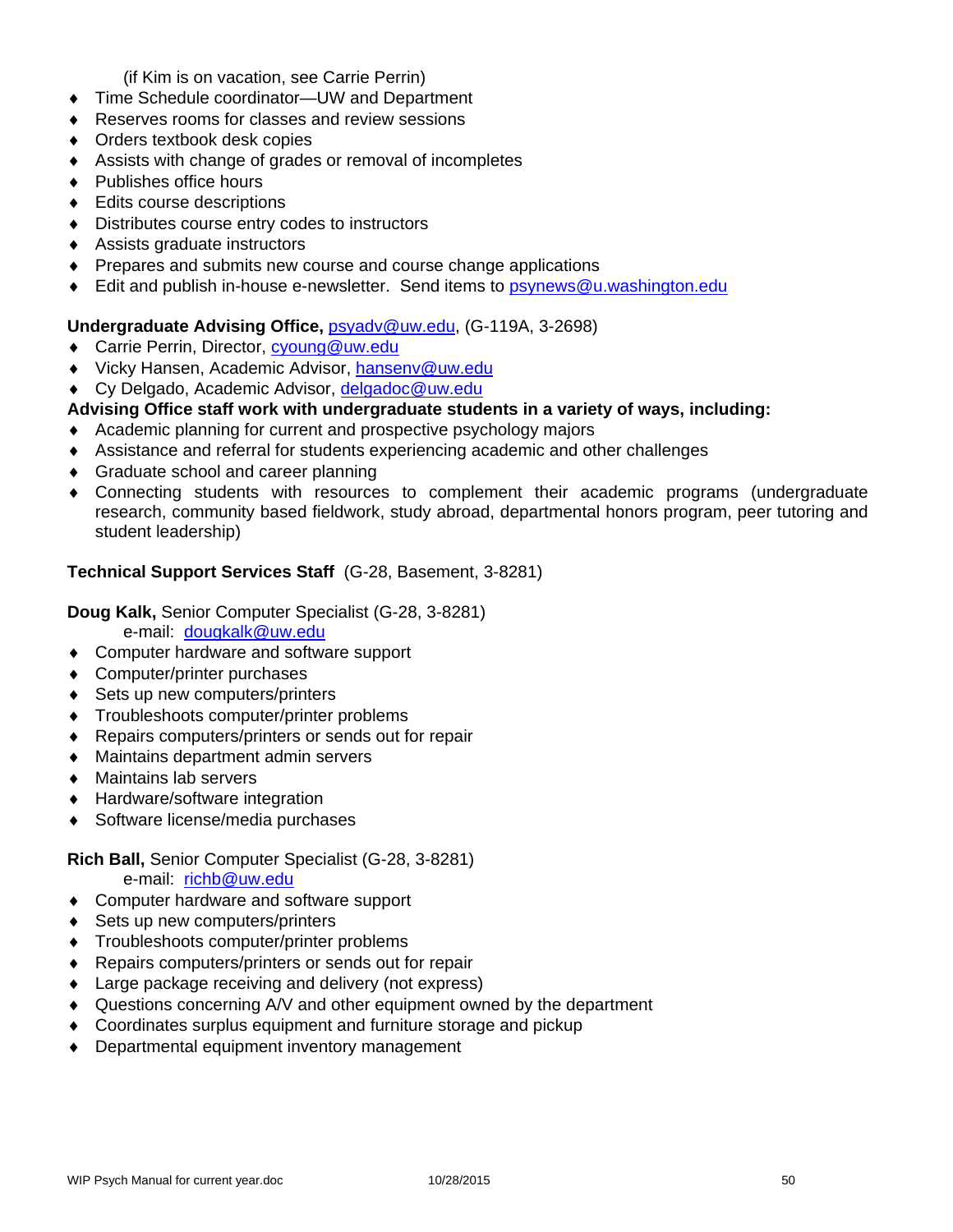**Jon Hauser** IT Architect & Systems Manager (G-53, 5-2079)

e-mail: jhauser@uw.edu

- Manages department-wide IT system, including psych intranet, administrative functions and web services
- Develop and maintain clinic tracking system (OWL Outcomes)
- Departmental/Clinical Database/Server Administrator
- Directs operations in the department's Media Lab (Rm 53), which supports teaching in the department
- Supports departmental laptops & other presentation equipment
- Provides instruction in presentation, multimedia, and web editing software
- System administrator and consultant for Neuro Lab (Rm 51), Human Performance Lab (Rm 55), and Presentation & Lecture Lab (Rm 57)
- Assists with first year presentations
- Departmental consultant for web-related issues
- Departmental Webmaster

# **Clinic Support**

**Amanda Patrick,** Clinic Manager (GA1-107, 3-6511)

 e-mail: apatrick@uw.edu (if Amanda is on vacation, see Nicole Lester)

- Oversees day-to-day operation and administration of the Clinic
- Assists the Clinic Director with policy development
- Implements and enforces Clinic policies (including HIPAA compliance)
- Consults with students, faculty and staff on clinic policy, and UW rules and regulations
- Hires, trains and supervises the front desk staff and the Clinic Program Coordinator
- Oversees the accounts receivable function in the Clinic, monitors the budget, and prepares financial reports
- Serves as financial manager for the specialty clinics within the Clinic
- Oversees quarterly client file audit
- Building Coordinator for Guthrie Annex 1

**Nicole Lester,** Clinic Program Coordinator (GA1-121, 3-6511)

 e-mail: nlester7@uw.edu (if Nicole is on vacation, see Amanda Patrick)

- Assists in the Clinic's day-to-day administrative operations
- Consults with students on Clinic policy and practices
- Handles administrative aspect of appointment, promotion, and reappointment of clinical supervisors
- Coordinates admission process for Child Clinical graduate program applicants
- Maintains outside practicum information and clinical supervisor information
- First-line of contact for problems with Clinic A/V equipment or new assessment system
- Prepares monthly insurance billing for specialty clinics
- Manages the inventory of client testing materials
- Coordinates reservations of Clinic conference room (GA1-120)
- Clinic purchasing

# **See Staff Support Services Organized by Function in Appendix IV, Page 77.**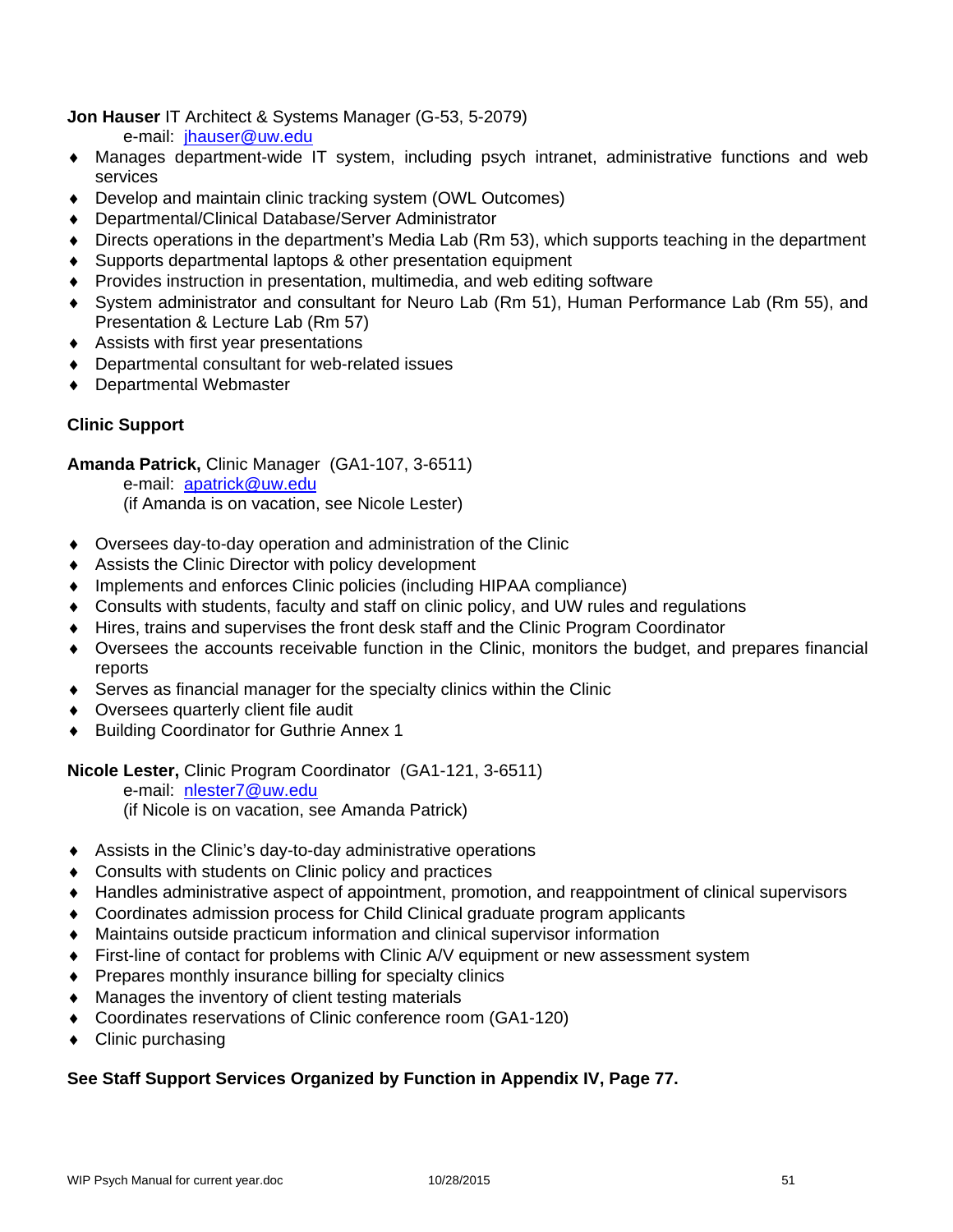# **Graduate Training Committee:**

Nancy Kenney (Chair)<br>
Kristina Olson (Assoc. Chair, Developmental) 
Nancy Kenney (Director of Graduate Training)<br>
Jeanny Mai (Graduate Program Advisor) Kristina Olson (Assoc. Chair, Developmental) David Barash(ASp)/Renee Ha (W) (Animal Behavior) Jaime Olavarria (Behavioral Neuroscience) Bob Kohlenberg (Adult Clinical)<br>
Susan Joslyn (Cognition & Perception) TBA (Quantitative) Susan Joslyn (Cognition & Perception) Sapna Cheryan (Social & Personality)

Student Representatives: Saethra Fritscher (2015-2017) & Vasundhara Sridharan (2014-2016)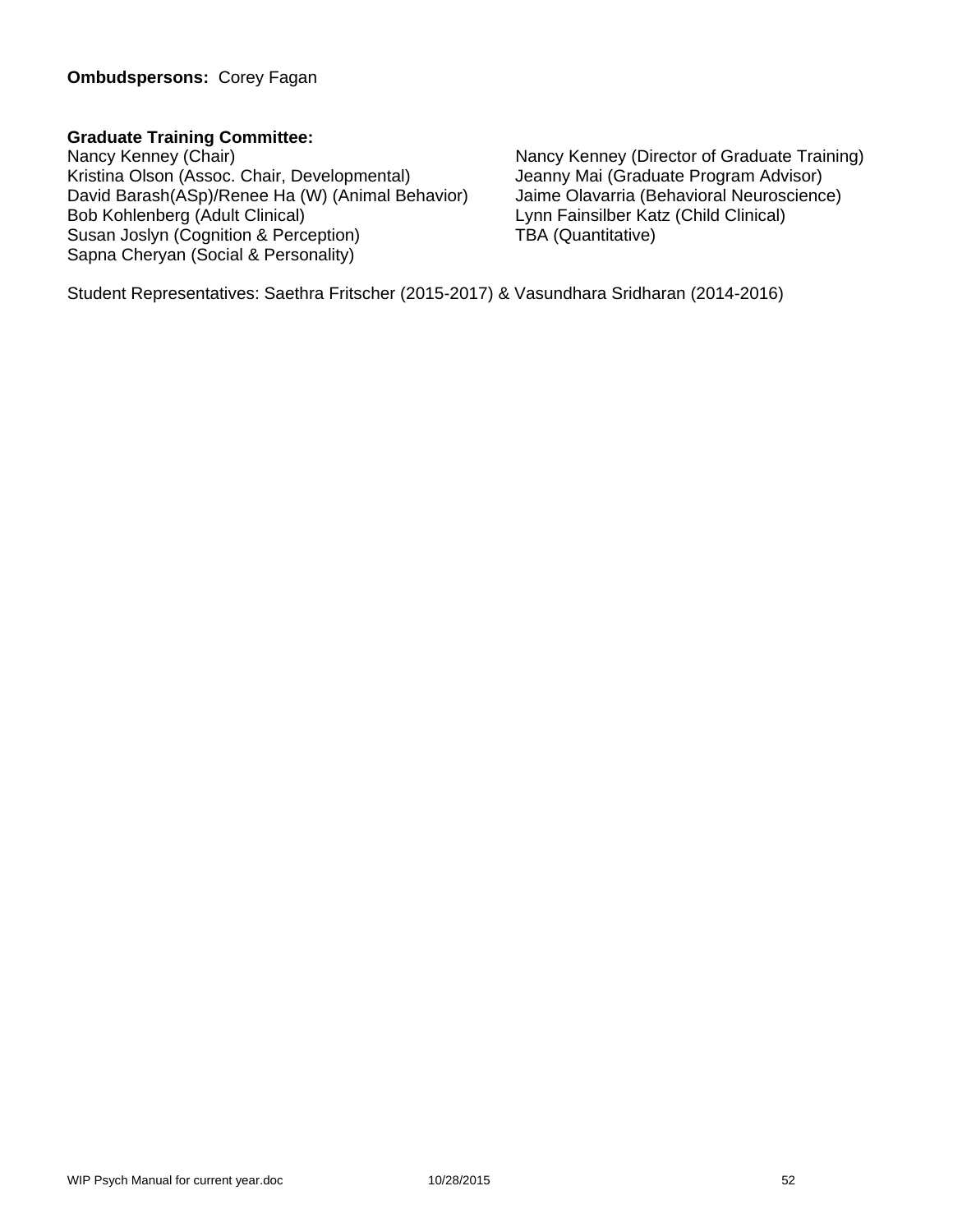# **D. II. DIVERSITY STEERING COMMITTEE**

## **Diversity Steering Committee**

The Diversity Steering Committee is an umbrella organization of graduate students and faculty members that oversees events and diversity-related initiatives within the psychology department. For 2015-2016, faculty and graduate co-chairs are Dr. Yuichi Shoda, Ari Eason, and Sarah Edmunds.

We consider human diversity as referring to groups of people who experience themselves as differing on one or more of a variety of dimensions including, but not limited to, race, culture, ethnicity, age, gender, sexual orientation, economic class, and disability status.

Our overall goal is to encourage and foster the growth and maintenance of a diverse academic community by: 1) encouraging and supporting research on diversity related topics; 2) encouraging the development of diversity related curriculum at both the undergraduate and graduate levels; 3) overseeing the graduate-level Diversity Science Specialization; 4) addressing the issues and concerns of students and faculty within the department on issues of enrollment, retention, and curriculum, as well as larger societal concerns.

We hold quarterly meetings and maintain a listserv. Anyone is welcome to attend meetings and joint the listserv; please email psychdsc@u.washington.edu for more information.

Recent Diversity Steering Committee Initiatives:

- Diversity Science Specialization<br>• Teaching Curriculum Resources
- **Teaching Curriculum Resources** 
	- o Diversity RA
	- o Diversity Learning goals
	- o Diversity Training for Faculty
- Psych 250 TA (Racism and Minority Groups) duties/support
- High School Visits (Essence of Success)
- Inclusion of Diversity section in the UW Psychology Senior Exit survey

Graduate Student Committee Members 2015-2016:

| <b>Name</b>            | Area     | <b>Email</b>    |
|------------------------|----------|-----------------|
| Laura Brady            | Social   | laurab33@uw.edu |
| <b>Charlotte Brill</b> | Clinical | cdbrill@uw.edu  |
| Karen Chang            | Social   | kchang3@uw.edu  |
| Ari Eason              | Social   | easona@uw.edu   |
| Sarah Edmunds          | Clinical | sre26@uw.edu    |
| Lizzie Neilson         | Clinical | ecneils@uw.edu  |
| Karen Pang             | Clinical | kclpang@uw.edu  |
| <b>Andy Paves</b>      | Clinical | adubp@uw.edu    |
| Vasundhara Sridharan   | Social   | vsri@uw.edu     |
| Joyce Yang             | Clinical | jpyang@uw.edu   |

Interested in becoming a member? Committee meets twice a quarter. Committee sign-ups happen at the end of the year (you will receive a flier in your mailbox).

If you are interested in talking about diversity-related issues involving the Psychology Department, you may contact: Contact: psychdsc@uw.edu

Join their listserv at: https://mailman1.uw.edu/mailman/listinfo/psychdiversity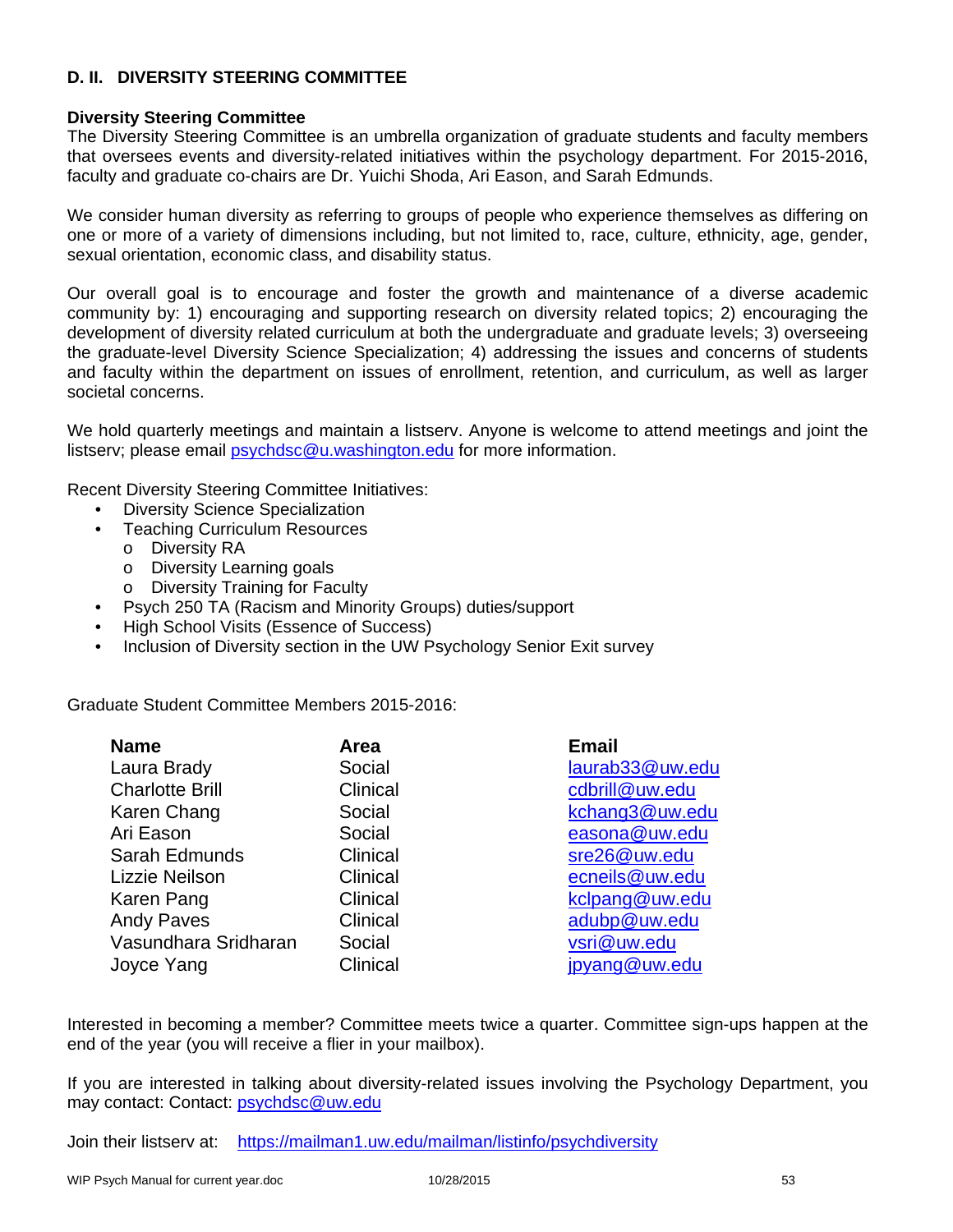#### **Minority Student Representation**

We currently have 35 graduate students from diverse ethnic backgrounds representing 32% of the graduate student population in the Department. Minority students are found in almost all major areas of the department, although they are most numerous in clinical, child clinical, social, and cognitive psychology.

#### **Minority Faculty Representation**

Ana Mari Cauce, Ph.D. John Miyamoto, Ph.D. Sapna Cheryan, Ph.D. Sheri Mizumori, Ph.D. Jaime Diaz, Ph.D. Jaime F. Olavarria, M.D., Ph.D. Stephanie Fryberg, Ph.D. Yuichi Shoda, Ph.D. William H. George, Ph.D. Joseph Sisneros, Ph.D. Jeansok Kim, Ph.D.

#### **D. III. CHANGING AREAS**

Occasionally, after some time in our graduate program, a student decides that he or she wishes to transfer to another Area or program within the Department of Psychology. Transfers into the Clinical Area are discouraged and virtually impossible. In any case, such a transfer requires an application process and is subject to the following conditions:

- 1. The student finds a new faculty advisor within the Area or program to which he or she wishes to transfer. This faculty member must be willing to serve as the student's advisor and to supervise the student's research in the new Area or program.
- 2. If the student requesting the transfer was admitted to the department with a promise of financial support and is within the first four years of graduate training, *the Area to which the student is transferring* assumes responsibility for providing TA or RA support through the remainder of the student's first four years in the Department. However, it is assumed that the transfer is in the student's best interest, and the Department as a whole can be asked to assist in solving a support problem if it arises.
- 3. The faculty of the Area or program into which the student wishes to transfer approve the transfer. Requests for such transfers will be considered by the faculty of an Area or program. Financial support for the transferring student becomes part of the admissions plan for the Area.

 A student who wishes to make such a transfer should begin conversations with the Graduate Program Coordinator (Nancy Kenney) as early as possible.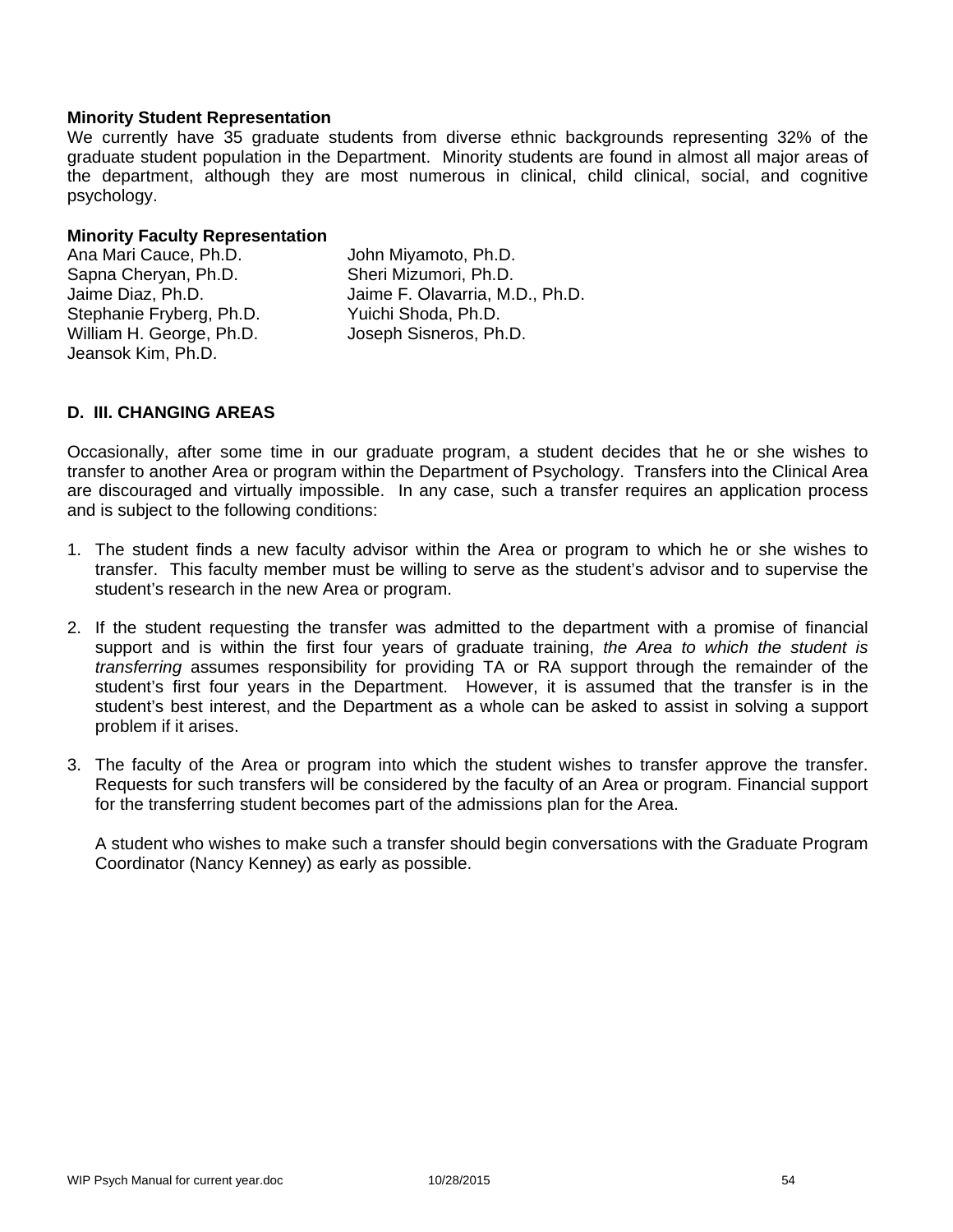# **D. IV. ON-LEAVE STATUS**

**Each quarter (except summer) you must either register for classes or petition for on-leave status.** The on-leave petition is found on the website below ("Graduate School On-Leave Information"). Provide your letter (see section below "Psychology Department On-Leave Policy") to Jeanny as part of the departmental procedures for going on-leave. Then, you can submit your on-leave request online and pay a \$25 per quarter fee. The on-leave request window is only good for one quarter a time. Please submit no later than by the 5th calendar day of the quarter in which you begin your leave period. If you have already registered for that quarter, you must officially drop all classes *before* the first day of school in order to receive the on-leave status. See http://www.washington.edu/students/reg/calendar.html for more details or call 206-543-4000.

International students, please check with your ISS advisor for advice on going on-leave: http://iss.washington.edu/procedures/drop-and-withdrawl

#### *Graduate School On-Leave Information*

http://www.grad.washington.edu/policies/general/leave.shtml

#### *Psychology Department On-Leave Policy*

- 1 year of leave (4 quarters) will be granted automatically, provided the student is in good standing, the student's primary and secondary advisors and the Director of Graduate Training agrees, and subject to departmental and university restrictions. A letter signed by the student and both primary and secondary supervisors stating the reason for leave and the expected date of return should be given to the GTC representative before the beginning of leave. If the student is not in good standing, arrangements for leave must be made in the same way as for extensions of leave beyond 1 year.
- Extensions of leave beyond 1 year will require the following on an annual basis (this process should be initiated 10 weeks before the administrative deadline for the initiation of the desired leave extension (the beginning of the final quarter of the current leave).
	- o A meeting with the student's primary and secondary advisors and the current area GTC representative.
- Requests for on-leave extension must be made by the student in a letter written to the area GTC Representative, explaining why an extension to the 1 year limit should be granted and including a proposed date of return.
	- o Valid reasons for extended leave would include such factors as temporary medical, personal, financial or family commitments/difficulties that impede performance of typical graduate training responsibilities OR internship/teaching/temporary work opportunities that would significantly further the student's academic training and professional career. In some cases appropriate documentation may be requested of the student by their supervisor, the GTC representative or the Director of Graduate training.
	- o Evidence of a serious intention on the part of the student to finish their PhD including a proposed date of return and a timeline for completion of the remaining training milestones.
- The GTC rep or the student's primary advisor will circulate this letter and an email to all area faculty and to the Director of Graduate Training recommending whether or not leave should be extended. If any member of the area disagrees with this recommendation then the matter will be put to an area vote. If the Director of Graduate Training disagrees with the recommendation then leave will not be granted.

Extensions of leave will not be granted to students who have begun other careers and are unlikely to return to the program.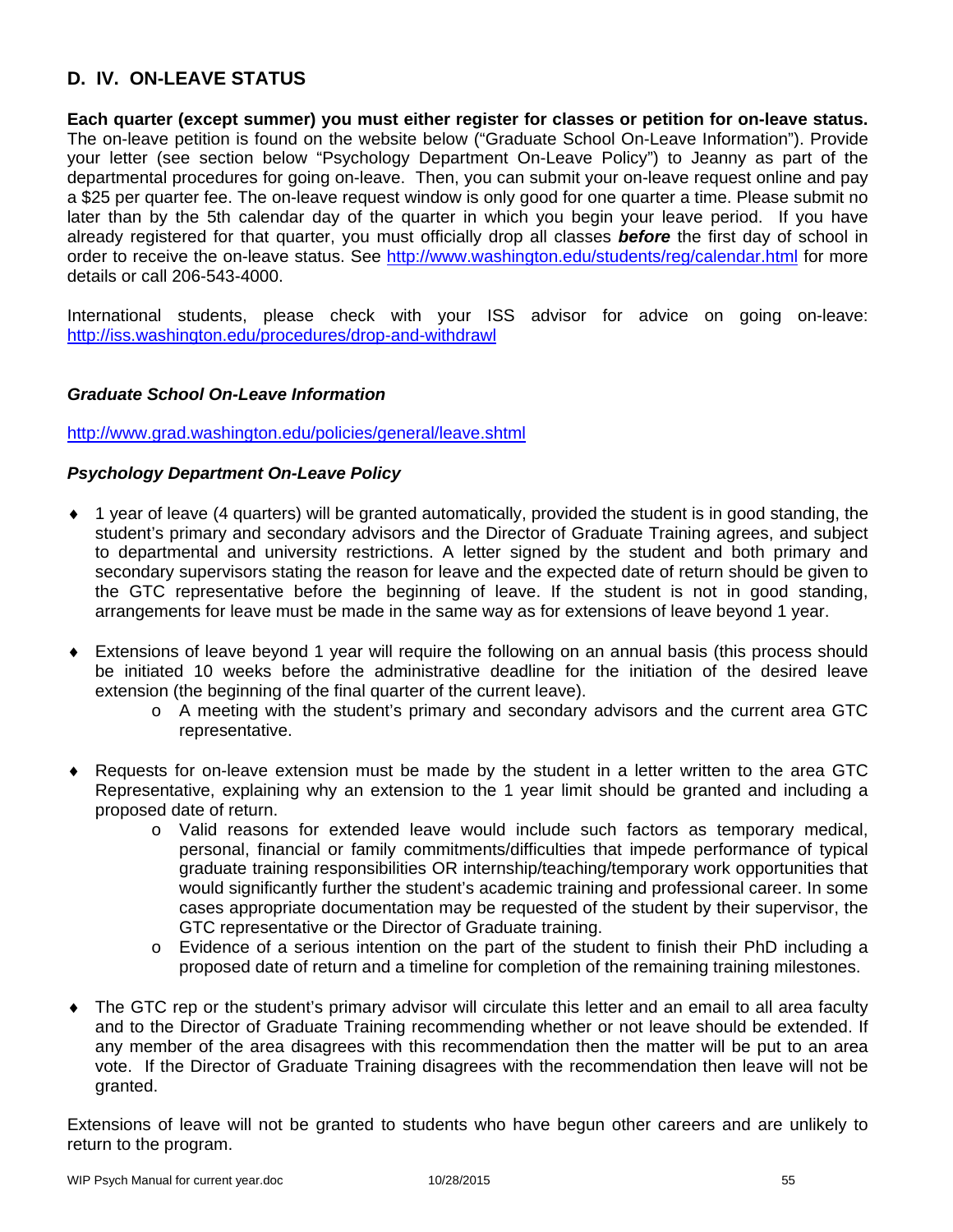Please see page 81 for the Template for On-Leave status request letter.

#### *Procedure for re-enrollment*

UPON EXPIRATION OF YOUR LEAVE period, you may either petition to extend your leave or, if you wish to enroll, simply register for courses before the beginning of the quarter in which you wish to return.

# YOU MUST EITHER BE **REGISTERED** OR **OFFICIALLY ON-LEAVE** EACH ACADEMIC QUARTER.

Failure to register or extend your leave of absence will result in dropping you from University enrollment. You must then re-apply to the Graduate School and submit a \$250 reinstatement fee before the application deadline. Moreover, readmission is not automatic, but must be approved.

If you were registered or officially on-leave during the 3 previous academic quarters, then you need not register or go on-leave for summer quarter. (If you were on-leave the previous summer and all 3 academic quarters as well, then you DO need to register or extend your on-leave status.) However, it is recommended that you notify Jeanny of your plans.

# **D. V. GRIEVANCE PROCEDURE**

The Psychology Department is committed to supporting graduate students and working to resolve any problems and/or conflicts that may arise. Students are encouraged to address situations proactively. It is recommended that you attempt to resolve any problems or conflicts informally. At this level, the subject remains confidential.

Depending upon the nature of your concern, the appropriate avenue for addressing the situation may vary. Within the department it may be best to confer with your advisor(s) first. If this is not appropriate, or you do not reach a satisfactory resolution, see your Area Representative, your Area Coordinator (Area Head) or the Graduate Training Coordinator, and finally, the Department Chair. At any time, you may also contact the Departmental Ombudsperson for advice. Corey Fagan is the appointed Ombudsperson for 2015-2016.

If necessary, however, a formal complaint may be made in writing. Once a statement is put in writing it becomes part of the record and at that point is available to anyone with an interest in the subject, including those involved in the situation. This can be done either within or outside the department.

If you fail to resolve the difficulties within the department, there are avenues available to you outside the department as well; for example, the Ombudsman (http://www.washington.edu/ombud/, 206-543-6028).

There is also a detailed grievance procedure in your union contract (http://www.washington.edu/admin/hr/laborrel/contracts/uaw/addons/). Please consult with your local representative if the measures above do not result in satisfaction.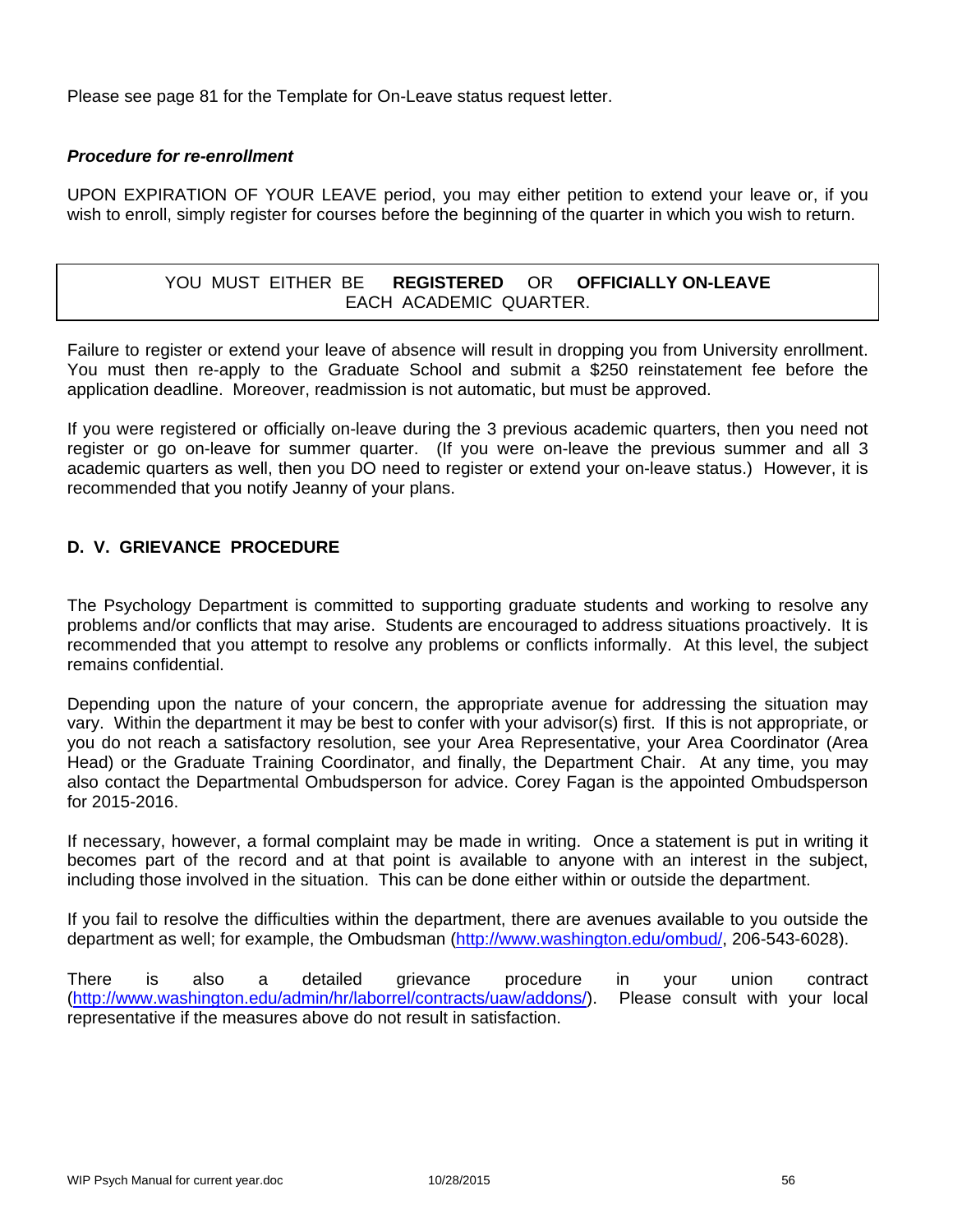## **D. VI. UNIVERSITY POLICY REGARDING SCHOLARLY INTEGRITY**

Because of the importance of issues of scholarly or scientific misconduct to the operations of the University and because significant expertise is required to address such issues, the University has established an Office of Scholarly Integrity (OSI) under the Vice Provost (http://ap.washington.edu/osi/, 206-543-3643). This Office assumes primary responsibility for investigating and resolving allegations of scientific and scholarly misconduct by its faculty, staff, and students. Please refer to Executive Order #61 (https://www.washington.edu/admin/rules/policies/PO/EO61.html) and your union contract for further information.

Inappropriate activities include:

Intentional misrepresentation of credentials Falsification of data Plagiarism Abuse of confidentiality Deliberate violation of regulations applicable to research Other practices that seriously deviate from those commonly accepted by the scientific community in proposing, carrying out, or reporting results

#### **D. VII. Mentoring Resources for Graduate Students**

Mentoring focuses on the human relationships, commitments, and resources that help graduate students find success and fulfillment in their academic and professional pursuits. The following websites lists numerous resources for both students and faculty.

Mentoring Resources for Graduate Students and Faculty http://www.grad.washington.edu/mentoring/

Guidelines for Good Practice in Graduate Education http://www.grad.washington.edu/mentoring/good-practice/

Center for Teaching & Learning, Services for Departments and Programs http://www.washington.edu/teaching/about-the-ctl/ctl-services/services-for-departments-and-programs/

Center for Workforce Development http://www.engr.washington.edu/cwd/

Students are also encouraged to meet with the Director of Graduate Training, or the Chair as appropriate, to discuss mentoring as needed.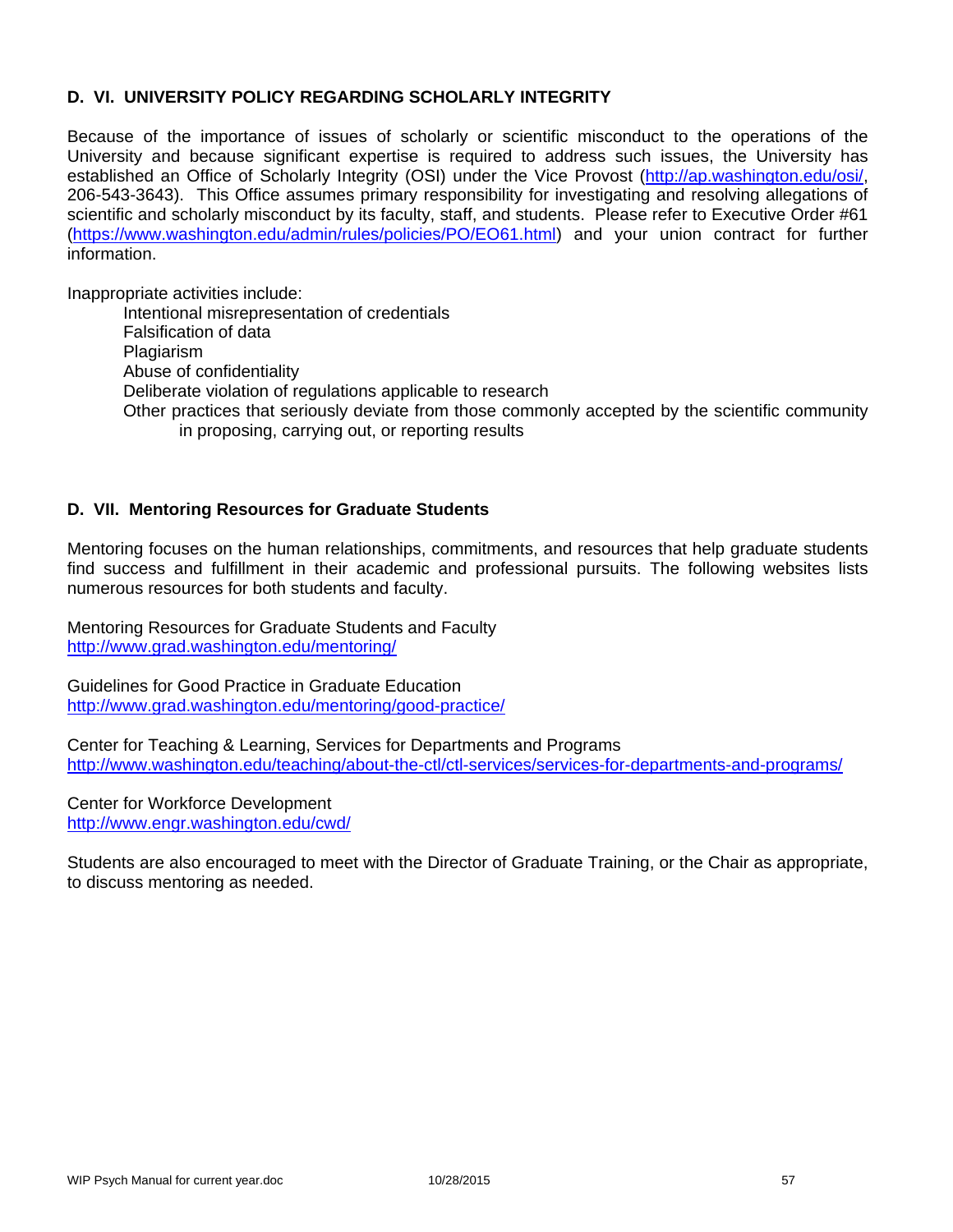# **E. FUNDING AND MONEY MATTERS**

# **E. I. TA and RA Policy**

#### **TA Assignment Procedures**

Many of these procedures are now governed by the union contract between the UW and the graduate students' representative UAW. For details see: http://www.washington.edu/admin/hr/laborrel/contracts/uaw/addons/

- 1. In the fall of each year, the Psychology Department surveys the courses to be taught in the following year and the grants pending and makes an estimate of the number of TA and RA slots likely to be available. This estimate is used, in conjunction with commitments already made to continuing students, in deciding how many new graduate students will be accepted for the following year. Definite offers of support are not made to new students until the funds for each position are assured.
- 2. Each quarter, all current graduate students and faculty are asked to state preferences for funding and assistance for the following quarter via Catalyst survey. Preferences for Autumn Quarter are collected during Summer Quarter. New first year students serving as TAs are automatically assigned a course.
- 3. Make sure to submit the TA request Catalyst survey by the deadline listed when the quarterly request email is sent.
- 4. Based on stated preferences, and funding priorities (see Priorities, page 62), formal appointment offers are made for both TA and RA positions just prior to the beginning of the quarter for which they are effective. It is not possible to make these any further in advance primarily due to the uncertainty of course registration and research funds.
- 5. *Students on Probation.* If a student is on External Probation or Final Probation status with the Graduate School, he or she cannot be a candidate for a TA Fellow or Lead TA position. If a student is on internal warn status, he or she can only be appointed to the Lead TA or TA Fellow positions after consultation with, and approval of, the student's advisor(s) and the Director of Graduate Training. After each meeting of the Graduate Training Committee (GTC), the faculty member in charge of recruiting and assigning the Lead TA and TA Fellow positions will be informed about students who are currently not in good standing (or are in questionable standing) in our program.

**SUMMER QUARTER WARNING**: The promise of support given to incoming students is for the regular academic year. Summer Quarter operates on a separate budget and is outside of this promise. Therefore, most students have to look elsewhere for summer support. It follows that the TA priority system, being based on the promise of a support letter, does NOT apply to Summer Quarter. The most important criteria in selecting for summer TAs are competence, instructor preference, and student preference.

There are only one-fourth as many Teaching Assistantships available during Summer Quarter as there are during each of the three quarters of the academic year. This does not include several courses taught entirely by senior graduate students. Hence, we can NOT give TAs to all those graduate students who request them for Summer Quarter. You should consult your advisor and the faculty member who heads your area for other possible sources of Summer Quarter financial support.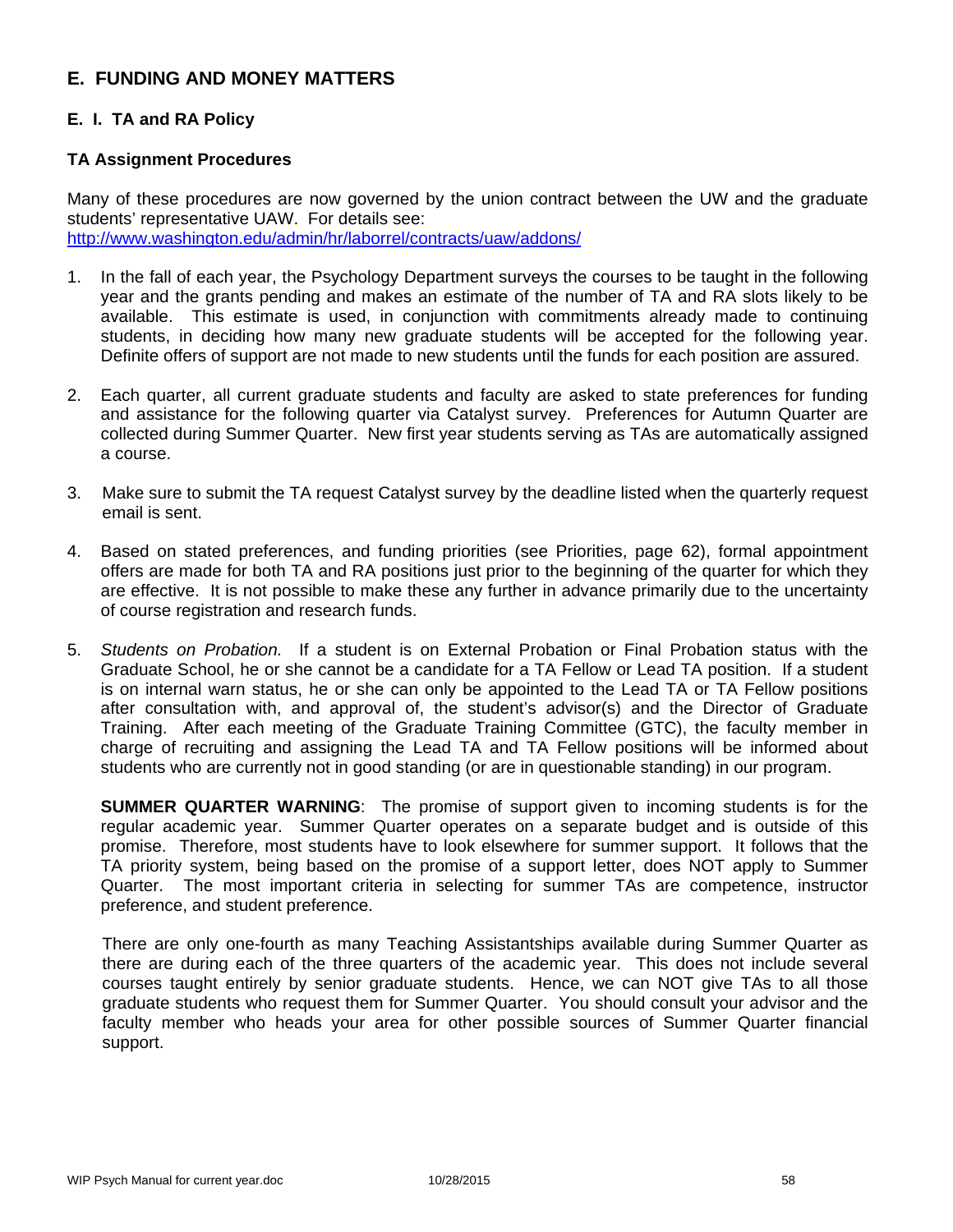Graduate students who rely on TAs should, from the beginning of the year, work on alternative sources of summer support. If, for example, you are offered a Research Assistantship that supports you in some but not all of the four quarters, if possible, try to arrange for the RAship during summer quarter as one of those quarters. (See also, Summer Quarter Warning, page 58 and Summer Employment, page 64)

#### **TA Assignment Priorities**

Teaching Assistantship assignments are made near the end of the quarter prior to the actual appointment. This process requires students to complete a Catalyst survey on which they specify their requests for TA positions for the following quarter. TAs are then assigned courses by the Director of Graduate Training in collaboration with the Graduate Program Advisor and graduate student volunteers, according to the following criteria: a) the student's qualifications to teach the course, b) the student's priority ranking (see below), c) the preferences of the instructor (from among qualified potential TAs) and of the graduate students (from among available courses), and d) the student's demonstrated teaching ability. The overriding consideration in assigning TAs is the quality and enhancement of instruction.

The following priority system is applied in the TA assignment process:

- Priority I First-year students who were given an explicit promise of support during that year as an inducement to enter the program. These students are top priority for TAs only in the Autumn, Winter, and Spring Quarters of their first year. In Summer Quarter, they are on a par with students in Priority II and III. Only Priority I students are guaranteed a TAship during the academic year.
- Priority II Second-, Third-, and Fourth-year students who were admitted with explicit promises of support or, who were later placed at this priority level by the faculty in their area or program, and who are not on Probation or Final Probation with the Graduate School.

In some cases, Priority III students may be given preference over Priority II students in making TA assignments, e.g., courses requiring special knowledge or skills such as statistics or clinical seminars.

Priority III Students beyond their 4th year of study, and students on Probation or Final Probation.

*An internal action, i.e., department watch or warn status, does not affect a student's priority level.* 

As far as possible, student and instructor requests for positions will be matched within the guidelines shown above. Instructors and students are given up to six choices of requests for appointments. If the first choice request is not possible, attempt is made to provide the second or third choice. As instructors are held responsible for the conduct of courses, every effort is made to provide them with the personnel they request. Any student who is assigned to a class that he or she did not request can contact the Director of Graduate Training to discuss the assignment or request a review of the assignment.

*TA Evaluations and Priorities for Future TA Assignments*: As the assignment of TAs is primarily to provide undergraduate teaching services, formal evaluation of students in terms of their competence as TAs will be considered in the making of future assignments. All TAs teaching quiz sections **must** be evaluated by the students in their classes. In addition, instructors will be requested to evaluate their TAs each quarter. Evaluations, along with formal letters of appointment for each TA, will be placed in a separate folder for each student and will be made available for review upon request.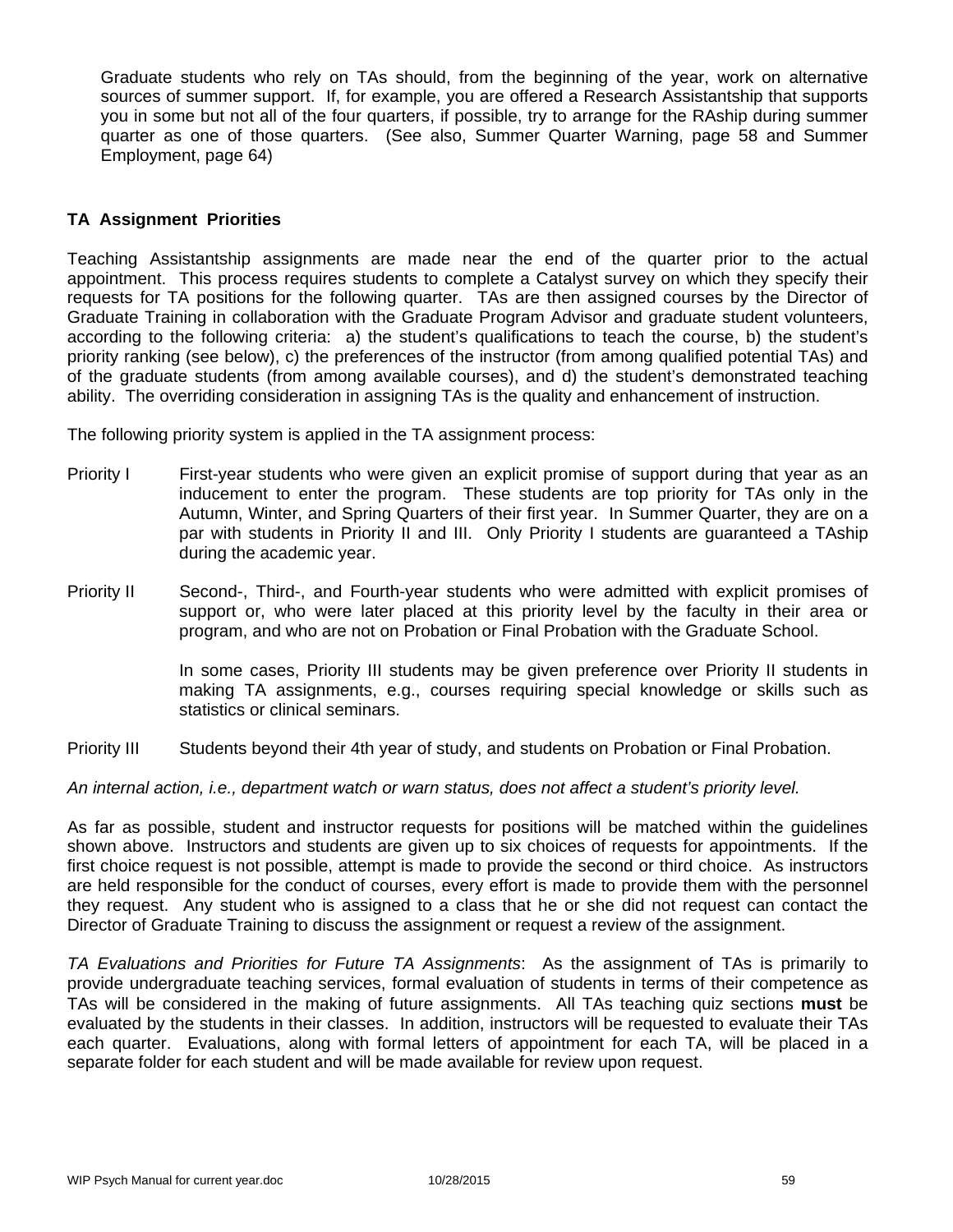#### **Teaching Experience Requirement**

Since the Psychology Department has required that students obtain teaching experience if they wish to receive recommendations for teaching jobs, students requesting TA positions who have not previously held such a position will have some priority over students who have been teaching regularly. This, of course, will be weighed with other factors, including the needs of the course in question.

Evening and summer appointments are of two general kinds: assistant to the instructor of the course in large classes or laboratories; or instructor of the course. In the former case, we restrict the level to the payroll rate determined by the student's progress in the program (look for salary levels under Appointment Ranks section, page 61). In the latter instance, we appoint the graduate student at the Predoctoral Teaching Associate II regardless of program status. For budgetary reasons, we are limited to a very small number of such positions to cover both kinds of appointments.

#### **Research Assistantships**

If a student is requested by the Principal Investigator (PI) and wishes to accept the appointment, that student will be awarded the RA position. This is done because PIs are responsible for the conduct of the research. If the PI does not have a particular request, students are sent by the Director of Graduate Training to interview for the position, based on the same priorities that are stated for assigning Teaching Assistantships.

The RAs' responsibilities are to the PI and the respective research project providing the salary (which may or may not coincide with the student's own personal research interests). **These appointments should never be confused with fellowships which allow the student research freedom**.

#### **Fellowships and Traineeships**

Clinical Psychology traineeships typically are given to first year students to help them handle a heavy first year course load. Other fellowships and traineeships which may be under Departmental control are awarded by the Chair, after consultation with appropriate faculty and as dictated by the conditions of the fellowship in question.

Graduate students are encouraged to apply for any other advertised fellowship or traineeships for which they are eligible. Watch the Departmental newsletter, or your e-mail, for announcements of awards, internships, etc., being offered by other agencies. See information on-line at: http://www.lib.washington.edu/commons/services/gfis/

In many instances, all or part of the student's tuition and fees are paid by the fellowship or training grant. *Questions concerning payment of tuition should be clarified before the onset of the appointment.*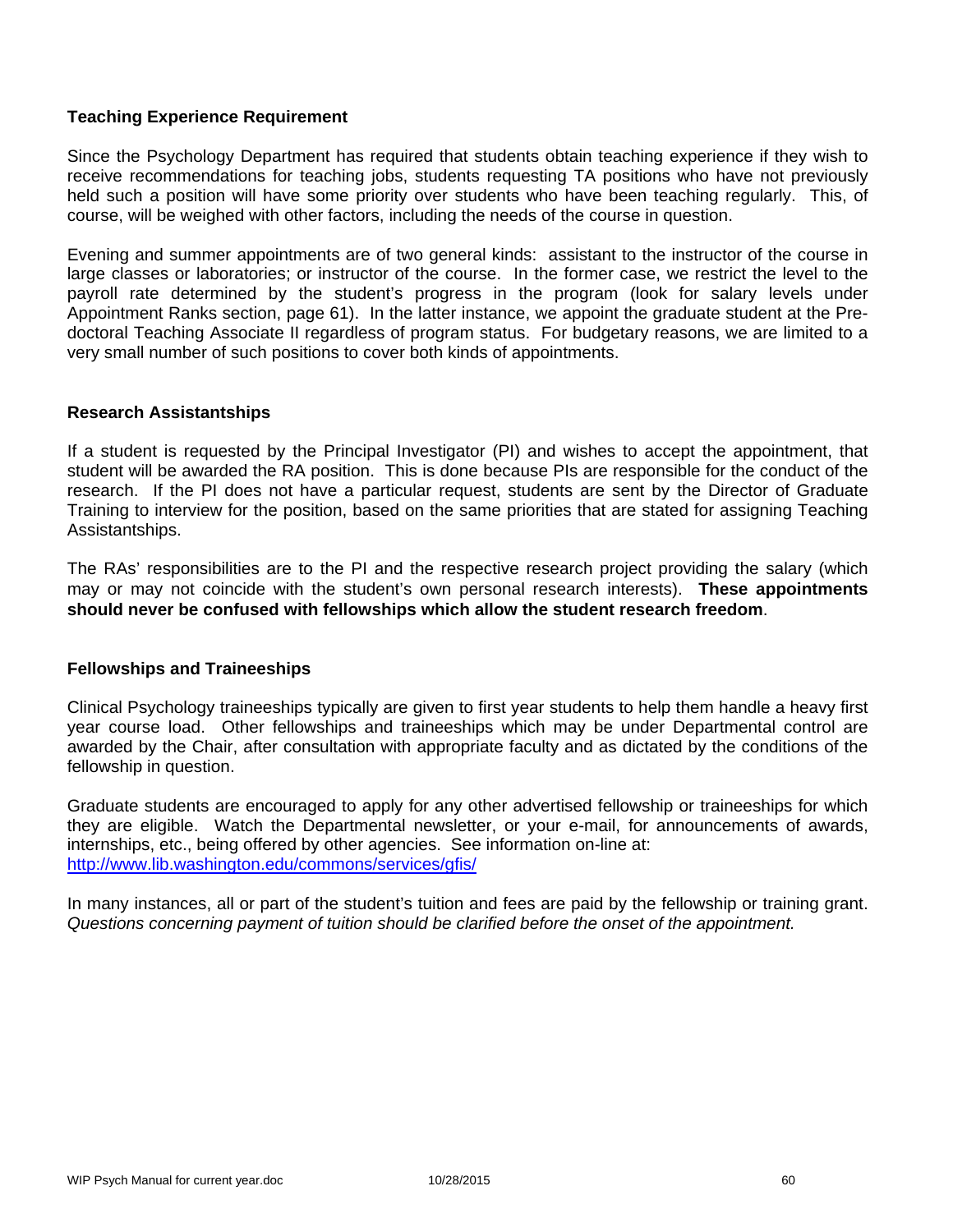# **E. II. Payroll Procedures**

#### **Payroll**

Assignments to TA positions are made on a quarterly basis only. After the TA or RA assignment has been made and the level established, employment forms are prepared by the Payroll Coordinator (G-126). The payroll form (Personnel Action Form, PAF) must be completed for all employees. Students for whom this is a new appointment must complete and sign the Employee Personnel Data / Campus Contact Data Form, a W-4 form, a Conviction / Criminal History form, and INS form I-9 (Employment Eligibility Verification).

**Income Tax Information.** You will receive a W-2 form (statement of income and taxes withheld) in January following the calendar year worked. If you were on the payroll during the months of November or December, your W-2 will be distributed to your mailbox in Guthrie. If you are off the payroll during the last couple months of the calendar year through the time that the W-2's are issued, then your W-2 would be sent to your permanent address. **Please be sure to keep your mailing information current via MyUW.**

#### **Paydays and Paychecks**

Paychecks for salaried, monthly, and hourly appointees (TAs, RAs, Fellows, Trainees) are issued on the  $10<sup>th</sup>$  and 25<sup>th</sup> of each month. Time sheets for hourly employees are to be submitted on the 1<sup>st</sup> and 16<sup>th</sup> days of the month, with payday following on the  $25<sup>th</sup>$  and the following on the 10<sup>th</sup> of the next month. Checks are picked up by the "home department," reviewed for accuracy and completeness, and are usually available in the Psychology Department by 11:00 a.m. on the respective payday. Confirmation for those who have direct deposit are available on the UW website at MyUW. Actual paychecks are mailed to the employee's home address on file.

Each employee has a "home department" where the individual's composite check, money from all sources and issued each payroll, is sent. Sometimes things go awry and expected paychecks are missing or incorrect. Reasons range from late submission of payroll papers or time sheets, to balkiness of a sickly computer. Any question concerning your paycheck should be directed to the Payroll Coordinator, (G-126). Emergency checks can be arranged, and in most cases take about a week.

#### **Appointment Ranks**

The University has two main types of pay scales for TAs and RAs. They can be found in the general catalog under the graduate school appointment section or see: http://www.grad.washington.edu/students/fa/salaries/salary-schedules.shtml for a list of monthly salaries. Below is a summary of our most common appointment ranks.

| TAs                                                  | RAs                                           | <b>Status</b>                                                 |
|------------------------------------------------------|-----------------------------------------------|---------------------------------------------------------------|
| <b>Predoctoral Teaching</b><br>Associate I (PDTAI)   | Predoctoral Research<br>Associate I (PDRAI)   | 1 <sup>st</sup> year and up, until you pass generals          |
| <b>Predoctoral Teaching</b><br>Associate II (PDTAII) | Predoctoral Research<br>Associate II (PDRAII) | Ph.C. (Candidate) Status Awarded<br>i.e., General Exam Passed |
| Predoctoral Instructor                               | <b>Predoctoral Researcher</b>                 | to be determined                                              |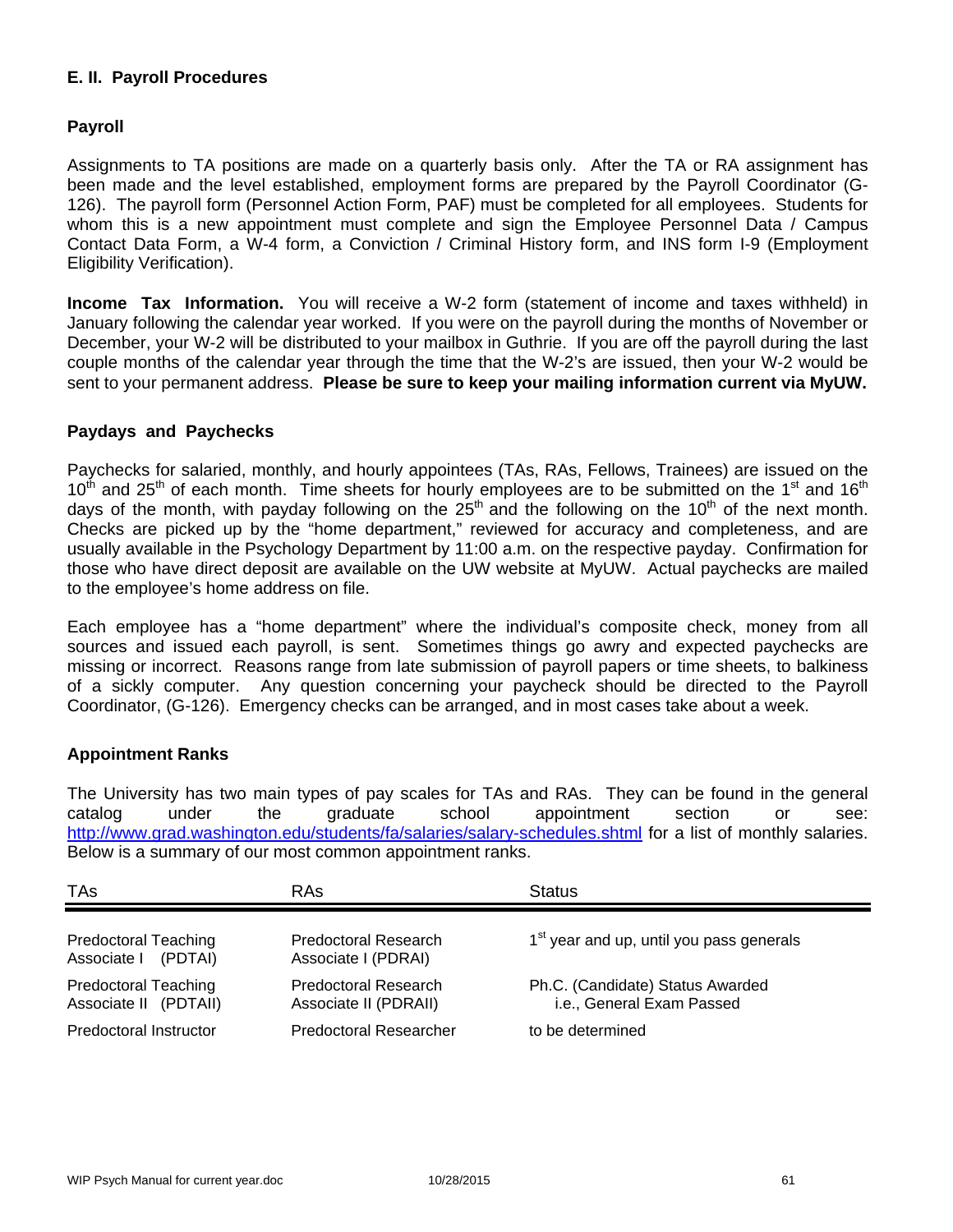The Psychology Department petitioned and received permission to pay our students at a higher level than that of other departments on campus. This is called the variable rate scale and can be found at: http://www.grad.washington.edu/students/fa/salaries/salary-schedules.shtml. As a result, we now have only two (higher) pay levels. The first level will be paid to all students until such time as they pass their general exam. The second level will be paid to all students who have successfully passed the general exam to attain Ph.C. status. To clarify, the second level grade will begin the quarter the Ph.C. status is awarded by the Graduate School. If you complete your generals during a school break, your Ph.C. will be conferred at the end of the following quarter (that is, your raise won't go into effect for a full quarter). Please keep the quarterly deadlines in mind as you schedule your generals.

Your salary level as an RA is determined by the Principal Investigator (PI) of the grant budget funding your RAship. Factors affecting your salary level include your graduate student classification (see TA appointment ranks above), your duties on the project, and the amount of money available in the grant. Usually, faculty project directors budget sufficient funds to provide for the higher pay levels. You cannot, however, be paid more than your level justifies; you could be paid less. Discuss your salary level with the PI of the grant.

The funding level at which you are hired at the beginning of the quarter is in effect for the entire quarter of your appointment. If you become eligible for the second pay level during the quarter, you will not be promoted to the higher salary until your Ph.C. status is awarded and you hold a TA/RA appointment.

#### **Standard Deductions from TA/RA Paychecks**

- 1. Federal Withholding Tax on salary
- 2. "Medical Aid" (state accident/health insurance termed "Workingman's Compensation" to provide for on-the-job injuries.) This deduction is quite small so it is the least painful of these deductions. In cases of injury during the period of your service appointment, contact the Administrator (G-119), who has the appropriate claim forms.
- 3. Union Dues: All TA/RAs are obligated to pay union dues. These are automatically deducted for employees upon written authorization by the individual employee. Recognized payroll deduction authorization cards may be submitted to the Employer's Payroll Office. Importantly, students who are being paid hourly rates rather than TA/RA appointments may be eligible to stop making dues payments, but it is the sole responsibility of the employee to file a written notice with the Employer's Payroll Office and also to file written notice with the Union (Washington Federation of State Employees, 1212 Jefferson Street, Suite 300, Olympia, Washington 98501) thirty (30) calendar days prior to the effective day of the month following the 30-day period above. See the union contract for more details.

#### **Standard Appointment Periods**

1. Teaching assistantships, as stated earlier, are made on a quarterly basis only, and have arbitrary payroll dates which do not coincide with the actual instructional period of the quarter. These payroll periods are as follows:

| Autumn | Sept. 16 - Dec. 15 (3 months)                      |
|--------|----------------------------------------------------|
| Winter | Dec. 16 - Mar. 15 (3 months)                       |
| Spring | Mar. $16 - June 15$ (3 months)                     |
| Summer | June 16 - Aug. 15 (TAs) or June 16 - Sept 15 (RAs) |

The TA's responsibility is to the course and the instructor to whom he/she is assigned for the entire quarter which the above appointment periods represent, not to exceed 220 hours during the pay period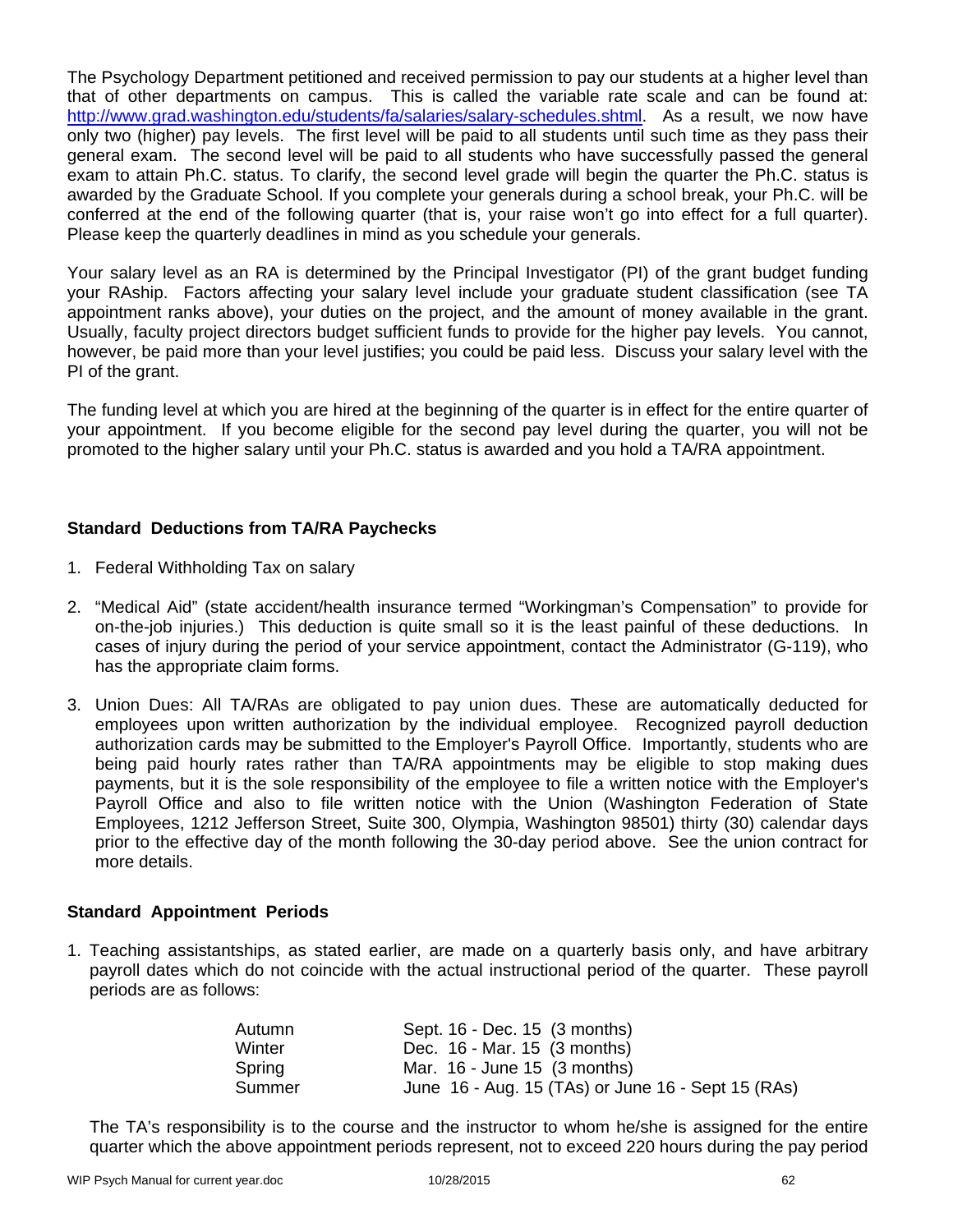hours and excluding the one week of vacation per payroll period as authorized in the union contract. There is now a provision for vacation which should generally be taken during quarter breaks. This does not carry over into future years.

2. Research assistantships can be for any period, but usually follow the quarterly dates as in the TA appointments. The standard practice is to make RA appointments for full or half months, although there is no regulation prohibiting the appointment for irregular periods, in which cases payment is computed on a daily basis from the monthly rate. However, the RA, unlike the TA, is expected to be on duty during the actual period of the appointment, not to exceed 220 hours and excluding the one week of vacation per payroll period as authorized in the union contract.

For further information please consult your union contract at http://www.washington.edu/admin/hr/laborrel/contracts/uaw/addons/

*Qualifying for a Tuition Waiver*: During Autumn, Winter, and Spring Quarters (the academic year) both RAs and TAs must be employed full time (20 hours per week) and be on the active payroll for at least five of the six pay periods in order to qualify for a tuition waiver. You must also be registered for a minimum of 10 credits per quarter to qualify – see below.

# **E. III. TUITION AND RESIDENCY**

# **Tuition**

Full-time graduate tier 1 tuition effective 2015-2016 is as follows: resident - \$5426/quarter or non-resident - \$9442/quarter. http://www.washington.edu/students/reg/residency/domicile.html

#### **Residency**

If you are currently a non-resident who expects to be eligible for resident status after living here for at least one year, *please apply for residency during Spring Quarter of your first year*. This is essential for students appointed as teaching or research assistants during their graduate training.

To obtain resident status, you must submit a formal application. This process takes time and should be started early. The application is available on-line at http://www.washington.edu/students/reg/residency/applicationProcess.html. Many criteria must be met (such as registering to vote, obtaining a Washington State driver's license and registering your car.) A list of all the documents needed is available at: the following website: http://www.washington.edu/students/reg/residency/domicile.html. Residence applications and further information are also available at the Residence Classification Office, 264 Schmitz Hall (phone: 206-543- 5932).

Due to restrictions in granting of residency to out of state "students" by the State of Washington, please pay careful attention to the distinction between stating that you reside in Washington solely for school versus with the intent to live in Washington for other purposes.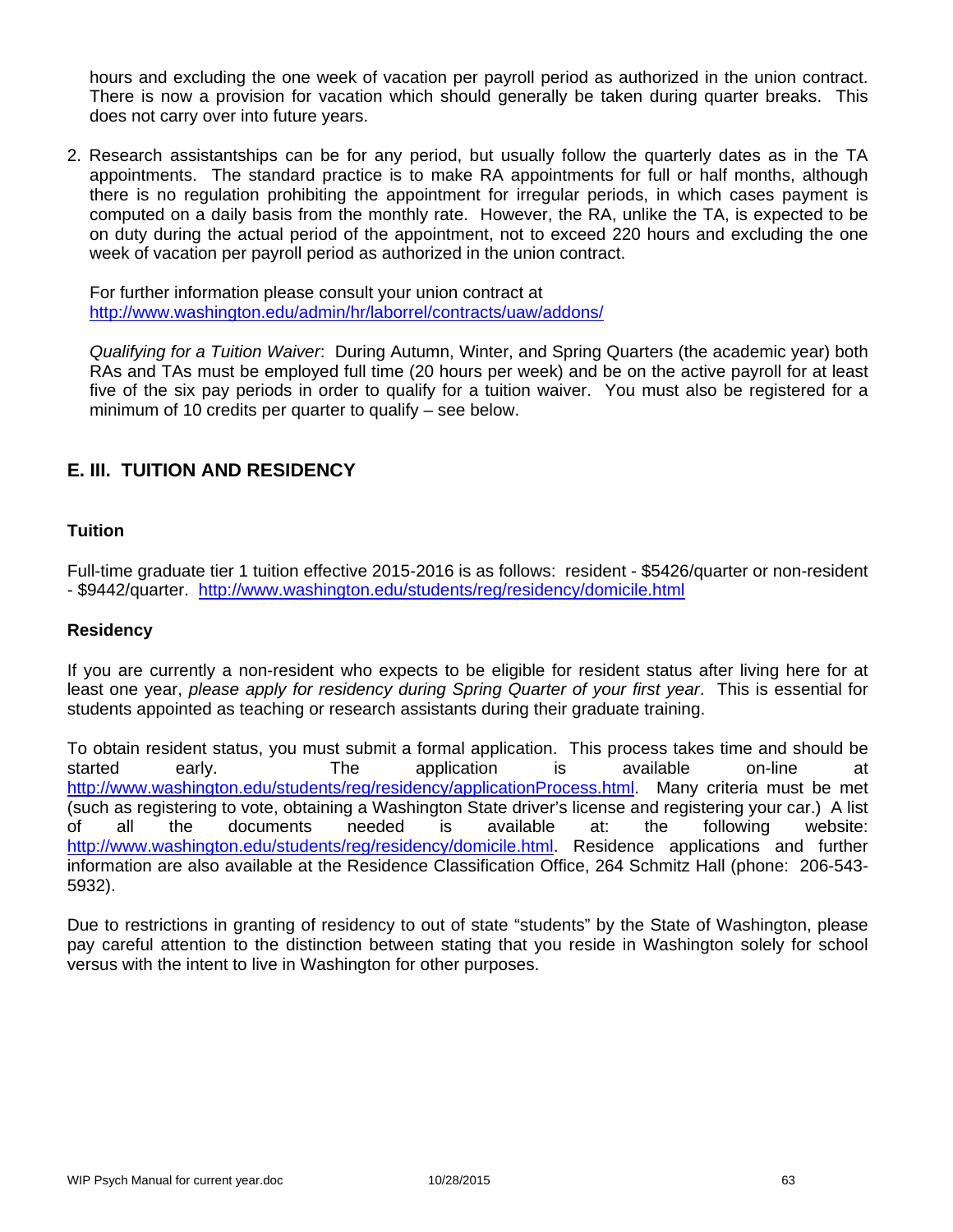#### **Payment of Tuition and Fees**

One of the eligibility requirements for holding TA/RA positions is full-time registration of a minimum of 10 graduate credits per quarter. Exception: For Summer Quarter only, the minimum is 2 graduate credits. See: Registration Requirements chart on page 12. If you have a student loan you may be required to register for the full 10 credits during the Summer Quarter as well. If you are unsure, please check with Student Fiscal Services in Schmitz 129 and speak with a counselor. http://f2.washington.edu/fm/sfs/

Most of the tuition and fees will be automatically paid for any TA or RA who is appointed to a 50% or greater position (i.e., 20 hours or more per week). However, you will receive a bill for certain fees that must be paid by Friday of the third week of the quarter. Failure to pay these fees by the deadline will result in an additional "late payment fee" being assessed to your account. See the Academic Calendar or the General Catalog for deadlines and rates. http://www.washington.edu/students/reg/calendar.html

# **EVEN IF YOUR TUITION BILL IS INCORRECT, BE SURE TO PAY THE REQUIRED STUDENT FEES PRIOR TO THE DUE DATE.**

# **E. IV. SUMMER EMPLOYMENT AND SUPPLEMENTAL INCOME**

#### **Summer Employment**

The number of summer TA positions available is nearly one fourth of those available during the academic year. It is, therefore, important for graduate students to plan ahead for alternative funding in the form of RA, fellowship, or traineeship appointments, and even to prepare small research grant applications to such on-campus facilities as the Alcohol and Drug Abuse Institute, etc., by contacting their faculty advisors, training grant directors, and, in the case of grant applications, Jeneil Lagasse, the Associate Administrator. (See page 16, for more information on funding opportunities.)

#### **Appointments in Excess of 50%**

All graduate student service appointments are normally limited to 20 hours per week (50% time). This includes hourly supplementation and other forms of University employment when performed in addition to a regular graduate student service appointment. Equated with these half-time appointments are fellowships and traineeships.

It is likely that a student will be supported over 50% at a point while in the program. Going over 50% requires checking with the students' advisors to ensure that the extra workload won't negatively impact the student's own research, progress in the program, and/or the student's first employment position.

Due to immigration rules and regulations, international students must submit a CPT (Curricular Practical Training request: https://iss.washington.edu/employment/f1-employment/cpt) if they wish to be employed above 50%. It is very important to not begin work on the supplemental position until a new I-20 is issued. International students, please visit the International Student Services website above and consult with your ISS advisor and Jeanny should you wish to accept additional, on-campus employment over 50%.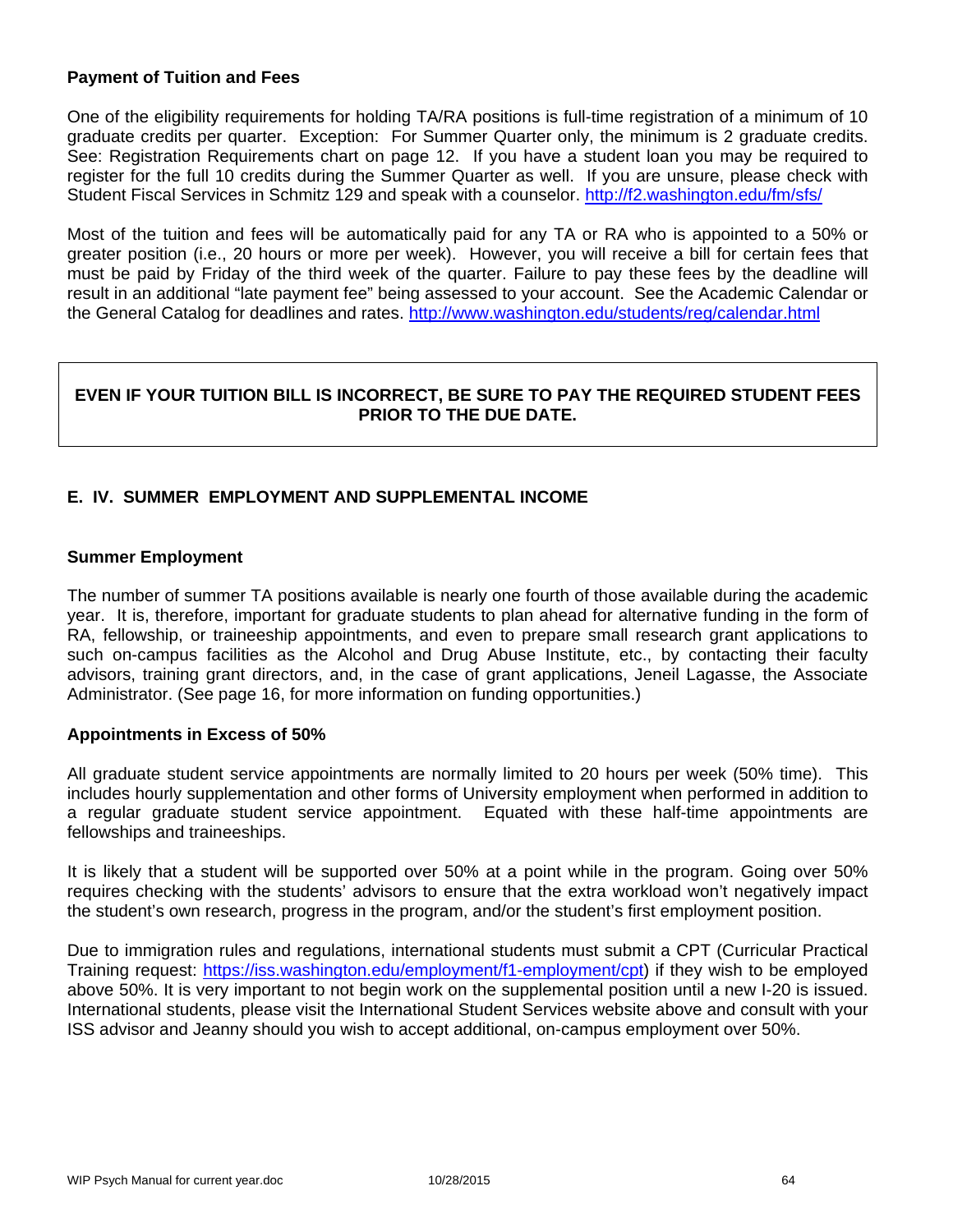# **Template for First Year Planning Meeting**

The purpose of this template is to help new graduate students and their advisors prepare for a discussion of the student's plans for the first year. Be sure to schedule the meeting as soon as possible. Use this template to provoke your thinking, and jot down notes before the meeting. This is also the time to check in with your co-advisor and get his/her thoughts on your plan. A good time to do this is after talking with your advisor but before finalizing the written version of the plan. The final written version is due on Friday of the first week of classes.

#### **Template for signatures:**

| [Type your name under this line] |  |
|----------------------------------|--|

\_\_\_\_\_\_\_\_\_\_\_\_\_\_\_\_\_\_\_\_\_\_\_\_\_\_\_\_\_\_\_\_\_\_\_, Advisor [Type your advisor's name under this line]

\_\_\_\_\_\_\_\_\_\_\_\_\_\_\_\_\_\_\_\_\_\_\_\_\_\_\_\_\_\_\_\_\_\_\_, Co-Advisor

[Type your co-advisor's name under this line]

#### **1. Long-term goals**

- a. Where do your interests lie within Psychology? (Be as specific as you can.)
- b. What are your goals for the coming 10 year period (e.g., after graduate school, do you want to teach? Do research? Work in industry? Postdoc? Other? Undecided, keep XX range of options open?)
- c. What new skills/knowledge are most needed to take you toward your goals. Which of them can you acquire this year, and how?

#### **2. Plans for the coming year**

- a. Research
	- I. Research projects to be initiated?
	- II. Any writing to be done?
	- III. Research presentations planned (e.g., Journal clubs? Research Festival?)
	- IV. Clinical students: What is a realistic research plan, given your heavy course load?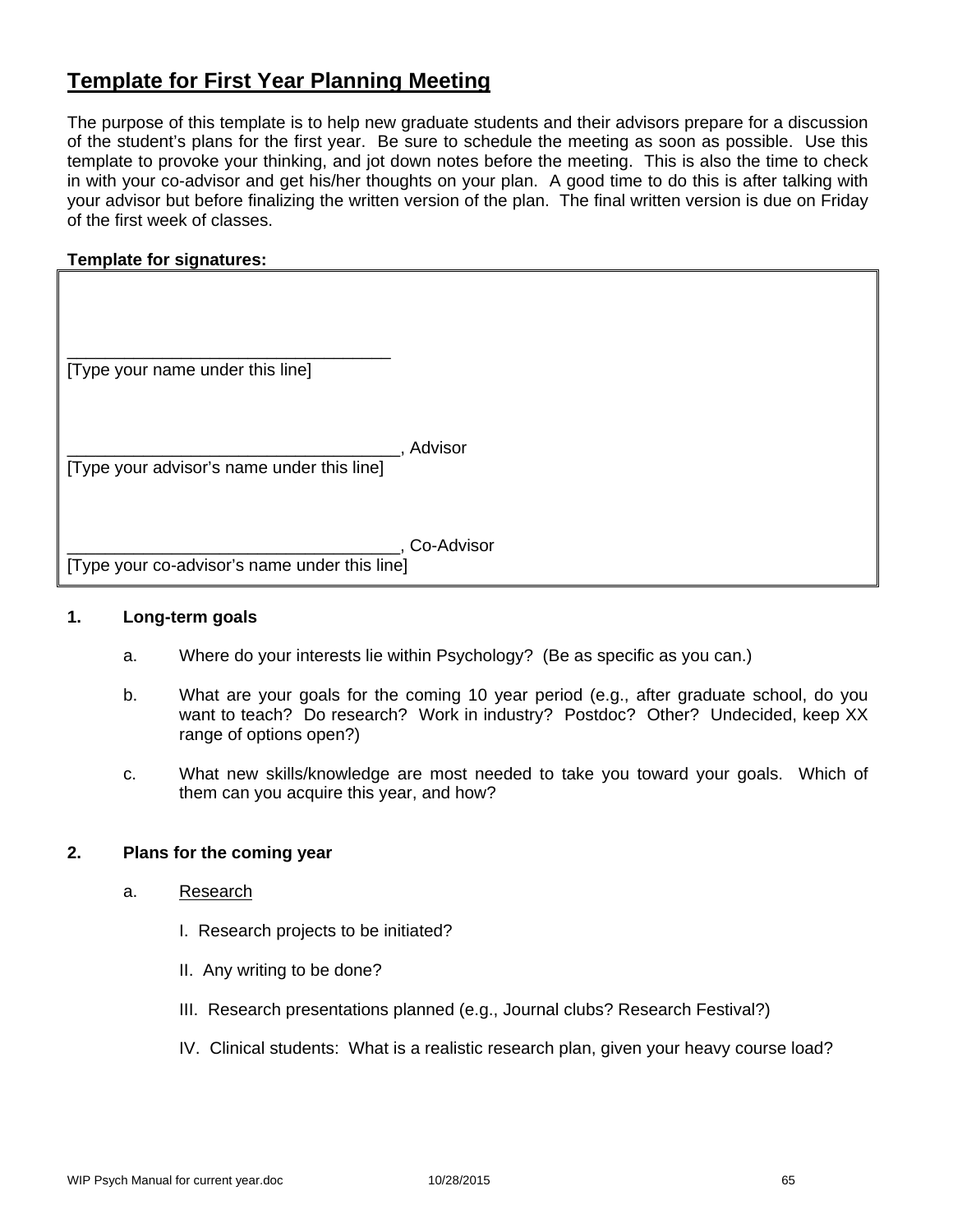# b. Coursework (Check the time schedule for conflicts)

- I. Required courses to be taken
- II. Other courses/seminars to be taken
- c. Development of teaching skills
	- I. Courses you hope to TA
	- II. Other teaching practice (e.g., Journal club presentations? Other?)
- d. Attendance at professional meetings? \$\$\$?
- e. Apply for outside funding (grants, fellowships)

# **3. Advisor and co-advisor**

- a. Given your goals, are you in the right research group with the right advisor?
- b. If you need to change, how and when could it be done gracefully?
- c. What about your co-advisor? Any change needed?
- d. Will any faculty sabbaticals/leaves interfere with your plans?

#### **4. Mentoring**

Mentoring is a critical part of a successful graduate career. This list is meant to be a starting point for a discussion with your mentor.

"Mentors are advisers, people with career experience willing to share their knowledge; supporters, people who give emotional and moral encouragement; tutors, people who give specific feedback on one's performance; masters, in the sense of employers to whom one is apprenticed; sponsors, sources of information about and aid in obtaining opportunities; models, of identity, of the kind of person one should be to be an academic." --Morris Zelditch

Over the next quarter I feel the things that would most help me make good progress are in order of importance, where 1 is most important, 10 least (you also can put N/A or list specifics after each item):

- Regular face-to-face meetings
- \_\_\_ Feedback on written work
- **\_\_\_** Feedback on research
- \_\_\_ Discussion of papers/potential research topics
- **\_\_\_** Help with talk preparation
- Career guidance (e.g. networking)
- \_\_\_ Application help (e.g. ref letters, comments on applications)
- \_\_\_ Positive encouragement
- \_\_\_ Mutually setting goals/expectations/timelines
- \_\_\_ Guidance on work/life balance
- \_\_\_ Other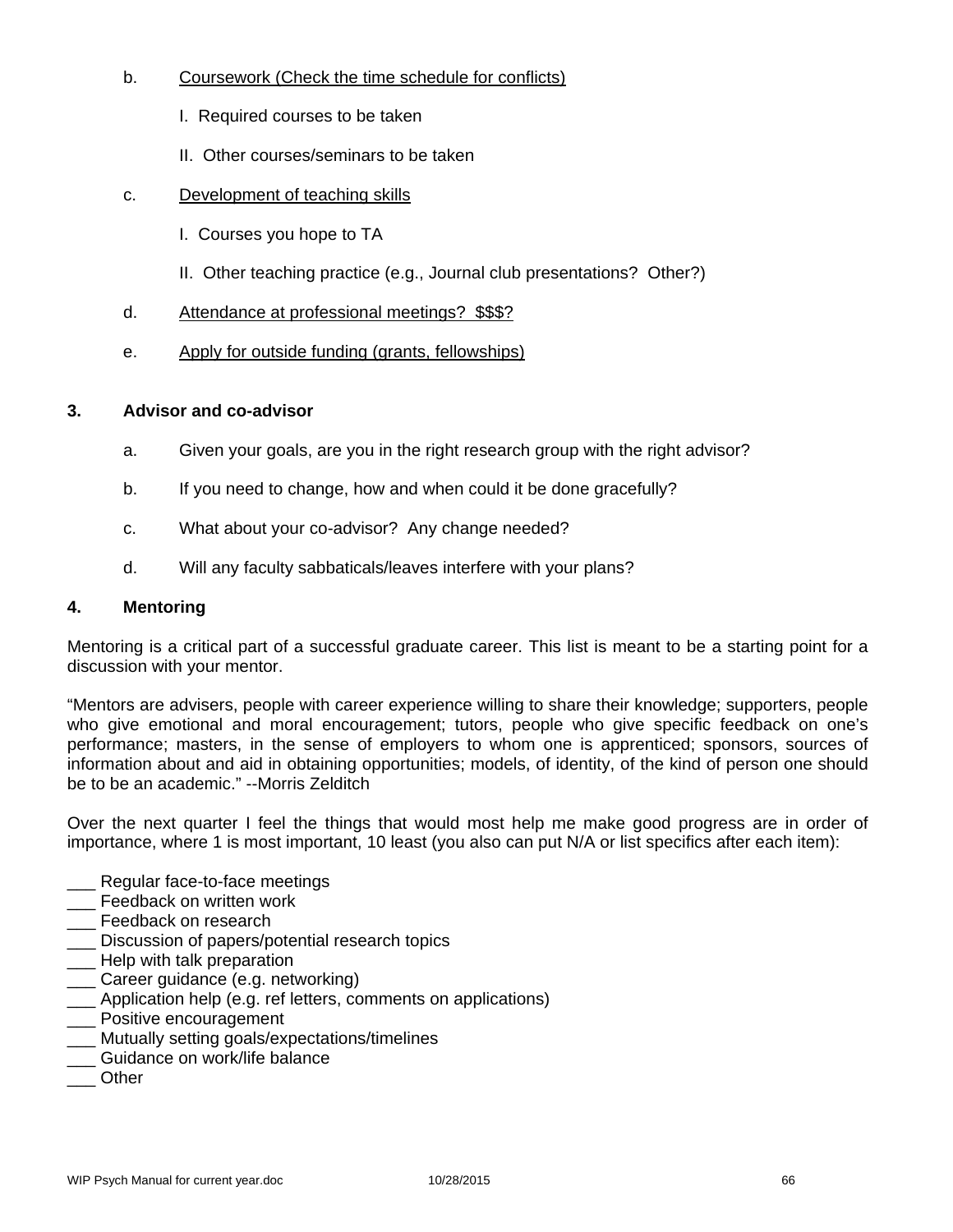# **5. Writing up your first year plan**

After you have talked to you advisor, check in with your co-advisor for additional suggestions. Then draft a first year plan (say, 1-2 pages in length). Include spaces for three signatures (yours, your advisor's, and your co-advisor's), as shown below. Give the draft to your advisor for comments. When the plan is finished, get the three signatures. Make four copies: for yourself, your advisor, your co-advisor, and the Graduate Training Committee (give this one to Jeanny Mai). Nancy Kenney, the Director of Graduate Training, will review the plans for the Graduate Training Committee. Finished plans are due by Friday of the first week of classes (earlier is better).

\* \* \* \* \* \* \* \* \* \* \* \* \* \* \* \* \* \* \* \*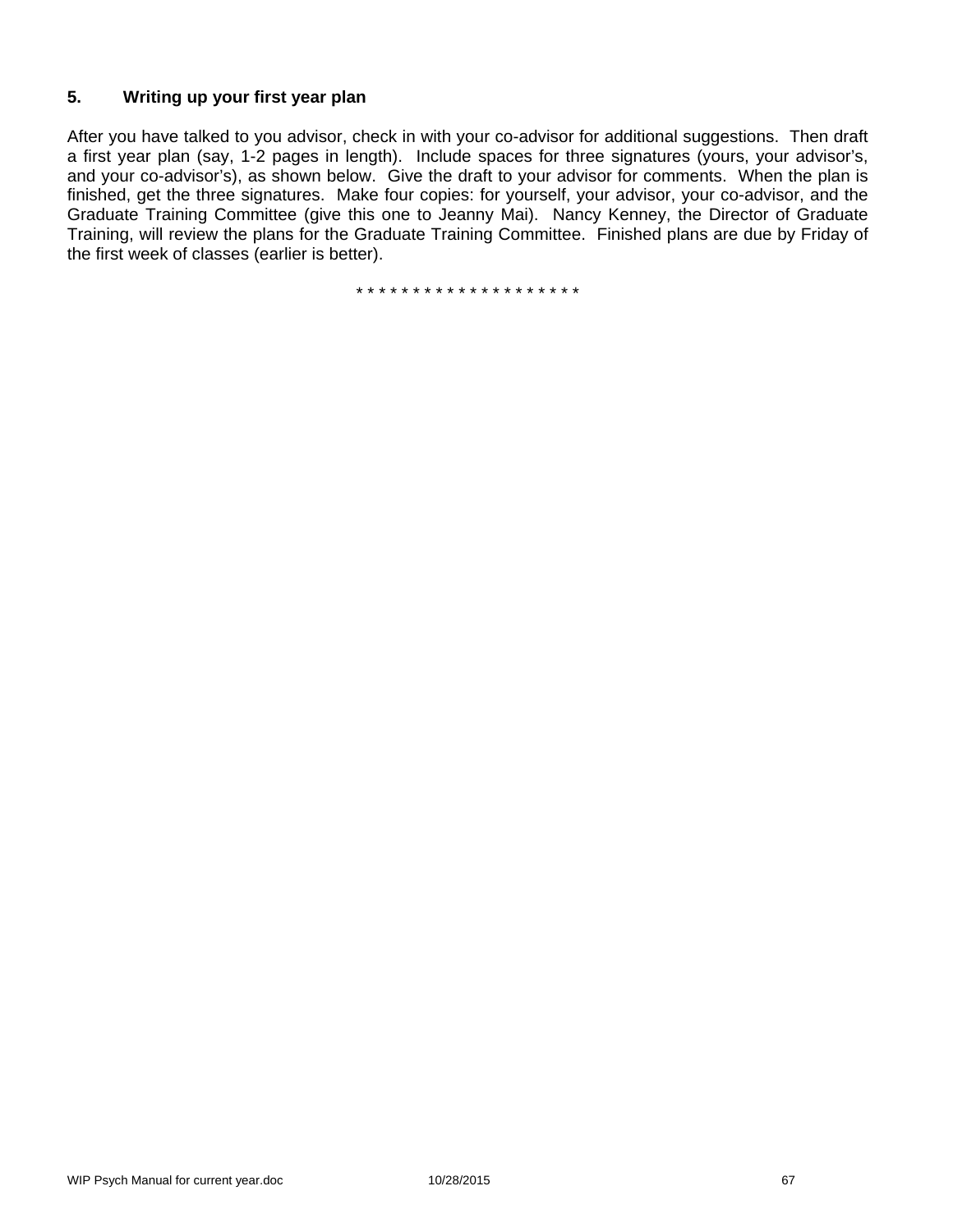#### **INDIVIDUALIZED TRAINING PLAN Department of Psychology Name:** Name: **University of Washington**

#### Major Area(s):

Below, please provide a written description of the goals of your training program. Please include a discussion of your major focus (your area(s) of depth), and the areas where you hope to gain breadth that will allow you to be a well-rounded psychology graduate student. Further, please explain how this plan is related to your longer-term and career goals (as they stand currently).

This template summarizes the minimum course requirements for all graduate students outside the areas of clinical and child clinical. Plans may (and often will) require coursework beyond the minimum. **A planned course of study, should be established by the student and her/his primary and secondary advisors by November 1 of the student's first quarter. Please complete only the white columns below (gray columns will be completed in future quarters after classes have been taken).** Plans will be reviewed and approved by the Graduate Training Committee, and feedback given to the student, by the end of fall quarter.

**An updated copy of this form will be used as part of the Annual Plan submitted at the end of each academic year (**with gray columns updated as appropriate**).** 

As a reminder, students are expected to take courses within their area of specialty but also outside it (to achieve depth and breadth in coursework) and to complete all substantive coursework required for the degree prior to completion of the General Examination.

| Course # | Course<br>Name | Quarter<br>Proposed | Quarter<br>Taken | Instructor | <b>Credits</b> | Grade |
|----------|----------------|---------------------|------------------|------------|----------------|-------|
| 500A     | Orientation    |                     |                  |            |                |       |
| 500B     | Prosem         |                     |                  |            |                |       |
| 500A     | Prosem         |                     |                  |            |                |       |
| 500A     | Prosem         |                     |                  |            |                |       |
| 550A     | Colloquium     |                     |                  |            |                |       |
| 550A     | Colloquium     |                     |                  |            |                |       |
| 550A     | Colloquium     |                     |                  |            |                |       |

Departmental requirements (All Required):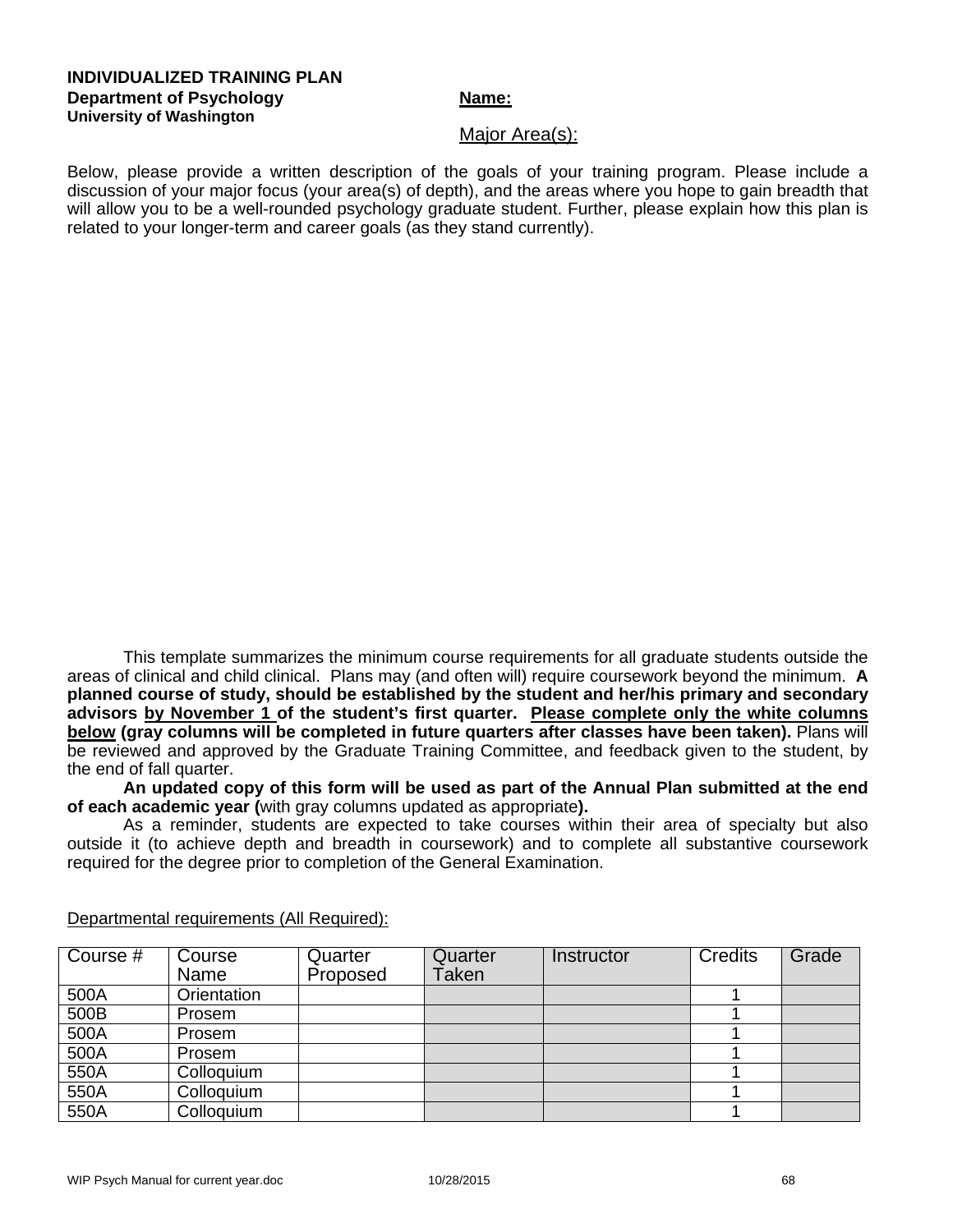Statistics/Methodology requirements (At least one statistics or methodology course in addition to those listed here is required. More may be required. If a student took the exam and passed out of one or more courses, add an asterisk next to the typical course number and list the replacement course under "actual course".)

| Course<br># | Proposed<br>Course                                 | Actual<br>Course** | Quarter<br>Proposed | Quarter<br><b>Taken</b> | Instructor | <b>Credits</b> | Grade |
|-------------|----------------------------------------------------|--------------------|---------------------|-------------------------|------------|----------------|-------|
| 522         | Lab in Stat<br>Comp I                              |                    |                     |                         |            | 2              |       |
| 524         | Intro to Stat<br>and<br>Data<br>Analysis           |                    |                     |                         |            | $\overline{4}$ |       |
| 523         | Lab in Stat<br>Comp <sub>II</sub>                  |                    |                     |                         |            | $\overline{2}$ |       |
| 525         | Linear<br><b>Models</b><br>and<br>Data<br>Analysis |                    |                     |                         |            | $\overline{4}$ |       |
|             |                                                    |                    |                     |                         |            |                |       |
|             |                                                    |                    |                     |                         |            |                |       |

\*\* The actual course column (and other grayed columns) should be completed once a course is completed. This allows students, advisors and the GTC to clearly see what a student has and has not yet taken. Importantly, the actual course column should match the proposed course column in nearly all cases. In rare cases where a student's plan changes or a course is no longer available, the student must receive written approval from his/her advising team to make the substitution, and must include that written approval with his/her annual plan (that includes an updated copy of this form). The GTC reserves the right to withhold approval of the new course if it is deemed an inadequate substitution. If time allows, students should seek approval in advance from the GTC for a substitution, by submitting the request to the GTC, along with approval from the advising team, and a stated explanation for the substitution.

# Core Concepts Courses (3 required):

| Course  <br># | Proposed<br>Course | Actual<br>Course** | Quarter<br>Proposed | Quarter<br>Taken | Instructor | <b>Credits</b> | Grade |
|---------------|--------------------|--------------------|---------------------|------------------|------------|----------------|-------|
|               |                    |                    |                     |                  |            |                |       |
|               |                    |                    |                     |                  |            |                |       |
|               |                    |                    |                     |                  |            |                |       |
|               |                    |                    |                     |                  |            |                |       |
|               |                    |                    |                     |                  |            |                |       |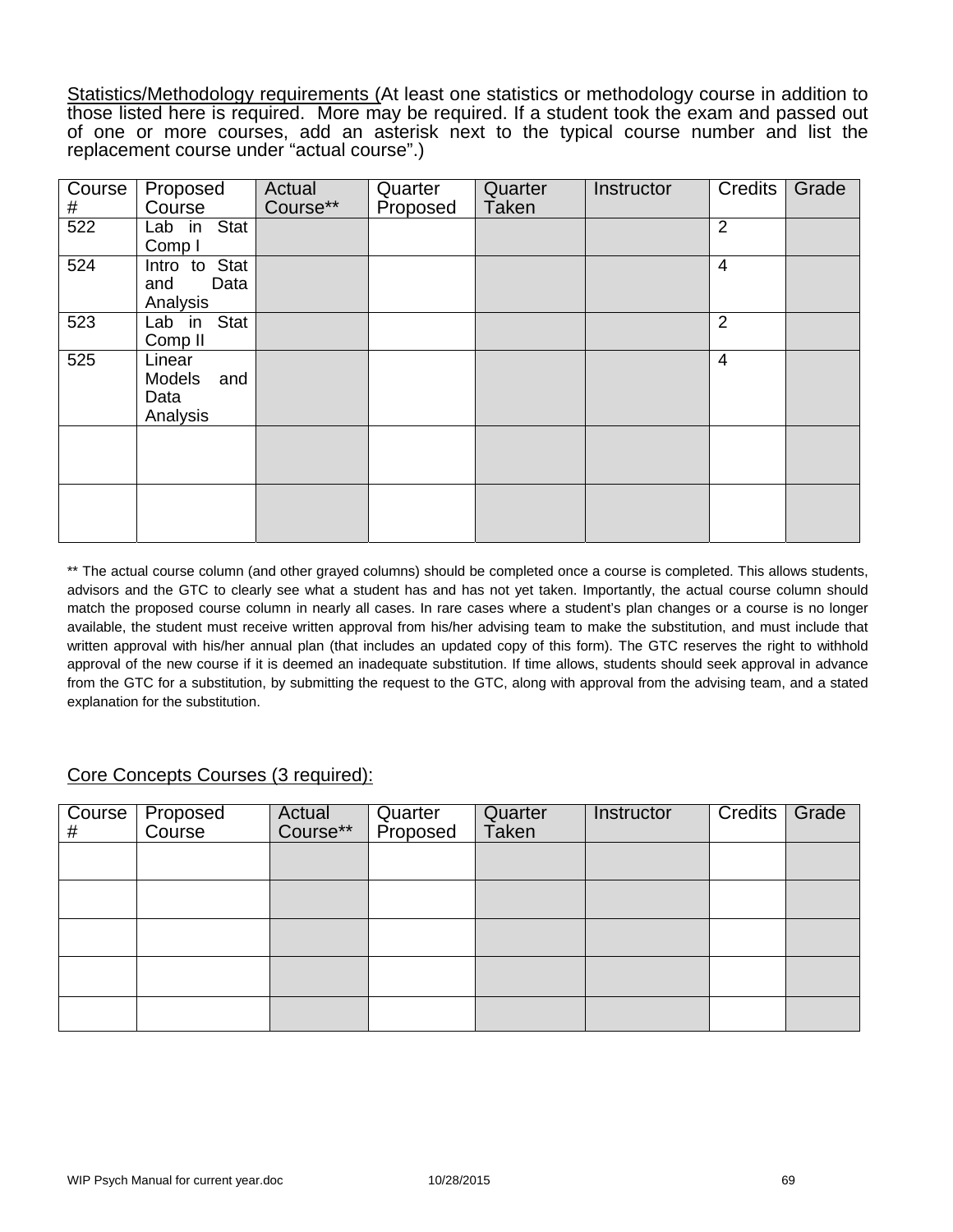# Advances or Focused Training Courses (minimum 3 required)

| $\overline{Cou}$ rse<br># | Proposed<br>Course | Actual<br>Course** | Quarter<br>Proposed | Quarter<br>Taken | Instructor | Credits | Grade |
|---------------------------|--------------------|--------------------|---------------------|------------------|------------|---------|-------|
|                           |                    |                    |                     |                  |            |         |       |
|                           |                    |                    |                     |                  |            |         |       |
|                           |                    |                    |                     |                  |            |         |       |
|                           |                    |                    |                     |                  |            |         |       |
|                           |                    |                    |                     |                  |            |         |       |

# (3 required, though regular attendance throughout Seminars/Brown bags/Journal Clubs (graduate training is highly recommended):

| $\overline{C}$ ourse<br># | Proposed<br>Course | Actual<br>Course** | Quarter<br>Proposed | Quarter<br>Taken | Instructor | Credits | Grade |
|---------------------------|--------------------|--------------------|---------------------|------------------|------------|---------|-------|
|                           |                    |                    |                     |                  |            |         |       |
|                           |                    |                    |                     |                  |            |         |       |
|                           |                    |                    |                     |                  |            |         |       |
|                           |                    |                    |                     |                  |            |         |       |
|                           |                    |                    |                     |                  |            |         |       |

Other courses (as deemed necessary by advising team):

| # | Course Proposed<br>Course | Actual<br>Course** | Quarter<br>Proposed | Quarter<br>Taken | Instructor | Credits | Grade |
|---|---------------------------|--------------------|---------------------|------------------|------------|---------|-------|
|   |                           |                    |                     |                  |            |         |       |
|   |                           |                    |                     |                  |            |         |       |
|   |                           |                    |                     |                  |            |         |       |
|   |                           |                    |                     |                  |            |         |       |
|   |                           |                    |                     |                  |            |         |       |

Approval (Sign and Date)

 $\overline{\phantom{a}}$  , and the contribution of the contribution of the contribution of the contribution of the contribution of the contribution of the contribution of the contribution of the contribution of the contribution of the Student **Primary Advisor** 

\_\_\_\_\_\_\_\_\_\_\_\_\_\_\_\_\_\_\_\_\_\_\_\_\_\_\_\_\_\_\_\_\_\_\_ \_\_\_\_\_\_\_\_\_\_\_\_\_\_\_\_\_\_\_\_\_\_\_\_\_\_\_\_\_\_\_\_

Secondary Advisor GTC Representative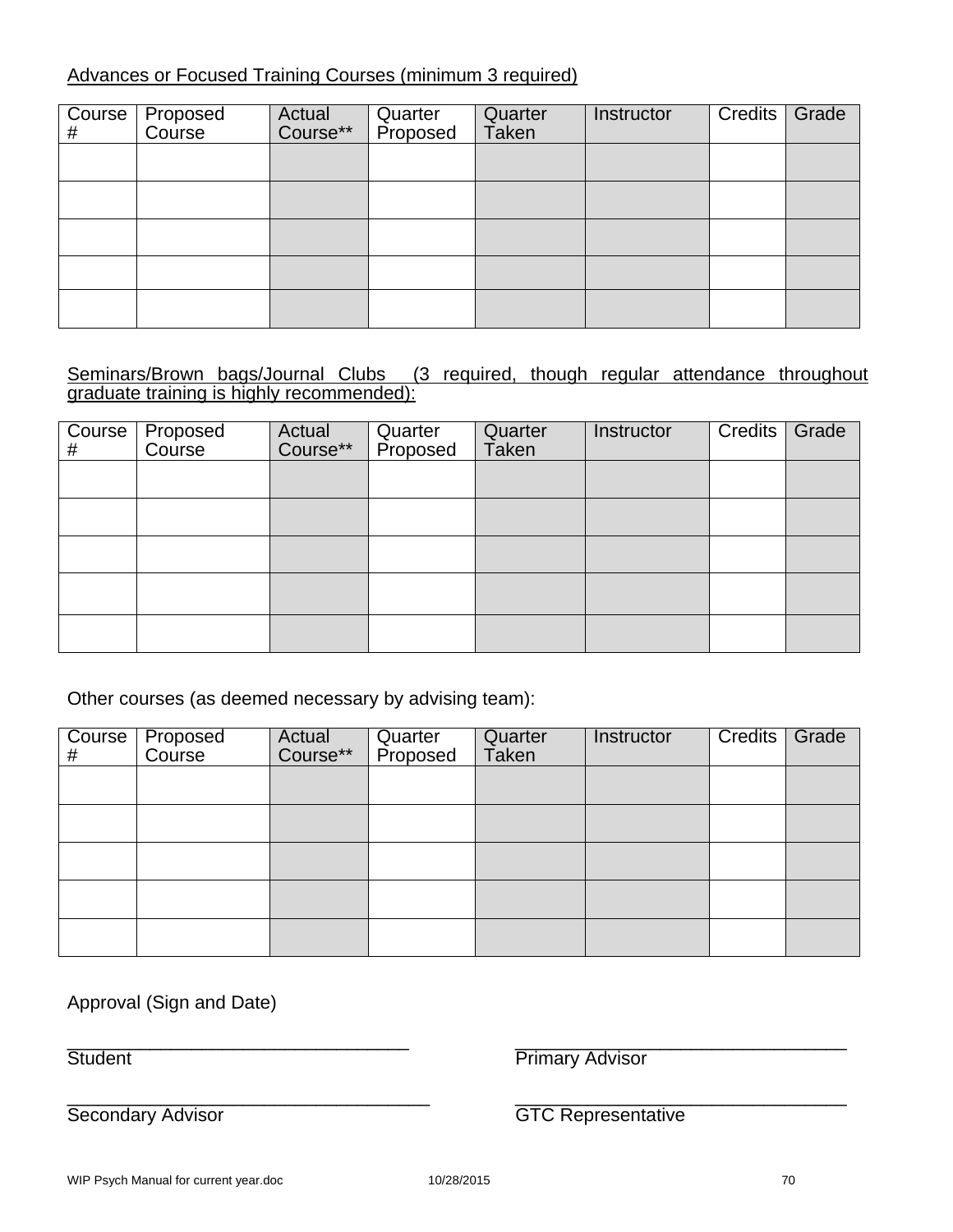# Template for annual planning/evaluation meeting

The purpose of this template is to help graduate students and advisors prepare for their annual planning/evaluation meeting. We suggest that the student use this template to jot down notes before the meeting. Not all parts of the template will be relevant for all students -- just use the parts that are relevant for you.

#### **1. Template for signatures**

| Annual Plan                 |                  | Deadline: May 29 to Advisor |
|-----------------------------|------------------|-----------------------------|
| Student Name typed here:    | (signature here) | Date:                       |
| Advisor Name typed here:    | (signature here) | Date:                       |
| Co-Advisor Name typed here: | (signature here) | Date:                       |

#### **2. Long-term goals**

- A. Describe your goals for the coming 5-10 year period (e.g., Do you want to teach? What range of courses? Do research in academia? In another setting? A postdoc? On what topics? Work in industry? Other? Want to keep a range of options open?)
- B. What new skills/accomplishments/knowledge are most needed to take you toward your goals (e.g., writing, speaking, critiquing the literature)? What will you be doing to improve these skills?
- C. Prepare an updated CV (curriculum vitae). Include courses taken, courses TA'd or taught, service, awards, publications, etc. Advanced students might also develop a statement of research and teaching interests.

#### **3. Accomplishments during the past year - (***Comparison to last year's Plan can be very instructive!***)**

#### A. Research

 Conferences attended Research projects planned/underway/completed Writing underway/completed/submitted/accepted for publication Applications for funding prepared and/or submitted Research presentations (e.g., Research Festival; journal clubs; colloquia; national meetings)

- B. Coursework Required courses taken Other courses/seminars taken
- C. Development of teaching skills Courses TA'd Courses taught Other teaching practice (e.g. journal club presentations, guest lectures, etc.)
- D. Development of writing skills

 What writing resources have you used? (e.g. writing clubs, Psychology Librarian, faculty writing office hours, etc.)

- E. Development of clinical skills (clinical students only) Clinical practicum training
- F. Milestones met 1st or 2nd year project completed Dissertation proposal accepted? Required coursework completed Dissertation completed? General exam scheduled/taken **Communists** Other?

Committee formed Quant minor or Diversity Science specialization?

- G. Departmental, University, Community, or National service
- H. Awards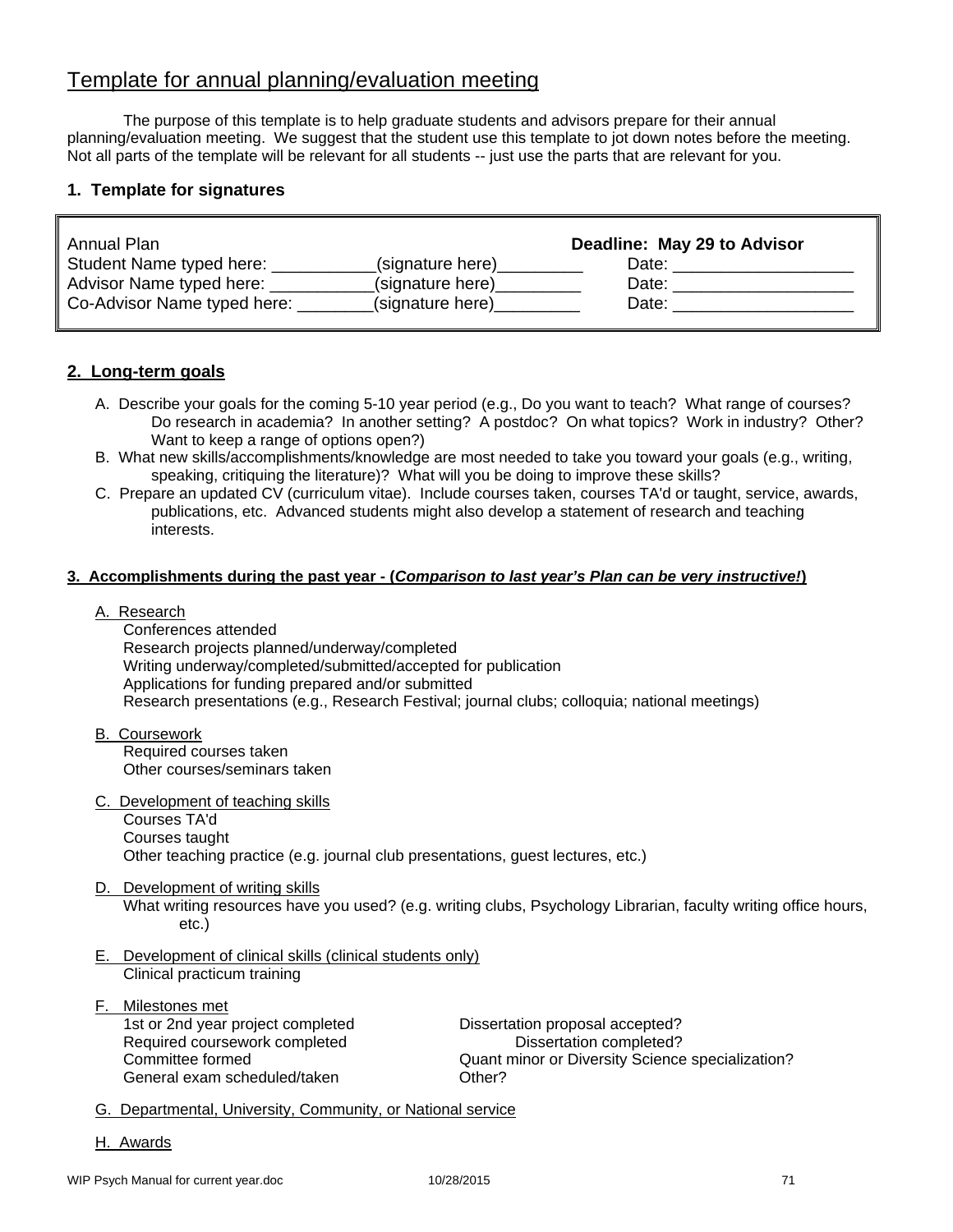#### **4. Plans for the coming year**

- A. Research Research projects to be initiated/completed Writing to be initiated/completed Research presentations planned (e.g., colloquia; invited presentations; talks at meetings)
- B. Coursework

 Required courses to be taken Other courses/seminars to be taken How will these courses help you achieve your long-term goals?

- C. Development of teaching skills Courses you hope to TA Courses you hope to teach Other teaching practice (e.g. journal club presentations, guest lectures, etc.)
- D. Development of writing skills What writing resources do you plan to use? (e.g. writing clubs, Psychology Librarian, faculty writing office hours, etc.)
- E. Development of clinical skills (clinical students only) Clinical practicum training
- F. Milestones to be met Complete required coursework Schedule/take Generals Form committee **Develop dissertation proposal** Begin reading for Generals **Complete** dissertation

- G. Application(s) for outside funding?
- H. Planning for life after Ph.D

 Are you looking for a post doc? Employment in academic setting? Employment outside of the academy? What steps will you take toward finding the right position for you?

I. Departmental, University or National service (optional, but start thinking about this)

#### **5. Advisor/co-advisor/committee**

Given your goals, are you in the right research group with the right advisor?

If you need to change, how and when could it be done gracefully?

Given your advancing knowledge and skills, are you ready to move up to higher level responsibilities (e.g., more involvement in planning research projects; high-level data management and interpretation; writing)?

(Before you have a Committee) What about your co-advisor? Any change needed?

Plan to have your committee formed by the end of your second year in the program, or shortly thereafter.

(When you have a Committee): Is your Committee still functional given your goals? Any changes needed?

Will any faculty sabbaticals/leaves interfere with your time plan?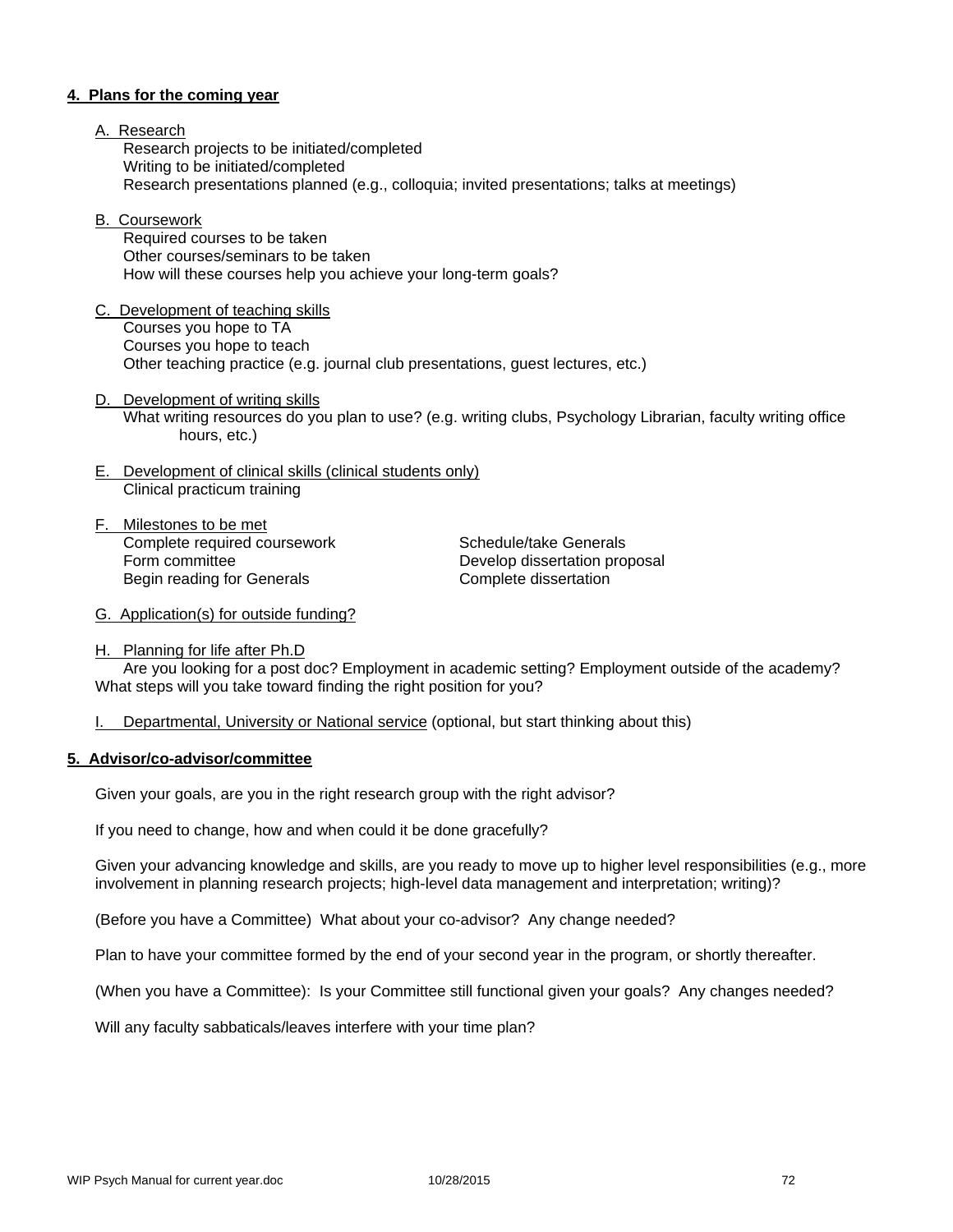#### **6. Mentoring**

Mentoring is a critical part of a successful graduate career. This list is meant to be a starting point for a discussion with your mentor.

"Mentors are advisers, people with career experience willing to share their knowledge; supporters, people who give emotional and moral encouragement; tutors, people who give specific feedback on one's performance; masters, in the sense of employers to whom one is apprenticed; sponsors, sources of information about and aid in obtaining opportunities; models, of identity, of the kind of person one should be to be an academic." --Morris **Zelditch** 

Over the next quarter I feel the things that would most help me make good progress are ranked in order of importance, where 1 is most important, 10 least (you also can put N/A or list specifics after each item) Please use each number once:

| Career guidance (e.g. networking) example and the contract of the contract of the contract of the contract of the contract of the contract of the contract of the contract of the contract of the contract of the contract of |
|-------------------------------------------------------------------------------------------------------------------------------------------------------------------------------------------------------------------------------|
| ____ Application help (e.g. ref letters, comments on applications) _________________________________                                                                                                                          |
|                                                                                                                                                                                                                               |
|                                                                                                                                                                                                                               |
|                                                                                                                                                                                                                               |
|                                                                                                                                                                                                                               |
|                                                                                                                                                                                                                               |

#### **7. Stats for Department Fact Sheet (new for 2013)**

The fact sheet has information on our department and is available on our website/handed out at department events. Each year we update the graduate student honors section. It would be really helpful to provide the following information:

For the past year May 201X-April 201X, I have (please list accomplishments):

 \_\_\_ Professional honors or awards received (example: Conference recognition, one-time monetary award (dissertation or research), national or campus award).

\_\_\_ Book chapters or journal articles published

\_\_\_ Presentations at national meeting

Fellowships received (example: NSF, NRSA, GOMAP)

\_\_\_ Research grants or other funding (e.g., ADAI, RRF, foundation award, training grant)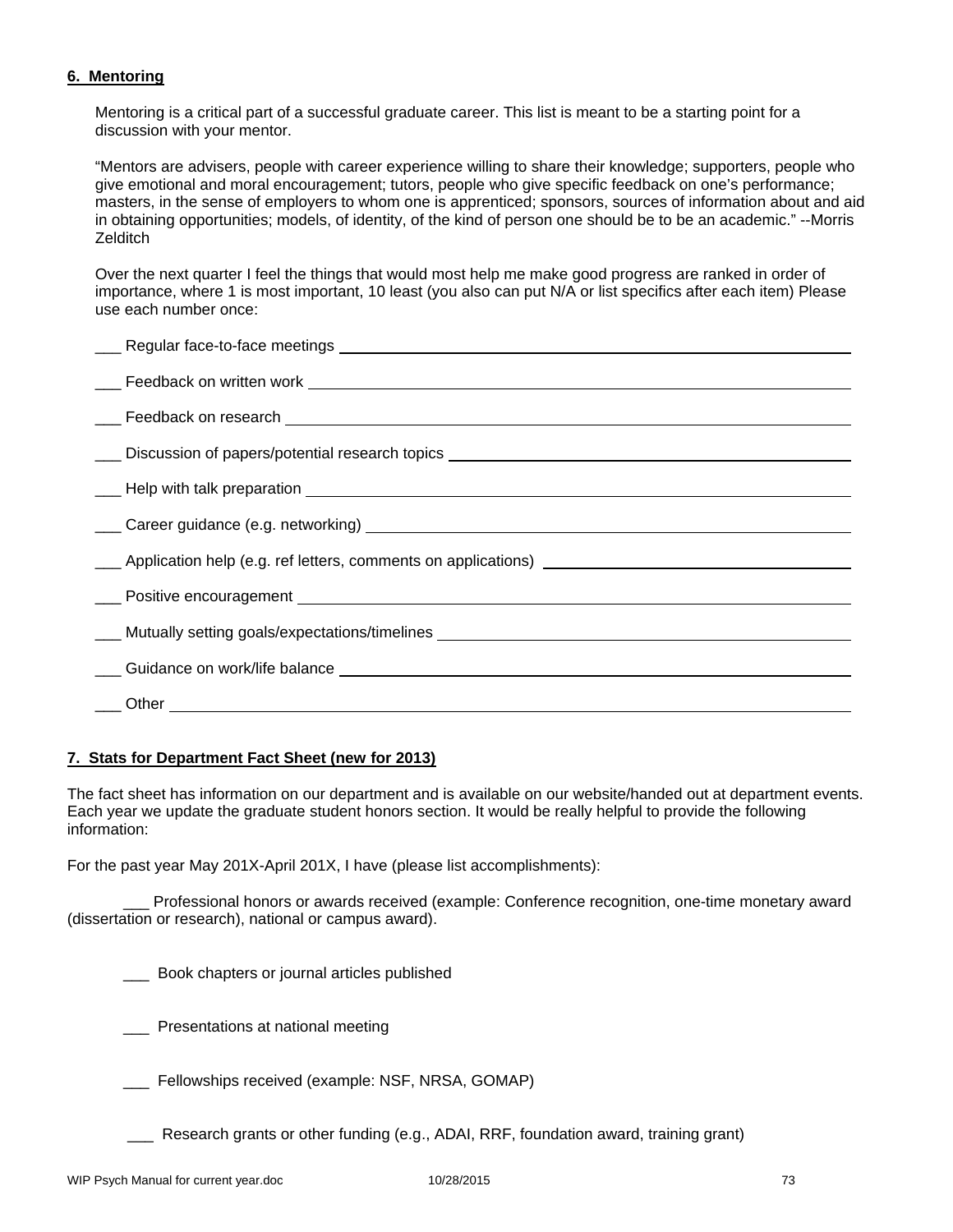#### **8. Writing up the annual plan**

*After consultation with your advisor and co-advisor, you should write up your annual plan. You should review it*  with your advisor and co-advisor, and come to agreement on a final draft. The final draft should be signed by all *three of you. It needs to go forward with your advisor's draft of your feedback/evaluation letter, in time to be reviewed by the Area in early June. So please get it to your Advisor by approximately May 27th* 

Summary:

Deadline – May 27, 2011 – Annual Plan to Advisor Signatures required on Annual Plan – THREE – (Student, Advisor, Co-Advisor)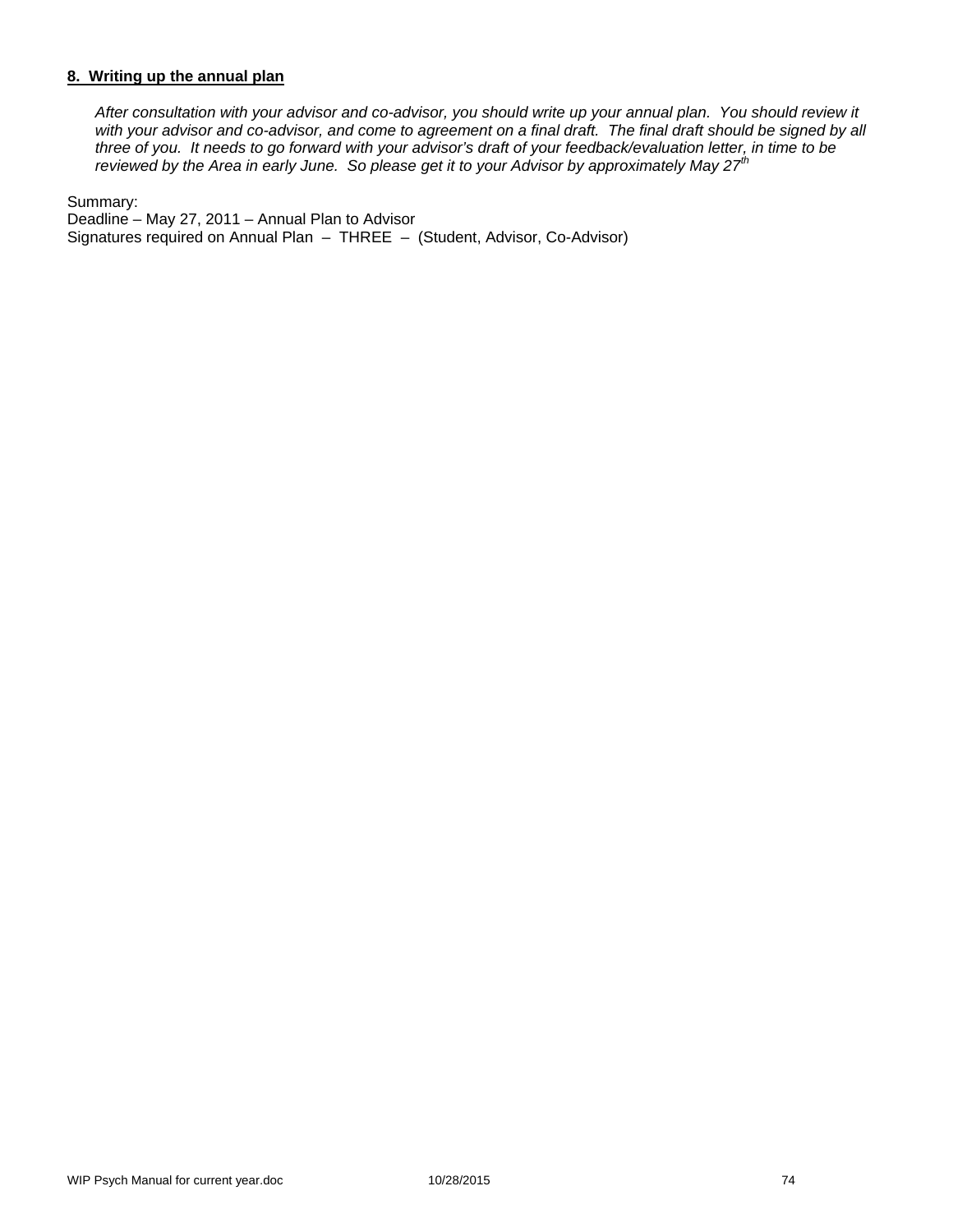### **Simplified template for faculty feedback/evaluation letter**

The old template for annual evaluation letters was too long and confusing. What follows is a much simpler template. Letters should include about 3‐5 paragraphs depending on the student.

**Paragraph 1:** This is where you tell them that this is their annual evaluation letter. You can note whose opinion(s) the letter reflects. Typically areas meet to discuss all students so letters will reflect the opinions of the faculty in the area rather than that of an individual faculty member even though most of the letter content will be from you as the primary advisor. This paragraph should make it clear that you know what year the student is in and their overall status in the program (making excellent progress, making adequate progress, making slow or inadequate progress).

**Paragraph 2:** This should address things the student did well over the past year---in the classroom, in the lab, in teaching, or in service. It is a sad state if the student did nothing good for a whole year and it is important to acknowledge their good work. (For a student who is about to or has defended or has been on internship, this may be the whole letter: "Good job. Good luck!")

**Paragraph 3:** Concerns over things that did not go as well as expected last year and the steps needed to correct or overcome. (This may not be relevant to some students.)

**Paragraph 4:** Goals for next year – finish certain courses, complete a specific research project, meet the next program milestone. These can be very typical expectations, encouragement to just keep going as they have been, or serious nudges with serious concerns (e.g., consider if this is the right lab for you/the right career for you or become more active in the lab).

**Paragraph 5:** Close – summary of successes and concerns. "We look forward to your meeting our expectations next year/keep up the good work."

Letters should be signed by Primary Advisor/Committee Chair and Area's GTC Rep. It's really nice if the Secondary Advisor signs if the student is pre‐committee. **Letters should be provided as hard‐copy with original, ink** signatures unless a signer is not in residence. Letters mark the end of the year; not the start of the next. So plan **to have your letters completed and submitted before you begin your summer activities.**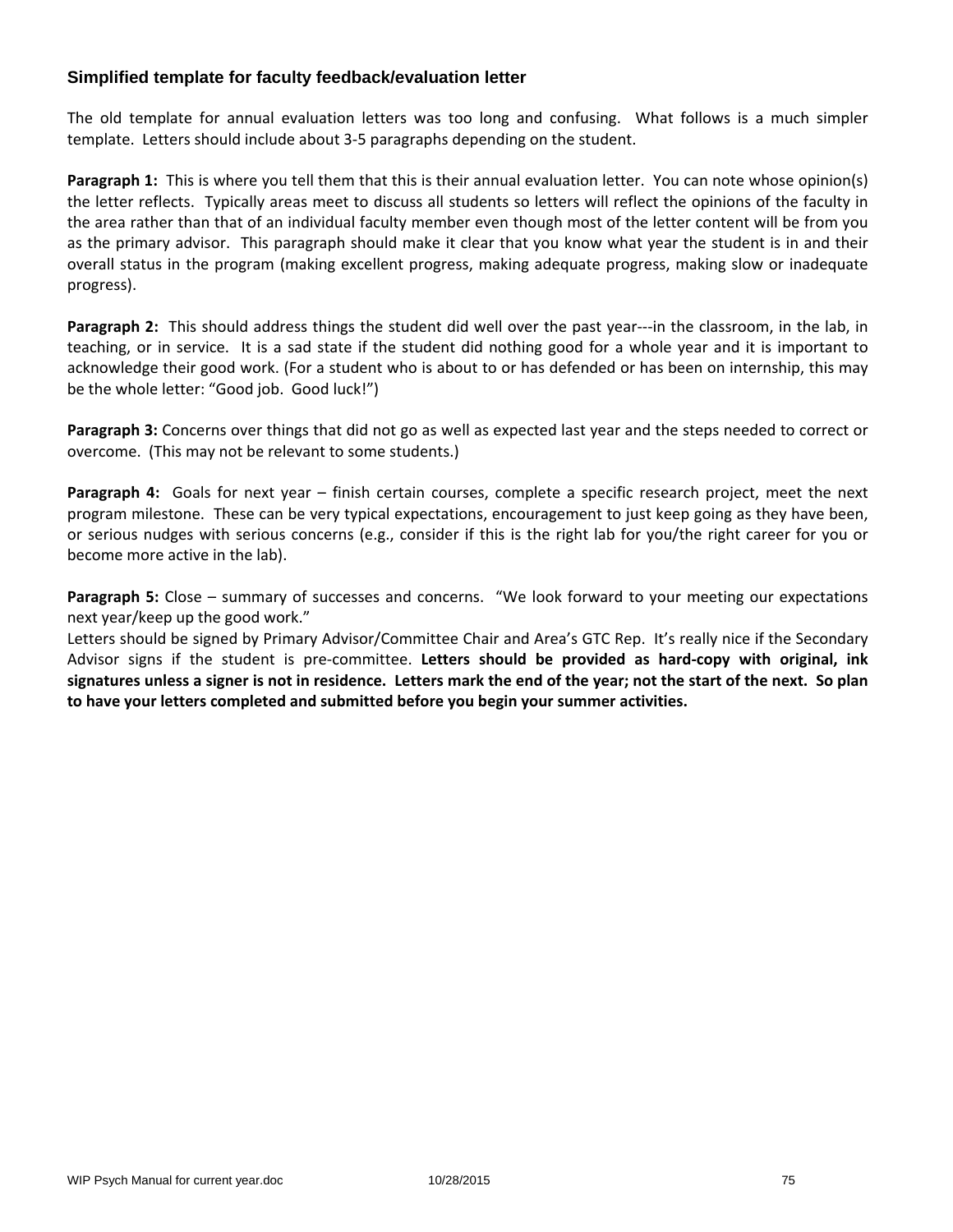

Date

Dear "Student":

The faculty in "our" area met recently to review the progress of all graduate students. We are pleased/most pleased/concerned/unhappy with your performance as a nth year graduate student in our program.

We were (very) pleased that – (possible things – you did well in courses/you were really active in the lab/you started/completed a research project/you submitted a grant/you did a great job TAing XXX – whatever said student did well). (If the student is finishing up in Spring or Summer, you can just say: We are pleased that you have completed your dissertation and are scheduled to defend in XXX. We wish you all the best as you start your internship/move on to a post doc/move into your position at XXX.)

We were concerned that (possible things – your research progress was very slow/you have incompletes in some courses/you still haven't completed the paper on your first year project). (A student may not have anything to mention here so you can skip this.)

Over the next academic year, we expect you to (complete a project/take an additional course/submit a grant/finish a manuscript/write your thesis or dissertation/apply for internship/)…..

Again, congratulations on your accomplishments during the 20XX‐20XX academic year. We look forward to your continued/improved performance over the next year.

<u> 1989 - John Stein, Amerikaansk politiker (\* 1989)</u>

<u> 1989 - John Stein, Amerikaansk politiker († 1989)</u>

Sincerely,

Your Primary Advisor or Committee Chair

GTC Rep from our area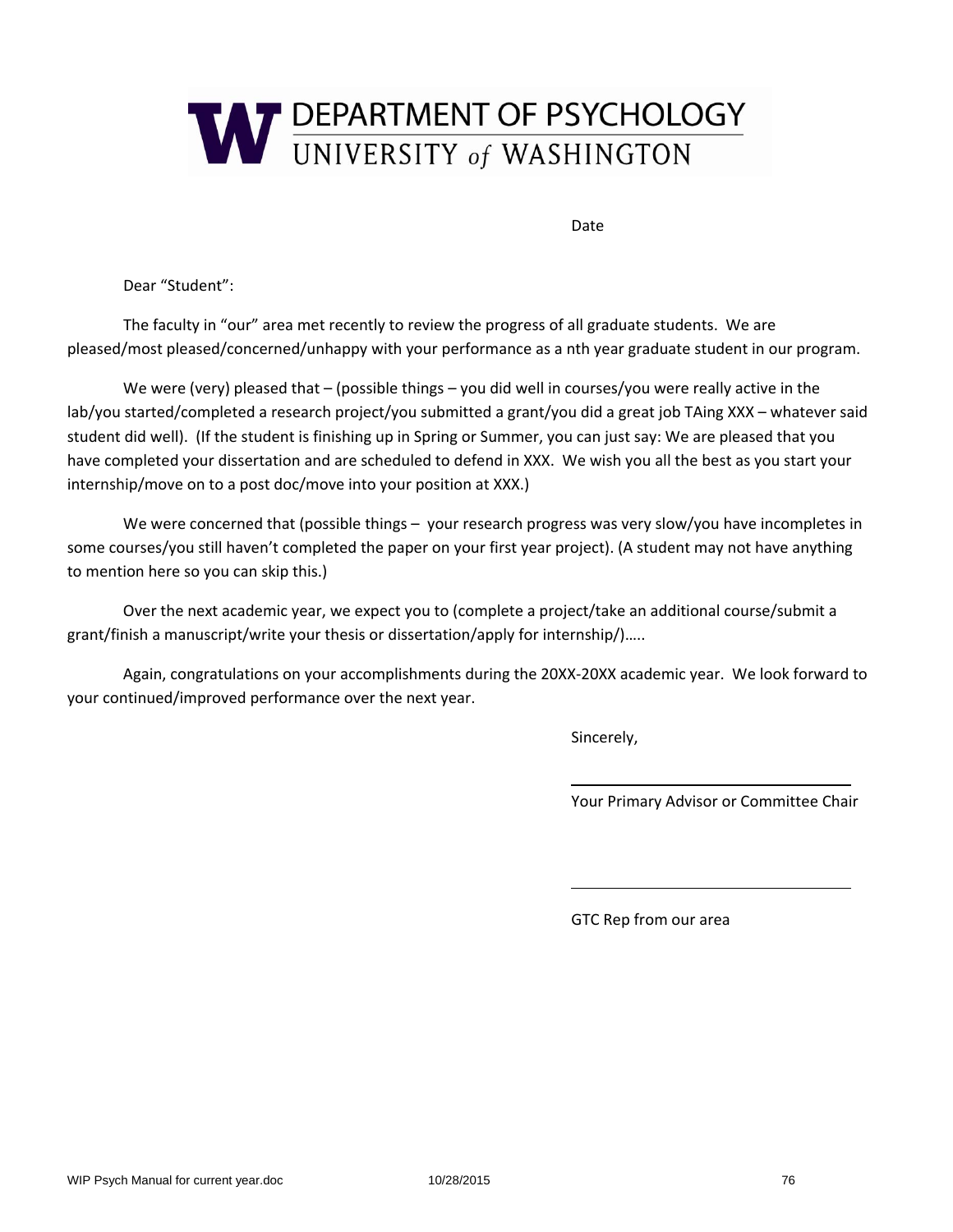# **Staff Support Services by Function**

| <b>AAALAC</b> rules/regulations                    | Michele Jacobs                          |
|----------------------------------------------------|-----------------------------------------|
| Academic policies-Graduate                         | Jeanny Mai                              |
| Academic policies-Undergraduate                    | <b>Carrie Perrin</b>                    |
| <b>Admissions-Graduate</b>                         | Jeanny Mai                              |
| Admissions-Undergraduate                           | <b>Vicky Hansen</b>                     |
| Advancement                                        | Sarah Burdell                           |
| Advising-Graduate                                  | Jeanny Mai                              |
| Advising-Undergraduate                             | Carrie Perrin, Cy Delgado, Vicky Hansen |
| Animal care issues                                 | Michele Jacobs                          |
| Autoclave maintenance                              | Michele Jacobs                          |
| <b>Budget report distribution</b>                  | <b>Yuri Clancy</b>                      |
| <b>Budgets-grant proposals</b>                     | Yuri Clancy/Vicki Paulus                |
| Budgets-Sponsored research accounting              | Yuri Clancy/Vicki Paulus                |
| Budgets-UW internal accounting (RRF/ADAI)          | Yuri Clancy/Margaret Cheng              |
| <b>Building coordinator-Chem Library</b>           | Brian Holm (holmb@uw.edu)               |
| Building coordinator-All Psych (not GA1, GA2, CHL) | Michele Jacobs                          |
| <b>Building coordinator-GA1</b>                    | <b>Amanda Patrick</b>                   |
| <b>Building coordinator-GA2</b>                    | Kim Lee (kctlee@uw.edu)                 |
| <b>Building Use Permits</b>                        | William Kaplan                          |
| <b>Bulletin board posting</b>                      | William Kaplan                          |
| Cagewasher maintenance                             | Michele Jacobs                          |
| Chair's calendar/appointments                      | Joanne Edwards                          |
| Classroom computer maintenance                     | <b>Jon Hauser</b>                       |
| <b>Classroom reservations</b>                      | <b>Kim Arbios</b>                       |
| Clinic conference room reservation                 | <b>Nicole Lester</b>                    |
| Clinic financial reports                           | <b>Amanda Patrick</b>                   |
| Clinic insurance billing                           | Amanda Patrick                          |
| <b>Clinic operations</b>                           | <b>Amanda Patrick</b>                   |
| Clinic server maintenance                          | <b>Jon Hauser</b>                       |
| <b>Clinical internships</b>                        | <b>Nicole Lester</b>                    |
| Colloquia coordination                             | Dana Arnim                              |
| <b>Combined Fund drive</b>                         | Sarah Burdell                           |
| Computer networking                                | Doug Kalk, Rich Ball                    |
| Computer/printer purchasing                        | Doug Kalk                               |
| Computer/printer repair                            | Doug Kalk, Rich Ball                    |
| Computer/printer set up                            | Doug Kalk, Rich Ball                    |
| Computer/printer specifications                    | Doug Kalk                               |
| Computer/printer troubleshooting                   | Doug Kalk, Rich Ball                    |
| Copier troubleshooting                             | William Kaplan                          |
| Copy codes                                         | William Kaplan                          |
| Copying exams/syllabi                              | William Kaplan                          |
| Cost share coordinator (grants)                    | Michele Jacobs                          |
| <b>Course descriptions</b>                         | Kim Arbios                              |
| Course entry codes (100-500 level)                 | Kim Arbios                              |
| Course entry codes (600, 700, 800)                 | William Kaplan                          |
| Department and lab servers                         | Doug Kalk                               |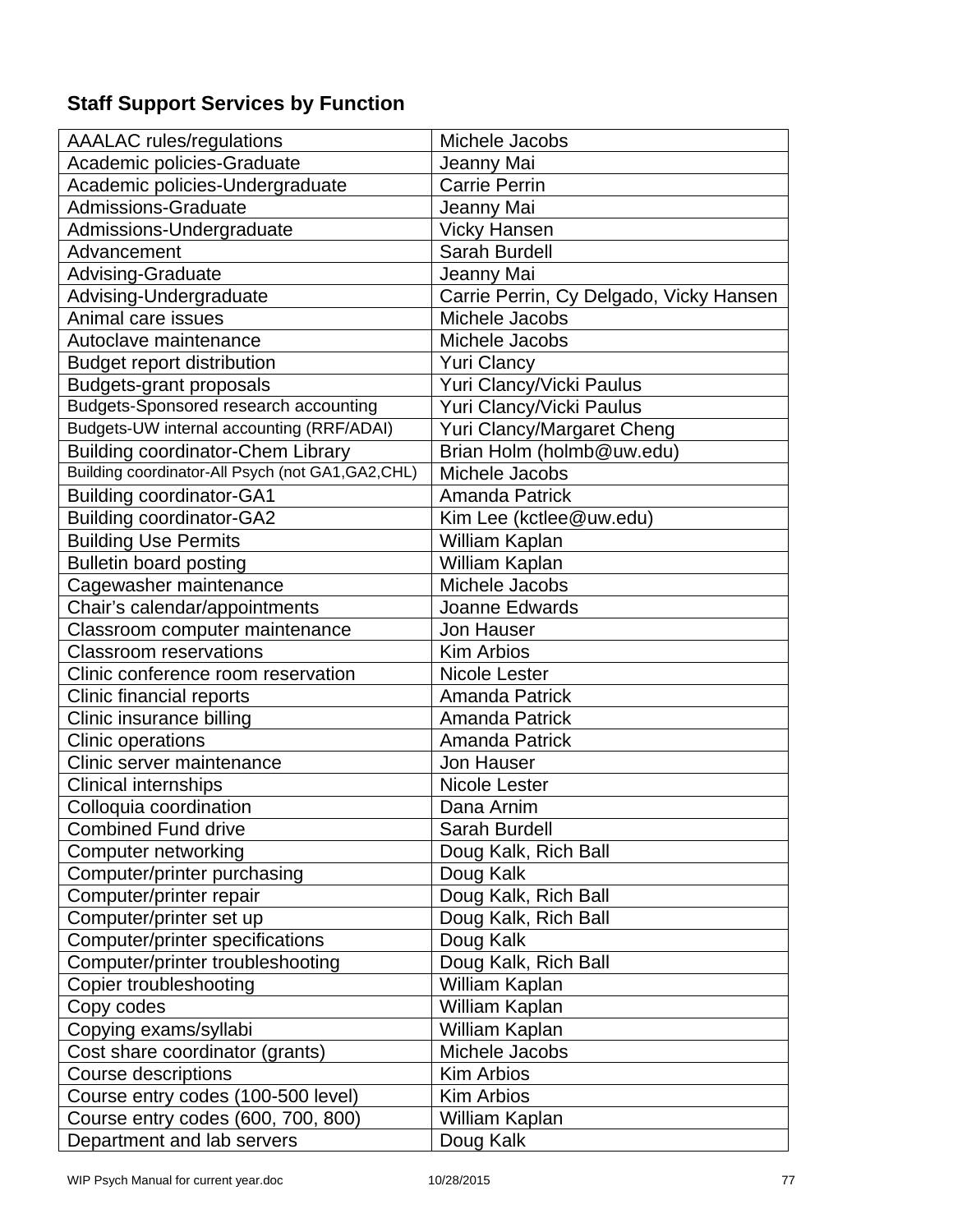| Department website                                | Jon Hauser                     |
|---------------------------------------------------|--------------------------------|
| Desk copies                                       | <b>Kim Arbios</b>              |
| Donation processing                               | Dana Arnim                     |
| Donor relations                                   | Sarah Burdell                  |
| <b>Edwards Lecture coordinator</b>                | <b>Sarah Burdell</b>           |
| E-newsletter                                      | <b>Kim Arbios</b>              |
| <b>Equipment inventory</b>                        | <b>Rich Ball</b>               |
| eRA Commons access                                | Jeneil Lagasse/Yuri Clancy     |
| Express mail receiving                            | William Kaplan                 |
| Express mail shipping                             | William Kaplan                 |
| <b>Faculty appointments</b>                       | Joanne Edwards                 |
| Faculty effort reporting                          | Michele Jacobs                 |
| <b>Faculty leave</b>                              | Joanne Edwards                 |
| Faculty merit review                              | Joanne Edwards                 |
| <b>Faculty policies</b>                           | Joanne Edwards                 |
| Faculty promotion/tenure                          | Joanne Edwards                 |
| <b>Faculty searches</b>                           | <b>Joanne Edwards</b>          |
| Fax machine                                       | William Kaplan                 |
| <b>Fiscal policies</b>                            | Jeneil Lagasse                 |
| General/Final Exams-graduate                      | Jeanny Mai                     |
| <b>Gift Processing</b>                            | Dana Arnim                     |
| Grade submission/changes                          | <b>Kim Arbios</b>              |
| Graduate Program                                  | Jeanny Mai                     |
| Graduate student academic records                 | Jeanny Mai                     |
| <b>Grant &amp; Contract Certification Reports</b> | <b>Melissa Harrell</b>         |
| Grant proposal preparation-all sponsors           | Yuri Clancy/Vicki Paulus       |
| Grants-advance budget requests                    | Yuri Clancy/Vicki Paulus       |
| Grants-allowability of costs                      | Yuri Clancy/Vicki Paulus       |
| Grants-closeouts                                  | Yuri Clancy/Vicki Paulus       |
| Grants-create sub budget                          | <b>Yuri Clancy</b>             |
| Grants-establishing                               | <b>Yuri Clancy</b>             |
| Grants-no-cost extensions                         | Yuri Clancy/Vicki Paulus       |
| Grants-outgoing subcontracts                      | <b>Yuri Clancy</b>             |
| <b>Grants-preaward issues</b>                     | <b>Yuri Clancy</b>             |
| Grants-progress reports                           | Yuri Clancy/Vicki Paulus       |
| HIPAA compliance-clinic                           | <b>Amanda Patrick</b>          |
| Human subject application processing              | Joanne Edwards                 |
| <b>IACUC</b> rules/regulations                    | Michele Jacobs                 |
| Keys for rooms/buildings                          | William Kaplan                 |
| presentation<br>Laptops<br>&<br>equipment--       | William Kaplan                 |
| checkout                                          |                                |
| &<br>Laptops<br>presentation<br>equip--           | Jon Hauser                     |
| maintenance                                       |                                |
| Long distance-UWATS code-admin                    | William Kaplan                 |
| Long distance-UWATS code-grants                   | <b>Yuri Clancy</b>             |
| Mailboxes/US mail                                 | William Kaplan                 |
| Maintenance/repairs for facilities                | William Kaplan/ Michele Jacobs |
| Media lab use                                     | Jon Hauser                     |
| Multimedia instruction                            | Jon Hauser                     |
|                                                   |                                |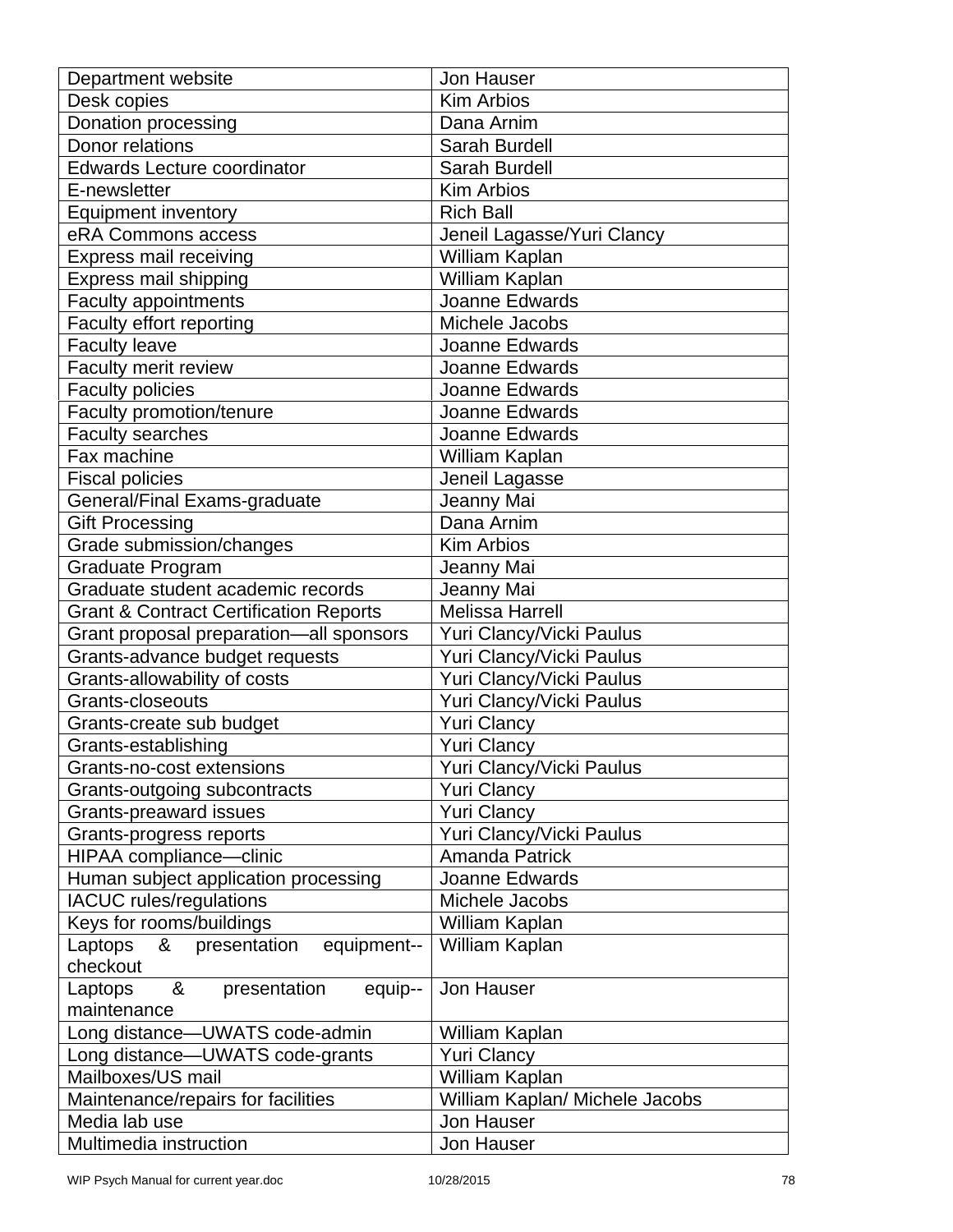| Office assignments-temp faculty/visitors | Michele Jacobs                |
|------------------------------------------|-------------------------------|
| Office hours publication                 | <b>Kim Arbios</b>             |
| Parking validation coupons               | William Kaplan                |
| Payroll appointment changes/corrections  | <b>Melissa Harrell</b>        |
| Payroll checks/advices                   | <b>Melissa Harrell</b>        |
| Personnel issues/policies                | Michele Jacobs                |
| Petty cash reimbursements                | <b>Margaret Cheng</b>         |
| Petty Cash revolving funds               | <b>Yuri Clancy</b>            |
| Procard applications                     | Jeneil Lagasse                |
| Procard purchase reconciliation          | <b>Margaret Cheng</b>         |
| Professional staff merit review          | Michele Jacobs                |
| Psych 497-fieldwork                      | Cy Delgado                    |
| Psych 499-research                       | <b>Carrie Perrin</b>          |
| Records retention                        | Michele Jacobs                |
| Remodeling projects                      | Michele Jacobs                |
| Research funding requests-grads          | Jeanny Mai                    |
| Safety-building                          | Michele Jacobs/William Kaplan |
| <b>SAGE</b> access                       | Jeneil Lagasse                |
| SecureID requests                        | Jeneil Lagasse                |
| Senior exit survey                       | <b>Carrie Perrin</b>          |
| Shipping/receiving (freight companies)   | <b>Rich Ball</b>              |
| Shredding services                       | William Kaplan                |
| Software licenses/media                  | Doug Kalk                     |
| Space allocation                         | Michele Jacobs                |
| Staff hires (permanent)                  | Michele Jacobs                |
| Staff hires (temporary hourly)           | <b>Melissa Harrell</b>        |
| Staff leave records                      | <b>Melissa Harrell</b>        |
| State budgets                            | Jeneil Lagasse                |
| Supervisory committee formation          | Jeanny Mai                    |
| Supply orders-departmental               | Margaret Cheng                |
| Supply orders-grant office supplies      | <b>Margaret Cheng</b>         |
| Surplus equipment/furniture              | <b>Rich Ball</b>              |
| TA assignments                           | Jeanny Mai                    |
| Telephone lines and equipment            | Michele Jacobs                |
| <b>Textbook orders</b>                   | <b>Kim Arbios</b>             |
| Time schedule                            | Kim Arbios                    |
| Timesheet maintenance                    | <b>Melissa Harrell</b>        |
| Timesheet printing-proctors              | <b>Melissa Harrell</b>        |
| <b>Travel reimbursements</b>             | <b>Margaret Cheng</b>         |
| Travel requests-faculty                  | Jeneil Lagasse                |
| Travel requests-graduate students        | Jeanny Mai                    |
| Undergraduate student academic records   | <b>Carrie Perrin</b>          |
| Undergraduate workshops-career           | Cy Delgado, Vicky Hansen      |
| Undergraduate workshops-grad school      | Cy Delgado, Vicky Hansen      |
| <b>Undergraduate Advising</b>            | <b>Carrie Perrin</b>          |
| <b>UW Administrative Systems access</b>  | Jeneil Lagasse                |
| UWATS codes (long distance)-admin        | William Kaplan                |
| UWATS codes (long distance)-grant        | <b>Yuri Clancy</b>            |
| Visiting faculty appointments            | Joanne Edwards                |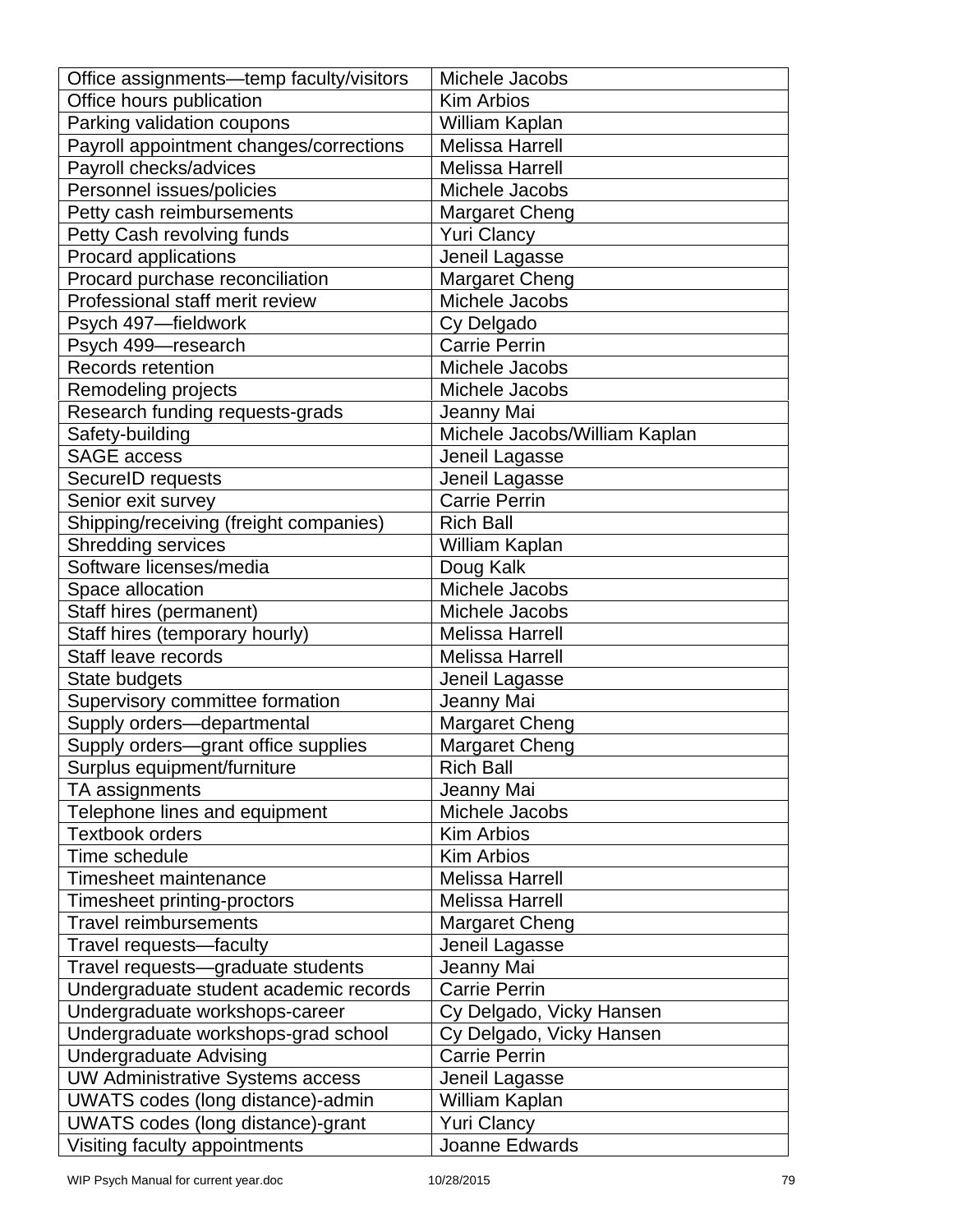| Visiting lecturers offer travel | Sarah Burdell |
|---------------------------------|---------------|
| Visiting lecturers travel       | Dana Arnim    |
| Web related issues              | Jon Hauser    |
| Web server maintenance          | Jon Hauser    |